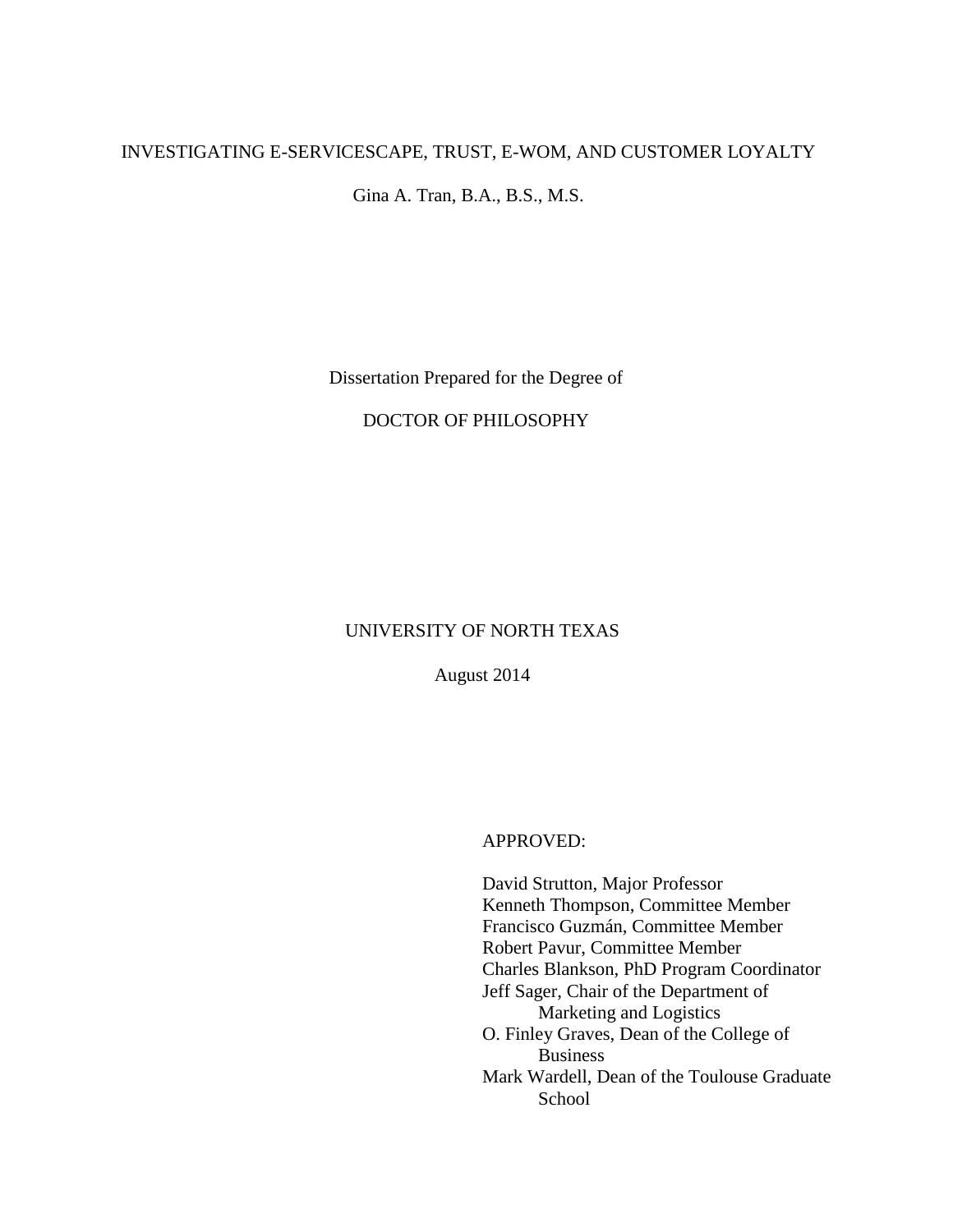Tran, Gina A. *Investigating E-Servicescape, Trust, E-WOM, and Customer Loyalty.* Doctor of Philosophy (Marketing), August 2014, 112 pp., 27 tables, 5 figures, references, 278 titles.

Old Spice cleverly used a handsome actor to play the Old Spice Man character for a Super Bowl commercial in 2010. After the game, this Old Spice commercial was viewed more than 13 million times on YouTube, a social media video-sharing site. This viral marketing campaign, also known as electronic word-of-mouth (E-WOM), propelled the Old Spice brand into the forefront of consumers' minds, increased brand awareness, and inspired people to share the video links with their family, friends, and co-workers.

The rapid growth of E-WOM is an indication of consumers' increased willingness to convey marketing messages to others. However, despite this development, marketing academics and practitioners do not fully understand this powerful form of marketing. This dissertation enriches our understanding of E-WOM and how e-servicescape may lead to E-WOM. To that end, stimulus-organism-response theory and the network co-production model of E-WOM are applied to investigate the relationships between e-servicescape, trust, E-WOM intentions, customer loyalty, and purchase intentions. Two forms of E-WOM were examined, namely emails and social network postings. E-servicescape is defined as the online environmental factors of a marketer's website. E-servicescape is composed of three main dimensions, including aesthetic appeal, financial security, and layout and functionality.

This study used cross-sectional customer data from a single e-tailer. Structural equation modeling was used to analyze the responses. Customer reviews was added as an additional subdimension of e-servicescape. The findings suggest e-servicescape positively impacts trust, which in turn positively influences E-WOM and customer loyalty. Moreover, two groups of customers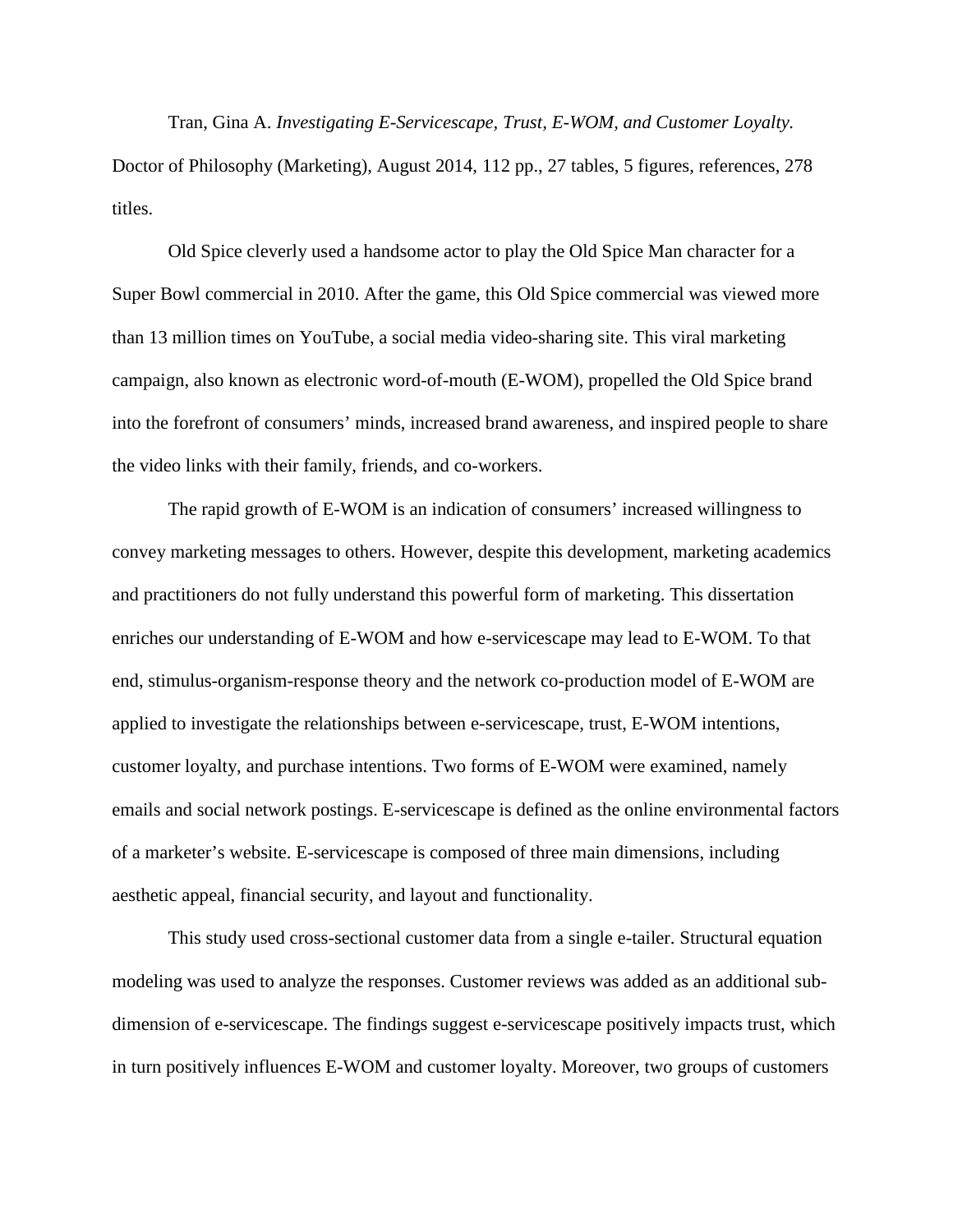were compared using multi-group analysis, where one group of users received emails and the other group received social network postings from the same e-tailer. Overall, the results indicated emails had a stronger impact on e-servicescape, E-WOM, and customer loyalty. Social networking site postings had slightly greater influence on trust, and two sub-dimensions of eservicescape, i.e., interactivity and ease of payment.

These findings contribute to the marketing research on E-WOM theory and electronic commerce shopping behavior. In particular, the sub-dimension of customer reviews is added to e-servicescape. This study yields practical implications for marketers in understanding consumers' perceptions of websites and how to better design sites. In addition, these findings add to knowledge on how to engender consumers' trust and customer loyalty online. Finally, this research provides suggestions for firms wanting to create marketing campaigns that will lead to E-WOM.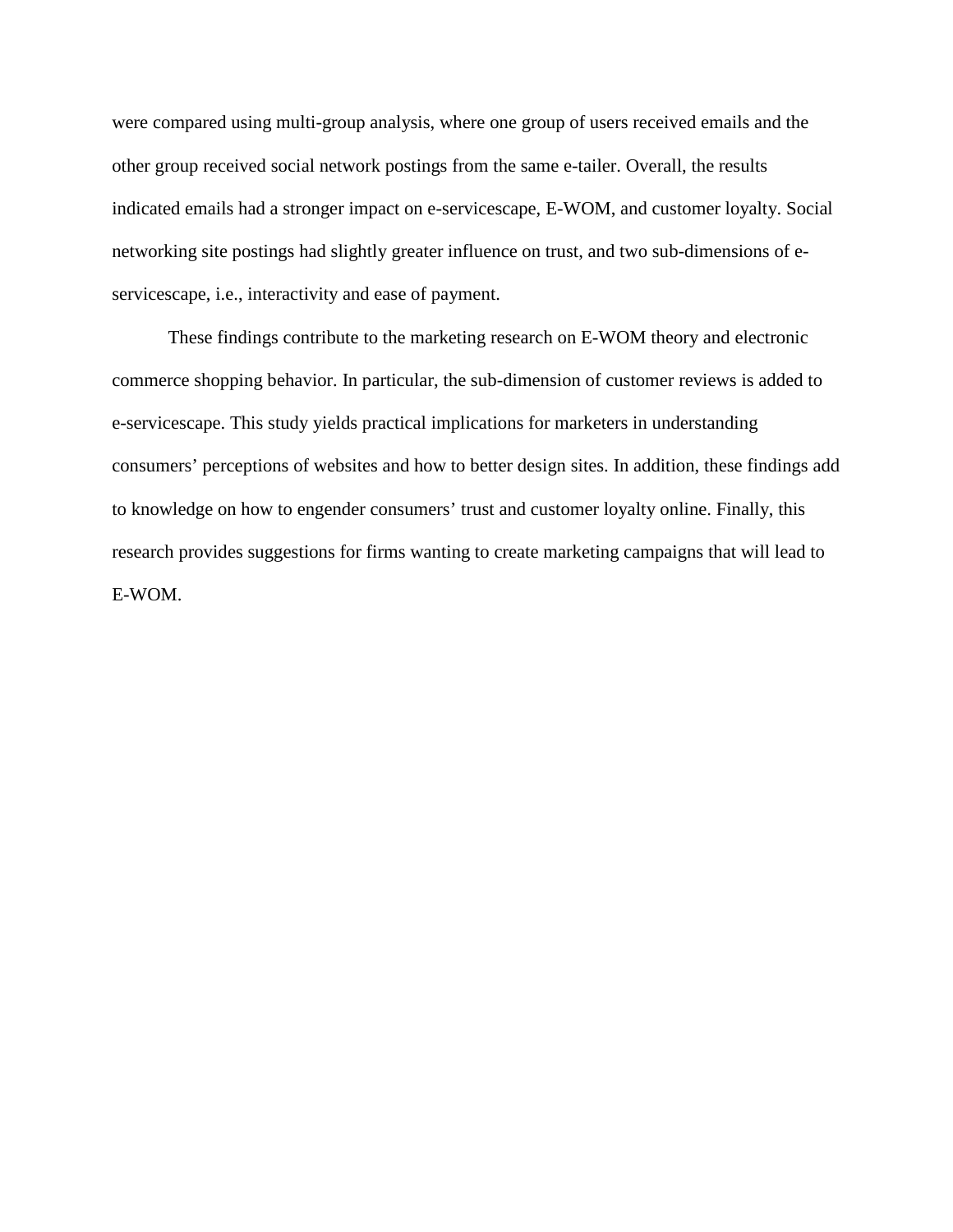Copyright 2014

By

Gina A. Tran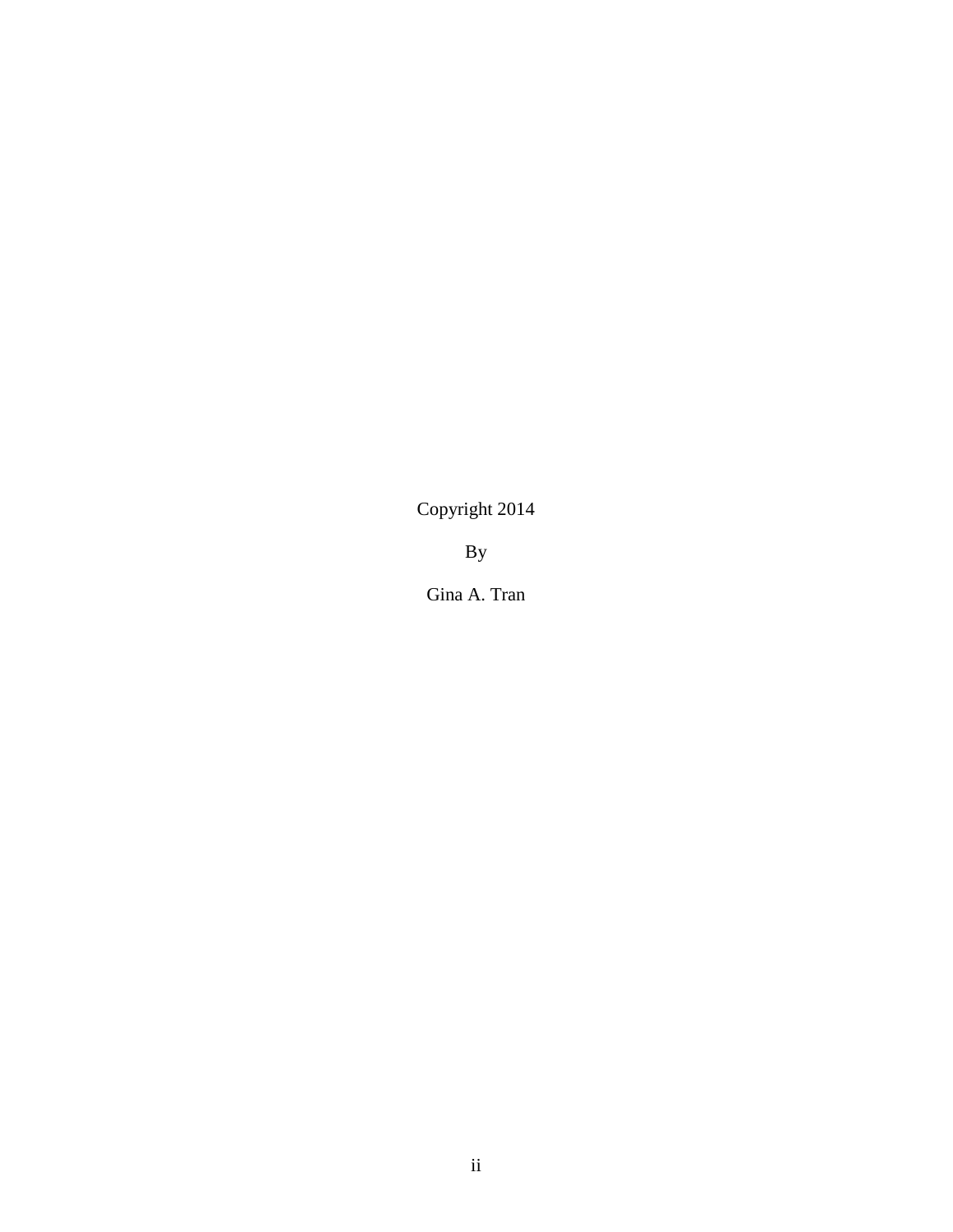# ACKNOWLEDGEMENTS

My research, along with my Ph.D., would not be possible without the encouragement and mentorship of many people. Although my name is on the degree, I am grateful to many who have helped me through the years. I appreciate the guidance and support of my professors, colleagues, family, and friends throughout this journey.

I am grateful to my major professor, Dr. David Strutton, for his support, advice, and help during my years in the Ph.D. program. I would like to also thank my dissertation committee members, Dr. Kenneth Thompson, Dr. Francisco Guzmán, and Dr. Robert Pavur, for their patience and guidance. My research would not be possible without Mrs. Bonnie Strutton, and I would like to thank her for her assistance with my research data. I also thank Dr. Charles Blankson for his optimism and mentorship during my first year in the program.

A big thank you to my family and friends, who have listened to me, encouraged me, and served as my research subjects. I appreciate their support, friendship, and help as I struggled through the program. I dedicate my dissertation to my grandparents, Thach and The Nguyen, for supporting me, believing in me, and passing on the love of learning to me. Last, but not least, I thank Rashad and Bobbie Bella, for cheering me on, keeping me company, and loving me. I thank God for these blessings in my life.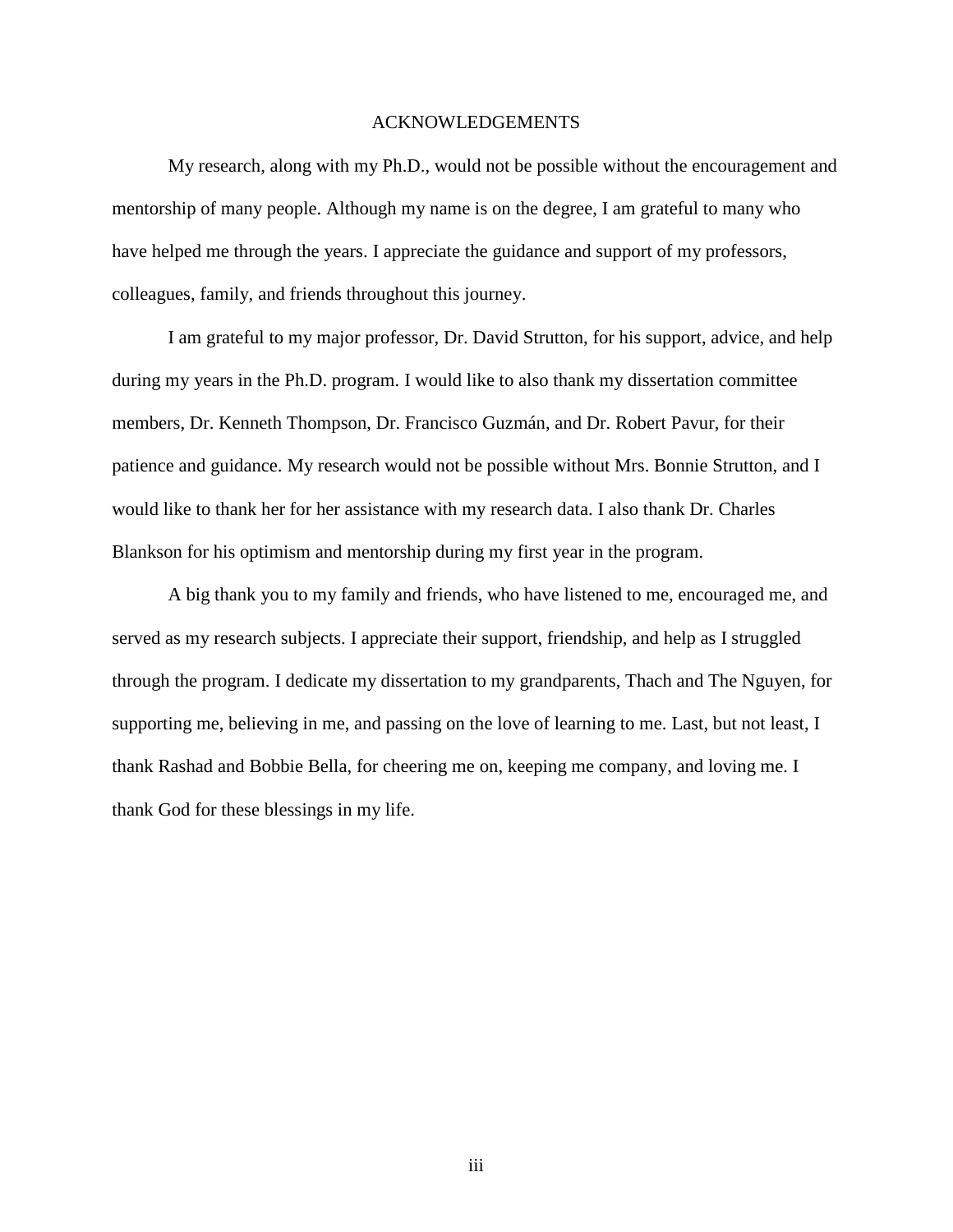|                                                                       | Page |
|-----------------------------------------------------------------------|------|
|                                                                       |      |
|                                                                       |      |
|                                                                       |      |
|                                                                       |      |
|                                                                       |      |
| Overview of E-Servicescape, Trust, Purchase Intentions, and Loyalty 3 |      |
|                                                                       |      |
|                                                                       |      |
|                                                                       |      |
|                                                                       |      |
| CHAPTER 2 LITERATURE REVIEW, THEORETICAL BACKGROUND, AND              |      |
|                                                                       |      |
|                                                                       |      |
|                                                                       |      |
|                                                                       |      |
|                                                                       |      |
|                                                                       |      |
|                                                                       |      |
|                                                                       |      |
|                                                                       |      |
|                                                                       |      |
|                                                                       |      |
|                                                                       |      |
|                                                                       |      |
|                                                                       |      |
|                                                                       |      |
|                                                                       |      |
|                                                                       |      |
|                                                                       |      |

# TABLE OF CONTENTS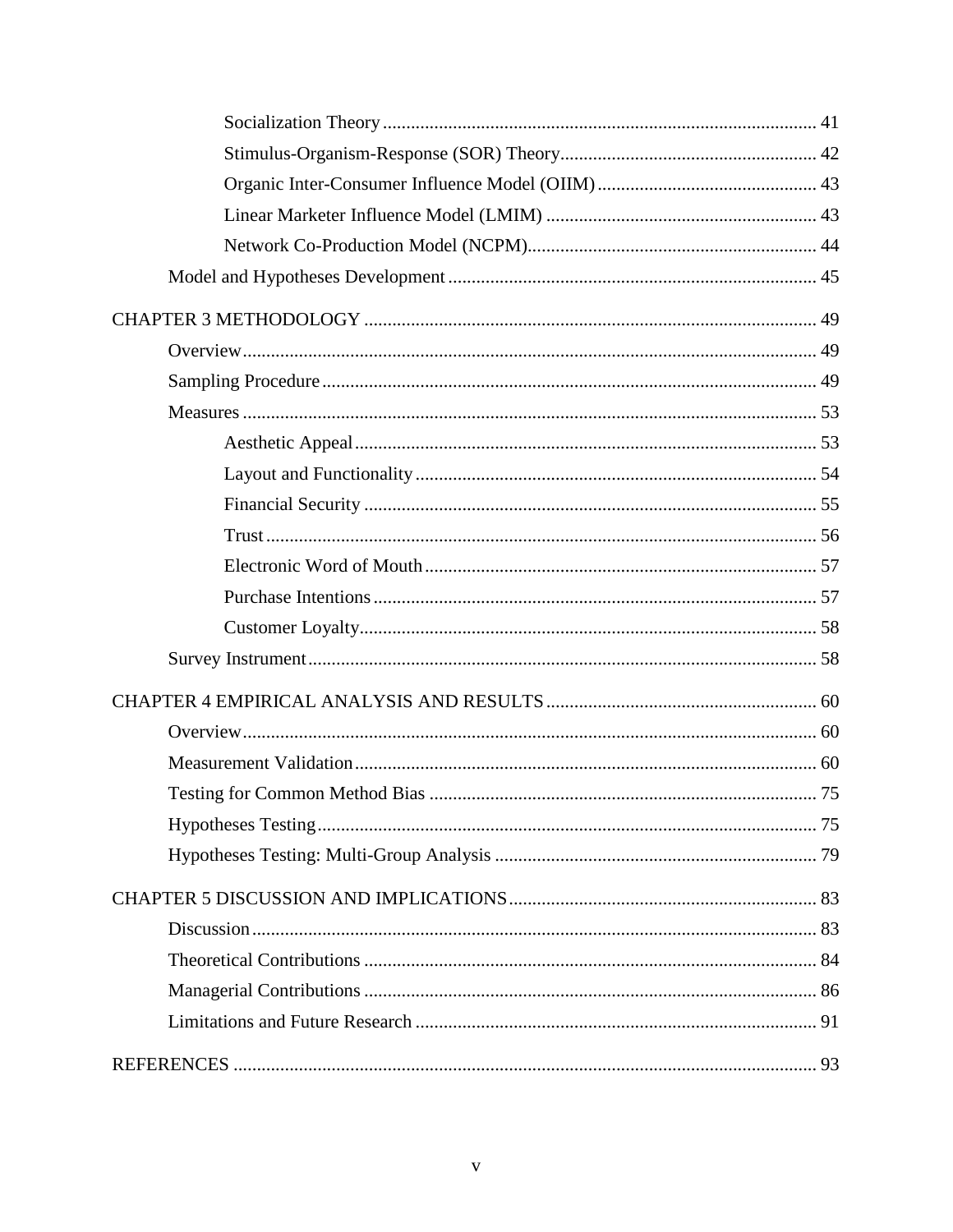# LIST OF TABLES

| Page                                                                                                                                                                               |  |
|------------------------------------------------------------------------------------------------------------------------------------------------------------------------------------|--|
|                                                                                                                                                                                    |  |
| TABLE 2: Comparison of Early and Late Respondents on Demographic Variables 52                                                                                                      |  |
|                                                                                                                                                                                    |  |
|                                                                                                                                                                                    |  |
| TABLE 5: Items for Layout and Functionality Dimension of E-Servicescape 55                                                                                                         |  |
|                                                                                                                                                                                    |  |
|                                                                                                                                                                                    |  |
|                                                                                                                                                                                    |  |
|                                                                                                                                                                                    |  |
|                                                                                                                                                                                    |  |
| TABLE 11: Measurement Model Evaluation: Initial EFA for E-Servicescape  61                                                                                                         |  |
| TABLE 12: Measurement Model Evaluation: Initial EFA for Trust, E-WOM Intentions,                                                                                                   |  |
| TABLE 13: First Iteration, Correlations and Discriminant Validity for E-Servicescape 65                                                                                            |  |
| TABLE 14: Second Iteration, Correlations and Discriminant Validity for E-Servicescape  66                                                                                          |  |
| TABLE 15: Third Iteration, Correlations and Discriminant Validity for E-Servicescape  67                                                                                           |  |
| TABLE 16: Fourth Iteration, Correlations and Discriminant Validity for E-Servicescape  68                                                                                          |  |
| TABLE 17: Fifth Iteration, Correlations and Discriminant Validity for E-Servicescape  69                                                                                           |  |
| TABLE 18: Sixth Iteration, Correlations and Discriminant Validity for E-Servicescape 69                                                                                            |  |
| TABLE 19: Seventh Iteration, Correlations and Discriminant Validity for E-Servicescape  70                                                                                         |  |
| TABLE 20: First Iteration, Correlations and Discriminant Validity for Mediator and Endogenous<br>Variables (Trust, E-WOM Intentions, Customer Loyalty, and Purchase Intentions) 71 |  |
| TABLE 21: Second Iteration, Correlations and Discriminant Validity for Mediator and<br>Endogenous Variables (Trust, E-WOM Intentions, and Customer Loyalty) 71                     |  |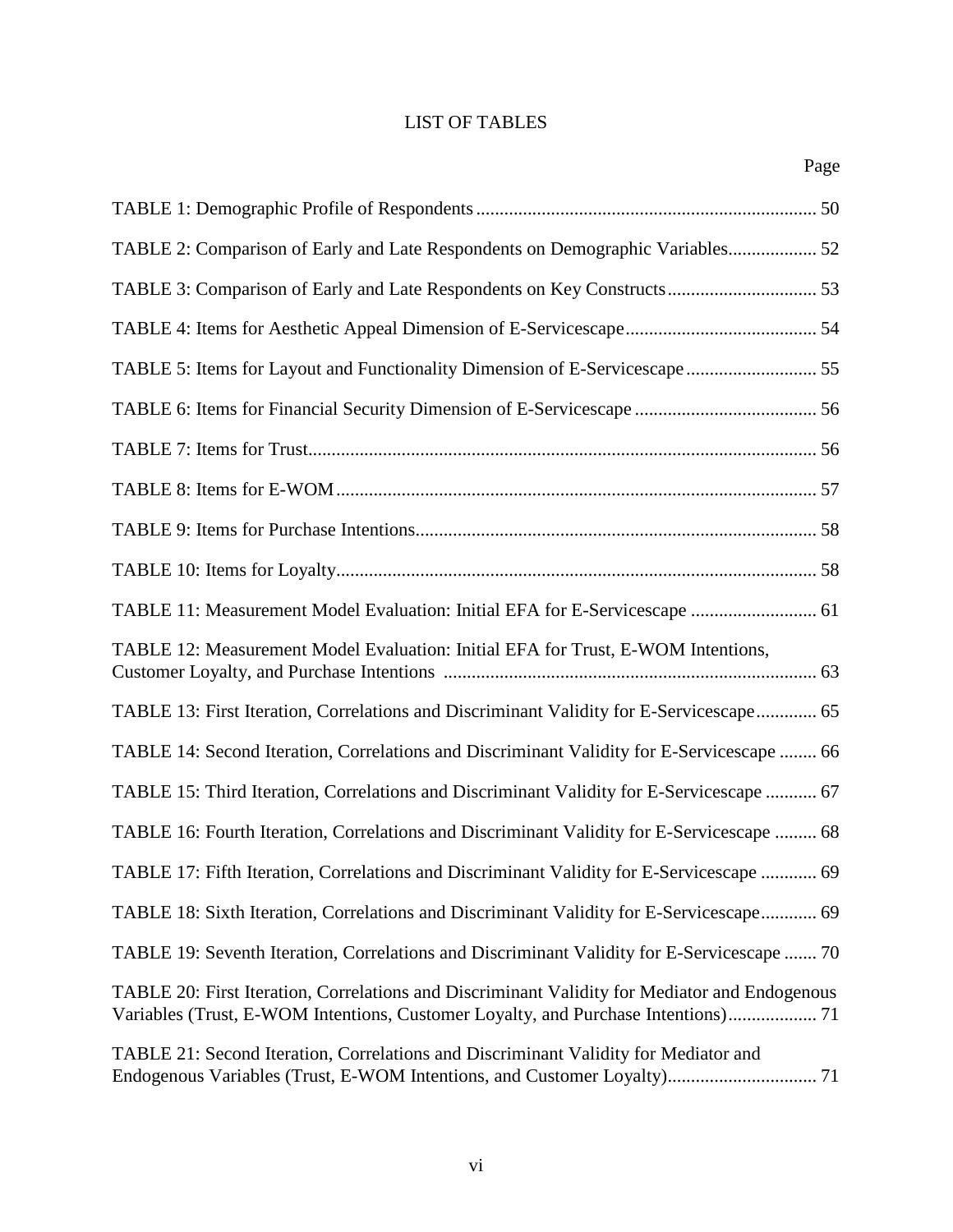| TABLE 22: Third Iteration, Correlations and Discriminant Validity for Mediator and  |  |
|-------------------------------------------------------------------------------------|--|
| TABLE 23: Fourth Iteration, Correlations and Discriminant Validity for Mediator and |  |
|                                                                                     |  |
|                                                                                     |  |
|                                                                                     |  |
|                                                                                     |  |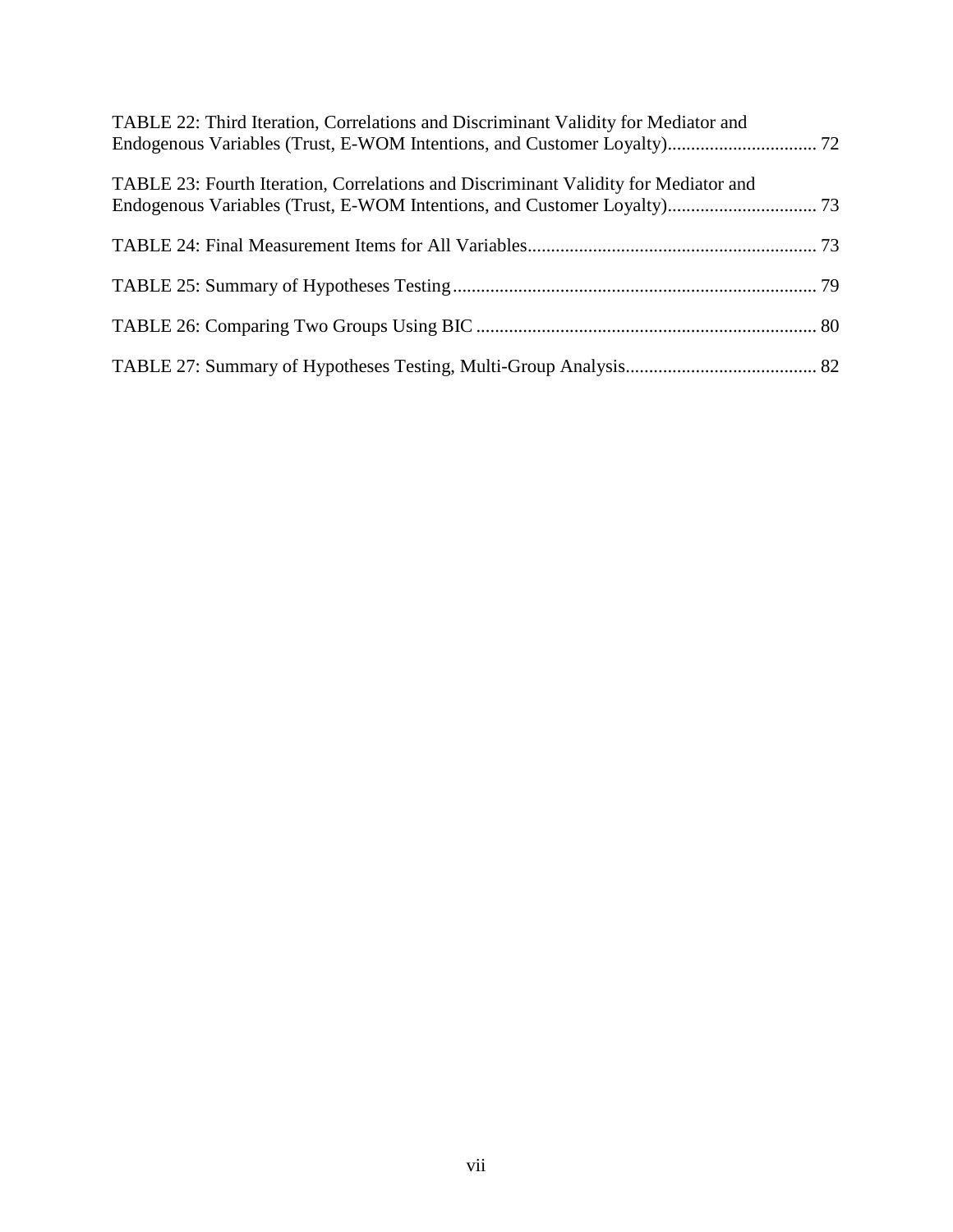# LIST OF FIGURES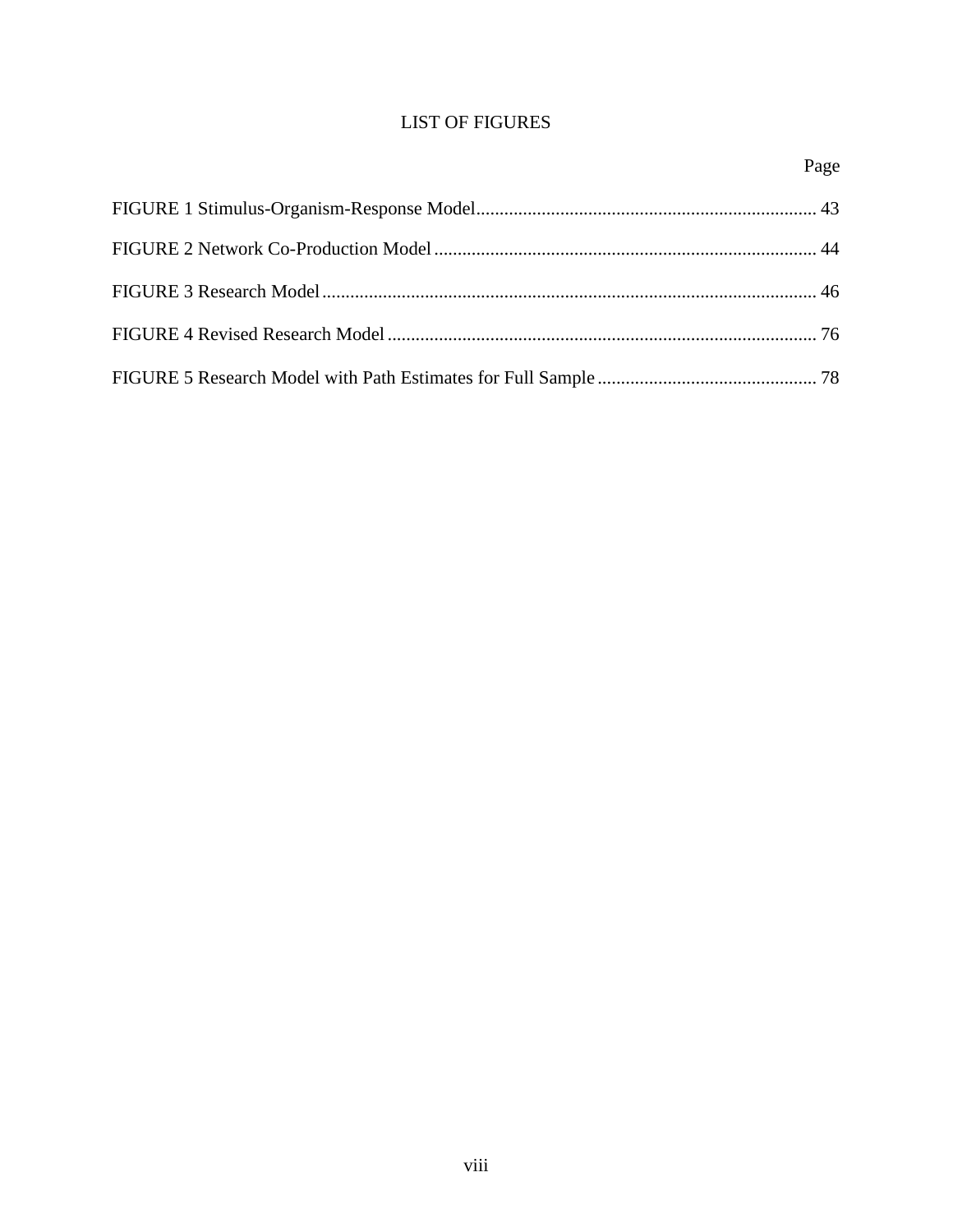# CHAPTER 1

# **INTRODUCTION**

To promote the Old Spice brand, a short, a 30-second commercial was aired during the Super Bowl in 2010. Handsome actor Isaiah Mustafa played the Old Spice Man; his character cheekily assured women that he was "the man your man could smell like." After the game, this Old Spice commercial was uploaded on the social media video-sharing site YouTube and was viewed more than 13 million times. To further extend the life of this marketing campaign theme, the company later posted messages on Facebook and Twitter inviting users to ask the Old Spice Man questions about manliness. In almost real time, short video vignettes featuring the Old Spice Man's responses to users' queries were posted. Over the course of two days, more than 180 video responses were posted. More importantly, these video clips were viewed over 23 million times in 36 hours. This viral marketing campaign, also known as electronic word-of-mouth (E-WOM), propelled the Old Spice brand into the forefront of consumers' minds, increased brand awareness, and inspired people to share the video links with others.

#### Overview of E-WOM

E-WOM is defined as "forwarding actions through email, instant messaging or other communication media that are of high 'addressability'" (Ho and Dempsey 2010, p. 1000). E-WOM communication is traditional word-of-mouth (WOM) behavior evolved and adapted to electronic media, where individuals often convey messages in a one-to-many ratio. E-WOM differs from WOM in a few ways, including the convenience, asynchronous nature of electronic communication, potential for anonymity between the message sender and receiver, and lack of geographic boundaries. Aside from these differences, E-WOM is similar to traditional WOM in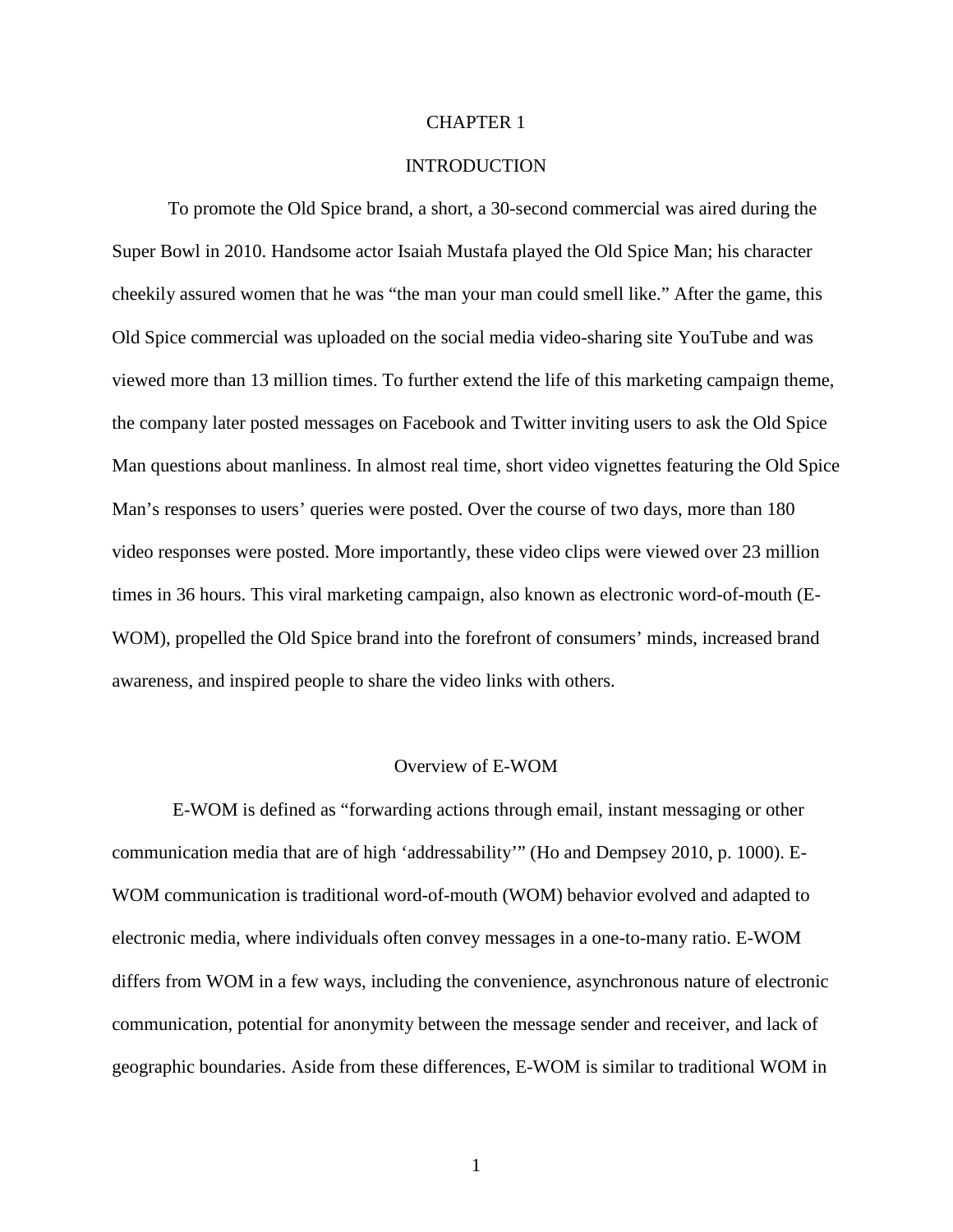that it is a powerful form of marketing, it has more influence on consumers when compared to typical marketing avenues (Arndt 1967; Bansal and Voyer 2000), and consumers perceive it to be more credible and trustworthy (Brown and Reingen 1987; Day 1971; Murray 1991; Nyilasy 2004).

Coined by Rayport (1996), the phrase viral marketing originally described the act of attaching an advertisement in an email. Considered the original pioneer of viral marketing, Hotmail grew from 500,000 users to over 12,000,000 users in less than a year by simply attaching a small advertisement in the footer section of each email sent using the Hotmail service (Altoft 2008). Now, viral marketing is best defined as "electronic word-of-mouth whereby some form of marketing message related to a company, brand, or product is transmitted in an exponentially growing way" (Kaplan and Haenlein 2011).

Many marketing academics and practitioners use the terms E-WOM and viral marketing interchangeably. Due to the potential nature of E-WOM message to spread like a virus, it is also referred to as viral marketing. Viral marketing is also known as "word of mouse" (Goldenberg, Libai, and Muller 2001), viral communication (Welker 2002), buzz marketing (Notarantonio and Quigley 2009; Thomas 2004), viral stealth marketing (Swanepoel, Lye, and Rugimbana 2009), stealth marketing (Kaikati and Kaikati 2004), and word-of-mouth marketing (Kozinets et al. 2010).

E-WOM marketing has two crucial parts. The first is the growth rate, whereby each receiver of the electronic communication shares it with more than one other person. This reproduction rate is greater than one, which results in a potentially exponential growth rate. The second important component of viral marketing is the electronic media for sharing the message. This is commonly known as social media and includes blogs, microblogs, social networking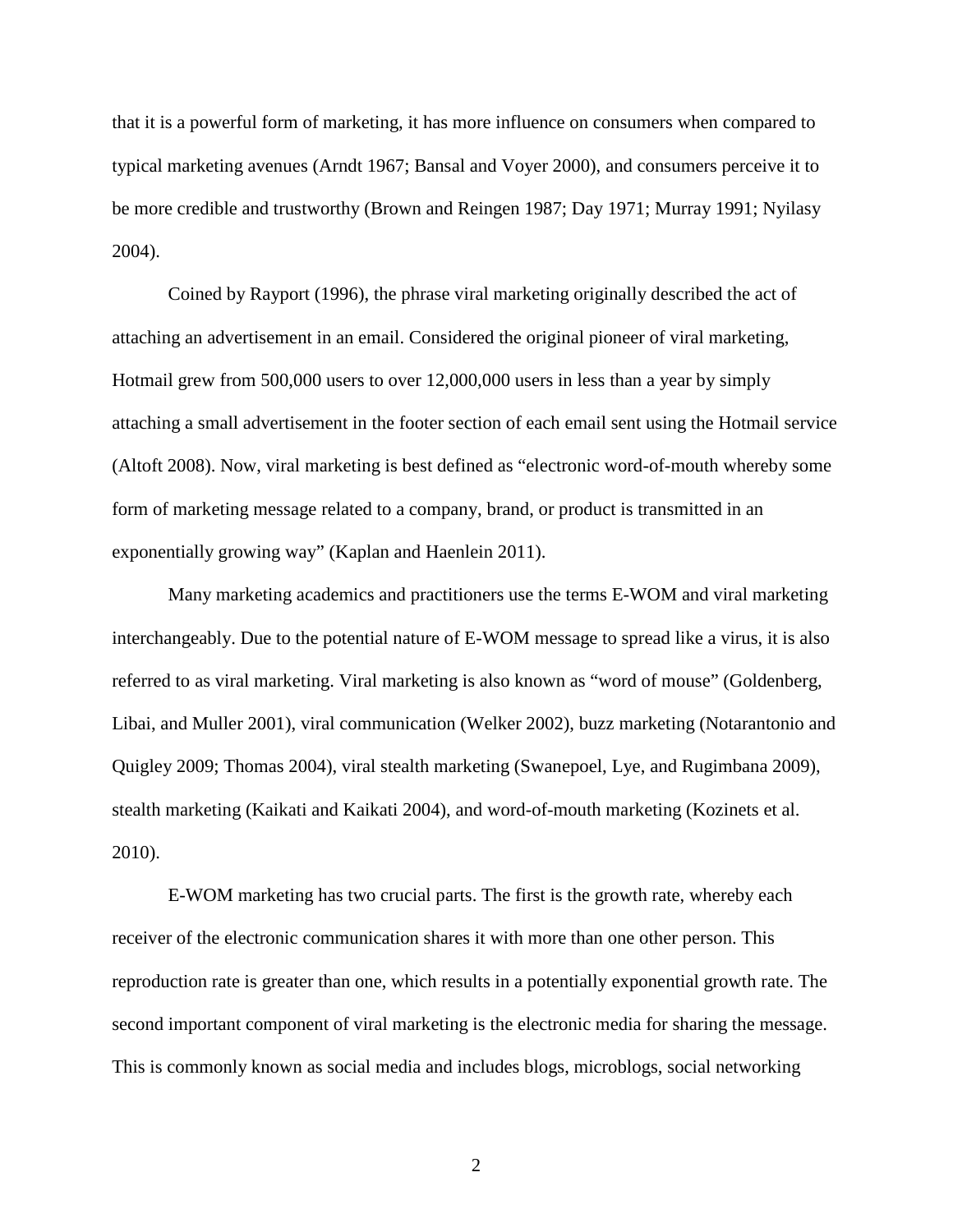sites, content communities, and collaborative projects (Kaplan and Haenlein 2011). In essence, consumers act as advertising agents for the organization by spreading the message through E-WOM.

Technological advances have revolutionized the speed, convenience, and near-constant connectivity of individuals to their social networks. Being virtually connected nearly 24/7 substantially increases the opportunities for users to participate in E-WOM behavior, both on the forwarding and receiving ends. The ubiquity of mobile devices, including smart phones, tablets, and netbooks, has led researchers to use the phrase mobile marketing, which is defined as any type of marketing communication that uses mobile communication to promote marketing offerings (Pousttchi and Wiedemann 2006). The convenience of electronic communications paves the way for individuals to both easily receive and spread messages, which in turn leads to the viral effect. These E-WOM communications may be positive, as in the case of the Old Spice Man messages, or negative, which can be detrimental to the organization and the brand. In addition to investigating E-WOM about a company, this dissertation also explores e-servicescape and how consumers' perceptions of the e-tailer.

#### Overview of E-Servicescape, Trust, Purchase Intentions, and Loyalty

E-servicescape is defined as the online environmental factors of a marketer's website (Harris and Goode 2010). E-servicescape may also be known as online servicescape and online environment. There are three dimensions of e-servicescape, namely aesthetic appeal, layout and functionality, and financial security. The first two dimensions were directly translated from Bitner's (1992) research on brick-and-mortar stores' servicescape. The final dimension, financial security, is critical in gaining consumers' trust, which in turn potentially increases purchase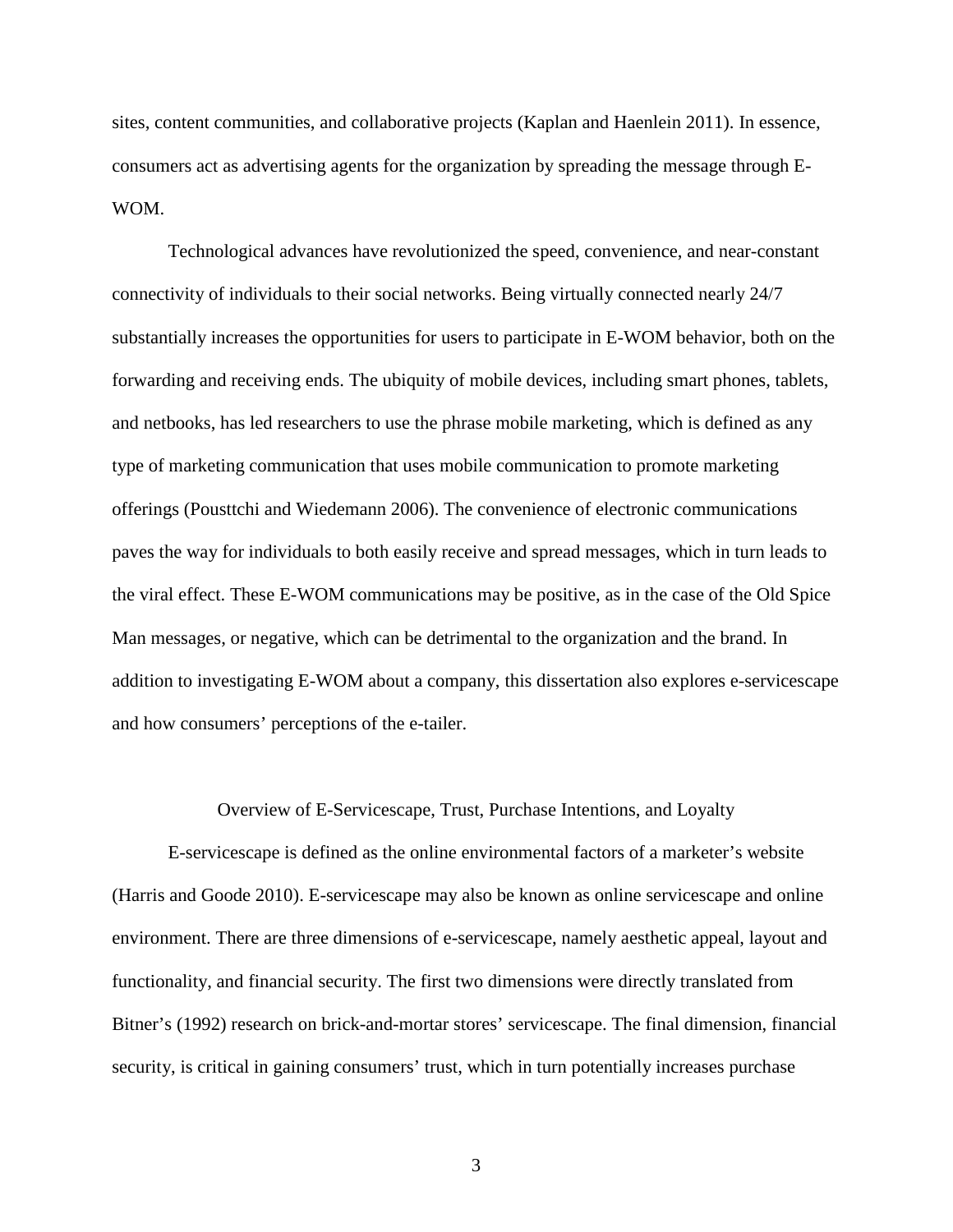intentions. Aesthetic appeal is comprised of three sub-dimensions, including entertainment value, originality of design, and visual appeal. Four sub-dimensions are part of layout and functionality, namely customization, interactivity, relevance of information, and usability. Financial security is composed of two sub-dimensions, including ease of payment and perceived security.

The original e-servicescape definition and scale did not include customer reviews. However, individuals are increasingly relying on customer reviews to make purchase decisions, with 77% of consumers reading reviews for electronic devices (Consumer Electronics 2013). Even more telling, 78% of Americans agree that online customer reviews influence their purchases (Purchase Decisions 2013). As a result of this growing trend, the present research includes customer reviews as a part of e-servicescape in the layout and functionality dimension. Aside from e-servicescape, this research also examines consumers' trust, and how trust is linked with E-WOM behavior, purchase intentions, and customer loyalty.

Trust plays a significant role in determining consumers' actions regarding companies (Gefen and Straub 2004; Pavlou 2003). Trust in companies websites and online retailers is a key factor in the customer's sense of satisfaction from online transactions (Chen and Barnes 2007; Gefen and Straub 2004; Pavlou 2003). If customers trust e-tailers, they believe that e-vendors will treat them fairly and not behave opportunistically (Gefen, Karahanna, and Straub 2003; Shih 2004). Hence, online trust is an important determinant of success in the e-marketplace. Trust is the belief that an individual can rely on a promise made by another (Pavlou 2003).

In the context of e-commerce, trust includes the online consumers' beliefs and expectations about trust-related characteristics of the online seller (McKnight, Choudhury, and Kacmar 2002). The level of trust is positively related to the attitude towards the store, and inversely related to the perception of the risks involved in buying from that store (Jarvenpaa,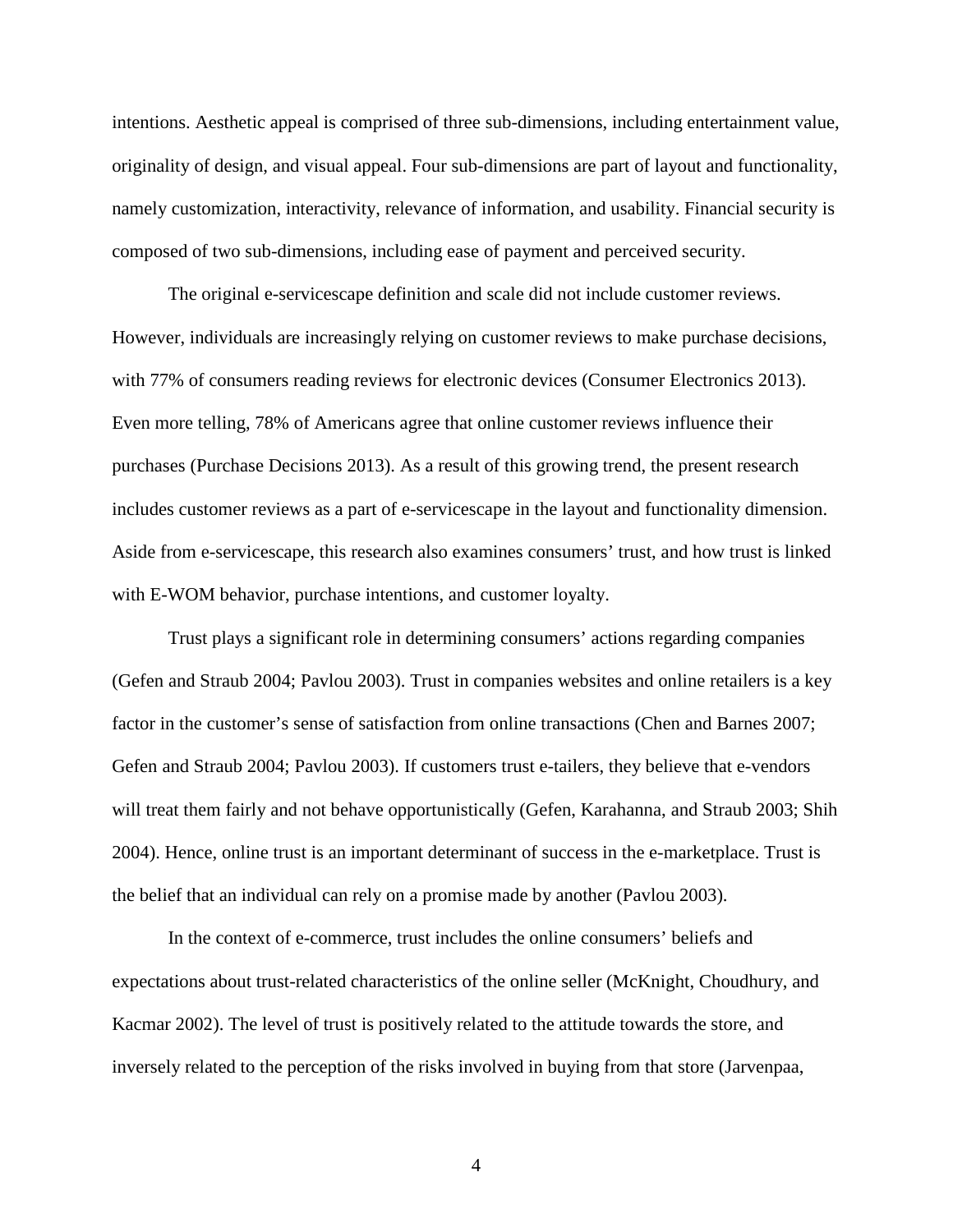Tractinsky, and Saarinen 1999). It is also suggested that a high level of trust by buyers stimulates favorable attitudes and behavior (Shergill and Chen 2005; van der Heijden, Verhagen, and Creemers 2003). A lack of trust in online companies is a primary reason why many consumers do not purchase online. Trust has been conceptualized as a set of distinct beliefs consisting of the integrity, benevolence, and ability of a given company (Gefen, Karahanna, and Straub 2003).

#### Overview of Email and Social Networking Sites

While some may say that email as a form of electronic communication is passé, email currently reaches three times more people than Facebook and Twitter combined, approximately 3.6 billion individuals (Lee 2014). Before abandoning email and jumping on the next bandwagon, marketers should carefully consider how consumers use email, both for the information that applies to them personally and as a way to share E-WOM. Previously, researchers have investigated individuals' forwarding behaviors in the context of emails as the electronic medium. The message source, content, and potential receivers' characteristics are factors in determining the propensity to pass along the email communication to others (Chiu et al. 2007). An individual's level of involvement, relational commitment, strength of social interaction tie, message forwarding self-efficacy, and affection outcome expectation are related to email-forwarding intentions (Huang, Lin, and Lin 2009). With constant evolutions in technology and electronic media, consumers also use other ways to share information, including social networking sites.

The omnipresent mobile devices and 24/7 connectivity make it easier for people to reach others and quickly post information on social networking sites, such as Facebook. Social networking sites differ from traditional media in that the content is both user-generated and user-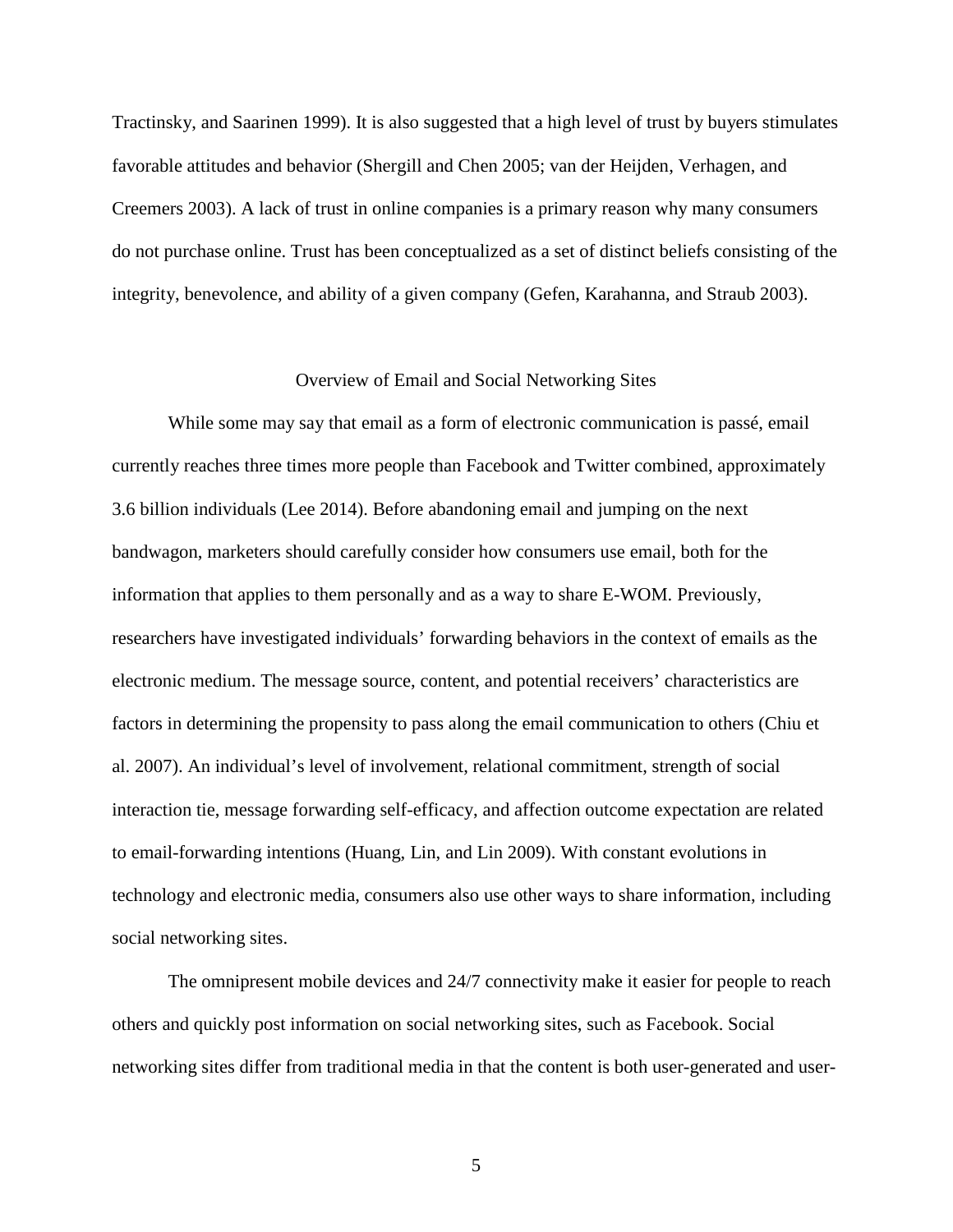centered, which allows people to establish and maintain online interactions (Boyd and Ellison 2007). While individuals enjoy being connected online and reading about others' experiences, opinions, and conversations, we like sharing our own thoughts, opinions, and likes/dislikes even more. Researchers found that the human brain gets more neurochemically activated when an individual is asked to disclose their own thoughts and feelings than when sharing another person's thoughts (Tamir and Mitchell 2012). As we pass along E-WOM on Facebook, we inherently embed our own meanings in the message, even when the content originated from a marketer. Receivers of referral E-WOM through social networking sites are more likely to use the invitation to become a new member of the social networking site (Trusov, Bucklin, and Pauwels 2009). In this case, the E-WOM serves to generate hype about the social networking site and acquire new customers.

### Theoretical Framework and Research Questions

Though the literature includes investigations on e-servicescape, viral marketing, emails, social networking sites, there is a gap in the marketing literature, namely how consumers' perceptions of an e-tailer's website are related to trust, E-WOM, purchase intentions, and customer loyalty. Although studies have explored online servicescape (Harris and Goode 2010), microblogs and e-servicescape (Tran, Strutton, and Taylor 2012), and online servicescape and flow (Lee and Jeong 2012), the extant research does not address how e-servicescape is associated with trust, E-WOM, purchase intentions, and loyalty. In particular, potential E-WOM in the context of emails and social networking postings originating from a marketer is examined. Towards these ends, this dissertation aims to address the following research questions:

1. Do a retailer's emails and social network postings influence customers' perceptions of the retailer's website differently?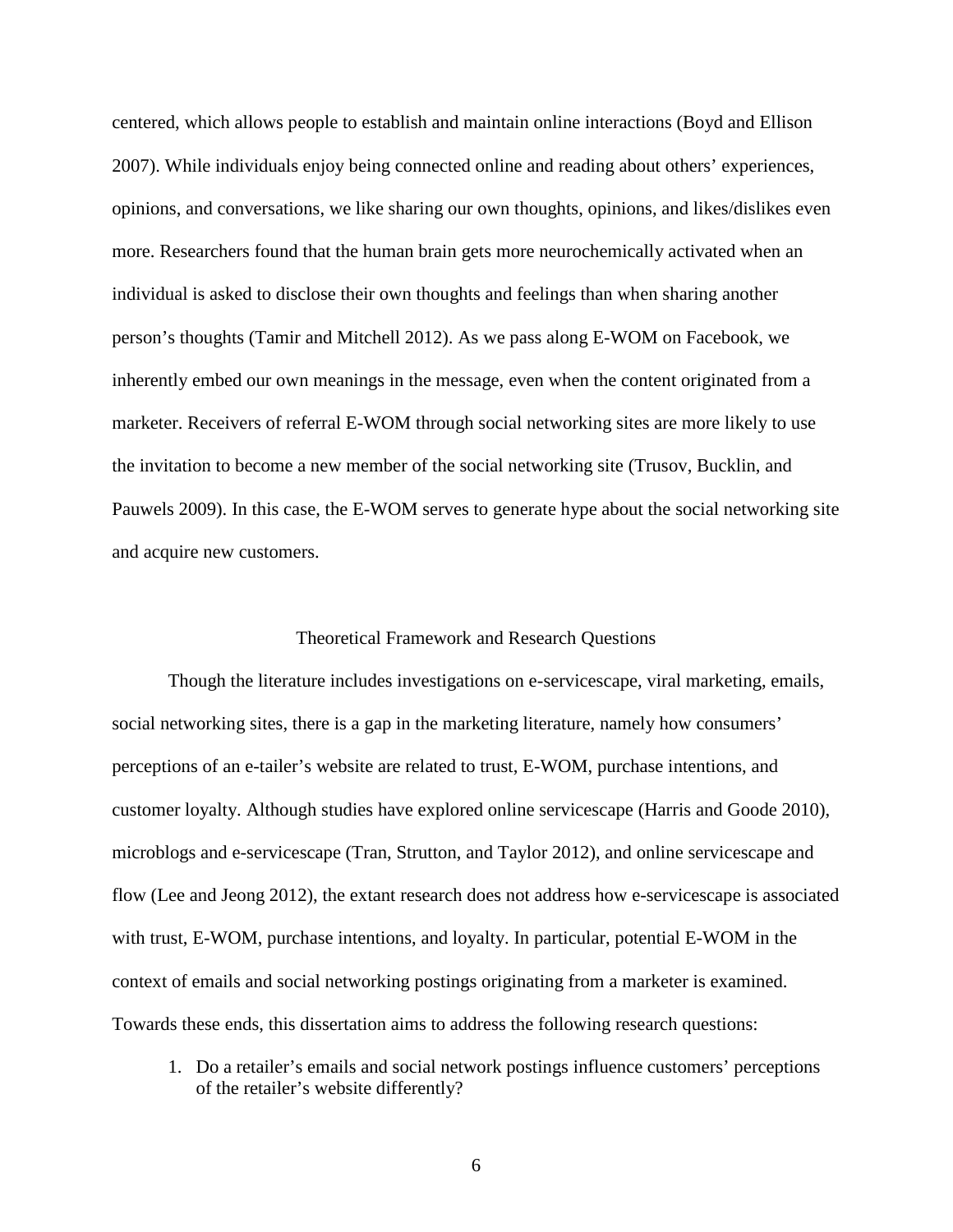- 2. Do customer reviews play a role in customers' perceptions of the retailer's website?
- 3. How are customers' perceptions of the retailer's website related to trust? In turn, how is trust related to E-WOM intentions, purchase intentions, and customer loyalty?

One paradigm for this dissertation is stimulus-organism-response theory (Mehrabian and Russell 1974). This model describes how the environment is the stimulus that affects the organism. Then the organism responds with approach or avoidance behavior (see Figure 1). For the purposes of this research, the e-tailer's online servicescape is the stimulus, the organism's internal reaction is trust, and the behavioral responses include E-WOM, customer loyalty, and purchase intentions.

The network co-production model of E-WOM activity (Kozinets et al. 2010) serves as additional theoretical support for this research. Marketing has progressed from a transactionbased perspective to a more relationship-based view, where consumers play a major role in their networks (Vargo and Lusch 2004). The original communication is from the marketer, in the form of seeding. The seeded consumers then forward the communication to multiple others, often embedding their own message and meanings in the process. As co-producers in the network, users play an active part in the multi-directional flow of information among consumers (see Figure 2).

# Academic and Managerial Contributions

The present research builds on current literature on E-WOM and e-servicescape. The findings contribute to the research stream on viral marketing and add to the understanding of E-WOM effects on consumer behavior. In addition, this dissertation incorporates online servicescape with E-WOM and loyalty. Integrating the e-servicescape concept with SOR theory and the network co-production model of E-WOM enhances both academics' and practitioners'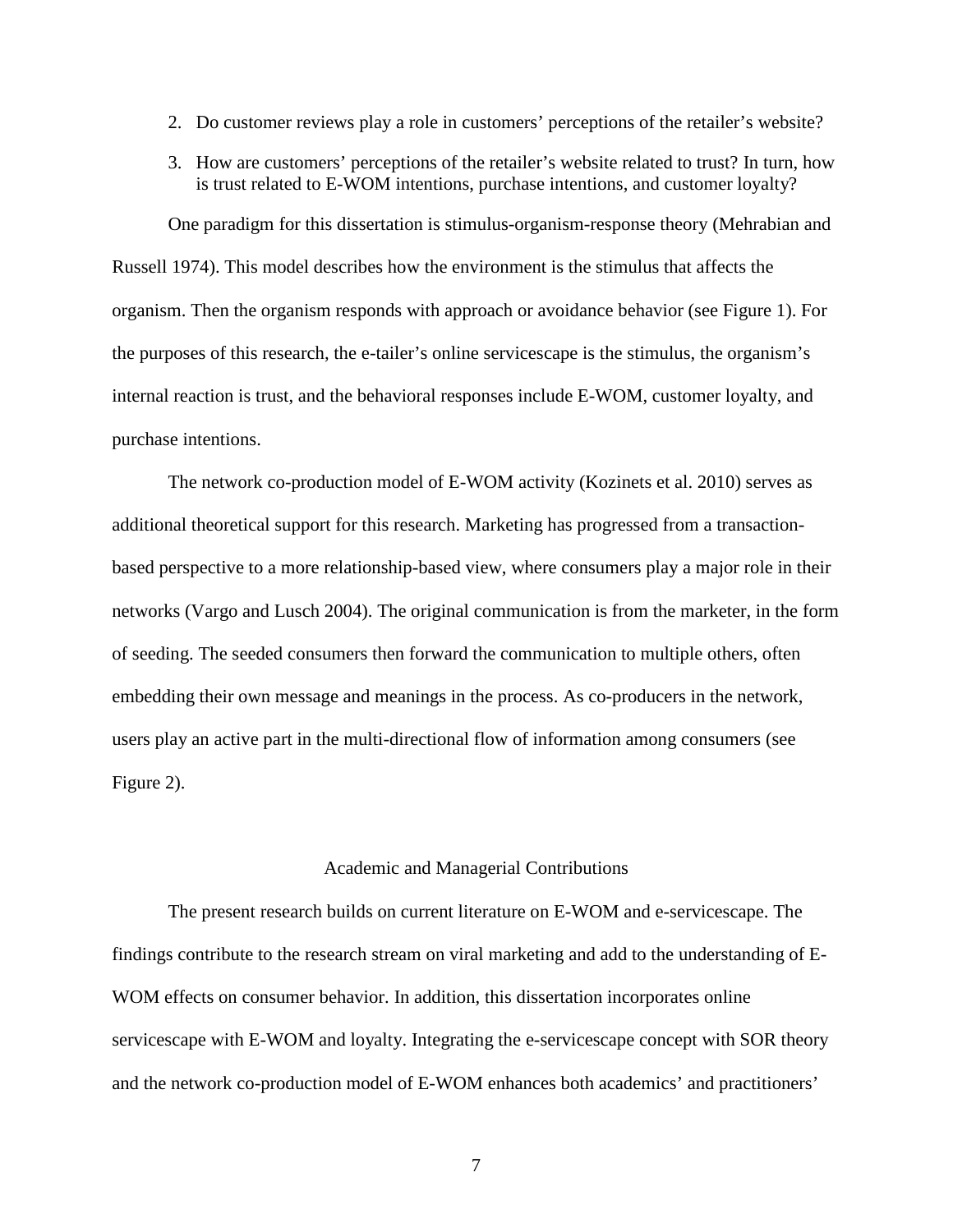understanding of the relationship between online servicescape and E-WOM. On the managerial side, these findings have important implications for marketing communication tactics, guiding organizations in crafting messages to encourage buzz marketing.

Given the technological advances in recent years, the pervasiveness connectedness via mobile devices and increased tendencies to share E-WOM, this research study is particularly timely. Individuals can conveniently pass along messages using various electronic media, with a quick post, text, email, chat, tweet, and more at the touch of a button. Aside from these consumer trends, another reason for this research study is that companies are continually seeking less expensive ways to reach potential customers, which include E-WOM through the Internet (Whitman 2006). However, E-WOM behavior is not entirely understood, and there is much interest in discovering how commercial messages are diffused from one consumer to another through E-WOM.

#### Overview of Research Design

The present research uses survey methodology to investigate the relationships between eservicescape, trust, purchase intentions, customer loyalty, and E-WOM intentions. Customers of an almost-exclusively online and catalog retailer were invited to complete the online survey questionnaire. Structural equation modeling was used to analyze the responses. In addition, two different groups of customers were compared using multi-group analysis, where one group of users received emails from a marketer and the other group received social network postings from the same marketer. The same survey questionnaire was administered to both groups, with some scale items adapted for the particular E-WOM communication (i.e., email versus social network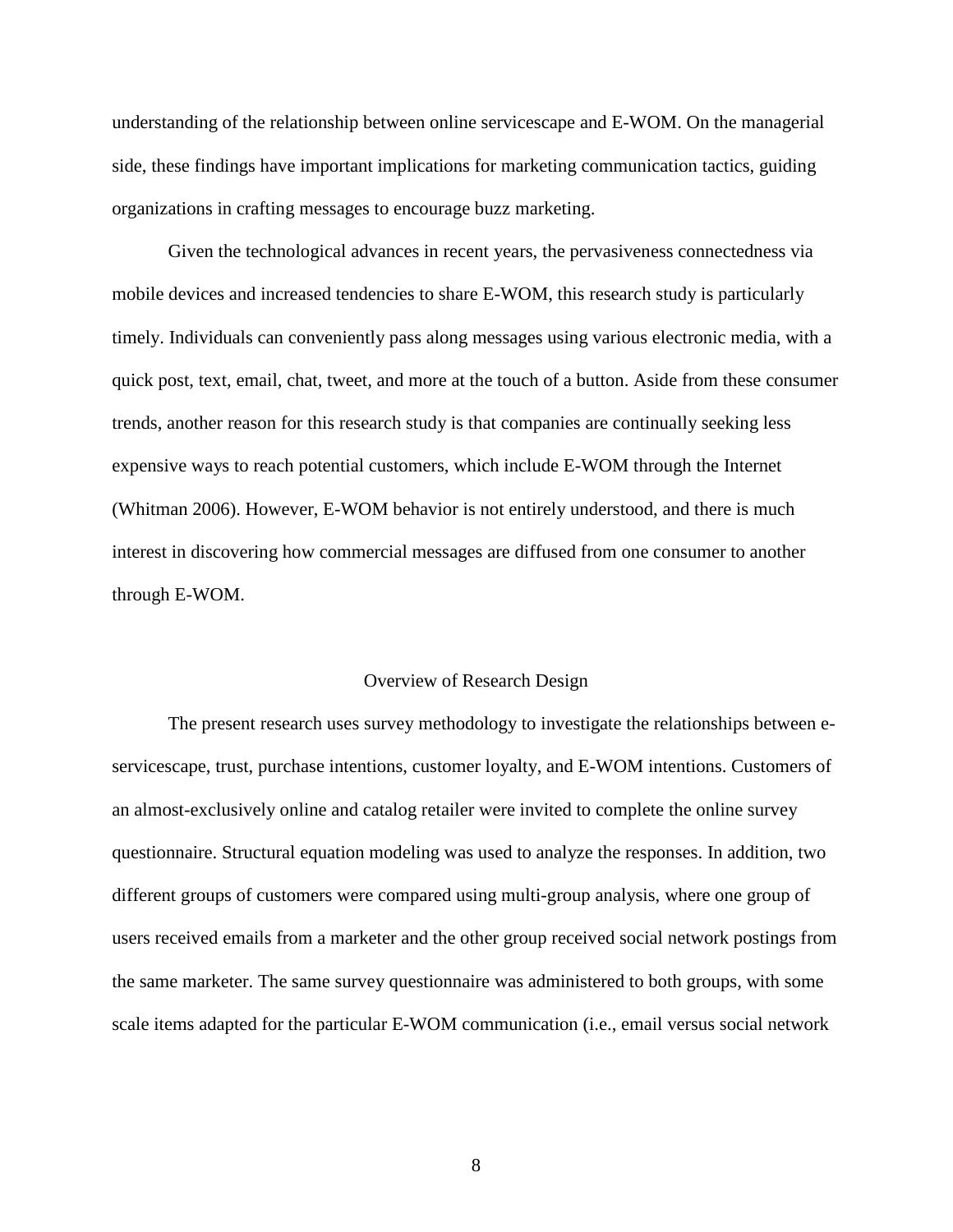posting). Most of the variables were measured using previously validated scales from the marketing literature. A few scale items were developed specifically for this study.

The remainder of this dissertation is organized as follows. Chapter 2 reviews the relevant literature, theoretical background, research model, and hypotheses development. Chapter 3 explains the methodology used to test the research model. Chapter 4 includes the statistical results. Finally, the major findings, implications, limitations, and suggestions for further research are discussed in Chapter 5.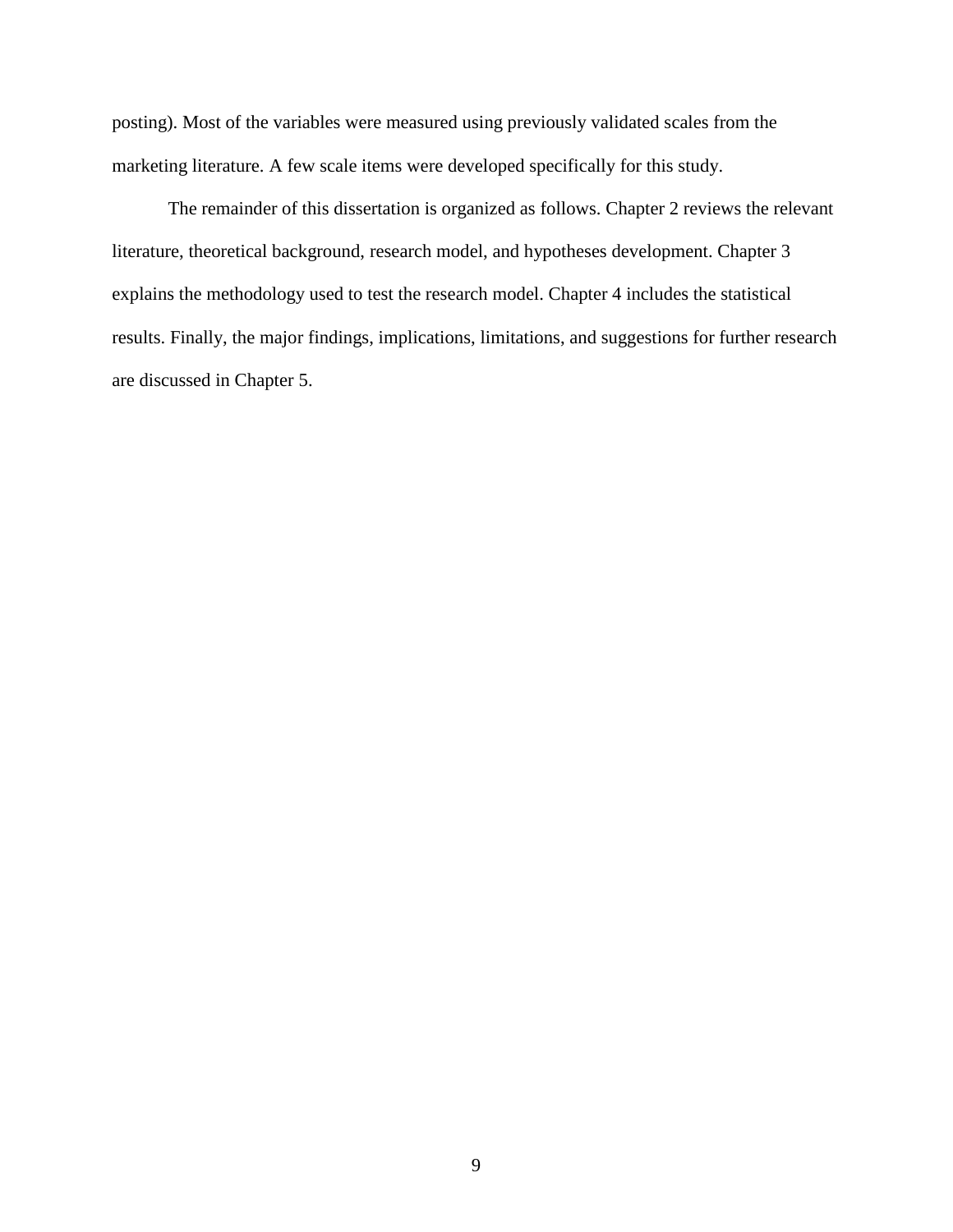# CHAPTER 2

# LITERATURE REVIEW, THEORETICAL BACKGROUND, AND HYPOTHESES DEVELOPMENT

### **Overview**

In this chapter, the theoretical background and relevant literature are reviewed. First, the existing stream of literature on servicescape and online servicescape are discussed in detail. Second, the literature on traditional word-of-mouth (WOM) and E-WOM is reviewed. Next, the literature on trust, customer loyalty, and purchase intentions are considered. The final section of this chapter includes the research theoretical framework and development of the research model and hypotheses.

# Literature Review

### *Servicescape*

Servicescape describes the physical environment of the service factory and how it affects the customer experience, as well as employees' experiences (Booms and Bitner 1982). Servicescape elements include factors that impact the performance, delivery, and consumption of market offerings (Zeithaml, Bitner, and Gremler 2009). Perceptions of the servicescape impact individuals' approach/avoidance behaviors (Hui and Bateson 1991). For example, consider two restaurants with identical food quality. The first is a small, mom-and-pop restaurant. The other is part of a national, well-known franchise chain. While the food tastes the same, the customer experience in the family-owned restaurant may earn higher ratings on the perception scale. These more positive perceptions are attributed to the service environment, which includes friendliness of employees, furnishings, and wall décor. The servicescape concept has been used to understand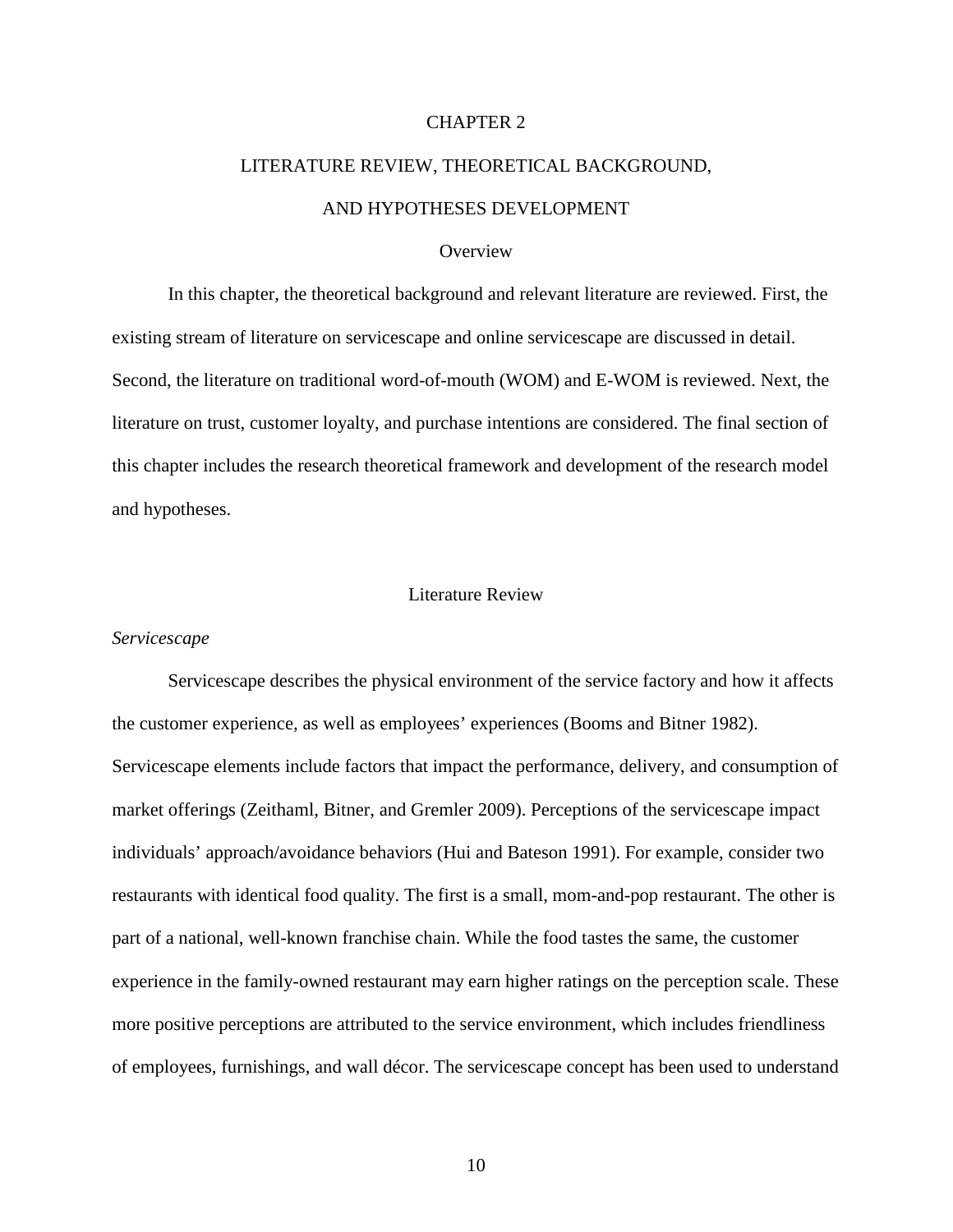how consumers perceive the service environment, and how this perception impacts their opinions, beliefs, and physiological responses (Bitner 1992).

Servicescape for brick-and-mortar stores consists of three dimensions: ambient conditions; spatial layout and functionality; and signs, symbols, and artifacts (Bitner 1992). Researchers have investigated how ambient conditions influence human perceptions of the environment, as well as their responses to the environment (Baker, Berry, and Parasuraman 1988; Donovan et al. 1994; Sherman, Mathur, and Smith 1997; Spangenberg, Grohmann, and Sprott 2005; Wineman 1982). For physical stores, ambient conditions affect the five senses. Examples of environmental ambient conditions include scent, sound, lighting, and temperature.

Spatial layout and functionality, the second dimension of servicescape, are chief components of the physical surroundings. Spatial layout is the arrangement of the furniture, machines, and equipment, as well as the space between them. The size and shape of fixtures and furnishings are also part of spatial layout. Functionality is how these items perform in the process of fulfilling specific consumer needs. Researchers have explored how spatial layout and functionality influence employees (Sundstrom and Sundstrom 1986; Wineman 1982) and customers (Baker, Grewal, and Parasuraman 1994; Groeppel-Klein and Bartmann 2008; Kim and Jin 2001; Park, Iyer, and Smith 1989).

The final dimension of servicescape is about signs, symbols, and artifacts. These items convey explicit or implicit signals, and sometimes both, about the service factory (Bitner 1992; Davis 1984). Explicit signals include signs communicating names, behavioral expectations and rules, and directions for customers. While inherently more complex than explicit signals, implicit signals are still important communicators of quality, experience, and expectations. For example, the quality of artwork, furniture, and décor are all part of consumers' general impressions and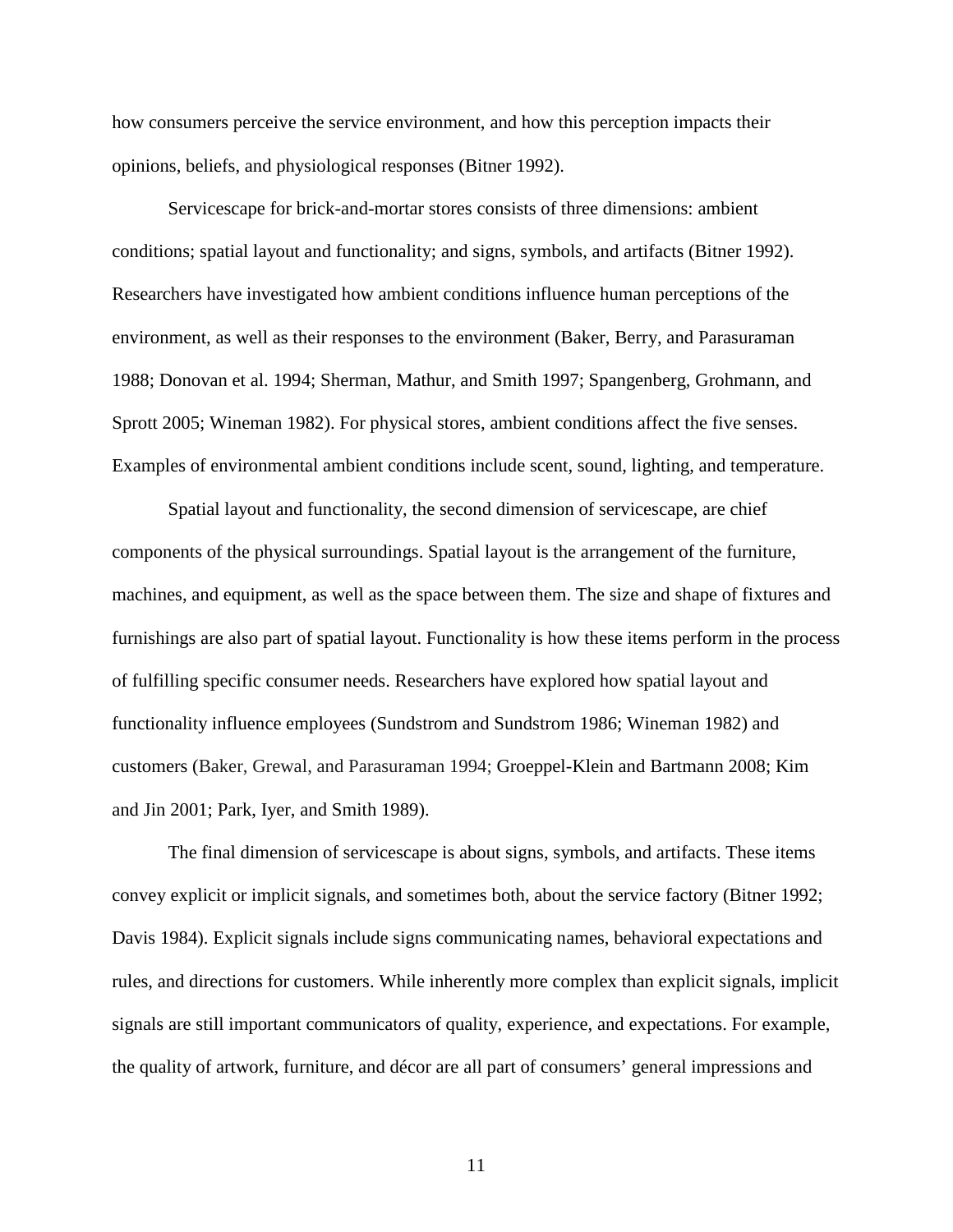evaluations of the physical environment. Specific cues can be used to convey prestige, professionalism, and status, such as high-end furniture, awards, diplomas, certificates, color, and placement (Davis 1984; Peters 1978; Sundstrom and Sundstrom 1986). It can be difficult to dissect the meanings of implicit signals since the symbolic connotations can be highly related to each individual's personal, cultural, or socioeconomic background.

Consumers' perceptions of servicescape are holistic in nature, and the cues are interactively related in the formation of these perceptions. The perceptions affect beliefs and emotions, which in turn influence behavior. A person's response to the physical store environment mediates behaviors (Bitner 1992), such as purchase, repeat visits, and WOM communications. The cognitive and affective responses are interdependent, and one may impact the other. Overall, positive sensations of the store design influenced consumers' willingness to stay longer and increased purchase intentions (Fiore, Yah, and Yoh 2000; Mattila and Wirtz 2001; Yalch and Spangenberg 1990).

# *Expanding the Servicescape Framework*

The original servicescape dimensions, namely 1) ambient conditions; 2) spatial layout and functionality; and 3) signs, symbols, and artifacts, only addressed the environmental components of the physical store setting. An expanded framework for servicescape was proposed, which included the physical, social, socially-symbolic, and natural dimensions. All of the original servicescape dimensions from Bitner (1992) are part of the physical dimension. This dimension encompasses cleanliness, sound, visual, scent, space, symbols, and signs (Rosenbaum and Massiah 2011).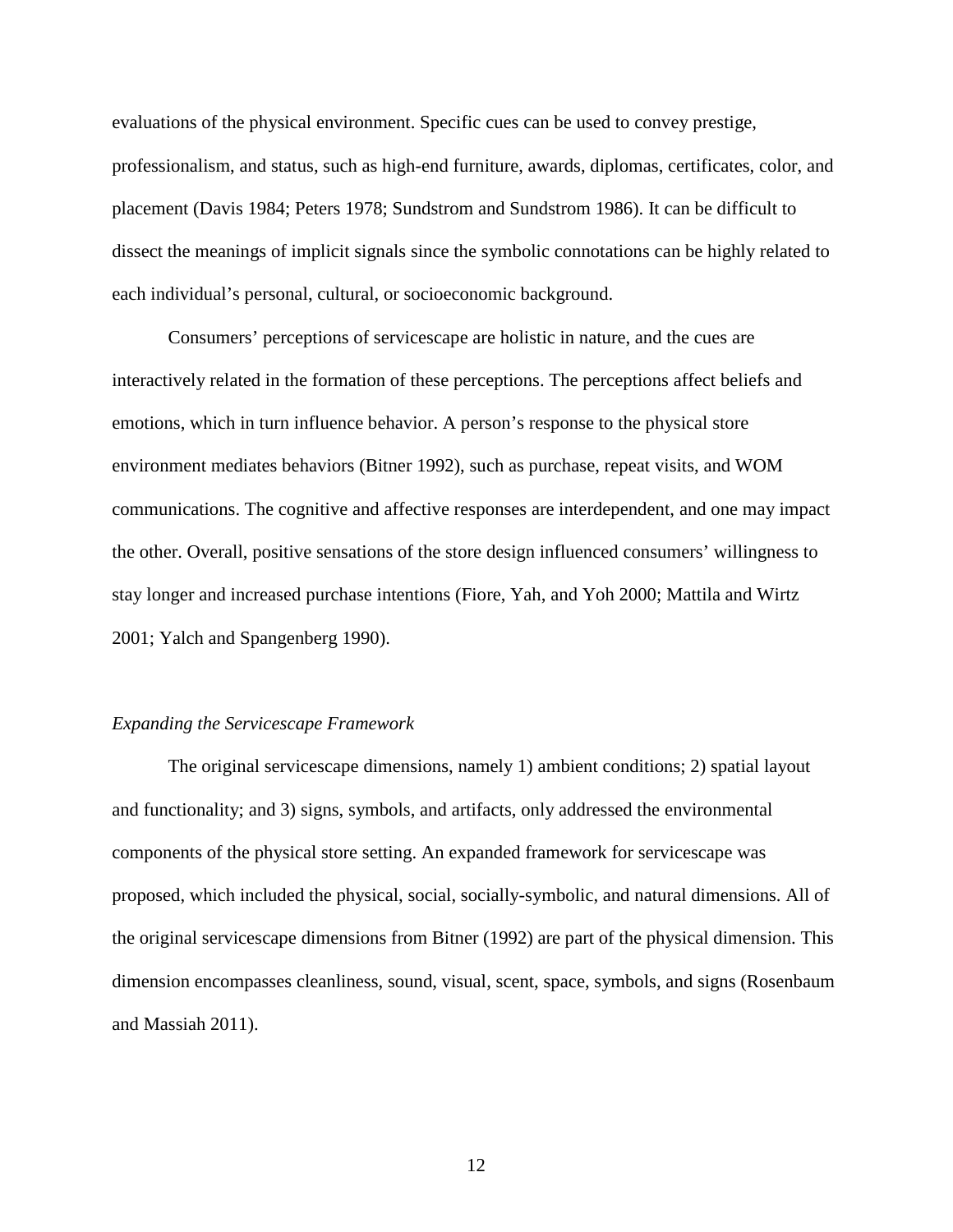The social dimension is related to the employees, other customers, and social density (Edvardsson, Enquist, and Johnston 2010). Individuals shop to fulfill utilitarian needs, as well as social and psychological needs (Bagozzi 1975). We shop for the social aspect of the experience, and social interactions with other customers and store employees (Rosenbaum and Montoya 2007). Aside from the social dealings with other consumers, the number of customers in the store space influences decisions and behaviors. Known as social density, this crowding, or lack of crowding, in stores may be beneficial or detrimental to the business. For store environments where social interactions increase the enjoyment level of the consumption experience, high social density is desirable and leads to positive customer responses (Eroglu, Machleit, and Barr 2005; McGrath, Sherry, and Heisley 1993; Turley and Milliman 2000). On the other hand, too much crowding influences consumers' decision to avoid stores with high social density (Harrell, Hutt, and Anderson 1980).

The socially-symbolic dimension of servicescape refers to how businesses may intentionally use signs, symbols, and artifacts with symbolic significance to impact consumer behavior (Rosenbaum 2005). In particular, organizations may employ these signals to attract certain ethnic consumers. Firms are limited in the creation of symbolic meanings of signs and artifacts due to the nature of how meaning is created, embedded, and evolved by social groups (Durkheim 1912). However, businesses may employ the known symbols of an ethnic group (Berger and Luckmann 1966) to draw in consumers (Rosenbaum 2005). These displayed artifacts, embedded with significance, provide tangible cues about the other customers of the establishment. This serves as part of the "welcoming servicescape" for group members (Rosenbaum and Massiah 2011, p. 478).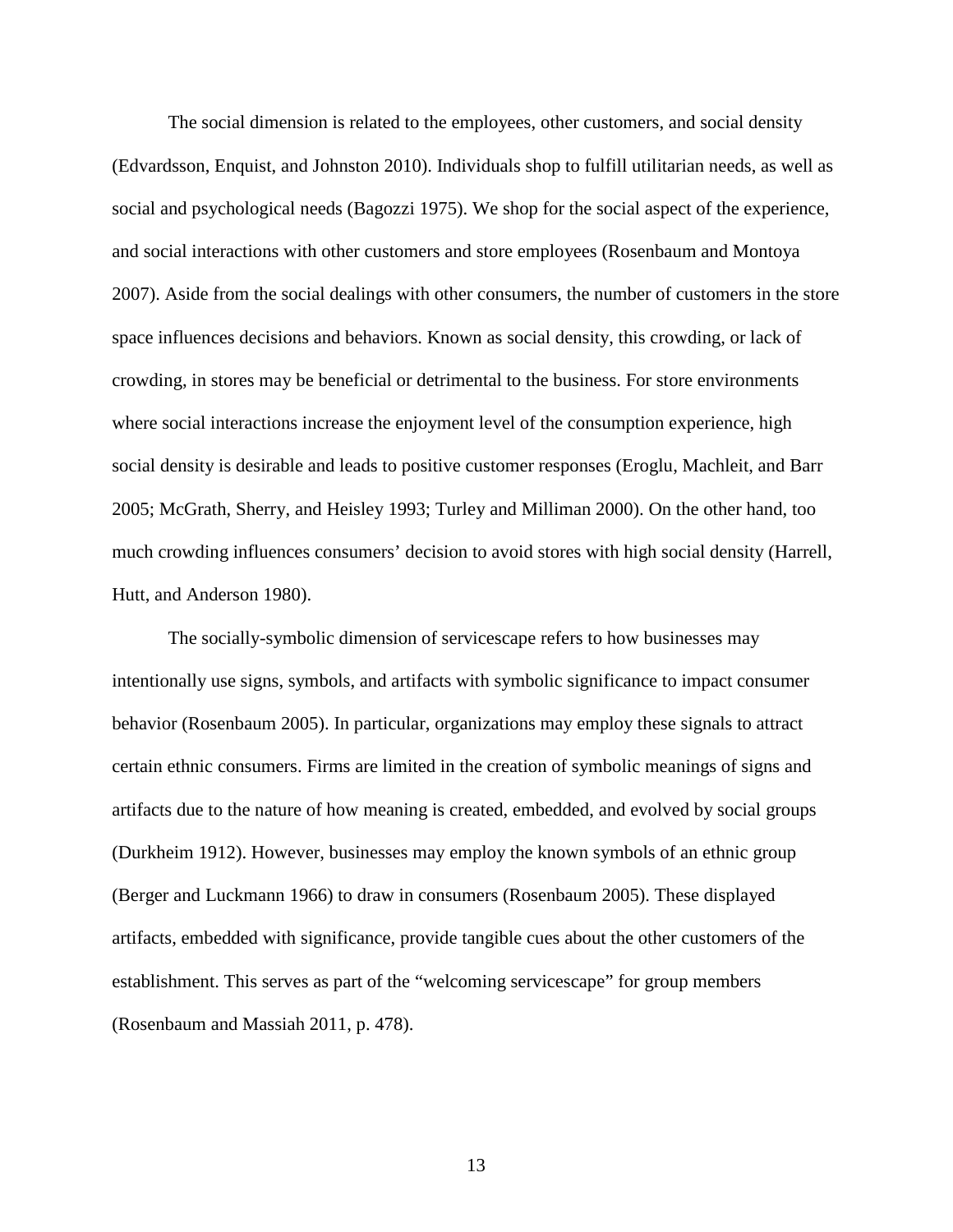Finally, the last dimension of the expanded servicescape framework is the natural dimension, which is about the innate connection between humans and other living systems (Wilson 1984). The natural part of servicescape may affect consumers' approach/avoidance behaviors, health, and well-being (Rosenbaum 2009). Attention restoration theory, which posits that humans can concentrate better after time spent in nature, supports this research (Kaplan and Kaplan 1989). While it may appear as if all natural environments may offer the benefits of restoration and relaxation, this is not the case. Specifically, there are three important stimuli in naturally restorative settings, which include being away, fascination, and compatibility (Han 2007). Being away is about escapism, and getting away from one's daily environment. It may be a temporary reprieve from life's stresses, but the break is restorative. Fascination is about the environment holding the individual's attention, and he or she wants to be there because of this fascination (Kaplan 1995). The last stimulus of the natural dimension is compatibility, which refers to how a person feels as if they belong, and they can interact without feeling socially inept, inferior, or embarrassed (Kaplan 1995).

# *E-Servicescape*

Online shopping continues to grow, and for the first time, the number of consumers shopping online for holiday gifts has surpassed brick-and-mortar stores (Deloitte 2013). Consumers like browsing and purchasing online for the convenience, greater variety, potentially lower prices, and the ability to easily compare market offerings and prices. In addition, some shoppers prefer for goods to be delivered directly to their home. For the holiday season of 2013, 47% of shoppers anticipated purchasing gifts online (Deloitte 2013) as compared to 35% from 2010 (Deloitte 2010). Furthermore, smartphone ownership has increased to 61% and 68% of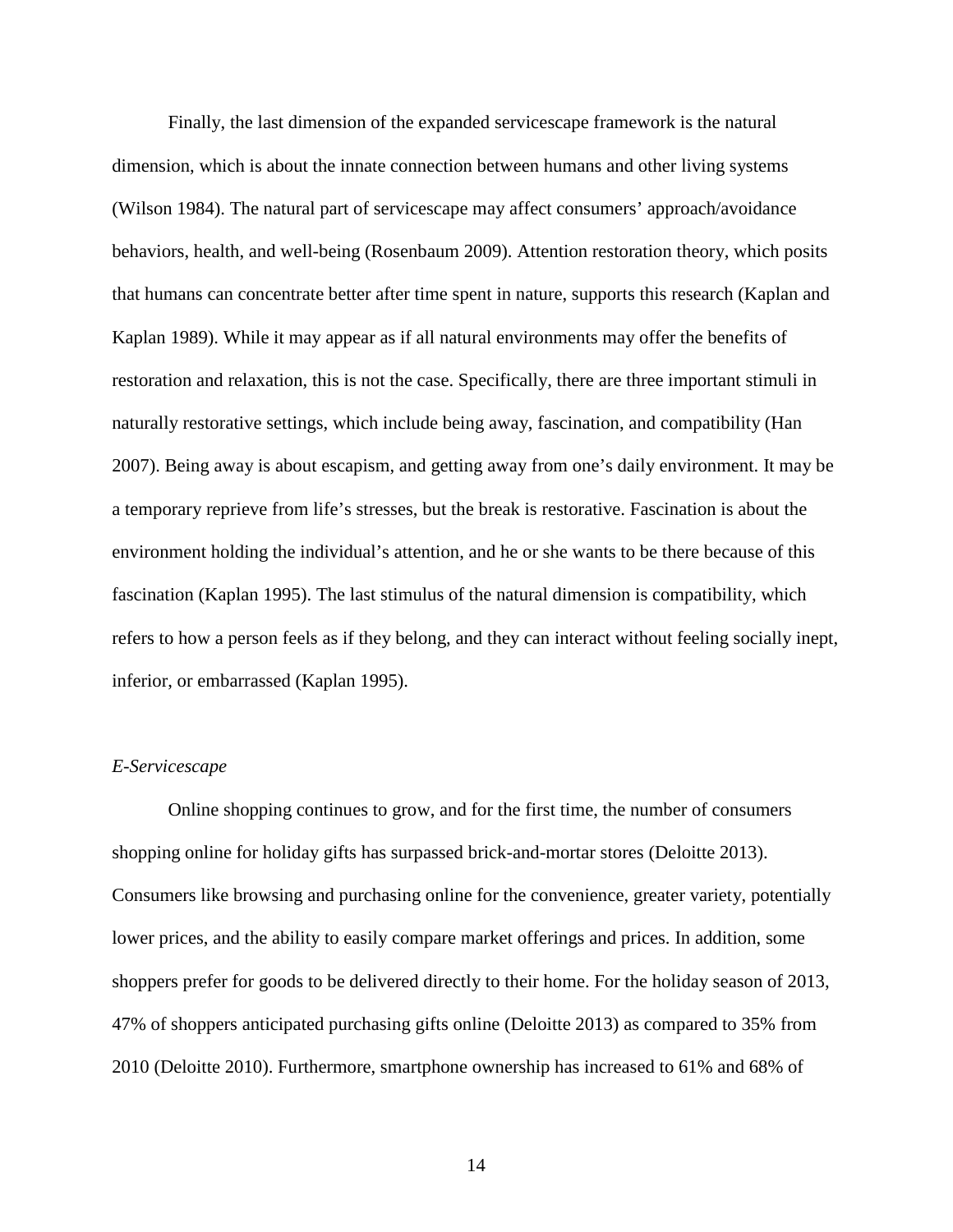these technologically-connected consumers use their mobile devices for holiday shopping (Deloitte 2013). With the rising popularity of online shopping, e-tailers must consider the importance of consumers' perceptions of their websites, and work to continually improve their sites' functionality and service. With this in mind, Harris and Goode (2010) translated the concept of servicescape for physical stores to e-commerce stores. The researchers named this *eservicescape* (also known as *online servicescape*) and defined it as "the online environment factors that exist during service delivery" (Harris and Goode 2010, p. 231). Scale items were developed and validated to measure e-servicescape (Harris and Goode 2010).

Online servicescape consists of three dimensions, aesthetic appeal, layout and functionality, and financial security. The first dimension, aesthetic appeal, is derived directly from the ambient conditions dimension of servicescape for brick-and-mortar stores (Harris and Goode 2010). For e-commerce businesses, sight and sound are the senses used to attract individuals. Aesthetic appeal is composed of three sub-dimensions: entertainment value, originality of design, and visual appeal. Compared to the physical store environment, online consumers are not able to use tactile senses to observe products. Therefore, quality photographs must be provided to influence users (Kim and Lennon 2008; Lin 2007). Visual appeal speaks directly to the sight sense, and interesting graphics, fonts, and photographs entice consumers to spend more time viewing the website. Entertainment value and originality of design may appeal to both sound and sight. For all three sub-dimensions of aesthetic appeal, if the content is fresh, new, and pleasing, consumers will be drawn to the website and more likely to visit often. Current technology for websites does not address the touch, smell, and taste senses.

The second dimension of online servicescape, layout and functionality, is related to spatial layout and functionality from servicescape for physical stores (Harris and Goode 2010).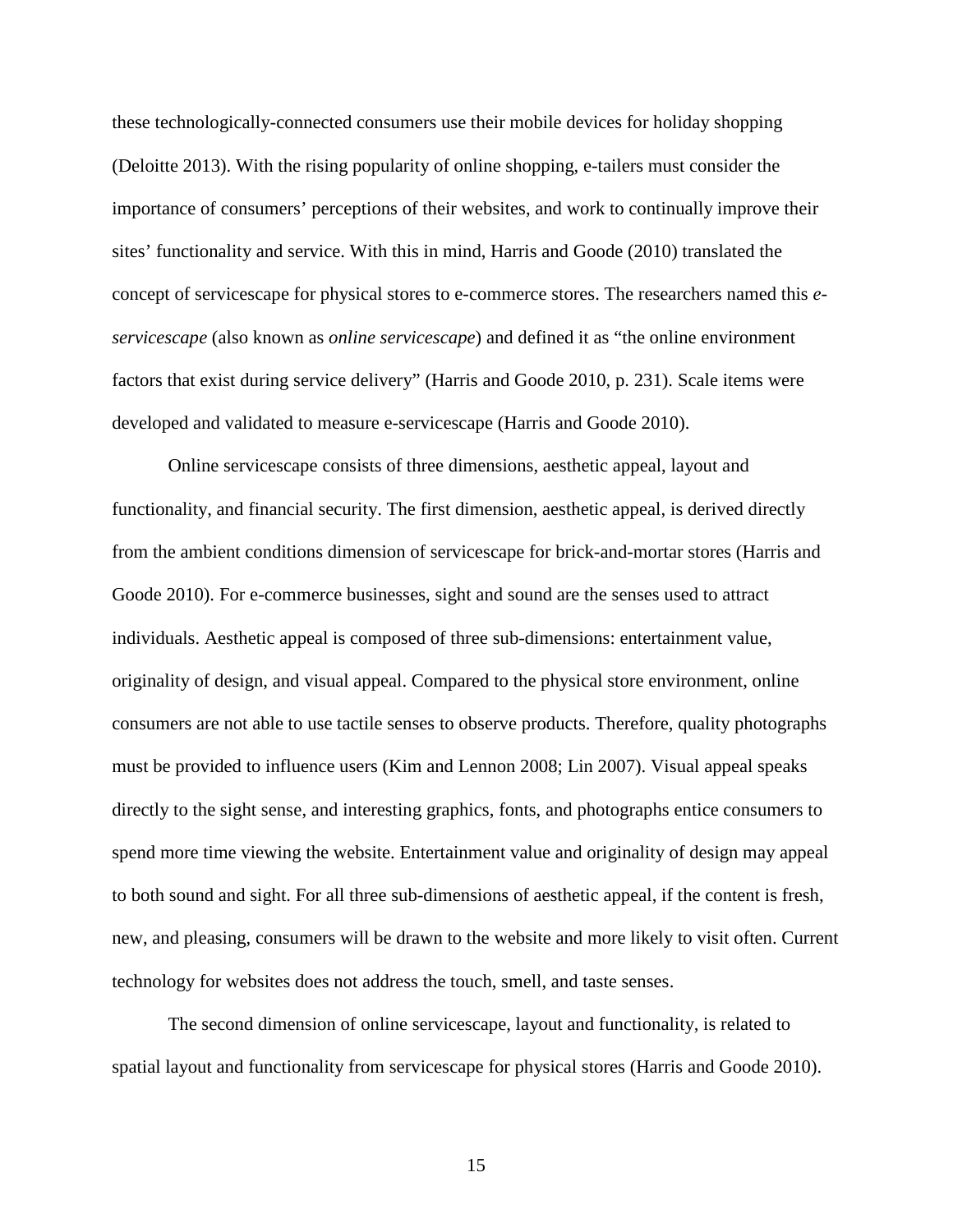Similar to how furnishings and the spatial layout of stores influence consumers' perceptions, a website's layout also impacts individuals' evaluations of the both website and business. Layout includes the structure, organization, and arrangement of websites. Customers prefer online stores which are arranged in a convenient manner that is easy to understand and navigate. Moreover, the website, and all associated links, must perform as expected, which is the functionality aspect of this dimension. The website design must be functional, and this is an influential attribute of user evaluations and behaviors (Donnelly 2000; Mandel and Johnson 2002; Menon and Kahn 2002).

As originally conceived by Harris and Goode (2010), layout and functionality has four sub-dimensions: customization/personalization, interactivity, relevance of information and usability. Customization is the modification of the website to meet each individual's needs and wants. Some websites feature tools to allow consumers to personalize the website according to their preferences (Grewal, Mullikin, and Munger 2003). While some researchers argue that the possibility of erroneously personalizing for consumers is more harmful than the benefit of customization (Frels and Kannan 2001), others believe that e-tailers' customization of websites indicates customer focus, which leads to increased visits and more purchases (Parsons, Zeisser, and Waitman 1998). Creating a website that emphasizes customization is a direct extension of the marketing concept, and helps firms to better serve consumers' needs and wants and puts customers at the center of the business. Users' website evaluations are strongly linked to customization and personalization (Huizingh 2002; Menon and Kahn 2002). With advances in technology, customizing websites is easier and more economically feasible for companies (Shapiro and Varian 1999).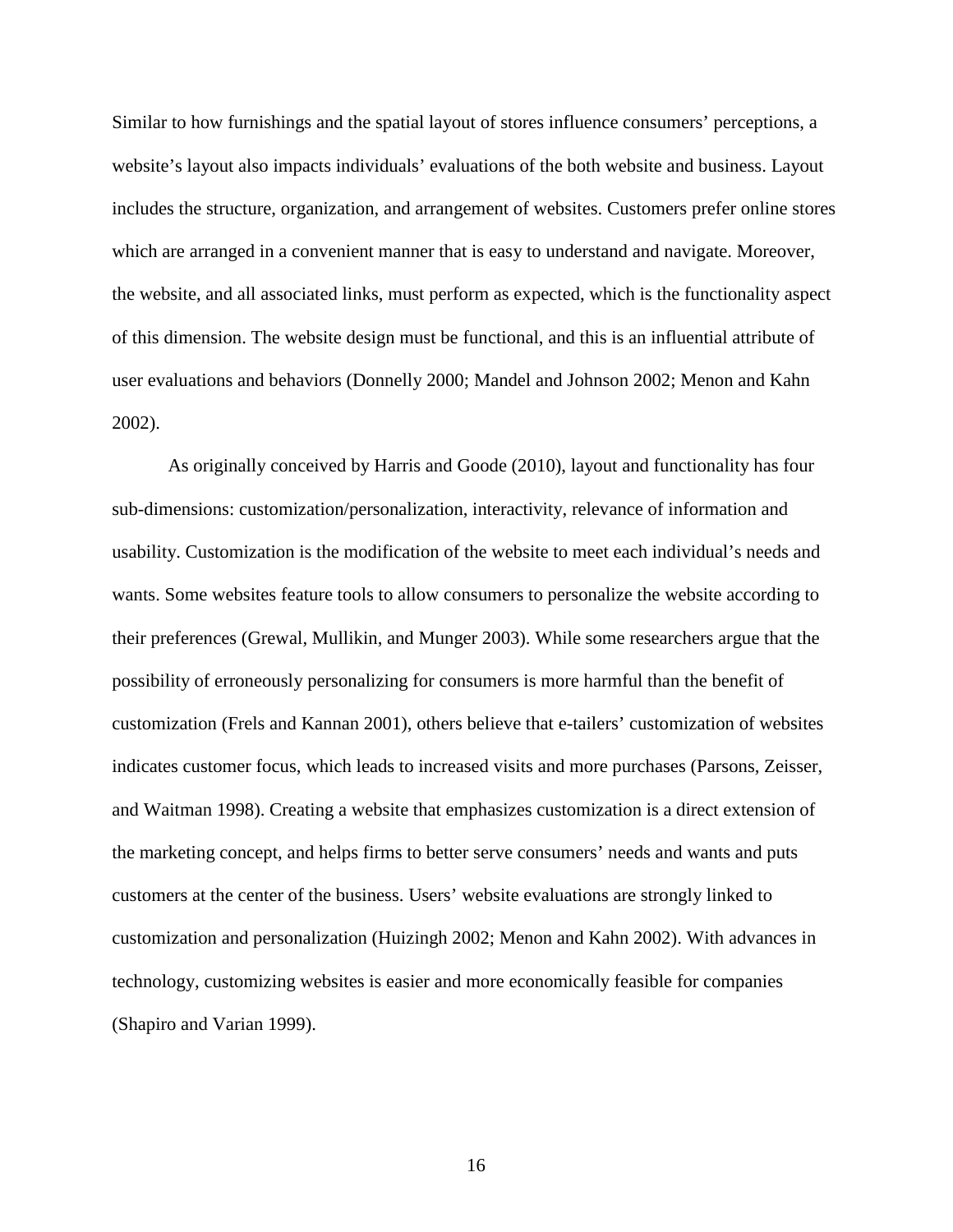Interactivity is the two-way transfer of information between the user and the central point of communication, which is usually a continuous process. When consumers perceive higher levels of interactivity for a website, their online shopping experience is enhanced (Chen and Chang 2003; Fiore and Jin 2003; Srinivasan, Anderson, and Ponnavolu 2002). Perceptions of website interactivity is a main element of consumers' responses and behavioral outcomes for online shopping (Fiore and Jin 2003; Li, Daugherty, and Biocca 2001). The level of interactivity impacts attitudes toward the e-tailer, the likelihood of revisiting the website, and purchase intentions (Gehrke and Turban 1999; Hartnett 2000; Li, Daugherty, and Biocca 2001; Shih 1998).

Relevance of information refers to how pertinent and connected the content is to users. This particular website attribute is another essential component of consumers' website evaluations (Bauer, Grether, and Leach 2002; Zeithaml, Parasuraman, and Malhotra 2002). Material included on any webpage within the site must be closely related and applicable, and also serves to attract potential customers through search engines (Griffin 2007). Relevance is the basis for deciding on content, and consumers rate websites based on their information needs (Montoya-Weiss, Voss, and Grewal 2003).

Usability refers to ease of navigation and maneuverability of the website, and is cited as the most influential way in which users assess websites (Donnelly 2000). The e-tailer's navigational tools are positively associated with shoppers' exploratory behaviors while on the website (Richard 2005). Consumers' website evaluations emphasize navigation and usability (Evans and King 1999; Hoque and Lohse 1999). Users lose interest and patience when website load time is too long, links on pages no longer exist, and flash technology requires long wait times (Meyers 2014). The main navigation needs to be clear, readily available, and easy to read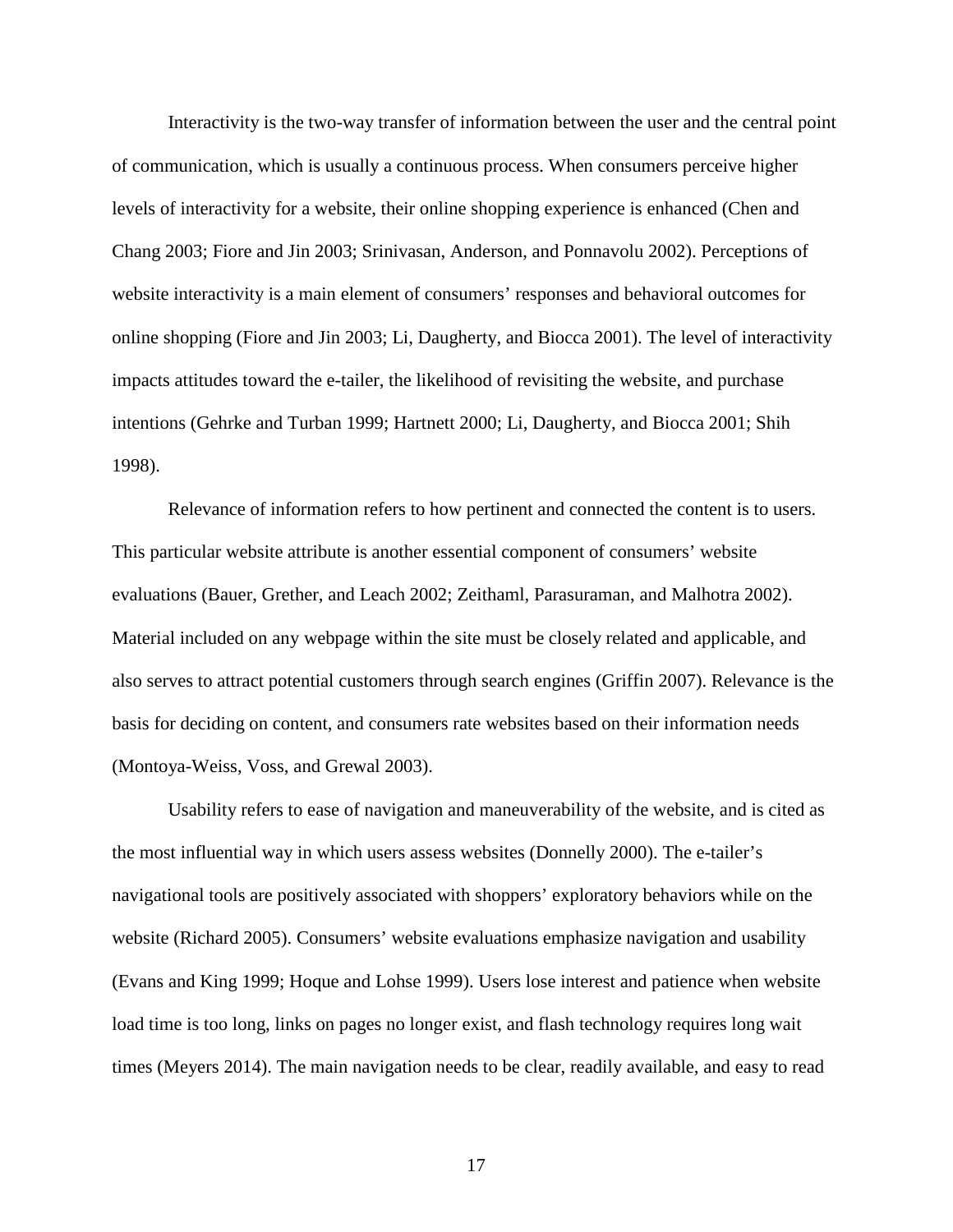(Meyers 2014). Moreover, the website should feature a keyword search function allowing consumers to quickly find information. This search button should be prominently displayed (Meyers 2014). The average key business metrics improved 83% after website redesign to enhance usability (Nielsen 2008). Considering this high return on investment, organizations should focus on website usability to attract and retain customers.

Online shopping offers many advantages, such as convenience, 24/7 availability, and the ability to shop in the comfort and privacy of your home. However, financial security is a potential deal breaker when it comes down to completing the online transaction. Online financial security includes users' perceptions of the website's security and safety measures and the actual payment processes. Financial security has two sub-dimensions: perceived security and ease of payment. Researchers have found that security is necessary in the online exchange process (Montoya-Weiss, Voss, and Grewal 2003; Schiffman, Sherman, and Long 2003; Szymanski and Hise 2000). Website security is a strong factor for satisfactory experiences with online businesses (Montoya-Weiss, Voss, and Grewal 2003; Szymanski and Hise 2000). Aside from online security, consumers desire ease during the payment procedure. Ease of payment includes efficiency during the payment process, perceived ease of use for payment facilities, and not requiring many details during this part of the transaction. This is another important aspect of website evaluations (Chen and Chang 2003). Financial security is closely linked to another construct of interest for this dissertation, namely trust.

All the dimensions and sub-dimensions of online servicescape impact atmospheric responsiveness. Atmospheric responsiveness is consumers' tendency to make patronage decisions based on the store's qualities (McKechnie 1974). For e-commerce businesses, researchers have found that specific online cues influence the relationship between the e-tailer's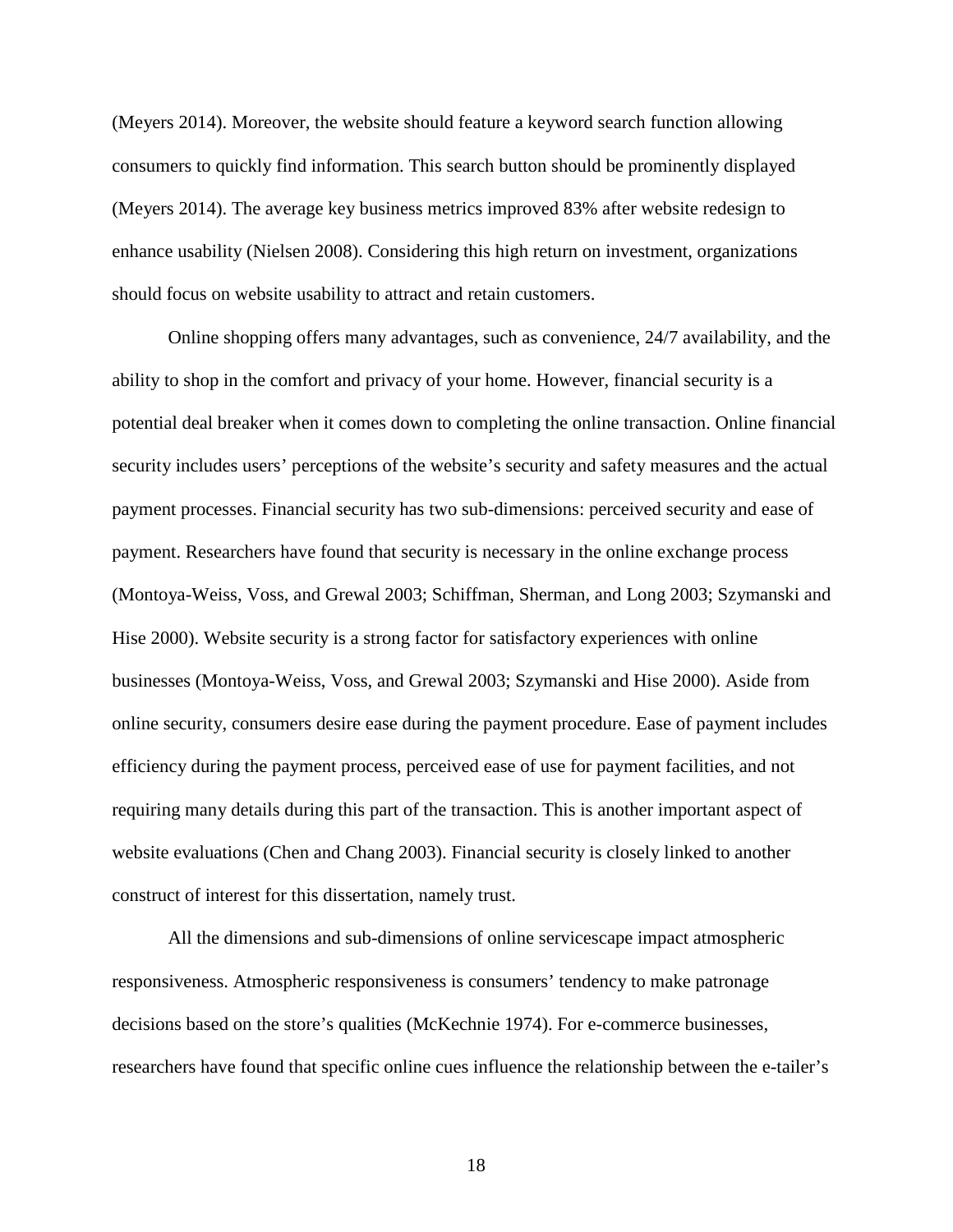online atmosphere and consumer purchase decision and other behaviors (Eroglu, Machleit, and Davis 2001; Fiore and Kim 2007). Aside from purchases, an e-tailer's atmosphere influences shoppers' amount of time spent browsing and likelihood to revisit the website in the future.

The online store environment impacts consumers' attitudes, satisfaction level, and approach/avoidance behavior regarding the e-tailer; affective responses mediate this relationship (Eroglu, Machelit, and Davis 2003). The more agreeable the website environment, the more consumers were aroused, which led to approach responses toward the e-tailer. Researchers found that website quality and positive affect explained purchase intentions and customer loyalty (Lynch, Kent, and Srinivasan 2001).

Harris and Goode's (2010) conceptualization and scale development for e-servicescape encompassed many crucial factors in the online service delivery environment. However, with the consistent evolution of technology and consumers' expectations, more is expected of online servicescape. In particular, in this information age where consumers want access to more details, and information from non-marketing sources, customer reviews are essential for e-tailers. While customer reviews have been investigated in different contexts (Berger, Sorensen, and Rasmussen 2010; Chatterjee 2001; Chen and Xie 2004; Park, Lee, and Han 2007), researchers have not studied product reviews as part of e-servicescape. The present research intends to fill this gap and include customer reviews as part of online servicescape.

# *Customer Reviews*

Consumers shopping online face the challenge of not being able to smell, touch, or try on the products, which are major disadvantages when compared to purchasing from brick-andmortar stores. An e-tailer can provide potential customers with two categories of product-related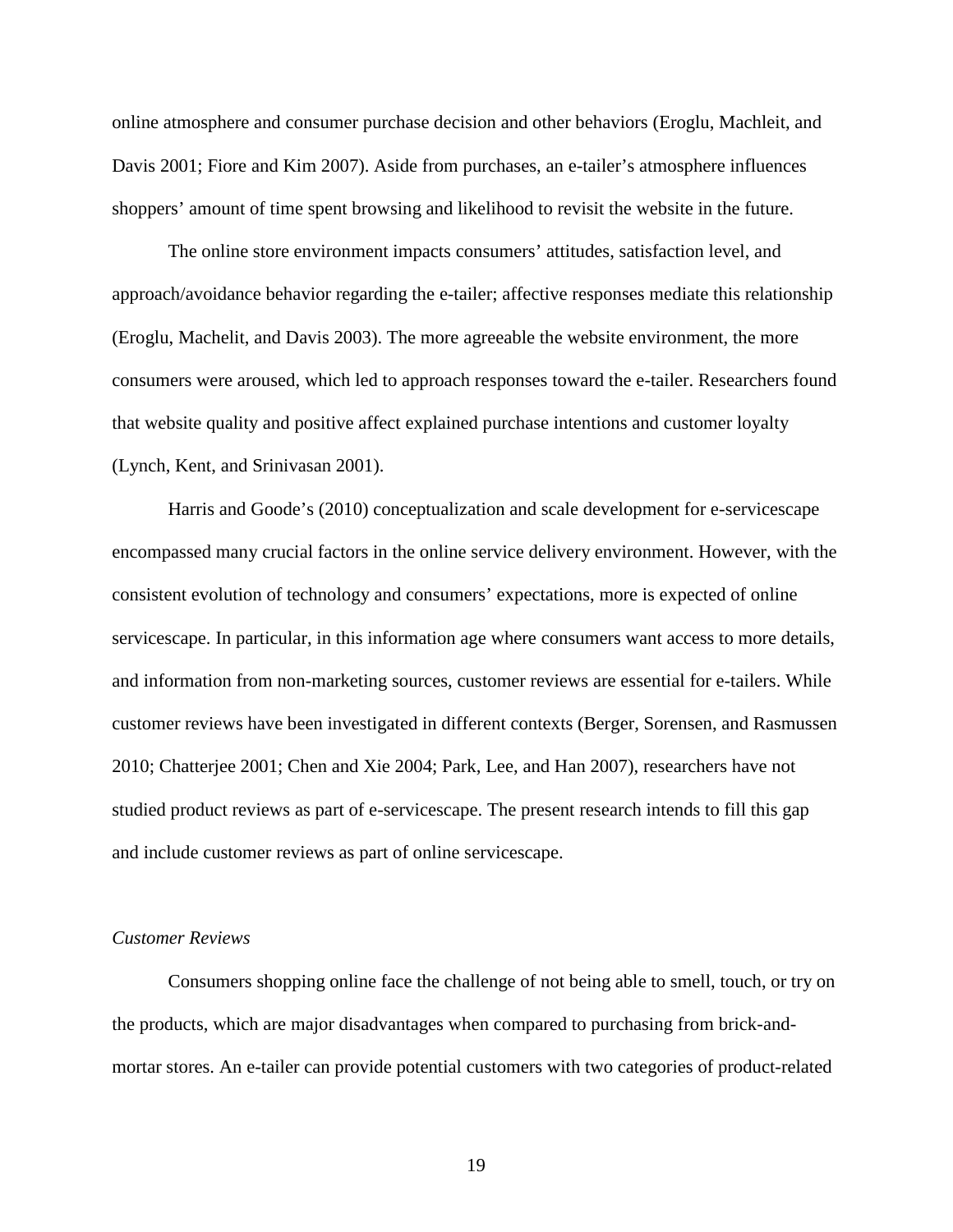information. The first category of information is marketer-driven, including traditional communication methods such as advertisements. In addition, seller-created content about products is offered on the website. The second category of information is consumer-created (Chatterjee 2001; Chen and Xie 2004; Park, Lee, and Han 2007). These customer reviews, which include experiences, evaluations, and opinions, originate from users who have purchased and consumed the product (Park, Lee, and Han 2007). When consumers read product reviews from other consumers, the information provided is helpful in the decision-making process. Customer reviews are an important factor in online sales (Chen and Xie 2005). Many online shoppers consider reviews as an essential part of their decision-making process.

Considered an independent and unbiased source of information, the importance and popularity of customer reviews has grown (Chen and Xie 2004; Hennig-Thurau and Walsh 2004). Moreover, it is considered a form of E-WOM communication. Like traditional WOM, customer reviews (as E-WOM) are perceived to be more credible than marketer-driven messages through traditional channels. Seventy-nine percent of consumers trust online reviews as much as personal recommendations (Anderson 2013). Research has shown that the quality of customer reviews has a positive effect on shoppers' purchase intentions (Park, Lee, and Han 2007). Information usefulness and source credibility influence the adoption of online opinions (Cheung, Lee, and Rabjohn 2008). Beyond web shopping, customer reviews even influence shoppers in physical stores. Many shoppers use their smartphones to access customer reviews during their instore shopping experience before making their final purchase decision (Charlton 2010). Customer reviews differ from traditional WOM in three ways. First, customer reviews have the potential to reach many others. Without geographical boundaries, customer reviews may reach individuals in all parts of the world (Chatterjee 2001). In contrast, the reach of traditional WOM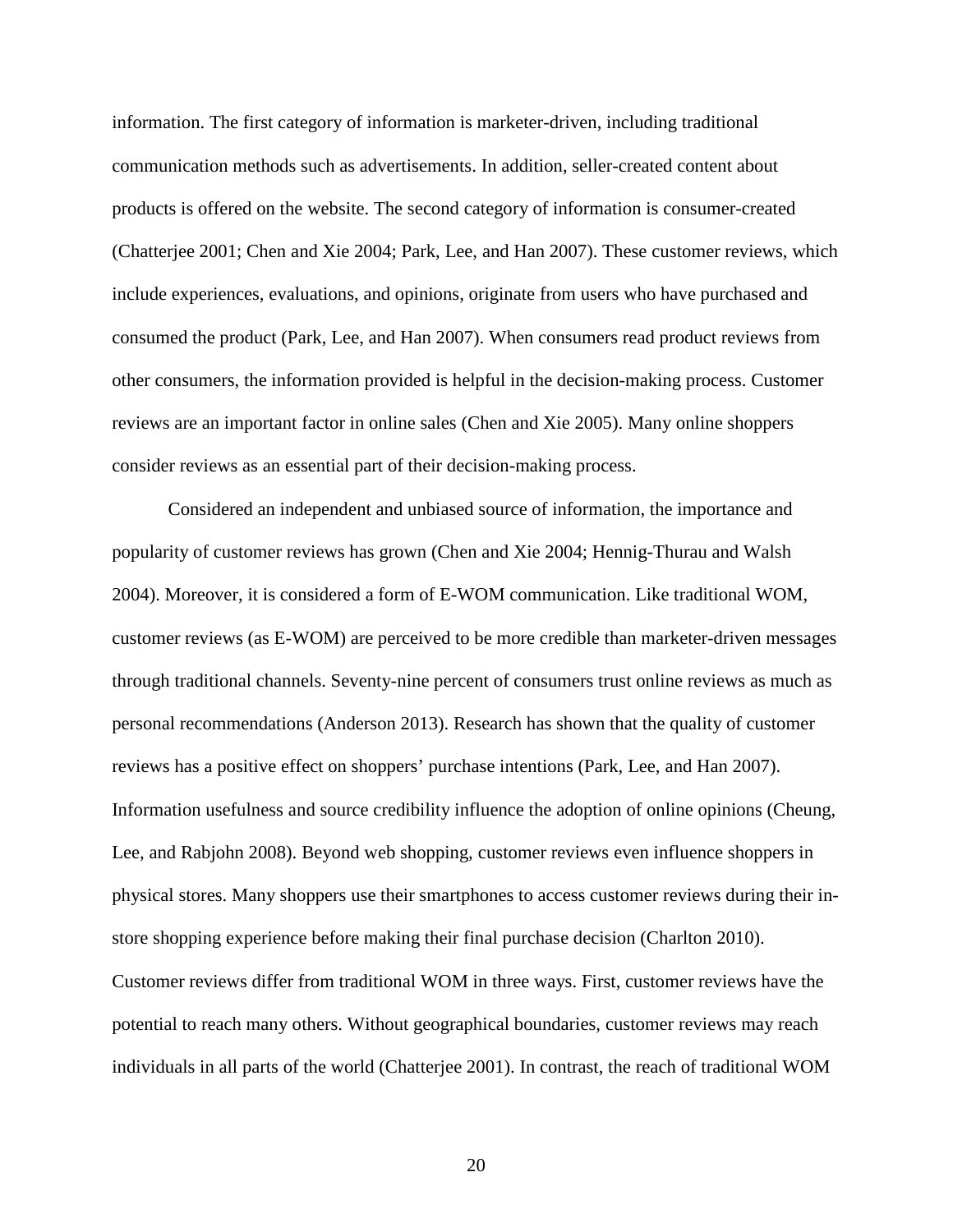is limited to a person's social circle. Online retailers have the power to decide which customer reviews will be displayed on their website. In addition, firms also control the format, design, and number of reviews shown to consumers. Businesses may choose to publicize only advantageous review information to potential customers. Lastly, customer reviews vary from traditional WOM in the issue of credibility. While the information is still WOM, which is more trustworthy than the e-tailer information, customer reviews originate from individuals that are strangers. Compared to traditional WOM from a family member, friend, or neighbor, customer reviews are from total strangers. Duan, Gu, and Whinston (2008) found that people trust online reviews from strangers. For college students, the weak social tie strength of online reviews is more influential in the selection of professors (Steffes and Burgee 2009). Some users may doubt the authenticity

of online product reviews.

Despite the potential concerns regarding how genuine the reviews are, consumers are more likely to trust customer reviews than seller-created product information (Dellarocas 2003). Worldwide, 70% of consumers trust online consumer reviews (Nielsen Global 2012). E-tailers' product information may not provide details about the negative aspects of the merchandise, and mainly focus on the positive characteristics. Furthermore, professional photographs of goods sold online may not accurately portray products. On the other hand, customers offer frank reviews of goods, often including the strengths and weaknesses. Another advantage of customer reviews is how consumers provide additional usage situations for the market offering. This leads users to trust customer reviews more than seller-created information.

Customer reviews vary from a simple, numeric rating system to more complex questions about specific features, design, value, ease of use, etc. Many e-tailers incorporate both, with a numeric rating for overall impression and various other questions regarding the market offering.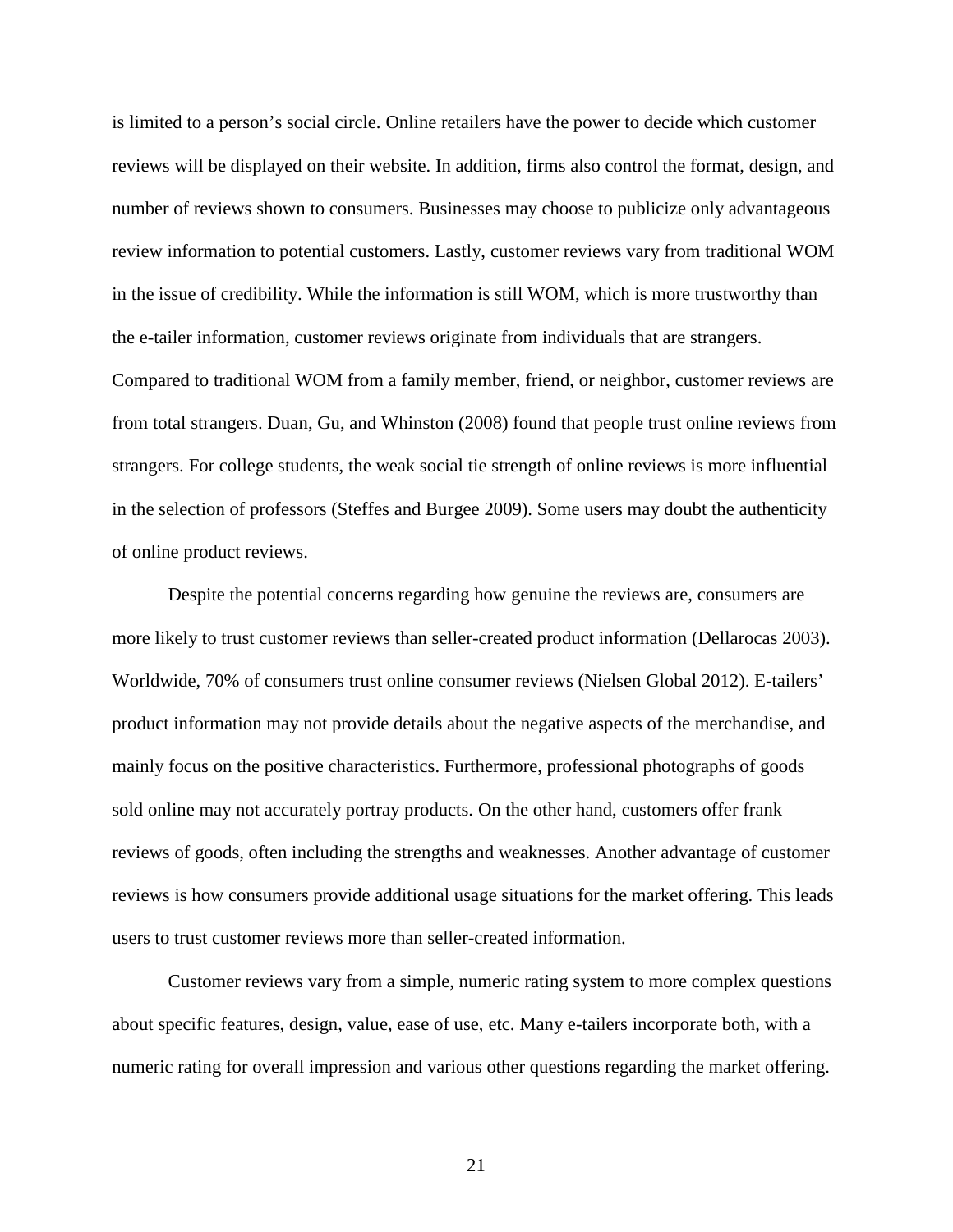Often, e-tailers provide an average overall rating of all customer reviews, which is practical for consumers who want quick information. In addition, some websites offer the opportunity for customers to write general comments in a text-box format.

E-commerce sites with many reviews even allow users to rate the review itself as "helpful" or "not helpful". Amazon uses this feature, and even ranks the reviews as "most helpful." Amazon created algorithms to prioritize the most helpful customer reviews and bump this information to the top of the page. Interestingly, consumers find comfort in seeing that a large number of reviews is available (Park and Lee 2008). In addition, researchers found that purchasing intentions grow with an increase in the number of reviews (Park, Lee, and Han 2007). On the other hand, Davis and Khazanchi (2008) found that the sheer volume of customer reviews does not impact sales. Time constraints usually prevent potential customers from reading every single review, especially when products have several hundred reviews on popular e-tailers' sites. This system of indicating the level of helpfulness is particularly useful and well-received for users who do not want to sift through hundreds of customer reviews.

With consumer-generated information, businesses face both positive and negative comments from users. For books written by established writers, online sales increased from 32% to 52% with good online reviews (Berger, Sorensen, and Rasmussen 2012). As expected, bad reviews for books by these same authors resulted in 15% decreased sales. However, companies should not always fear negative customer reviews. The same researchers found that undesirable reviews for unknown authors increased sales by an average of 45%. This is likely due to more heightened awareness, which indicates bad reviews can actually aid in product sales (Berger, Sorensen, and Rasmussen 2012). Depending on the particular details of the situation, negative customer reviews may actually prove to be advantageous to e-tailers. Moreover, adverse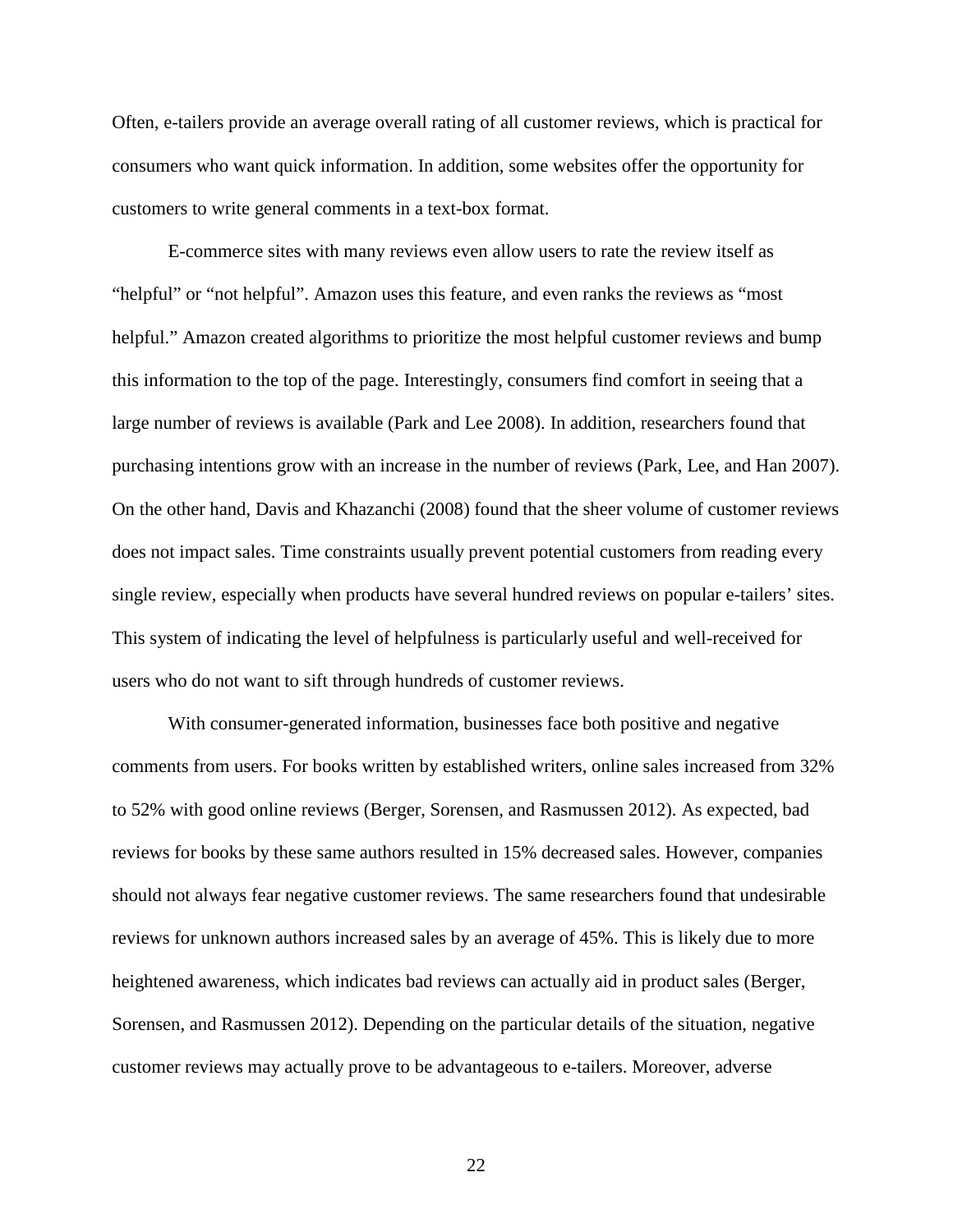comments may serve as practical information for companies to improve their market offerings and level of service.

#### *Trust*

For online shopping, trust in the e-tailer is a crucial element in customers' satisfaction from their purchases on e-commerce businesses (Chen and Barnes 2007; Gefen and Straub 2004; Pavlou 2003). For some, general trust in the Internet as a medium for shopping is an issue (McCole, Ramsey, and Williams 2010) and previous research has shown that individuals are more likely to purchase online if they have more trust in the Internet and more experience using the Internet (Corbitt, Thanasankit, and Yi 2003). Moreover, perceived quality of a website is related to trust, which is associated with purchase intentions (Everard and Galletta 2006).

Purchase decisions online involve uncertainty and dependency, which makes trust even more essential for e-tailers when compared to brick-and-mortar stores. Uncertainty stems from not knowing how the transaction will be executed, if the company will treat the customer fairly, and if the customer's identity and personal information will be kept private and confidential. Online shoppers put faith in e-commerce firms and depend on the companies to be fair and prioritize this information. E-tailers must work to overcome the risks consumers face in purchasing online, including anonymity, distance, and lack of physical interactions (Cazier, Shao, and St. Louis 2006). In physical stores, sales people may use facial expressions, gestures, and body language to convey trust. This is a clear disadvantage for e-tailers in gaining consumers' trust (Grabner-Kräuter and Kaluscha 2003).

Trust is difficult to define, mainly because it is a context-dependent concept. For the purposes of this research, trust is defined as the belief that one can rely on a promise made by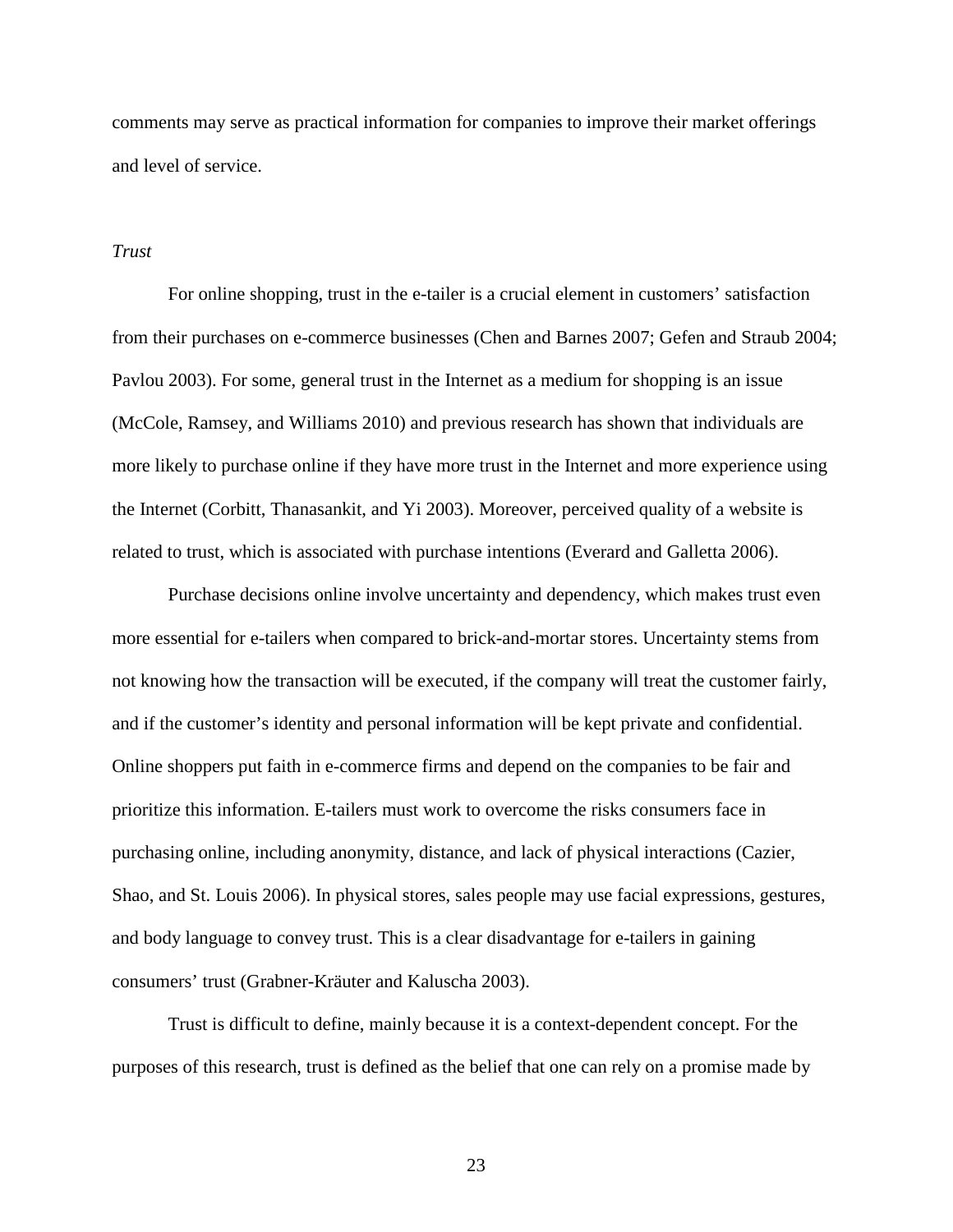another (Pavlou 2003). For online businesses, earning consumers' trust means understanding their expectations for trust and their beliefs regarding the e-tailers' trust-related characteristics (McKnight and Chervany 2002). E-commerce firms must convince consumers to believe that they will treat consumers fairly (Gefen, Karahanna, and Straub 2003; Shih 2004). Attitude towards the store and trust have been positively linked (Jarvenpaa, Tractinsky, and Saarinen 1999; van der Heijden, Verhagen, and Creemers 2003). Consumers' perceptions of risk is an obstacle for online shopping (Forsythe and Shi 2003).

Researchers have also found that increased trust means less perceived risk in purchasing from the e-tailer (Jarvenpaa, Tractinsky, and Vitale 2000; McKnight, Choudhury, and Kacmar 2002). Lack of trust in e-commerce businesses is often cited as the main reason why consumers hesitate to buy online. Greater trust from shoppers promotes more positive attitudes toward the etailer and leads to purchase behavior (Shergill and Chen 2005).

Gefen, Karahanna, and Straub (2003) conceptualized trust as a set of distinct beliefs regarding the ability, benevolence, and integrity of a firm. Ability is related to the competencies and characteristics of the business. This ability refers to the firm's influence and authority in a specific domain (Mayer, Davis, and Schoorman 1995). Benevolence is the consumer's belief that the seller is interested in the consumer's welfare, and does not intend to behave opportunistically. Benevolence also involves the consumer's belief that the firm is willing to work towards mutually satisfying exchange relationships rather them simply seeking to maximize profits (Mayer, Davis, and Schoorman 1995). Finally, integrity describes the principles of the company. Integrity includes the belief that the firm will keep consumers' information confidential. Moreover, integrity is about honesty, following expected rules of conduct, and keeping promises. The e-tailer's integrity has been found to be a major positive factor of consumer trust in online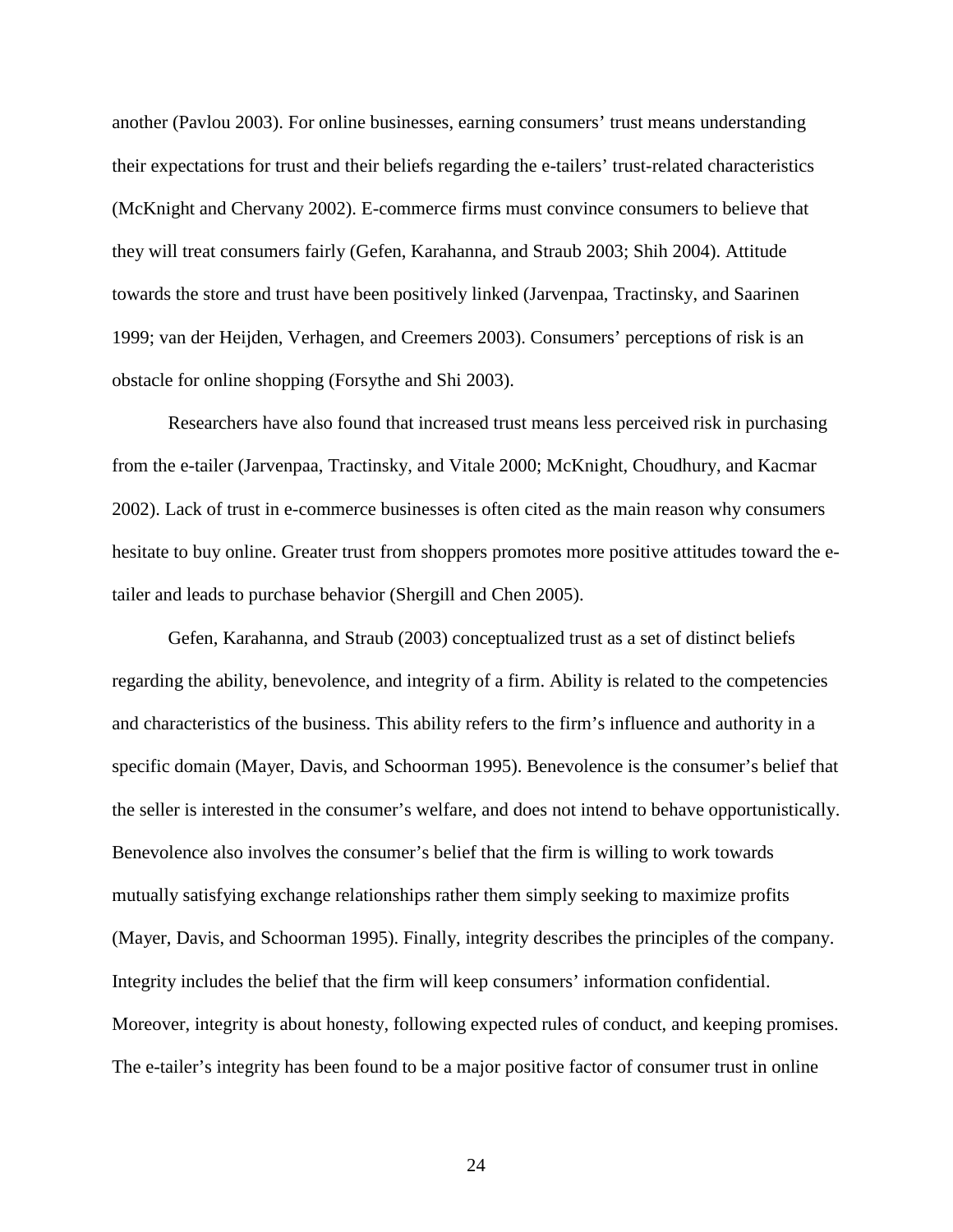shopping (Lee and Turban 2001). Fundamental questions consumers have about an e-tailer's integrity include sincerity of the organization and fulfillment of promises (Mayer, Davis, and Schoorman 1995). At first glance, it may appear that benevolence and integrity overlap. However, benevolence is more about general concern for customers versus integrity, which refers to the company's standards for maintaining consumer confidentiality and keeping promises.

Trust is often linked with customer loyalty. If a customer has a high level of trust in an organization and believes the firm will be fair and just, the likelihood of loyalty grows (Flavián and Guinalíu 2006). Trust in an e-tailer directly impacts loyalty (Kim, Jin, and Swinney 2009; Ribbink et al. 2004). In the world of e-commerce, loyalty is defined as a customer's favorable attitude and commitment toward the e-tailer and includes repeat purchases (Srinivasan, Anderson, and Ponnavolu 2002). Dedicated customers will forgo seeking price deals and willingly pay premium prices. Moreover, loyal patrons are committed, and reduce the potential costs associated with acquiring new customers (Markey and Hopton 2000).

In the context of online shopping, trust has been investigated by many researchers. When Internet stores were relatively new, the concern was gaining consumers' trust in the Internet as a medium (Cheung and Lee 2000; Corbitt, Thanasankit, and Yi 2003; Hoffman, Novak, and Peralta 1999; Siau and Shen 2003). Over time, research on trust has evolved and the relationship between specific e-tailers and trust has been studied (Harris and Goode 2010; Lee and Turban 2001; McKnight, Choudhury, and Kacmar 2002; Tran, Strutton, and Taylor 2012; van der Heijden, Verhagen, and Creemers 2003). The research involving trust and e-commerce businesses used consumer-selected websites to measure perceptions of the various e-tailers' sites and trust. Research has not been conducted on customers and their perceptions of the same e-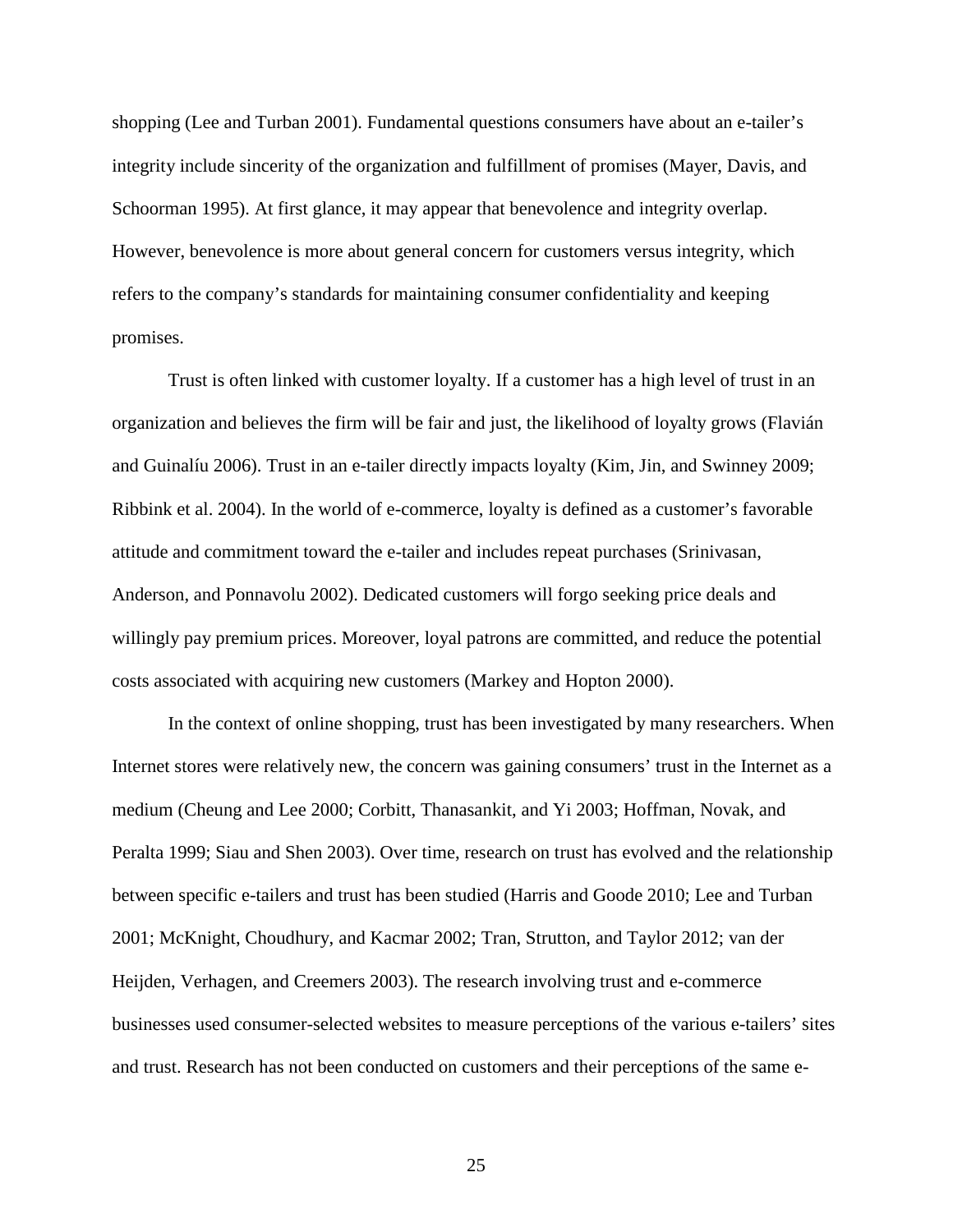tailer. This study seeks to fill this gap in the literature and investigates customers' perceptions of the same e-tailer in regards to e-servicescape and trust.

# *Traditional Word of Mouth*

Word of mouth (WOM) is the influence of people's conversations on consumer behavior, including attitudes, perceptions, and purchase decisions. Current studies on WOM communications stem from research on the role of interpersonal influence on consumer decision making (Katz and Lazarsfeld 1955). WOM activity is defined as "informal communications directed at other consumers about the ownership, usage, or characteristics of particular goods and services and/or their sellers" (Westbrook 1987, p. 261). Similarly, Arndt (1967, p. 291) defined WOM communications as "oral, person-to-person communication between a perceived noncommercial communication and a receiver concerning a brand, a product, or a service offered for sale".

WOM is a powerful marketing tool, and some believe it is the most effective method of reaching consumers (Keller 2007). Many consumers view WOM as a more trustworthy, authentic, and easily accessible source of information, especially when compared to companysponsored advertising (Borgida and Nisbett 1977; Brown and Reingen 1987; Day 1971; Murray 1991; Silverman 1997). Approximately 67% of consumer product sales in the U.S. directly stem from WOM information among family, friends, and co-workers (Rosen 2009). WOM also influences customer loyalty more than marketing-controlled campaigns (Bansal and Voyer 2000; Buttle 1998; Chung and Darke 2006; Day 1971; Park and Lee 2009; Sheth 1971).

Furthermore, when compared to traditional marketing efforts, WOM communications have more impact (Bickart and Schindler 2001; Brooks 1957; Engel, Kegerreis, and Blackwell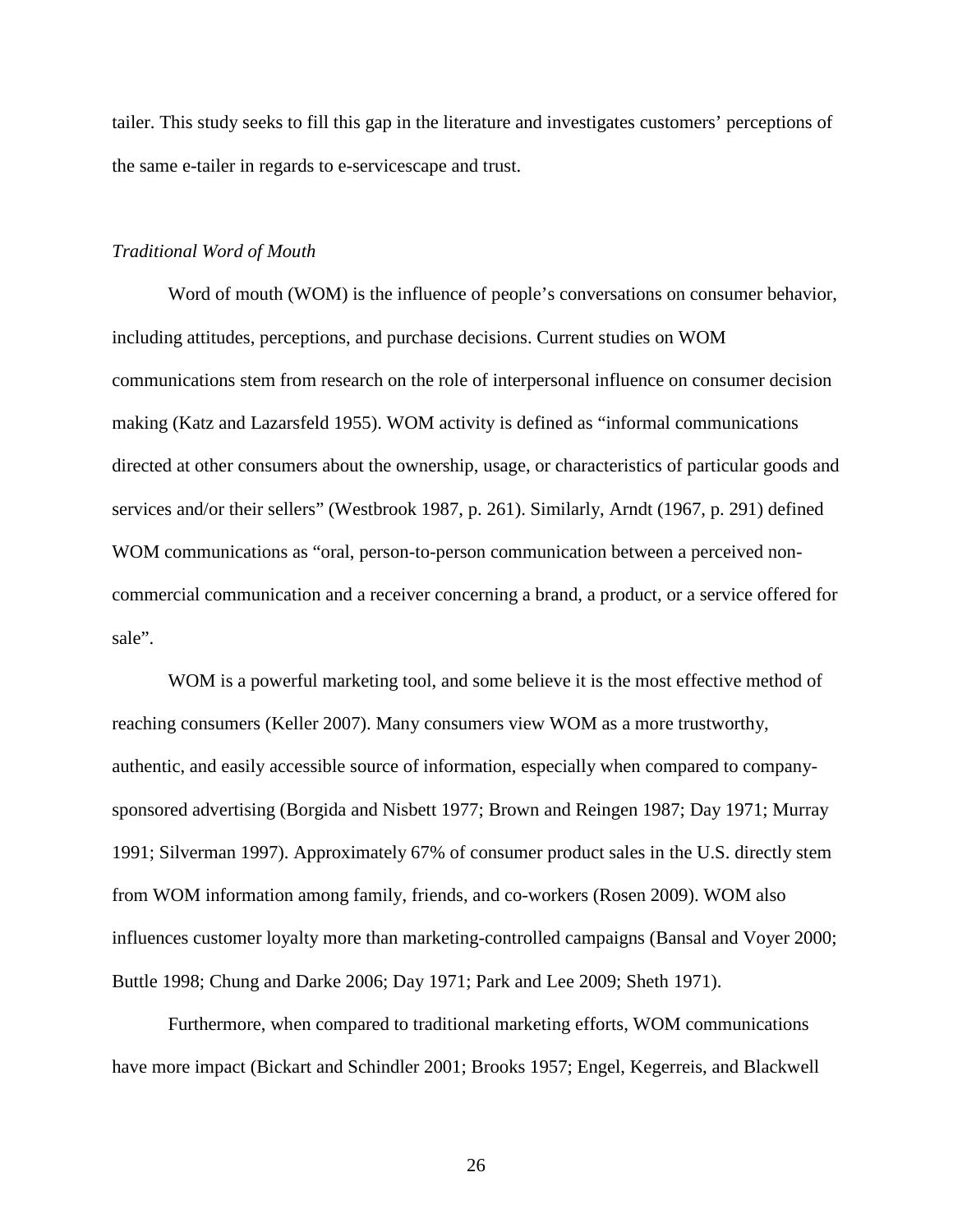1969; Katz and Lazarsfeld 1955; Notarantonio and Quigley 2009) and generate more responses (Trusov, Bucklin, and Pauwels 2009). Organizations may also promote WOM activity to bolster their marketing efforts, which is cost-effective and can result in new customers (Kumar, Petersen, and Leone 2007). Aside from gaining additional customers, firms benefit when the customer lifetime value increases for individuals who engage in WOM activity (Lee, Lee, and Feick 2006).

WOM communications shape people's attitudes and subsequent consumption behaviors. WOM activity is powerful and effective in the information search stage of the consumer decision making process, selection of business for patronage, and the post-consumption stage (Gilly et al. 1998; Murray 1991). Consumers are more likely to depend on WOM information to make purchase decisions about services (Murray 1991; Zeithaml and Berry 1993). Product and movie ticket sales revenue have grown due to WOM communications (Bayus 1985; Chevalier and Mayzlin 2006; Liu 2006). In addition, WOM communications promote diffusion of new products and technological innovations (Arndt 1967; Brown and Reingen 1987; Childers 1986; Czepiel 1974; Herr, Kardes, and Kim 1991; Mahajan, Muller, and Bass 1990).

People are part of interpersonal networks, where individuals seek information and dispense information to influence other consumers (Brooks 1957). Personal sources have been found to play an influential role in impacting product choice (Katz and Lazarsfeld 1955; Price and Feick 1984). Compared to non-opinion leaders, individuals who are opinion leaders are more influential and engage in more WOM activity (Engel, Blackwell, and Miniard 1990; Rogers 1995). Due to this, marketing practitioners have focused on opinion leaders for generating WOM information. Despite this orientation towards opinion leaders, researchers have found that non-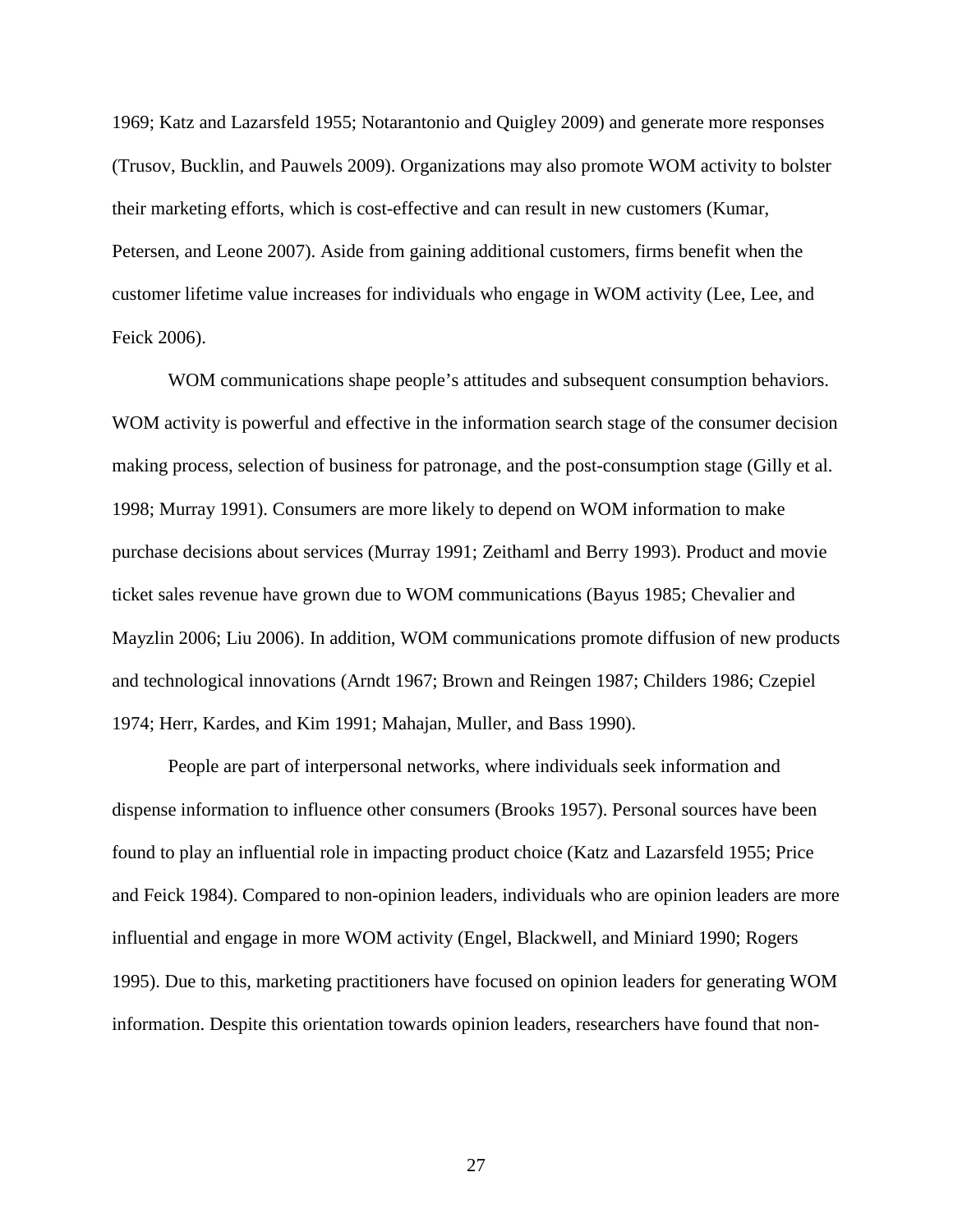opinion leaders also share WOM communications. Satisfied customers tend to generate positive WOM (Bitner 1990). Dissatisfied individuals generate negative WOM (Richins 1983).

Previous research has shown that there are four different categories of motivations for individuals to engage in WOM (Dichter 1966). The first is involvement in the product, which is when the consumer feels passionately about the market offering and wants to share information with others. Another motivation for dispensing WOM is self-involvement. An individual may be motivated to tell other consumers about a product or service when he or she desires attention and wants to show that that he or she is updated and aware of the latest information. Otherinvolvement is another motivation for initiating WOM conversations, where a person wants to help others by sharing WOM about an experience. Finally, message-involvement is when consumers talk about the advertising message from the company, even when they have not bought and used the product or service (Dichter 1966). Other- and product-involvement focus on the actual product or service. Self-involvement is a combination of both the product and the desire for self-promotion. Message-involvement emphasizes the marketer's message, which is related to the product or service on some level. While the four motivations vary, the common theme is the market offering, but to different extents.

As for the consumers who pay attention to and listen to others' WOM communications, they are evaluating both the messenger and information. The listener is trying to determine the sharer's empathy, which involves deciding if the recommender is sincerely interested in him or her and his or her well-being. Furthermore, the individual is trying to assess the speaker's honesty. Aside from empathy, the listener is also evaluating the recommender's credibility. The WOM sharer's experience and knowledge about the product or service should be convincing before the listener is willing to put stock in the WOM advice.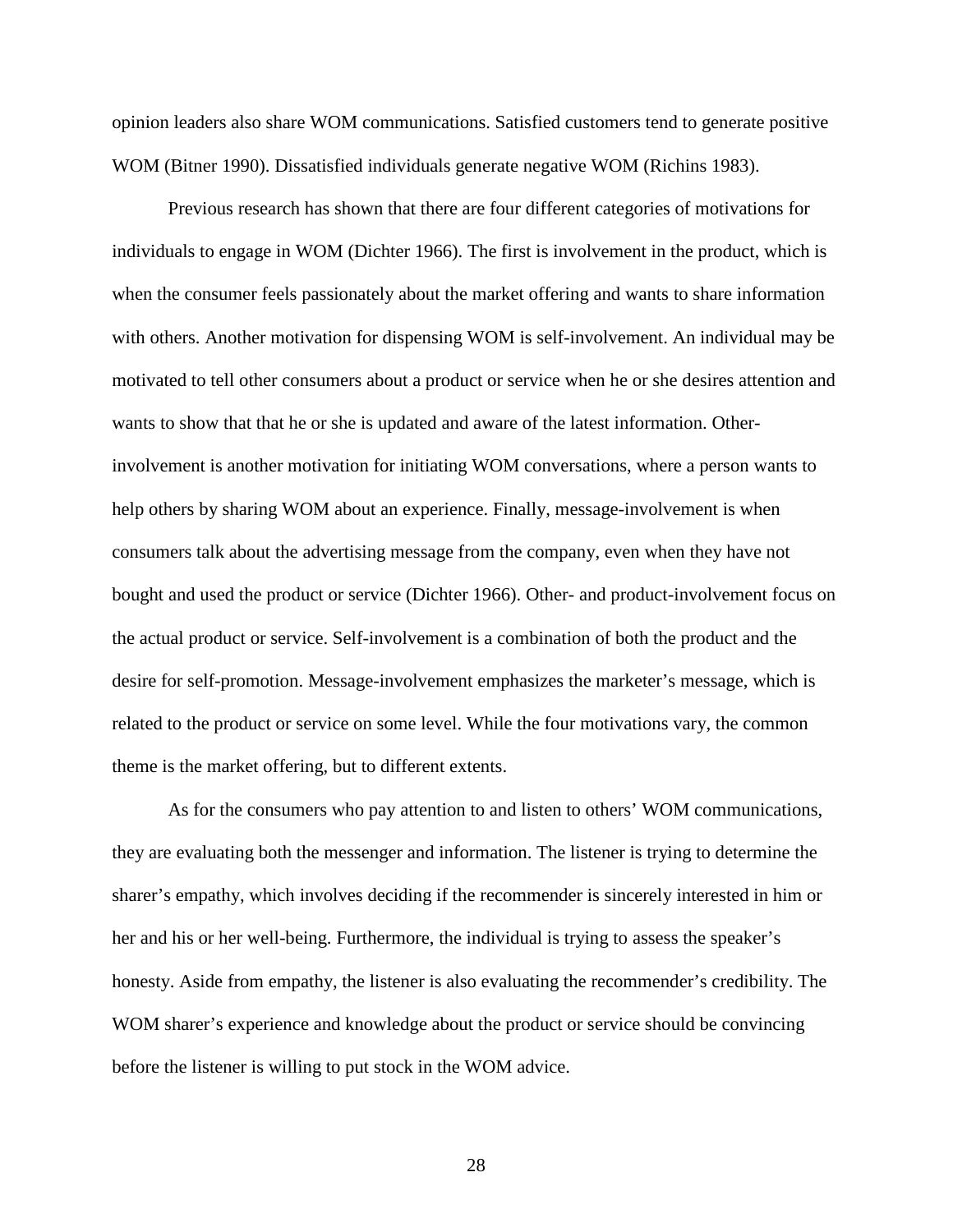Researchers have shown that individual differences affect one's likelihood to engage in WOM activity. Innovators, the first consumers to adopt new products, disseminate more WOM messages than non-innovators (Engel, Kegerreis, and Blackwell 1969). Personality has also been studied in the context of WOM communications. The personality trait of openness to experience has been linked to receivers of WOM messages (Mowen, Park, and Zablah 2007). In addition, the personality characteristic of need for materialistic resources was associated with both disseminating and listening to WOM information. As expected, the trait of susceptibility to influence was positively associated with receiving WOM messages (Mowen, Park, and Zablah 2007).

Feick and Price (1987) described *market mavens* as individuals with a tendency to provide general shopping and marketplace information to other consumers. Market mavens gather and disseminate WOM information about different brands, products, and stores, and frequently share this knowledge. In the WOM process, market mavens may initiate the conversation, or simply respond to others' requests regarding products, stores, or services. Their influence on others and wide range of general knowledge about products and services make market mavens particularly appealing to marketers.

#### *Electronic Word of Mouth*

Several definitions of electronic word of mouth (E-WOM) have been considered for the present research. Petrescu and Korgaonkar (2011, p. 219) defined it as "electronic consumer-toconsumer communication regarding a brand or product." This particular definition is too broad for this research. E-WOM has also been defined as "any positive or negative statement made by potential, actual, or former customers about a product or company, which is made available to a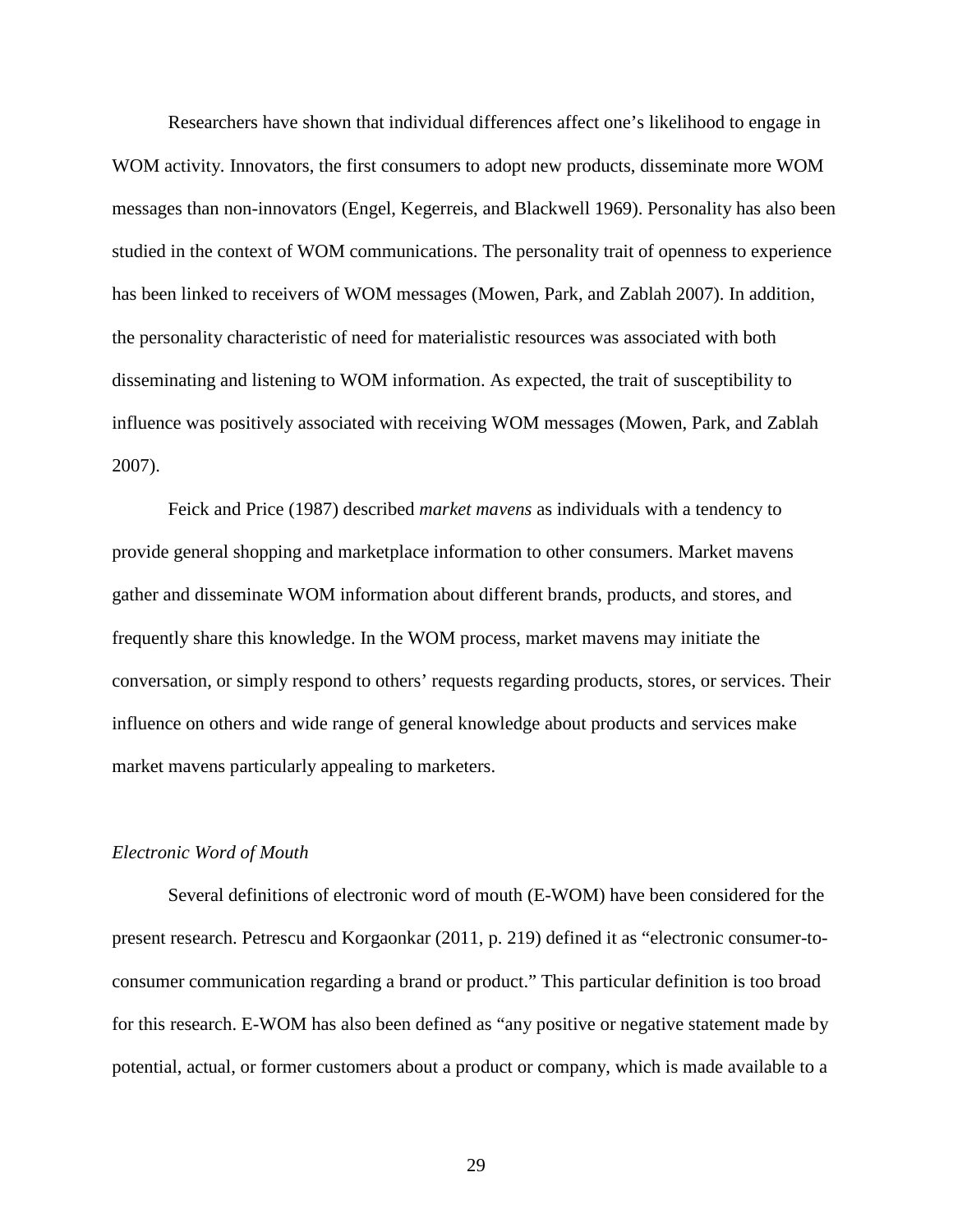multitude of people and institutions via the Internet" (Hennig-Thurau et al. 2004, p. 39). Compared to the first definition of E-WOM, this definition explicitly states the types of consumers involved in E-WOM. However, for the research at hand, this E-WOM definition is too vague and insufficient. Another definition (Ho and Dempsey 2010, p. 1000) describes E-WOM activities as "forwarding actions through email, instant messaging or other communication media that are of high 'addressability'." Compared to the other definitions of E-WOM, this definition is appropriately specific and refers to the exact methods of electronic communication available for customers of a specific e-tailer to engage in E-WOM activity, namely email and social networking sites. This is the definition of E-WOM adopted for the present research.

E-WOM parallels traditional WOM in some ways. Consumers use information from E-WOM communications to make purchase decisions, similar to traditional WOM conversations (De Bruyn and Lilien 2008; Godes and Mayzlin 2004). For some E-WOM, there is an interpersonal aspect to the communication. For example, in social networking sites, instant messages, text messages, and e-mails, there is a relationship between the sender and receiver of the information. In addition, the concept of the interpersonal network of consumers (Brooks 1957) is also extended from WOM to E-WOM communications for some cases of E-WOM activity.

Despite these similarities, differences exist between traditional WOM and E-WOM. To start with, E-WOM communications can be easily and quickly passed along from one individual to another person or from one person to many people. With consumers' constant connectivity, E-WOM is even more influential. Fifty-six percent of American adults own smart phones (Smith 2013). With smart phone usage on the rise, individuals can conveniently disseminate and access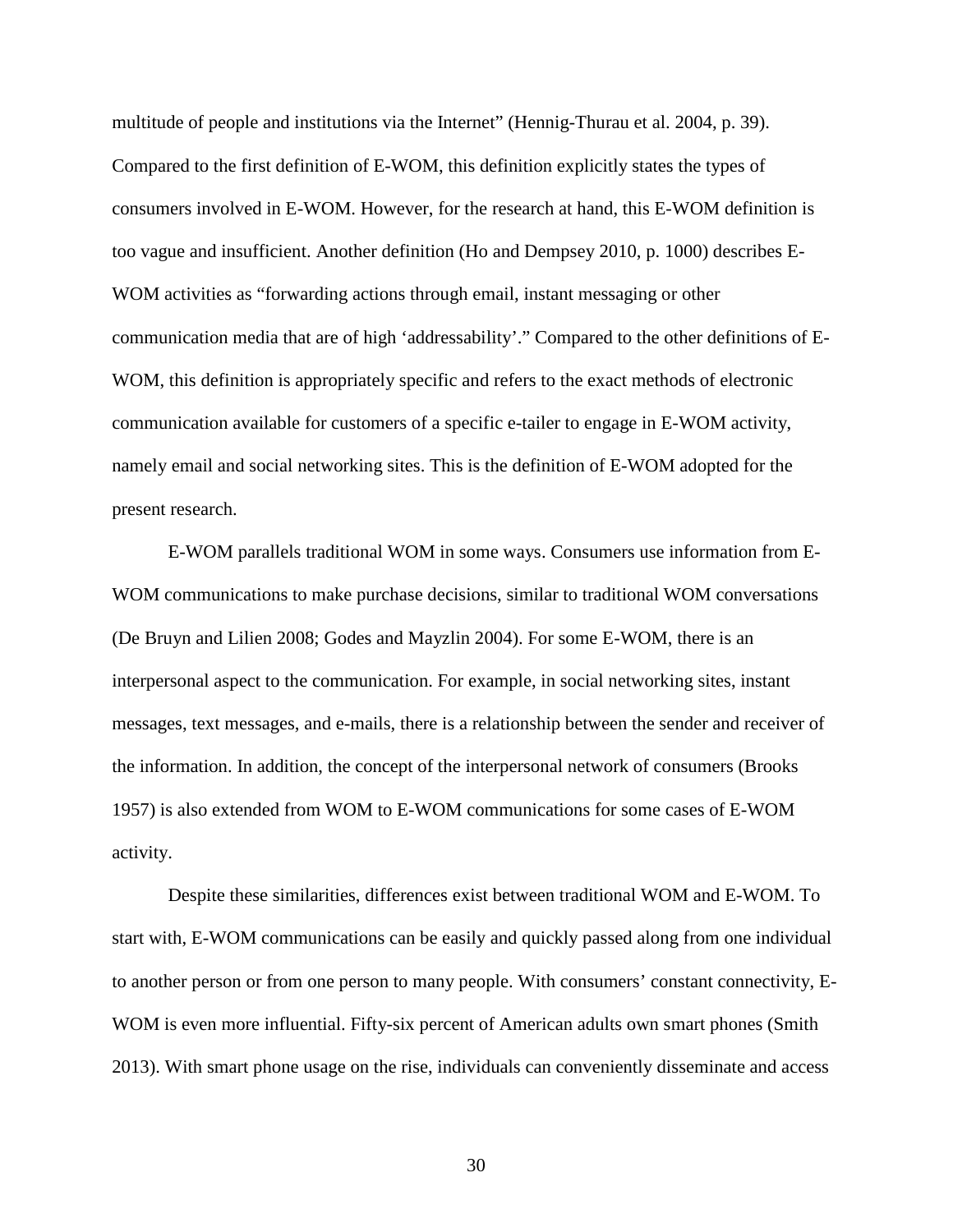E-WOM messages. Any consumer with an interest and Wi-Fi connectivity has the opportunity to easily express their opinions and thoughts to many others.

Any communication may be rapidly spread to many individuals, like a virus; hence, electronic marketing is also commonly known as viral marketing. E-WOM is also called word of mouse (Goldenberg, Libai, and Muller 2001), viral communication (Welker 2002), buzz marketing (Notarantonio and Quigley 2009; Thomas 2004), viral stealth marketing (Swanepoel, Lye, and Rugimbana 2009), stealth marketing (Kaikati and Kaikati 2004), and word-of-mouth marketing (Kozinets et al. 2010). Since E-WOM occurs via electronic communications rather than in the face-to-face context, there are no geographical boundaries. Part of the viral nature of E-WOM communications is due to this lack of geographical limitations.

Another distinctive characteristic of online communications is the asynchronicity (Henderson and Gilding 2004; Hung and Li 2007), which makes it easier for consumers to obtain information at their convenience (Sun et al. 2006). Another advantage of E-WOM communications is that most of it is archived and available in the future (Hennig-Thurau et al. 2004; Herr, Kardes, and Kim 1991; Hung and Li 2007). Consumers can quickly access and easily read information from others, regardless of geography or time issues.

Often times, E-WOM information is more candid because people are more willing to be honest and forthcoming online (Roed 2003), which in turn makes it more influential than traditional WOM in the absence of face-to-face human pressure (Huang, Hsiao and Chen 2012; Phelps et al. 2004). Trust is positively related to intention to exchange EWOM communications in online communities (Chu and Kim 2011; Jarvenpaa, Knoll, and Leidner 1998; Ridings, Gefen, Arinze, and 2002). Furthermore, users are more likely to believe E-WOM messages when both the positive and negative are presented. Furthermore, consumers can easily find opinions of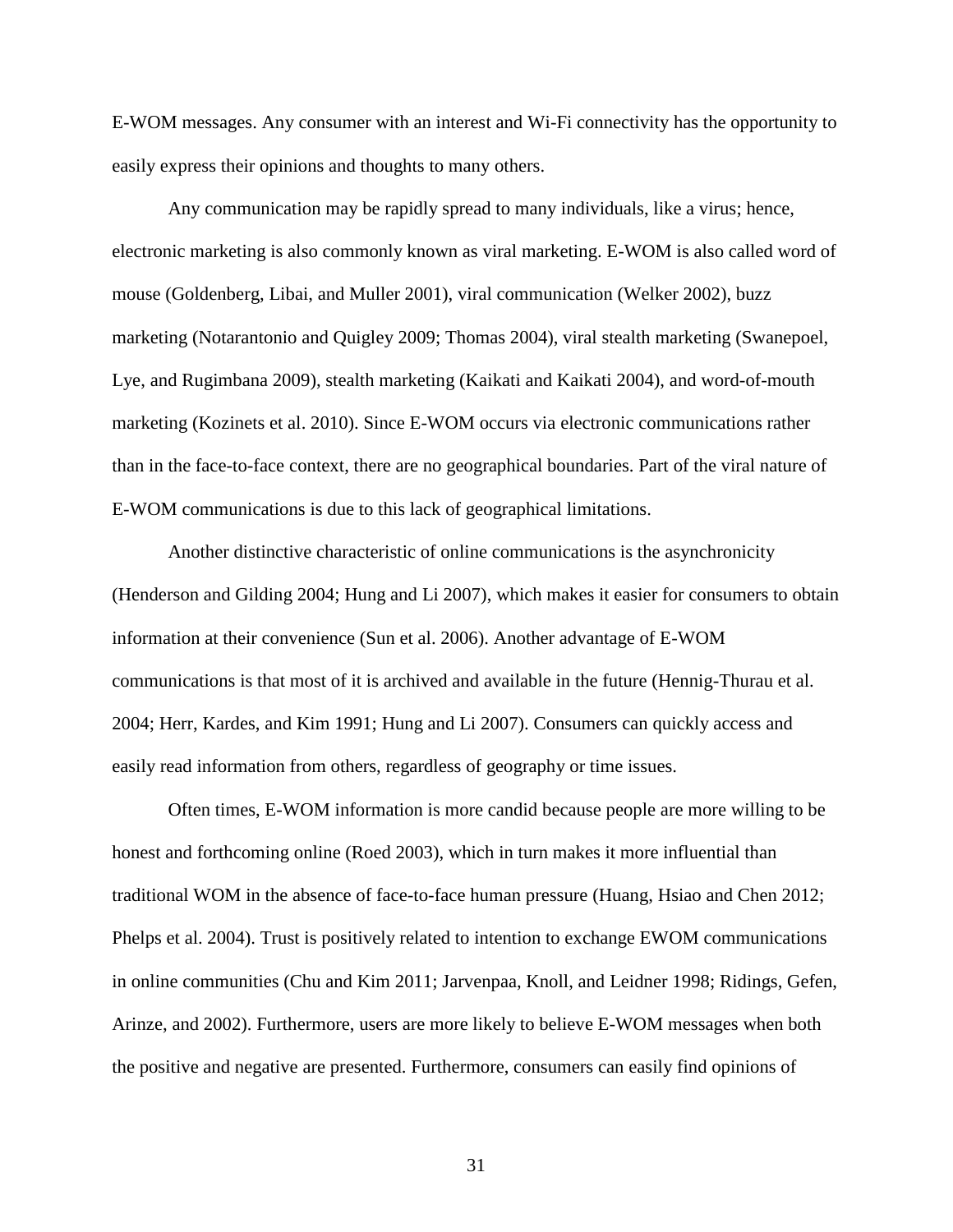strangers online. This rarely happens in traditional WOM, which makes E-WOM communications substantially more powerful.

Firms can use the viral nature of E-WOM to their advantage. Rather than spend money on television commercials, organizations should focus on promotional strategies via electronic media, such as E-WOM and blogs (Whitman 2006). Emphasizing viral marketing campaigns is less expensive and potentially more effective when it reaches more people (Ferguson 2008). Similar to how WOM communications exert more influence on consumers than traditional, company-sponsored advertising (Arndt 1967; Dichter 1966; Haywood 1989; Whyte 1954), E-WOM communications have a stronger impact on consumer behavior, including purchase decisions (De Bruyn and Lilien 2008). Moreover, consumers seek and prefer other users' evaluations and recommendations rather than company-generated information (De Bruyn and Lilien 2008). Consumers perceive brand-related information from other consumers on social media sites to be more valuable than marketer-generated messages (Mangold and Faulds 2009). Therefore, organizations endeavor to recruit individuals to become promoters of their brand, product, or service and disseminate the marketing communications. The consumer is an active co-producer in the marketing process (Vargo and Lusch 2004), and this can be used by companies to their advantage.

#### *Interactive Electronic Word of Mouth Campaigns*

Marketers use the interactive opportunities of electronic communications to aid their viral marketing campaign efforts (Lombard and Snyder-Duch 2001). Employing interactivity as part of viral marketing gives companies the chance to better understand consumers, which can lead to more strategic marketing to gain customers in the target market segments (Pavlou and Stewart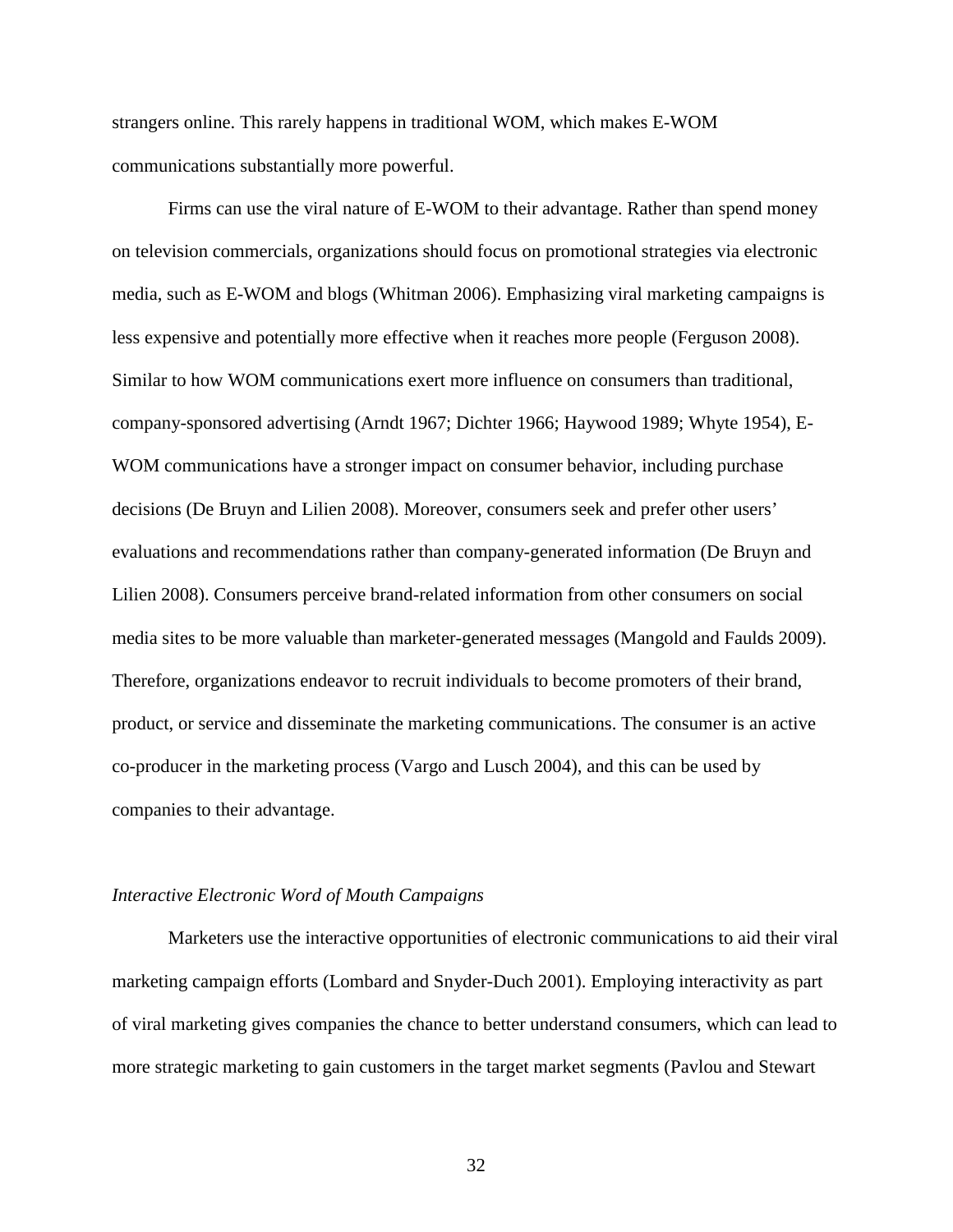2000). Consumers also benefit from interactive campaigns because they can express their thoughts and opinions. There is also the potential for consumers to be active co-producers when new product ideas are presented for sweepstakes and contests (Vargo and Lusch 2004); involving consumers in the product development process generates excitement and publicity for the company (Okazaki 2009).

## *Motivations to Engage in Electronic Word of Mouth*

Consumers' motivations to engage in E-WOM are similar to the four motivations of WOM (Dichter 1966). Ho and Dempsey (2010) investigated the motivational factors of Internet users' incentives to forward online content. They based their study on the theory of fundamental interpersonal relations orientation (FIRO) (Schutz 1966), which posits that individuals have three interpersonal needs. People seek affection, control, and inclusion when part of a group community. Affection, also known as altruism, is the care and concern for others and their wellbeing. Control is defined by personal growth, competence, and influence over others. Inclusion refers to the need to belong and need for individuation (or uniqueness). Individuation and affection were shown to be motivational factors for forwarding online information (Ho and Dempsey 2010). The need for control and rate of Internet content consumption were also associated with forwarding online content (Ho and Dempsey 2010).

# *Email Marketing and Electronic Word of Mouth*

Email marketing has been recognized as a communication method that allows for building relationships with customers (Jackson and DeCormier 1999). With the availability of advanced technology to collect data about consumers, emails to customers can be easily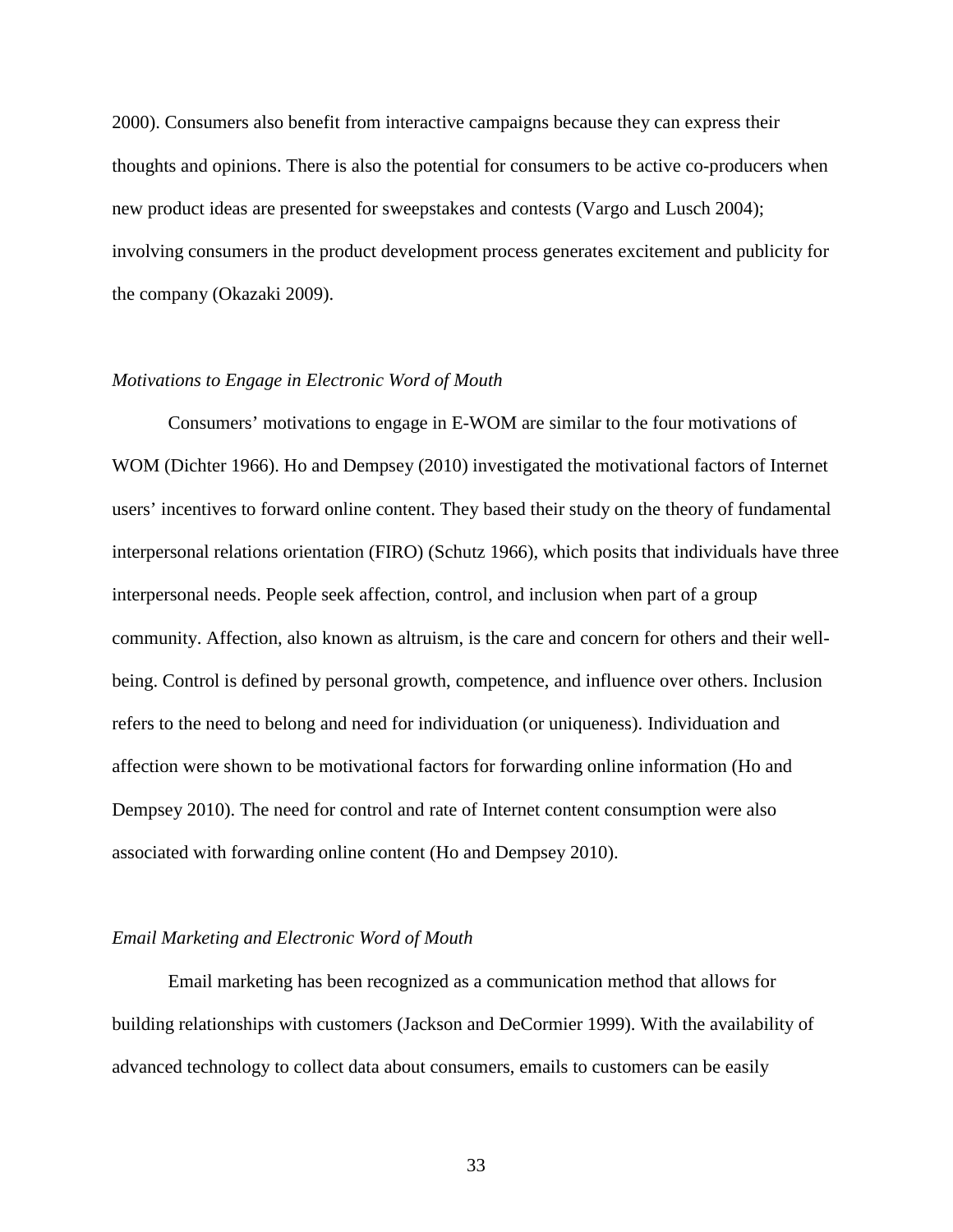personalized, targeted, and tracked. Expenses for email marketing campaigns are low, and allow organizations to reach many individuals (SMBmarketer.com Announces 2010). Customers' response rates to emails are high, which makes it even more attractive to marketers (Di Ianni 2000; Rosenspan 2000). Furthermore, technological innovations, such as graphics, audio, and video email, allow companies to create improved emails and possibly enhance consumers' receptiveness to messages.

With continual developments in software applications and mobile devices, consumers are using additional methods for communication. This leads some to believe that email is now an outdated form of electronic communication. Despite some anecdotes about email being passé, email reaches about 3.6 billion people, which is three times more than Facebook and Twitter combined (Lee 2014). How consumers access their emails and respond to emails has progressed, and marketers must heed these changes. About 50% of individuals only interact with email on mobile devices, which includes smart phones and tablets (Yesmail Study 2014). This type of interaction has the advantage of the mobility of electronic devices making it convenient for consumers to read and pass along emails. A disadvantage is that companies must consider how to develop emails that are attractive and viewable on a variety of screen sizes. With the advancements in technology and Wi-Fi connectivity, consumers can effortlessly access, read, and forward emails (from marketers) to their friends, family, and co-workers. This highlights the importance of email marketing, and how it can lead to E-WOM.

Researchers have studied emails, both in the context of email marketing and E-WOM. Email frequency of exposure, demographic characteristics of consumers, message content, advertising value, and attitude towards email advertising were investigated for Indian consumers (ul Haq 2009). Consumers are not receptive towards unsolicited emails (Mehta and Sivadas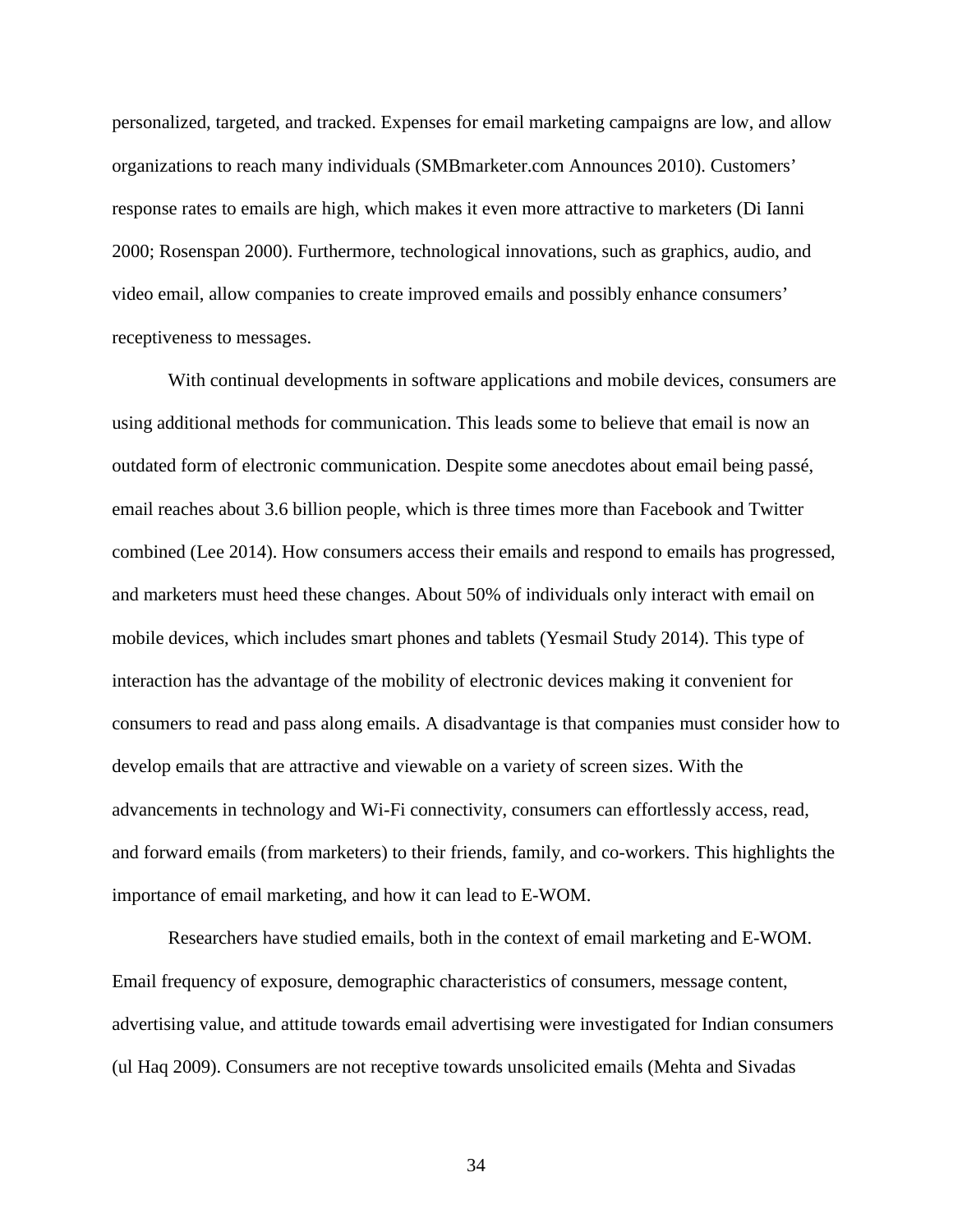1995), and both academics and practitioners have expressed concern regarding *permission marketing*. This means the individual must give consent or request the email communications. Kent and Brandal (2003) suggest that firms must consider the response rate, as well as the range of different consumer responses, to successfully engage individuals using email marketing. An admediary, a third party that facilitates email communication between sellers and potential customers, enhances value for both the business and consumer by increasing benefits (Gopal, Tripathi, and Walter 2006).

Based on consumer responses and motivations for passing along emails, Phelps et al. (2004) identified viral mavens, which are consumers who receive and forward many email messages. Opportunities are available for companies to capitalize on infrequent senders, especially those who receive few emails, but forward a high percentage of received emails (Phelps et al. 2004). This is a desirable target market for businesses hoping to generate E-WOM.

Factors associated with forwarding intentions of emails include message involvement, social interaction tie, affection outcome expectation, and perceived self-efficacy of message passing (Huang, Lin, and Lin 2009). Using communication, consumer value, personality, WOM, and source credibility theories, Chiu et al. (2007) found that message source, utilitarian and hedonic content of the message, and sender personality traits impacted E-WOM behavioral intentions. Gender plays a role in evaluating promotional email messages; females are more concerned with privacy issues when compared to males (Phillip and Suri 2004). Pavlov, Melville, and Plice (2008) argued that spam, i.e., unwanted commercial emails, should be analyzed as part of the entire email marketing infrastructure. Attitude towards a firm's email campaign is positively related to purchase intentions (Cases et al. 2010). Firms should consider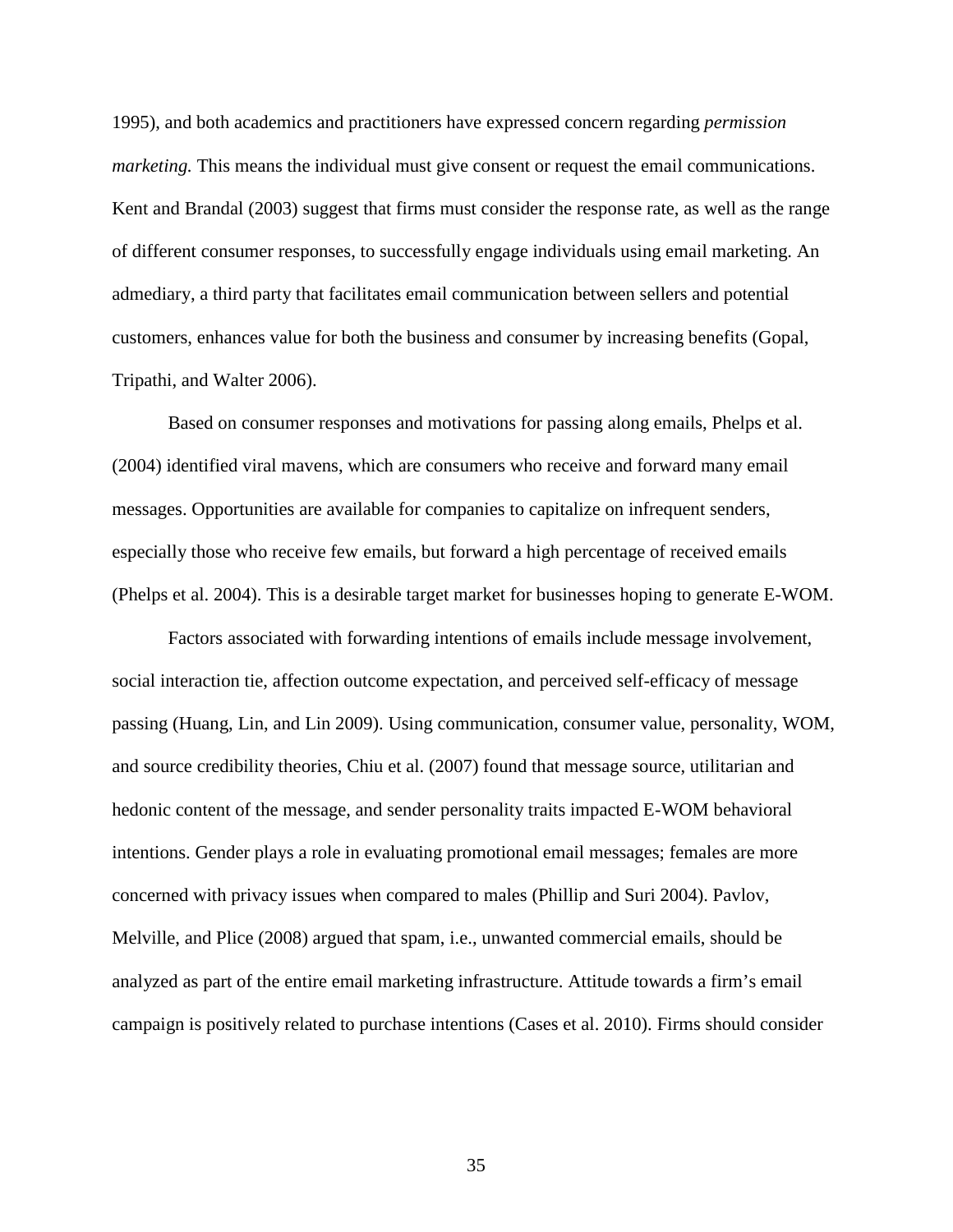more customized emails with better price personalization for customers to decrease competition based solely on price, which leads to profit growth (Chen and Sudhir 2004).

## *Social Networking Sites*

E-WOM may be disseminated in a variety of ways, including social networking sites. Social networking sites are any websites that allow users to create profiles on the website and form relationships with other users of the same website. Social connections are often displayed on these sites, and some offer additional services. Some social networking sites allow groups, organizations, and even companies to create profiles. The connections and interactions available through social networking sites are appealing to individuals (Boyd and Ellison 2007). Examples of social networking sites include Facebook, LinkedIn, and Pinterest. As of June 2014, Facebook is the most popular social networking site with approximately 900 million unique visitors each month (The Top 2014).

In recent years, the popularity of social networking sites has grown substantially. Seventy-three percent of online adults use social networking sites (Social Networking 2013). With the ubiquity of mobile devices and Wi-Fi connectivity, it is even more convenient to connect on social networking sites. Almost 40% of mobile phone users access social networking sites via smart phones (Social Networking 2013). Some individuals use social networking sites to keep in touch with current, real-life friends online. Others utilize social networking sites to make new friends who may share similar interests and activities. Some consumers even connect on social networking sites due to companies and organizations; users look for other customers' opinions and insights on brands, products, and services.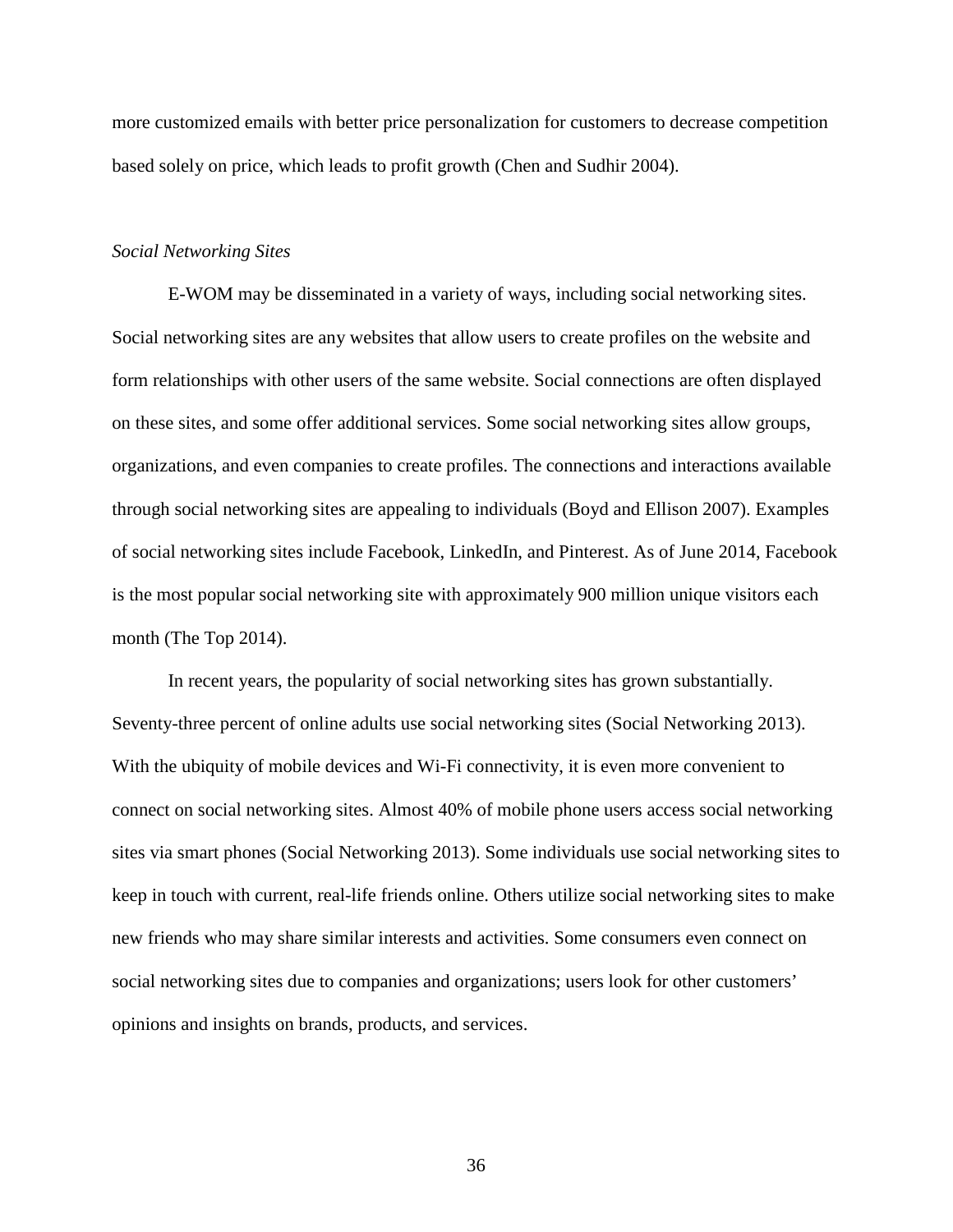Previous research on social networking sites varies in theoretical frameworks and methodologies. Using Third-Person Effect Theory from the communications discipline, Zhang and Daugherty (2009) investigated how young consumers ego-defensiveness may be used to marketers' advantage in stimulating E-WOM on social networking sites. EWOM through Twitter, a microblog form of social networking, influences brand awareness and image, which companies should monitor and use to their advantage (Jansen et al. 2009). Rather than targeting opinion leaders of online discussion groups on social networks, companies should strategize with contests and sweepstakes aimed towards all members of these online groups (Steyer, Garcia-Bardidia, and Quester 2006). Instead of simply using the push strategy, marketers should embrace social network users as co-creators of value (Vargo and Lusch 2004), empower consumers by listening to them and creating special programs (Miller and Lammas 2010), and avoiding messages that infringe on the socialization aspect of these sites and abuse consumers' trust (Angel and Sexsmith 2011).

Trusov, Bucklin, and Pauwels (2009) found that E-WOM referrals for joining a social networking site were more effective than traditional marketing efforts to recruit new individuals; this referral effect of E-WOM may be particularly useful in the customer acquisition process. Companies should view opinion leaders as knowledgeable helpers in the viral marketing process, rather than direct agents. Potential influencers will reject blatant attempts to persuade users to promote the brand or market offering, which defeats the purpose of attempting to engender E-WOM (Subramani and Rajagopalan 2003). Firms must tread carefully in their efforts to encourage E-WOM behavior.

Much research has been conducted on both emails and social networking sites as methods for E-WOM. Some studies investigated the phenomena of interest using general consumers and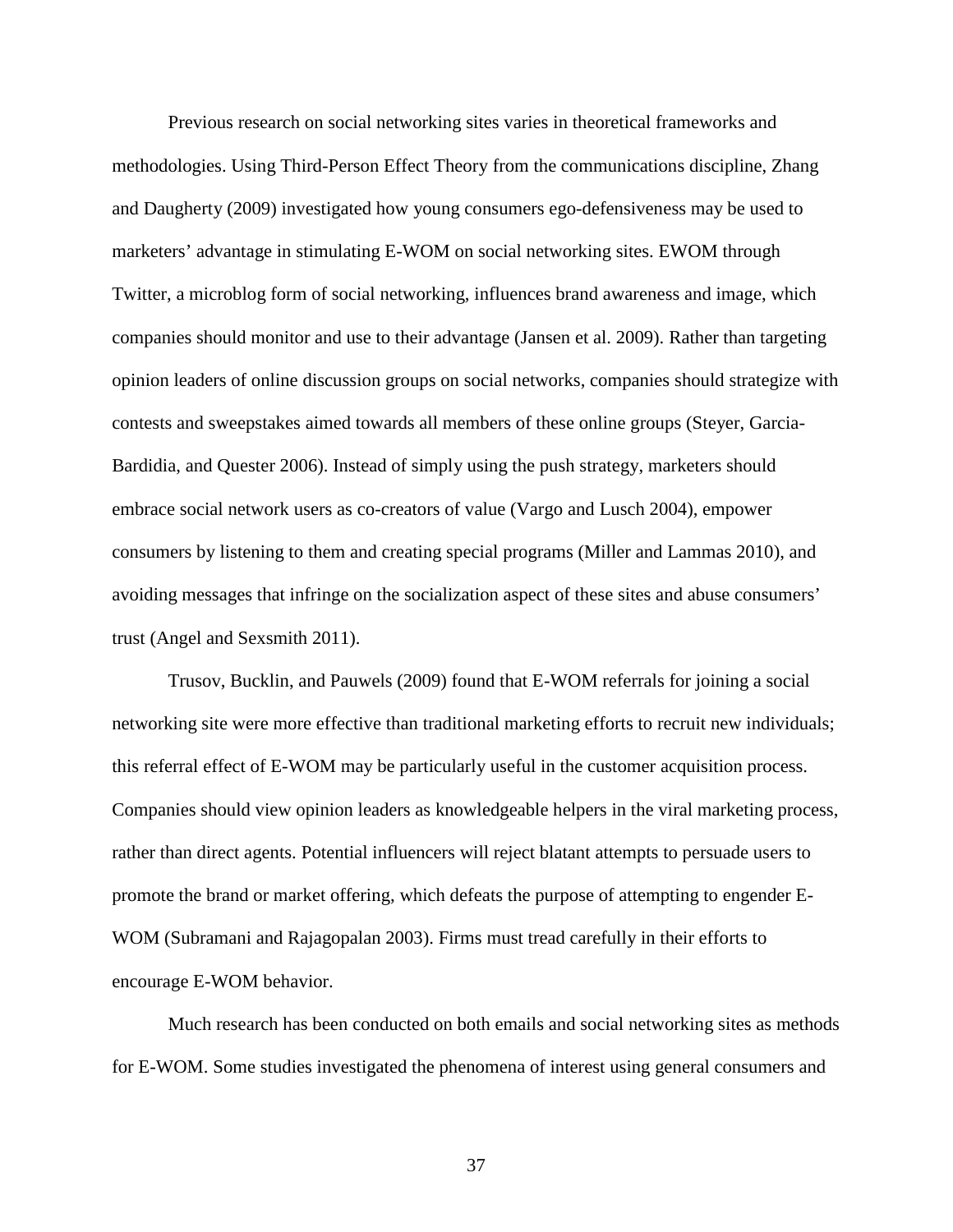self-reported perceptions (Huang, Lin, and Lin 2009; Mowen, Park, and Zablah 2007; Phelps et al. 2004; Tran, Strutton, and Taylor 2012; Zhang and Daugherty 2009). Few studies have used customer data pertaining to one e-tailer to study E-WOM (Cases et al. 2010; Trusov, Bucklin, and Pauwels 2009). However, there is still a gap in the literature regarding e-servicescape, emails, and social networking sites. This dissertation will investigate these relationships using customer data for one specific e-tailer, which will have both theoretical and managerial contributions.

## *Customer Loyalty*

Oliver defined customer loyalty as "a deeply held commitment to rebuy or re-patronize a preferred product/service consistently in the future, thereby causing repetitive same-brand or same brand-set purchasing, despite situational influences and marketing efforts having the potential to cause switching behavior" (1997, p. 392). Loyalty is both a positive attitude towards the organization and commitment to re-purchasing in the future (Chan and Chu 2007). Simply satisfying customers is not enough to retain them as customers, or build loyalty. Despite expressing satisfaction with their vehicles, less than half of consumers purchase the same make or model for their next automobile (Reichheld 1996). High levels of satisfaction do not imply customers' commitment to re-purchase.

Customer loyalty can lead to profitably for firms (Hayes 2000) and loyal customers are important assets for organizations. Increased loyalty means additional purchases, and loyal customers are less likely to switch based on competitive prices (Bowen and Shoemaker 1998). Keeping current customers is less expensive than acquiring new ones (Hayes 2008). The cost of new online customer acquisition could mean an unprofitable customer relationship for up to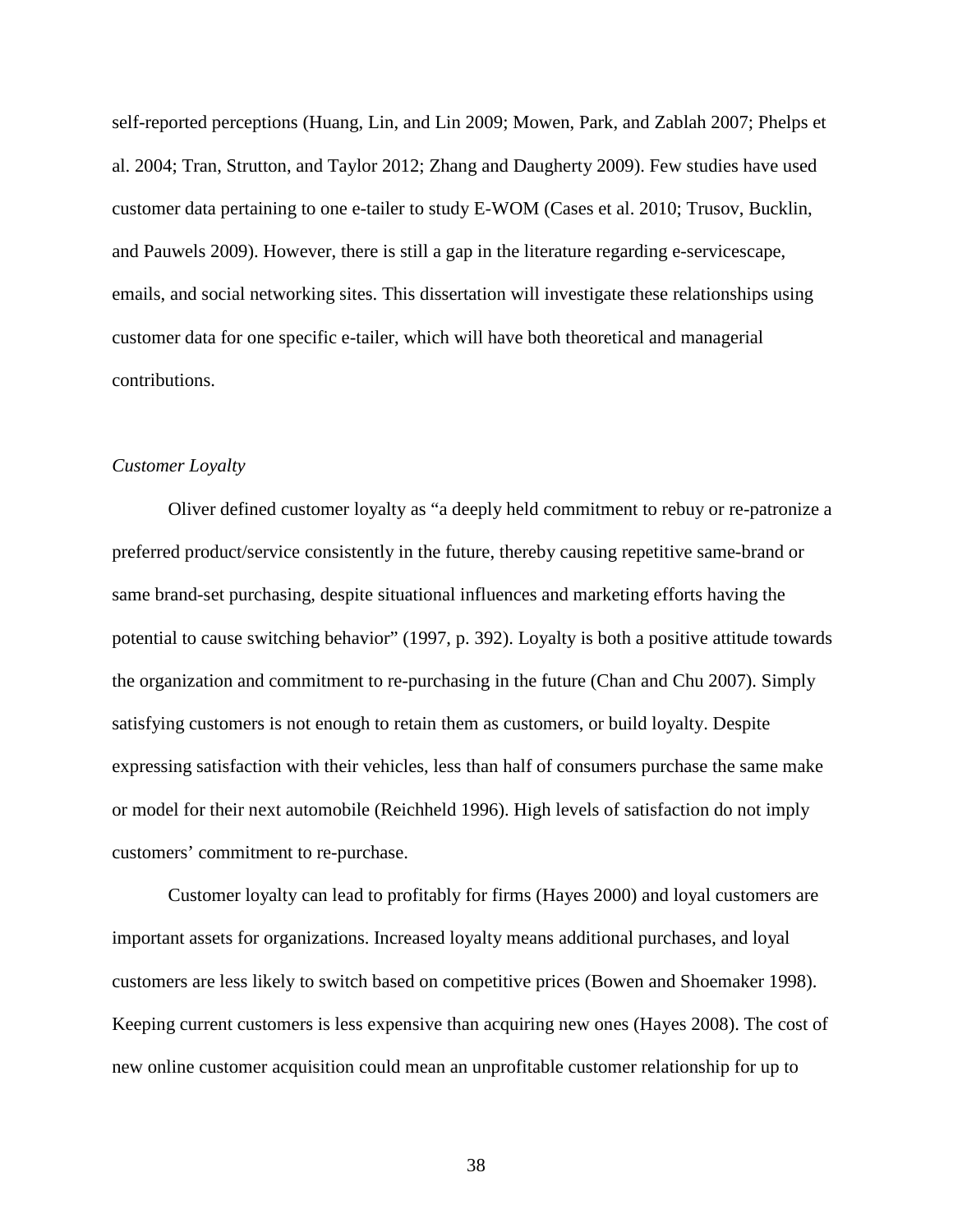three years (Reichheld, Markey, and Hopton 2000). Firms may also capitalize on loyal customers by convincing them to buy more and boosting revenue. Furthermore, companies can motivate loyal customers to engage in WOM (Keiningham et al. 2008) and E-WOM.

Trust in e-tailers positively affects loyalty and trust can be encouraged by providing a reliable, secure, and reassuring website (Ribbink et al. 2004). Process value and satisfaction are significantly related to loyalty for online shoppers, but shopping enjoyment and outcome value were not associated with loyalty (Shun and Yunjie 2006). Anderson and Srinivasan (2003) assessed convenience motivation, purchase amount, and inertia as moderators of the online satisfaction and loyalty relationship. For online vendors, trust and satisfaction are both positively related to loyalty; antecedents of trust and satisfaction are reliability and website design (Kim, Jin, and Swinney 2009).

#### *Purchase Intentions*

Simply put, purchase intention is the likelihood that an individual will buy a market offering (Morrison 1979). Generally, purchase intentions result from perceptions of need and want, perceptions of the marketing offering, interactions or observations regarding the product or service, and/or perceptions of the company. E-tailers face the challenge of gaining consumers' trust before they actually convert to customers. Buying online requires individuals to share detailed information, which triggers privacy and security concerns.

Prior online purchasing experience, trust, and impulse purchase orientation influence stated purchase intentions (Thamizhvanan and Xavier 2013). Trust and risk play crucial roles when it comes to online transactions (Pavlou 2003). Trust in the e-vendor is a prerequisite for consumers to buy from the e-vendor (McCole 2002). Perceived website quality impacts trust,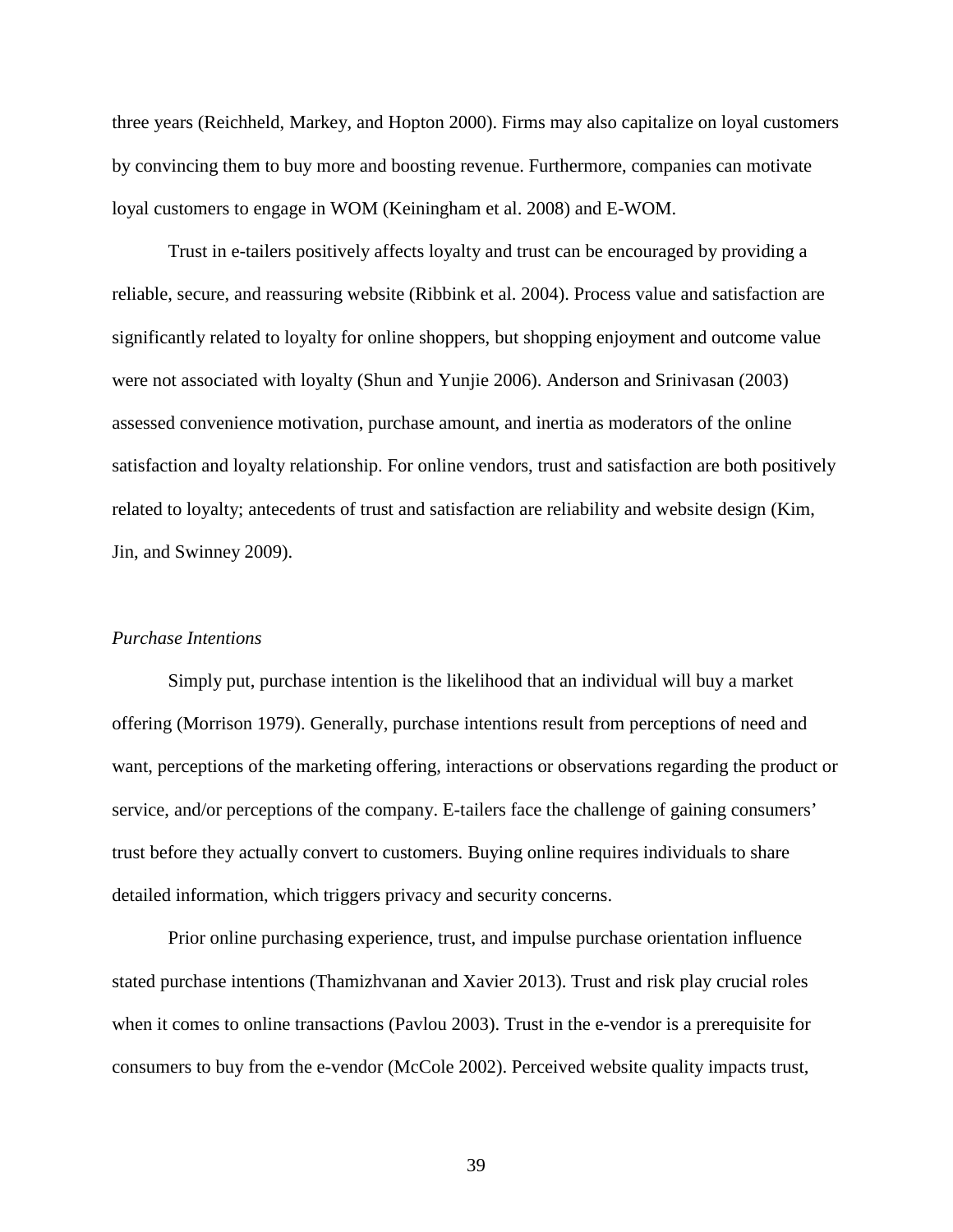which in turn influences intent to buy from that website (Everard and Galletta 2006). Van der Heijden, Verhagen, and Creemers (2003) studied purchase intentions from both trust and technology perspectives and found that perceived risk and perceived ease of use influenced the attitude towards online purchase intentions. As previously mentioned, trust is composed of ability, benevolence, and integrity. Compared to benevolence and integrity, the ability component of trust impacted online buying intentions more (Schlosser, White, and Lloyd 2006). Satisfaction with the website, trust in the website, and awareness of the website impacted individuals' online purchase intentions (Yoon 2002).

Many researchers have investigated customer loyalty and purchase intentions, both in the context of brick-and-mortar and online stores. However, the relationships between online servicescape, trust, E-WOM (in the form of emails and social network postings), customer loyalty, and purchase intentions have been not studied. Toward this end, the present research integrates these constructs into a comprehensive model. This is an understudied area, particularly in the context of a single e-tailer with customer data. This dissertation intends to fill this gap and investigate these relationships.

#### Theoretical Framework

#### *Commitment-Trust Theory of Relationship Marketing*

The commitment-trust theory of relationship marketing is based on relationship commitment and trust as the key mediating variables (Morgan and Hunt 1994). The antecedents of the model include shared values, communication, opportunistic behavior, relationship benefits, relationship termination costs, and legalities. The outcome factors are financial performance, cooperation, functional conflict, decision-making uncertainty, propensity to leave,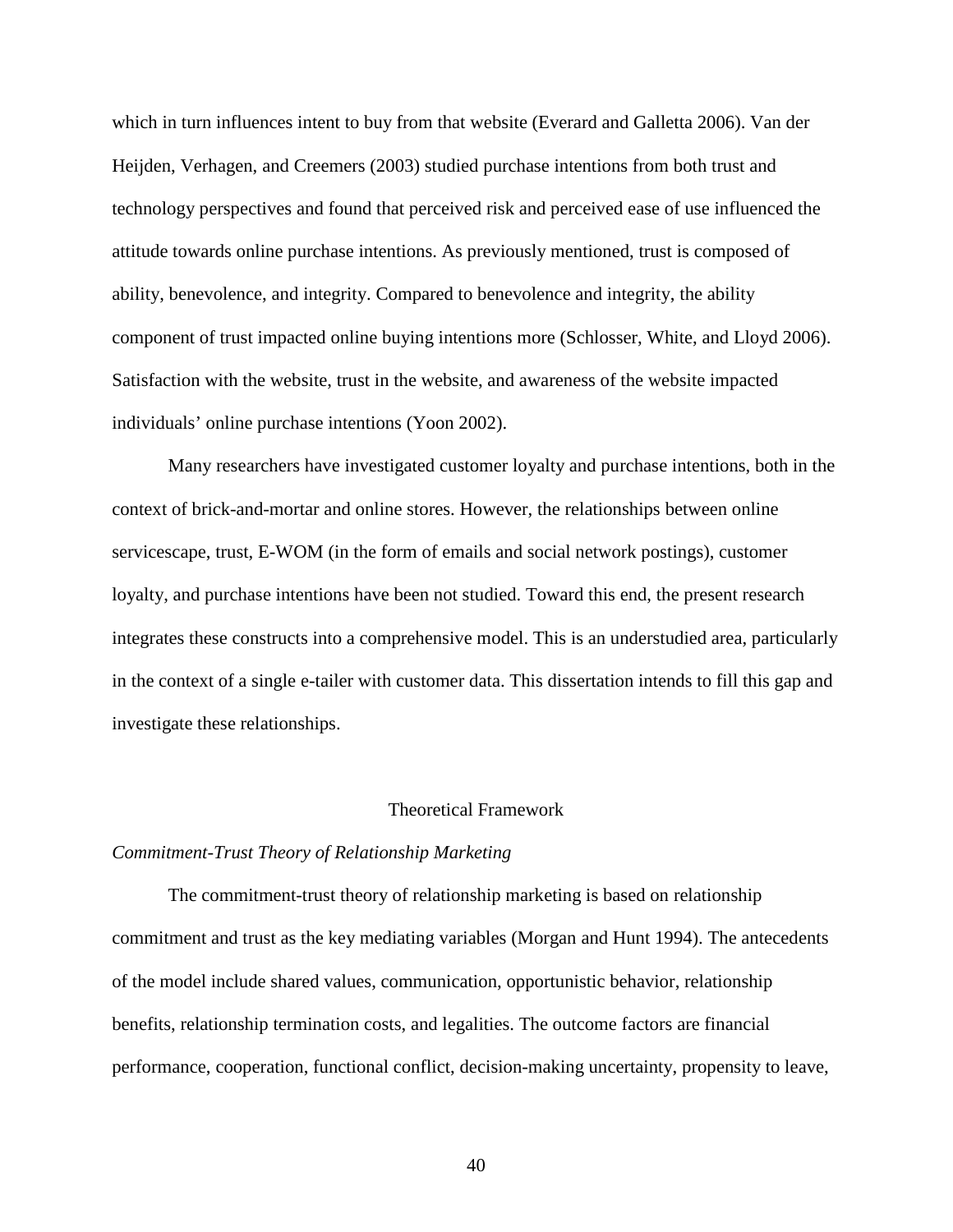and acquiescence. This theory is believed to be "the foundations of a marketing relationship that can lead to customer retention" (Veloutsou, Saren, and Tzokas 2002). Commitment-trust theory of relationship marketing has been applied to both business-to-business and business-toconsumer contexts (Delgado-Ballester and Munuera-Aleman 2001); Doney and Cannon 1997; Gounaris 2005; Mukherjee and Nath 2007). Although the present study incorporates trust as part of the research model, the commitment-trust theory of relationship marketing encompasses additional antecedent and outcome variables that are not part of the investigation. Therefore, this theory is not suitable to support this research.

# *Socialization Theory*

Another theoretical perspective considered for this study is socialization theory. This theory suggests that the processes by which young individuals acquire skills, knowledge, and attitudes are relevant to how they function as consumers in the marketplace (Ward 1974). This theory is related to Piaget's theory of intellectual development, also known as the cognitive development approach to socialization. As individuals grow up and mature, the consumer socialization process happens in a social context, which includes the family, peers, media, and information from marketers (John 1999; Moschis 1981). When parents negotiate their children's purchase requests, allocate weekly allowances, and take their children on shopping trips, they are creating opportunities for consumer socialization for their children (Ward, Wackman, and Wartella 1977). Peers also influence individuals, starting early in life. Mass media and advertisements present information about goods, services, and the material value of these goods and services (Martin and Gentry 1997; Robertson, Rossiter, and Gleason 1979). Socialization Theory was evaluated as an alternative theoretical basis; however, it was deemed ill-fitting. This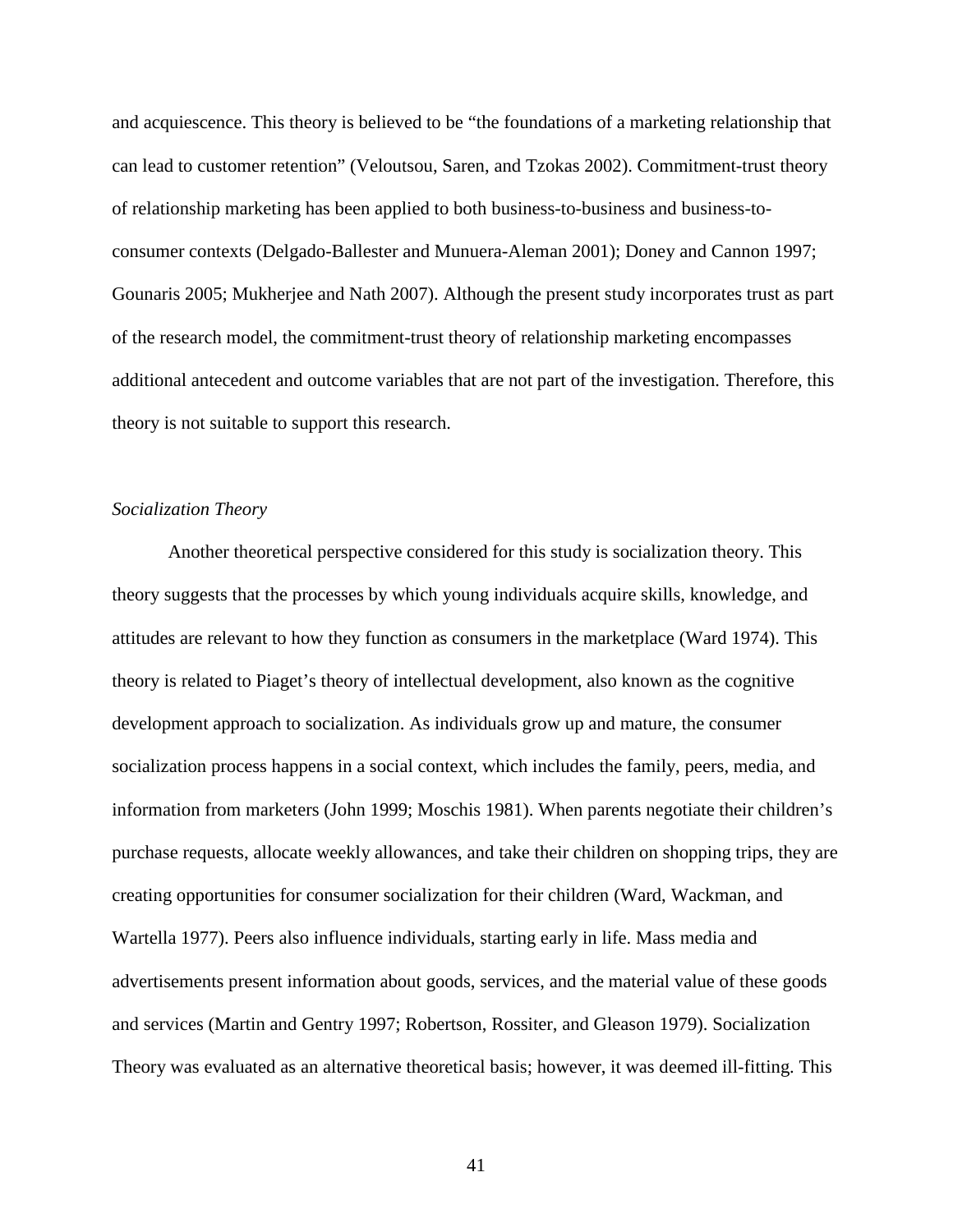dissertation investigates E-WOM intentions in a popular social networking site but does not account for the social aspect of the relationships.

## *Stimulus-Organism-Response (SOR) Theory*

Originally developed in the environmental psychology discipline, stimulus-organismresponse (SOR) theory posits that the environment is the stimulus, which influences the organism and the organism's internal reactions, which then leads to behavioral responses (Mehrabian and Russell 1974) (see Figure 1). The organism's internal reactions include both affective and cognitive elements. These emotions and cognitive beliefs mediate the approach (or avoidance) responses toward the environment (Mehrabian and Russell 1974). Researchers have applied SOR theory as the theoretical framework for understanding servicescape (Bitner 1992; Chebat and Michon 2003; Donovan and Rossiter 1982) and online servicescape (Ha and Lennon 2010; Kim, Fiore, and Lee 2007; Richard et al. 2009) to explain consumer behavior in the store environment. The stimulus is the physical evidence of a brick-and-mortar store. Customers react internally to the various stimuli, which then directly affects their behavioral responses. Similarly for e-servicescape, the stimuli are the website environment and service factors. Kim and Lennon (2013) investigated reputation and website quality as the stimuli, cognition and emotion as the organism, and purchase intentions as the response and found that reputation influenced individuals' emotions. The SOR model has also been used to research website characteristics, consumers' emotional responses, and buying behavior (Mummalaneni 2005). This research is grounded in the SOR theoretical framework, where e-servicescape is the stimulus, trust is the customer's internal reaction, and response behaviors include purchase intentions, loyalty, and E-WOM intentions.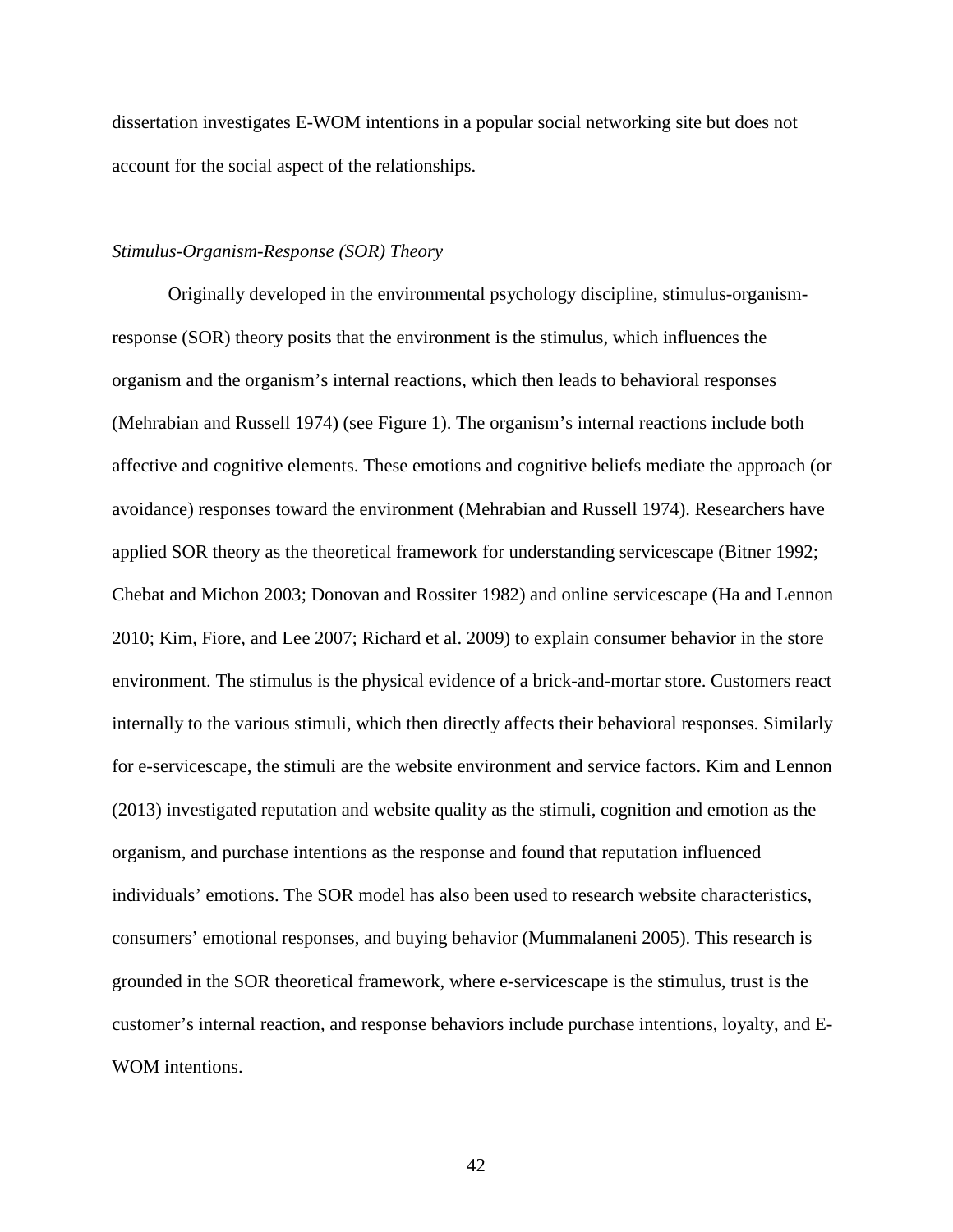

### *Organic Inter-Consumer Influence Model (OIIM)*

One of the earliest models depicting WOM behavior, the organic inter-consumer influence model (OIIM) shows how consumers interact with other consumers and share information about their experiences (Kozinets et al. 2010). Individuals participate in these conversations without any direct influence from marketers. Generally, people engage in these interactions because of their desire to share their personal experiences, help others by warning them about mediocre products or services, and/or to show their status (Arndt 1967; Engel, Kegerreis, and Blackwell 1969; Gatignon and Robertson 1986). While the OIIM demonstrates the flow of information between consumers, the theoretical framework is not appropriate for the present research because it does not include influence from marketers.

### *Linear Marketer Influence Model (LMIM)*

Another model describing WOM behavior is the linear marketer influence model (LMIM) (Kozinets et al. 2010), which stresses the importance of recruiting individuals with influential power (Feick and Price 1987; King and Summers 1976). As the opinion leaders of their social networks, these consumers forward favorable information about specific brands, stores, products, and services to many other consumers (Balter 2005). The WOM information originated from marketers in the form of advertising and promotional material. The linear aspect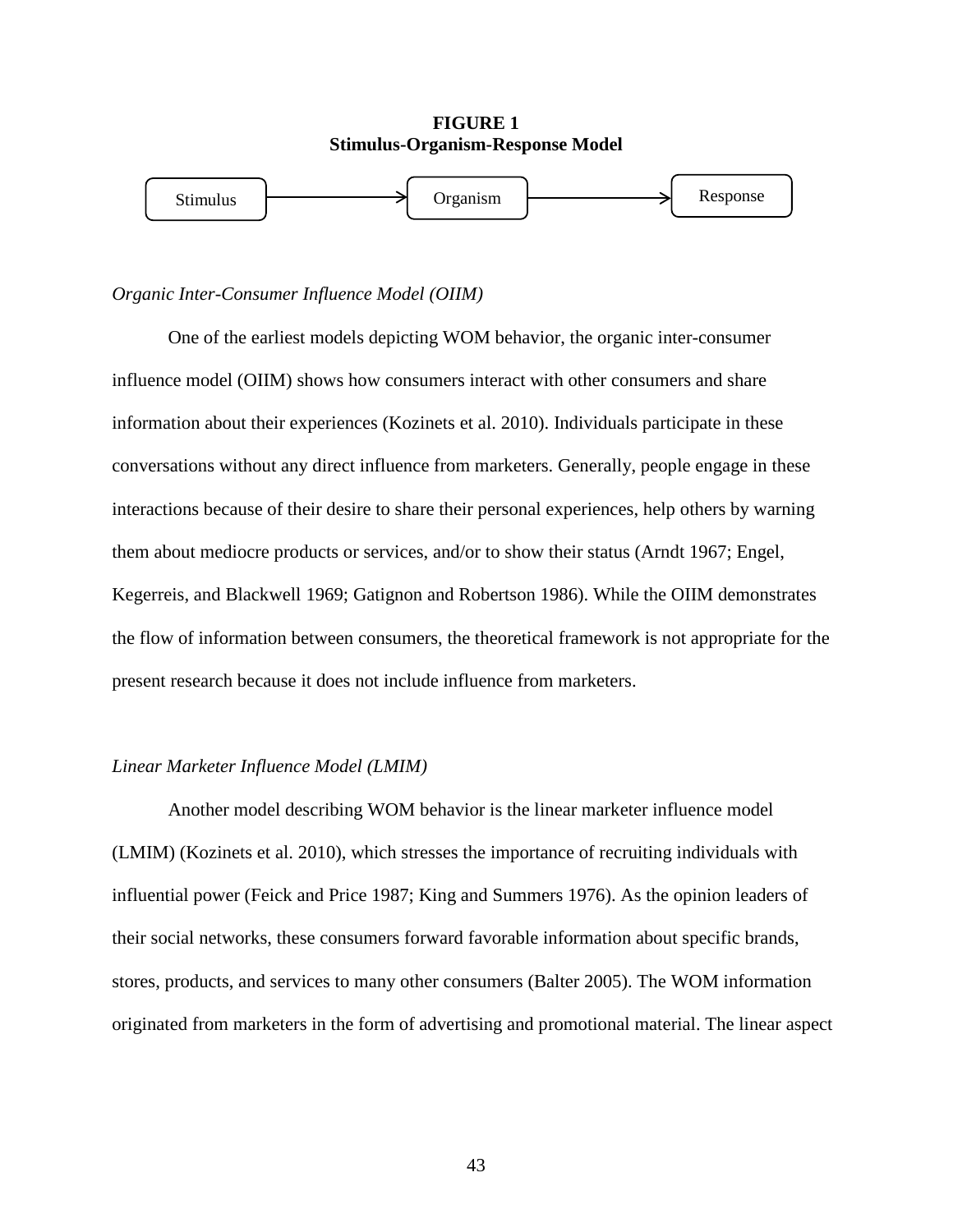of this model stems from consumers' one-way dissemination of WOM communications. Due to this linearity of information flow, the LMIM is not suitable for this research study.

# *Network Co-Production Model (NCPM)*

E-WOM involves consumers as active co-producers of information (Vargo and Lusch 2004). When an individual passes along a message from a marketer, he or she embeds inherent value and meaning in the message during the E-WOM process. The network co-production model (NCPM) depicts the multi-directional flow of information, starting with the seeding from the marketer as the direct influence (see Figure 2).



**FIGURE 2 Network Co-Production Model**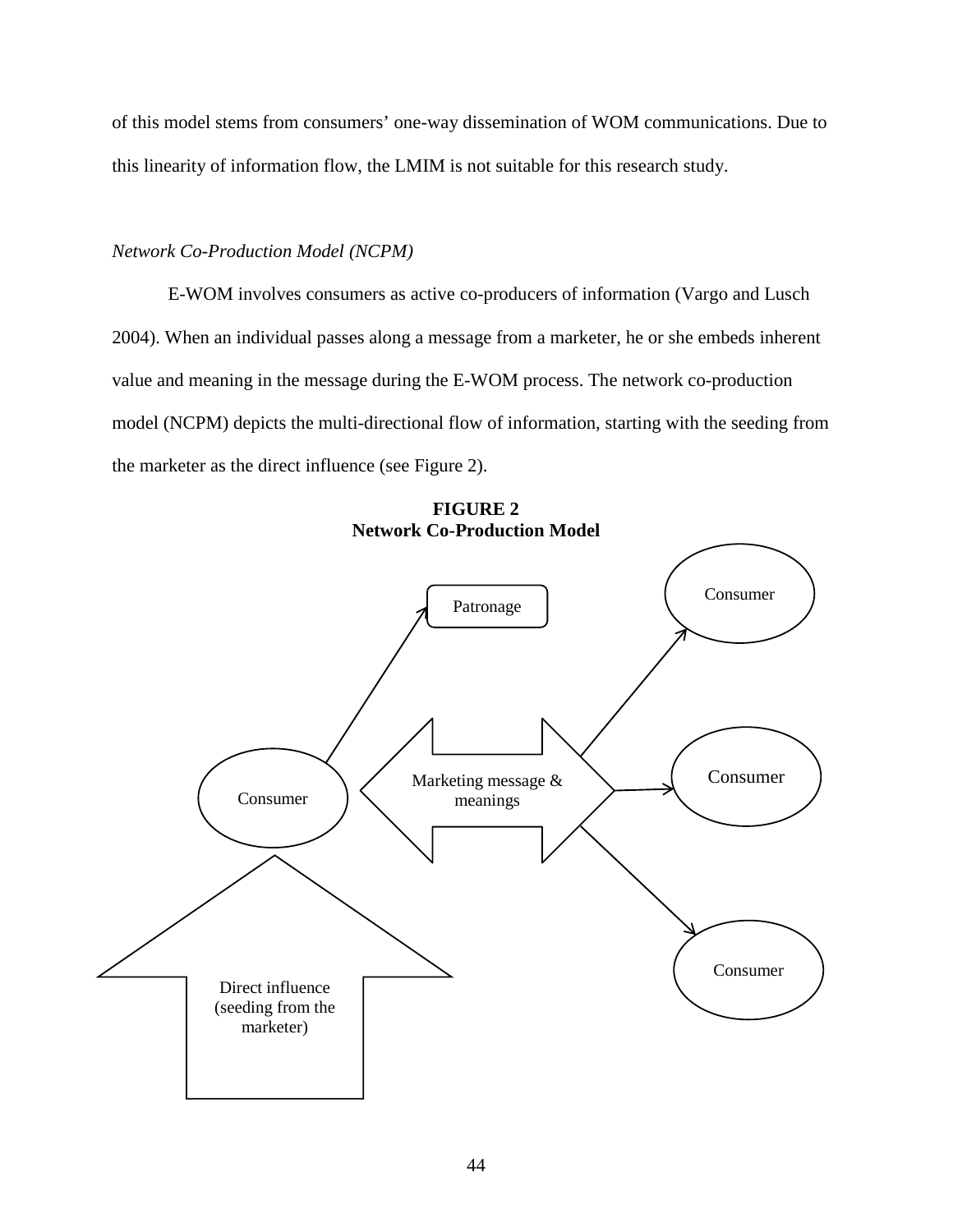This seeding is conveyed to a select group of consumers. The role of consumers in networks, groups, and communities has grown significantly (Cova and Cova 2002; Muniz and O'Guinn 2001). The individuals then forward the seeded message to other consumers in their networks, adding their own value in the process. The receivers of E-WOM communications may respond to the sender and add their own meaning. Marketers recognize the potential value of consumers as effective co-producers, and are attempting to manage the E-WOM process (Brown, Broderick, and Lee 2007). Marketers are using different strategies and metrics to directly influence individuals and better understand the power of E-WOM. Due to both the interactive nature of the E-WOM activity depicted in the NCPM and the seeding from the marketer as direct influence, this theoretical model is deemed appropriate to support the present research.

#### Model and Hypotheses Development

As described in the previous sections, website characteristics can influence the customer, with e-servicescape as the stimulus and the customer's internal reaction of trust as the organism of SOR theory. In turn, the trust likely influences behavioral responses, including E-WOM intentions, customer loyalty, and purchase intentions behavior. These relationships are encapsulated in the research model shown in Figure 3. Thus, it is hypothesized that:

H1 (a-j): E-servicescape is positively related to the website's (a) visual appeal, (b) entertainment value, (c) originality of design, (d) customer reviews, (e) customization, (f) interactivity, (g) relevance of information, (h) usability, (i) ease of payment, and (j) perceived security.

H2: E-servicescape is positively related to consumer trust in the website.

H3: Trust is positively related to the likelihood of engaging in E-WOM behavior.

H4: Trust is positively related to customer loyalty.

H5: Trust is positively related to purchase intentions.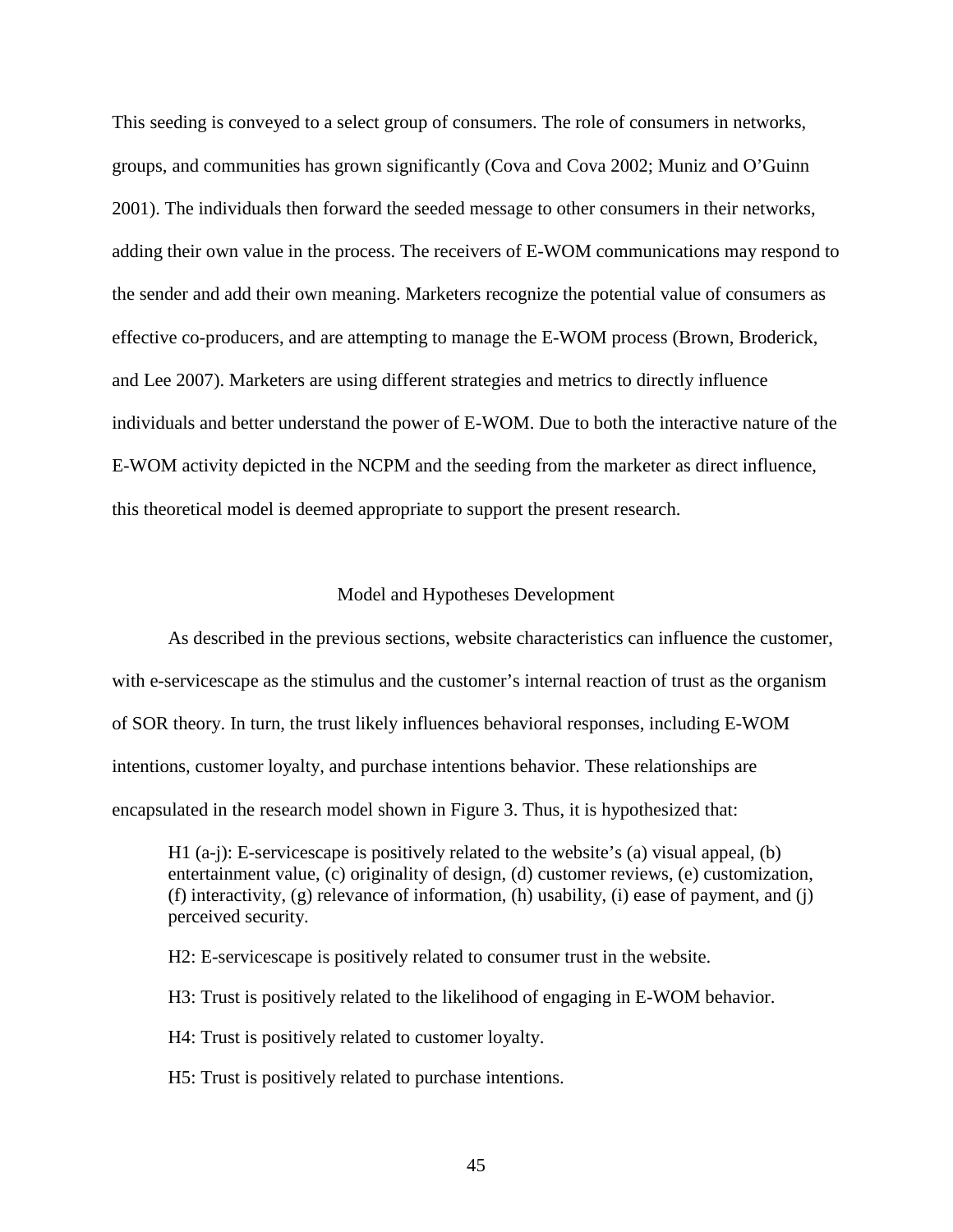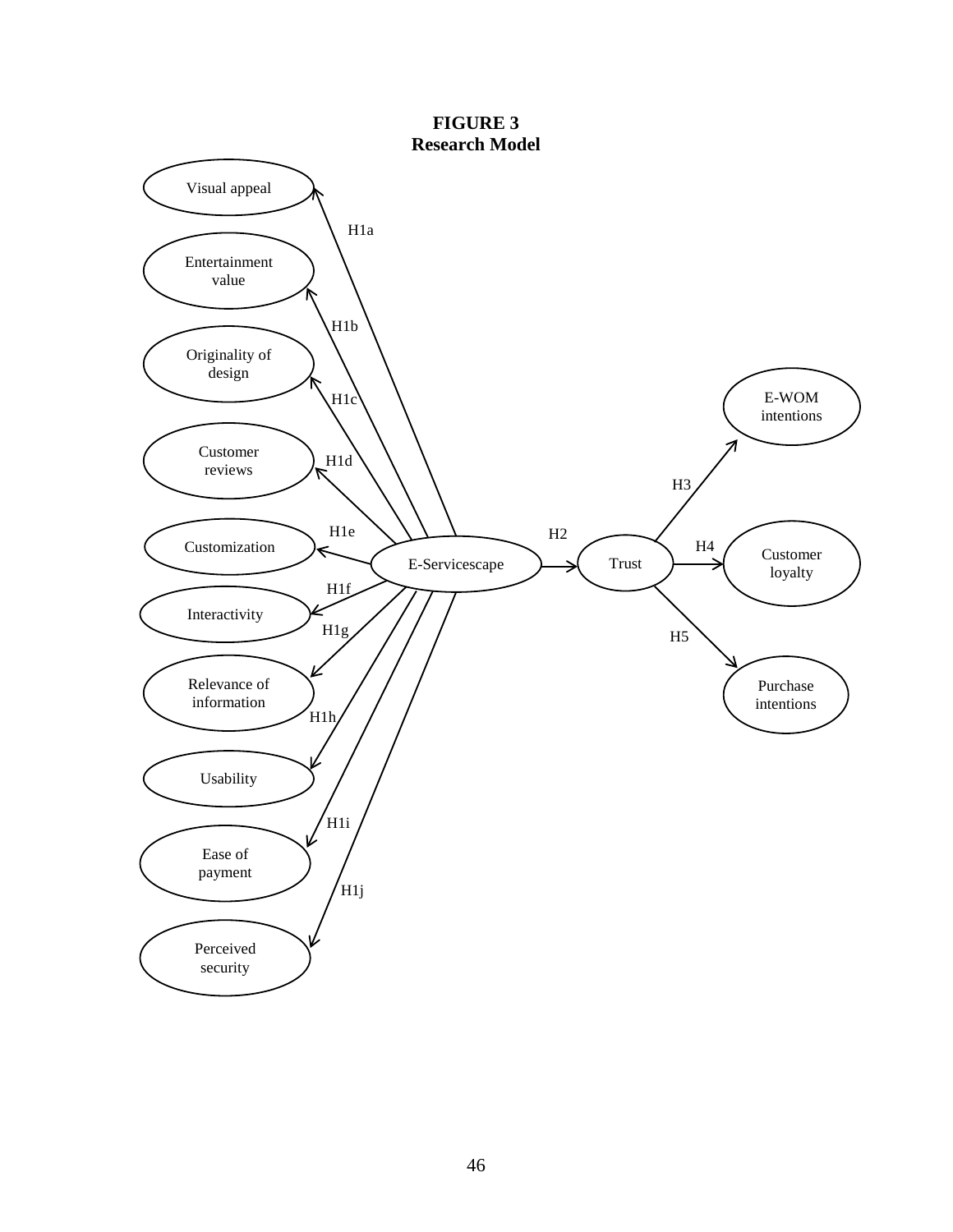In addition to SOR theory, the research model is also supported by the network coproduction model. For this research study, the direct seeding from the marketer happens in two forms of electronic communication: email and social network posting. The e-tailer intends for customers to make purchases. Besides patronage from the original receiver of the electronic message, the e-tailer also hopes he or she will forward the communication to other consumers and embed their own meaning and value in the E-WOM process. There is potential for multidirectional flows of information when consumers generate conversations about the e-tailer. There is also the likelihood of consumers reading online customer reviews, which is another form of E-WOM, which is another part of the multi-directional flow of information.

As described in previous sections, emails are still an important tool in the marketer's toolbox. Although some are quick to abandon it as an outdated form of electronic communication, companies should still use emails as a part of their direct marketing program. Many consumers currently use email (Lee 2014) and want to receive emails from e-tailers. As a form of direct marketing, email campaigns are inexpensive and useful for acquiring new customers and reminding current customers of the market offerings. When consumers provide information to companies and agree to receive emails, companies can capitalize on opportunities to make marketing campaigns more efficient and effective through customization (Godin 1999). In addition, emails reach more consumers than social network postings, including Facebook (Lee 2014). Based on this rationale, it is hypothesized that:

H6 (a-j): Compared to social network postings recipients, email recipients will have more positive perceptions of e-servicescape, including the website's (a) visual appeal, (b) entertainment value, (c) originality of design, (d) customer reviews, (e) customization, (f) interactivity, (g) relevance of information, (h) usability, (i) ease of payment, and (j) perceived security.

H7: Compared to social network postings recipients, email recipients will have greater trust in the website.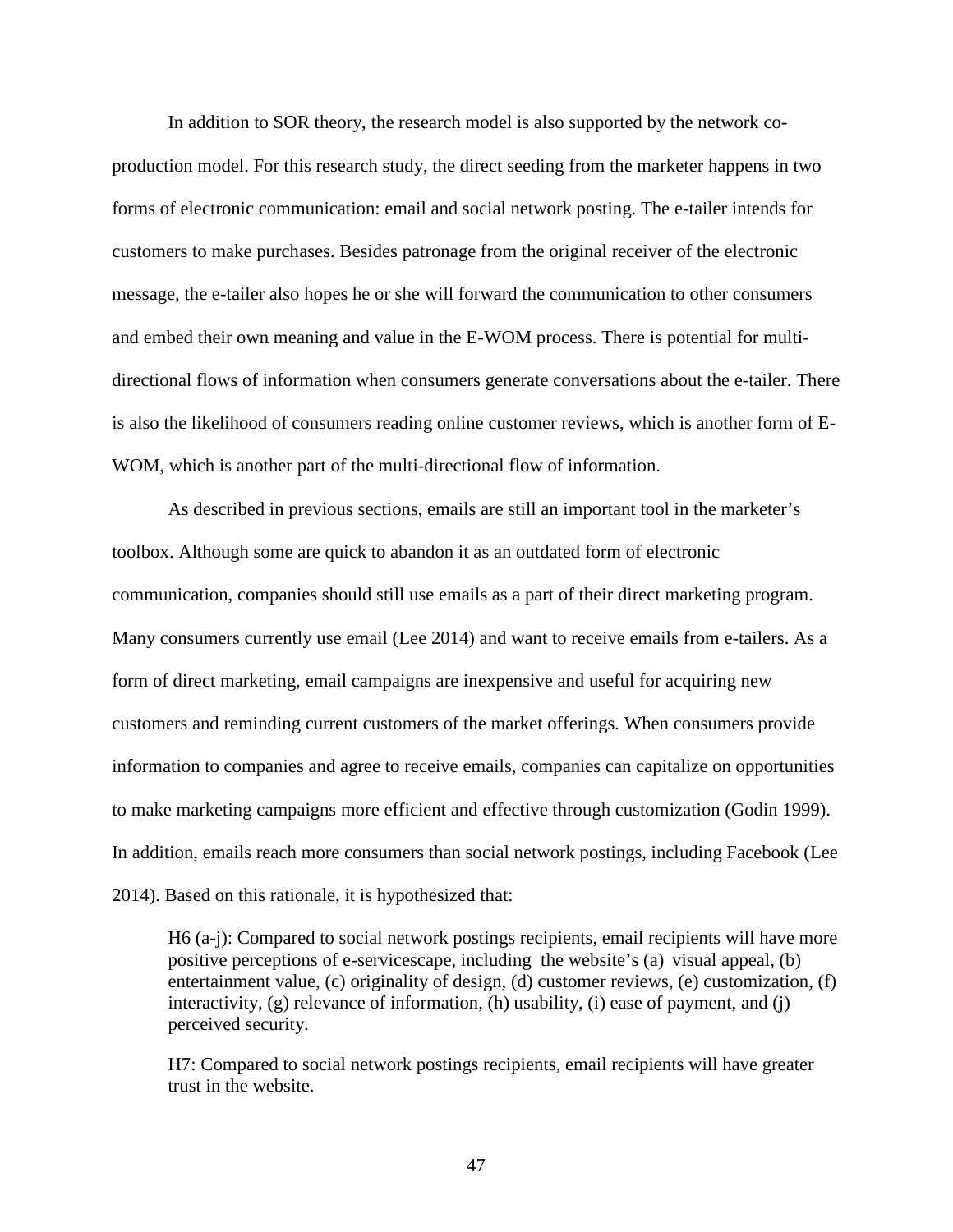H8: Compared to social network postings recipients, email recipients will be more likely to engage in E-WOM behavior.

H9: Compared to social network postings recipients, email recipients will have higher customer loyalty.

H10: Compared to social network postings recipients, email recipients will have higher purchase intentions.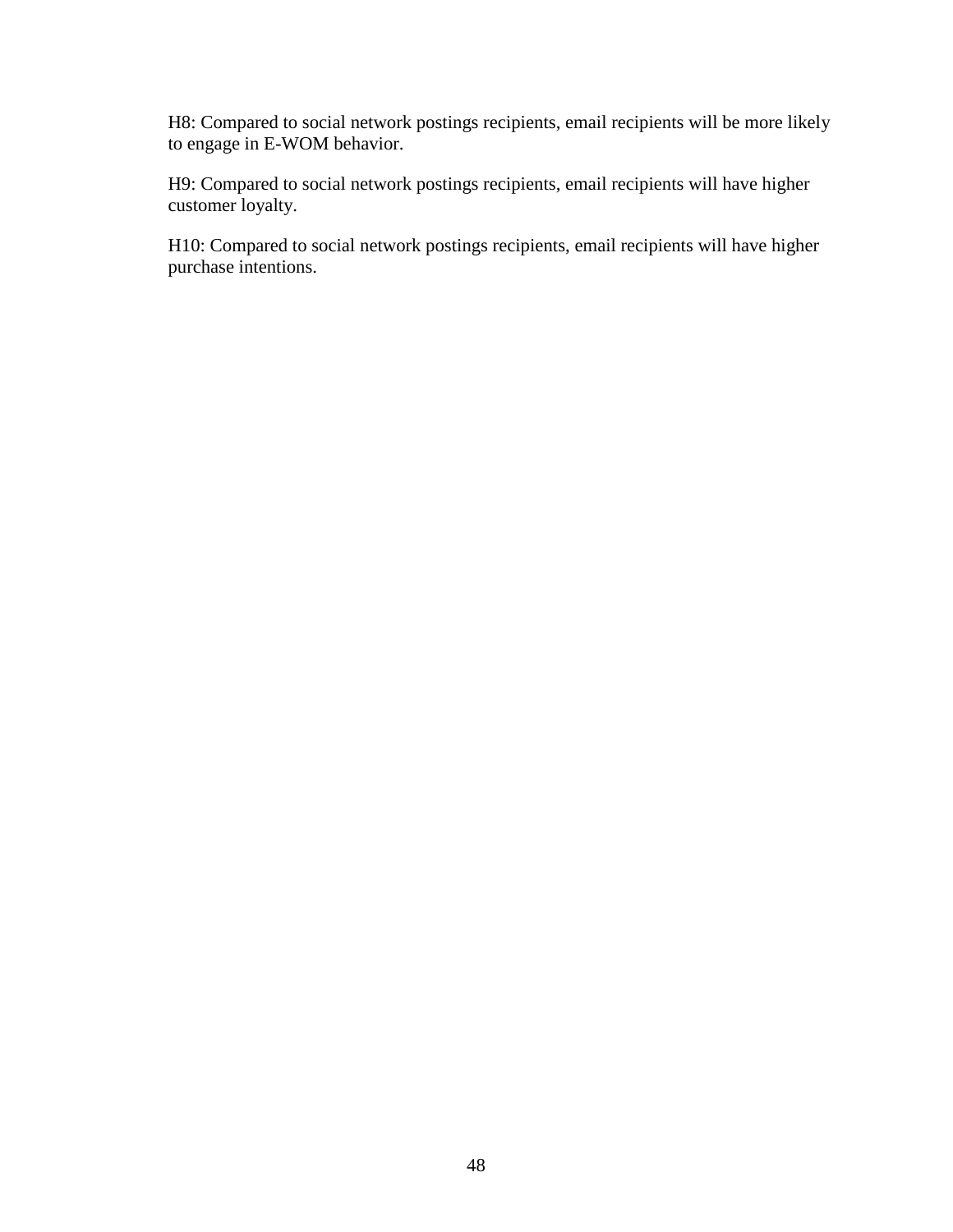## CHAPTER 3

## METHODOLOGY

### **Overview**

This study uses cross-sectional customer data from a single apparel retailer, The Territory Ahead, to investigate hypothesized relationships between online servicescape, trust, E-WOM intentions, loyalty, and purchase intentions. Precedence has been established for the use of single-firm data in prior research studies (Cases et al. 2010; Harris 1990; Mahajan et al. 1984; Newman et al. 2010; Spreitzer 1996). Originally, the clothing company started as a catalog retailer. For a period of time, the company operated a handful of brick-and-mortar stores on the Pacific coast. These store locations were closed in 2012. Currently, the firm offers both men's and women's clothing, shoes, and accessories through direct mail catalogs and a retail website. The retailer caters to consumers who desire high quality, durable, and casual apparel and accessories. The majority of the company's sales are realized via its website, making this e-tailer an appropriate firm for testing the hypothesized relationships. Since the company does not have many brick-and-mortar stores, there is little chance of customers' confounding the physical store servicescape with the e-servicescape.

## Sampling Procedure

The data were collected through a nationwide survey offered online through Qualtrics. For two weeks, customers of the e-tailer were invited to complete the survey in exchange for a 20% discount off their next purchase. The company offered access to the survey questionnaire link via both email and Facebook posting. The questionnaire was identical for both groups of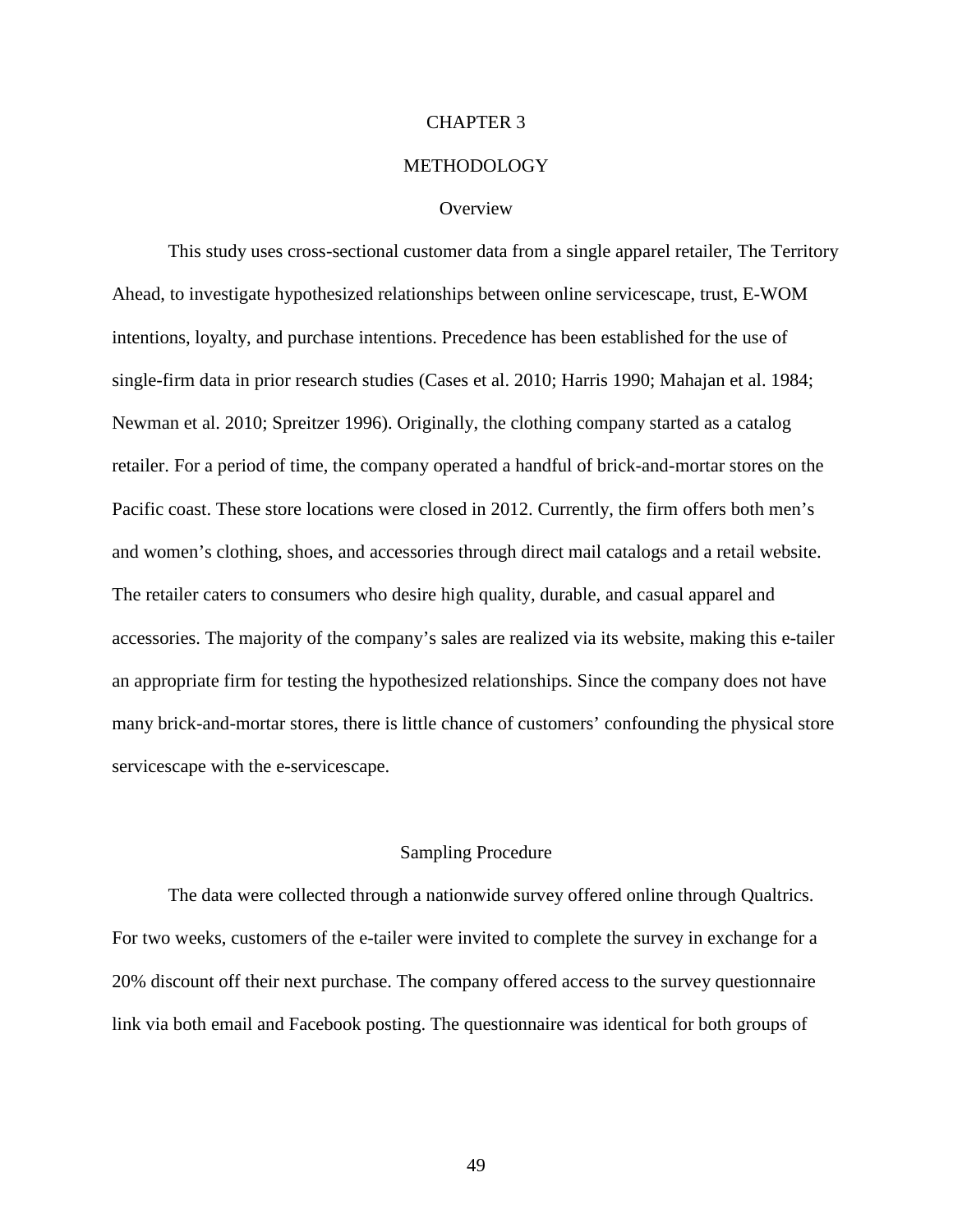respondents, with the exception of E-WOM scale items adapted for the particular form of communication (i.e., email or Facebook posting).

For the constructs of interest, the survey questionnaire was programmed to rule out the possibility of missing values. To decrease the chance of question order bias, questions were randomized within each block. Each block of questions focused on a construct, or sub-dimension of a construct. The demographic and open-ended questions were optional, and some respondents chose not to complete these questions.

About 10,000 customers were invited to participate in the survey via emails and Facebook postings. One thousand one hundred forty-two customers started the survey, and 613 respondents completed the entire survey, with a completion rate of almost 54%. The high incompletion rate is likely due to the length of the questionnaire. The overall response rate for completed surveys was 6%. Fifty-three percent of respondents accessed the survey link from a Facebook posting and 47% through an email link. Forty-nine percent of the respondents were female. Approximately 75% were between the ages of 50 and 69 years and the mean age was 56 years. Sixty-six percent of the respondents were married. Eighty-one percent earned college degrees, pursued some graduate education, or completed graduate degrees. Forty-three percent of respondents reported total annual household incomes of \$100,000 or greater and the mean household income was nearly \$133,000. The mean annual expenditure on apparel and accessories was a little over \$2,000. Sixty-nine percent reside in small households of one to two people. The complete demographic statistics of the sample are provided in Table 1.

**TABLE 1 Demographic Profile of Respondents**

| <b>Measure</b>       | Value               | Frequency | <b>Frequency</b> % |
|----------------------|---------------------|-----------|--------------------|
| Communication method | Email               | 288       | 47%                |
|                      | Social network site | 325       | 53%                |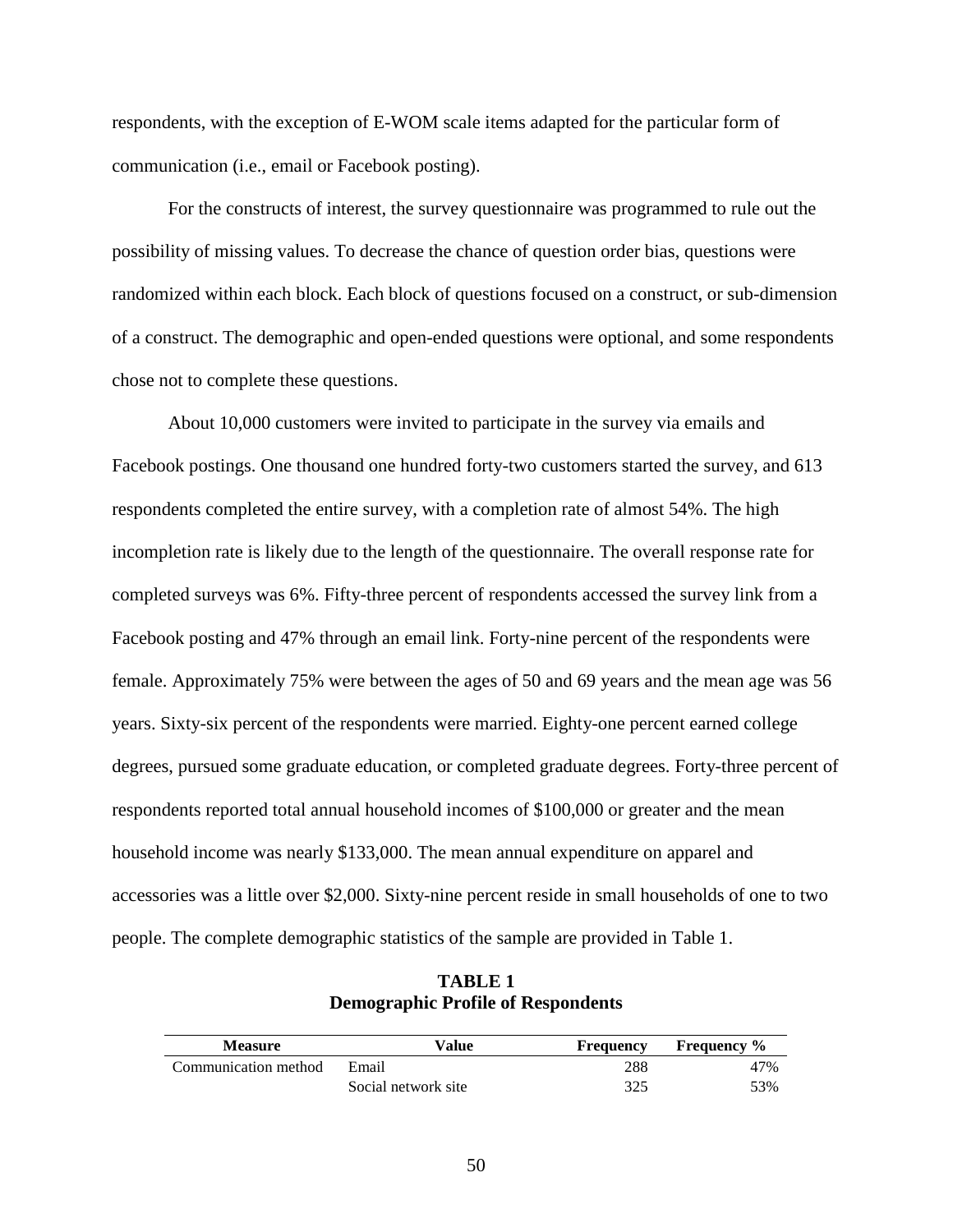| <b>Measure</b>   | <b>Value</b>                     | Frequency      | Frequency % |
|------------------|----------------------------------|----------------|-------------|
| Gender           | Female                           | 302            | 49%         |
|                  | Male                             | 306            | 50%         |
|                  | Did not provide                  | 5              | 1%          |
|                  |                                  |                |             |
| Age              | 30 or under                      | 9              | 1%          |
|                  | 31-39                            | 10             | 2%          |
|                  | 40-49                            | 109            | 18%         |
|                  | 50-59                            | 292            | 48%         |
|                  | 60-69                            | 168            | 27%         |
|                  | 70 or over                       | 14             | 2%          |
|                  | Did not provide                  | 11             | 2%          |
| Race             | American Indian                  | $\overline{4}$ | 1%          |
|                  | Asian                            | $\overline{4}$ | 1%          |
|                  | <b>Black or African American</b> | 5              | 1%          |
|                  | Hispanic or Latino               | 11             | 2%          |
|                  | Indian                           | 3              | $0\%$       |
|                  | Mixed race                       | 9              | 1%          |
|                  | Native Hawaiian or Pacific       |                |             |
|                  | Islander                         | $\overline{c}$ | $0\%$       |
|                  | White or Caucasian               | 499            | 81%         |
|                  | Did not provide                  | 76             | 12%         |
|                  |                                  |                |             |
| Highest level of |                                  |                |             |
| education        | Some high school or less         | 3              | 0%          |
|                  | High school graduate             | 21             | 3%          |
|                  | Some college education           | 98             | 16%         |
|                  | College graduate                 | 169            | 28%         |
|                  | Some graduate education          | 59             | 10%         |
|                  | Graduate degree                  | 263            | 43%         |
| Income           | under \$50,000                   | 47             | $8\%$       |
|                  | \$50,000-99,999                  | 109            | 18%         |
|                  | \$100,000-199,999                | 193            | 31%         |
|                  | \$200,000-299,999                | 60             | 10%         |
|                  | \$300,000 or over                | 15             | 2%          |
|                  | Did not provide                  | 189            | 31%         |
|                  |                                  |                |             |
| Marital status   | Single                           | 63             | 10%         |
|                  | Married                          | 407            | 66%         |
|                  | Living with a partner            | 28             | 5%          |
|                  | Separated                        | $\mathfrak{2}$ | $0\%$       |
|                  | Widowed                          | 16             | 3%          |
|                  | Divorced                         | 47             | $8\%$       |
|                  | Did not provide                  | 50             | $8\%$       |
|                  |                                  |                |             |
| Household size   | $\mathbf{1}$                     | 102            | 17%         |
|                  | $\overline{c}$                   | 318            | 52%         |
|                  | 3                                | 94             | 15%         |
|                  | $\overline{4}$                   | 70             | $11\%$      |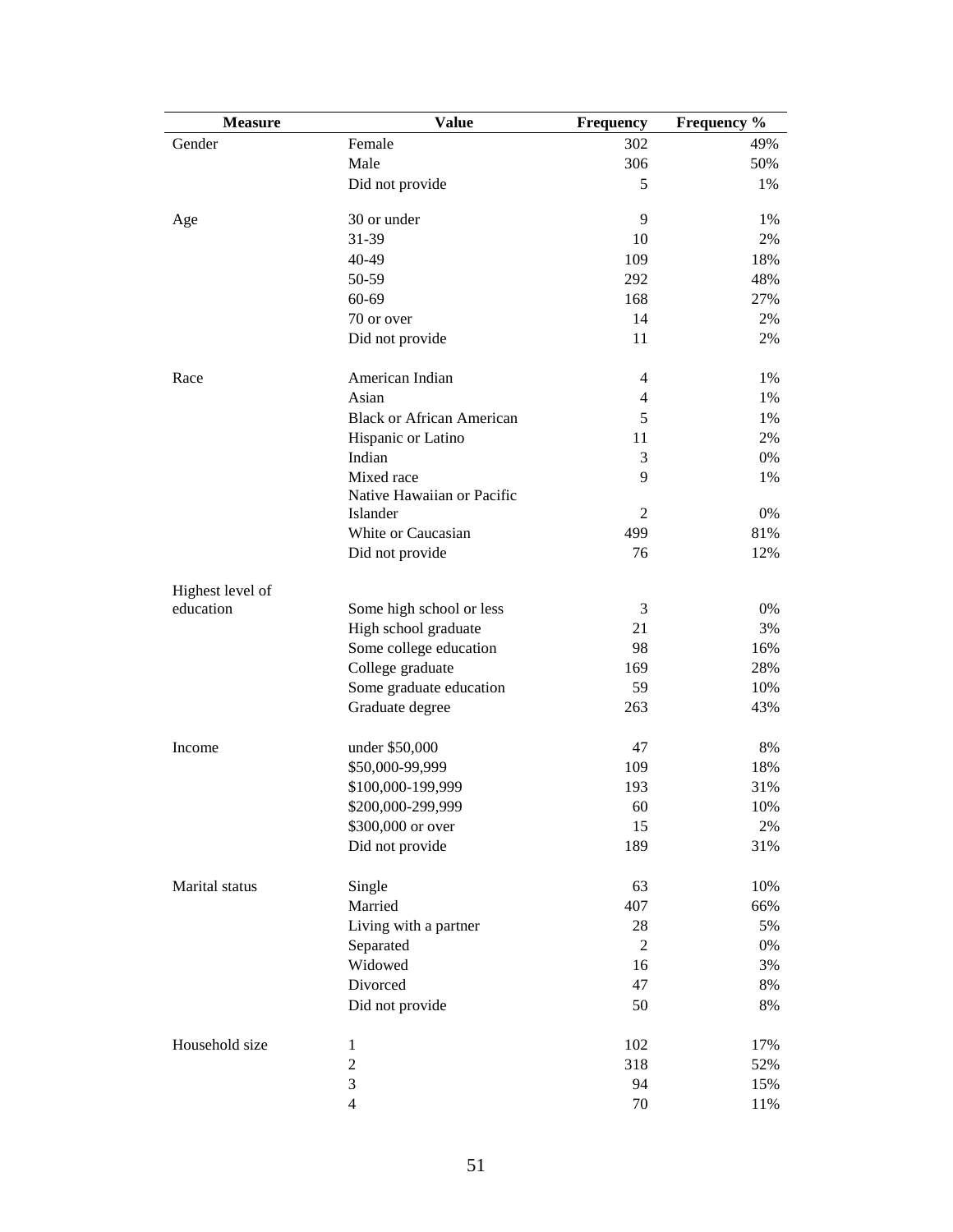| <b>Measure</b> | Value           | <b>Frequency</b> | <b>Frequency</b> % |
|----------------|-----------------|------------------|--------------------|
|                |                 | I b              | 3%                 |
|                |                 |                  | 1%                 |
|                | 7 or more       |                  | 0%                 |
|                | Did not provide |                  | 1%                 |

Potential non-response bias was assessed by comparing early and late respondents using the linear extrapolation method (Armstrong and Overton 1977). This method is based on the assumption that late respondents are similar to non-respondents, as compared to early respondents. During the two weeks of data collection, customers were contacted twice via email and Facebook posting. Individuals who completed the survey during the first week after the initial contact were the wave one respondents. Wave two respondents completed the questionnaire during the second week, after the reminder email and Facebook posting. First, demographic variables were compared for both waves. The chi-square tests indicated no statistically significant differences. Regarding demographic variables, the early and late respondents are similar. The details are provided in Table 2.

| <b>Variable</b> | Chi-square | df | p-value |
|-----------------|------------|----|---------|
| Age             | 8.074      | 5  | 0.152   |
| Education       | 4.814      | 5  | 0.439   |
| Gender          | 4.258      | 3  | 0.128   |
| Household size  | 5.369      | 6  | 0.497   |
| Income          | 3.491      | 4  | 0.479   |
| Marital status  | 6.677      | 6  | 0.352   |
| Race            | 11.524     | 8  | 0.174   |

**TABLE 2 Comparison of Early and Late Respondents on Demographic Variables**

The next step was to compare the two waves of respondents on key constructs. For the purposes of assessing potential non-response bias, each sub-dimension of online servicescape was considered as a key construct (i.e., visual appeal, customization, perceived security, etc.). No statistically significant differences were detected. For the key constructs, early and late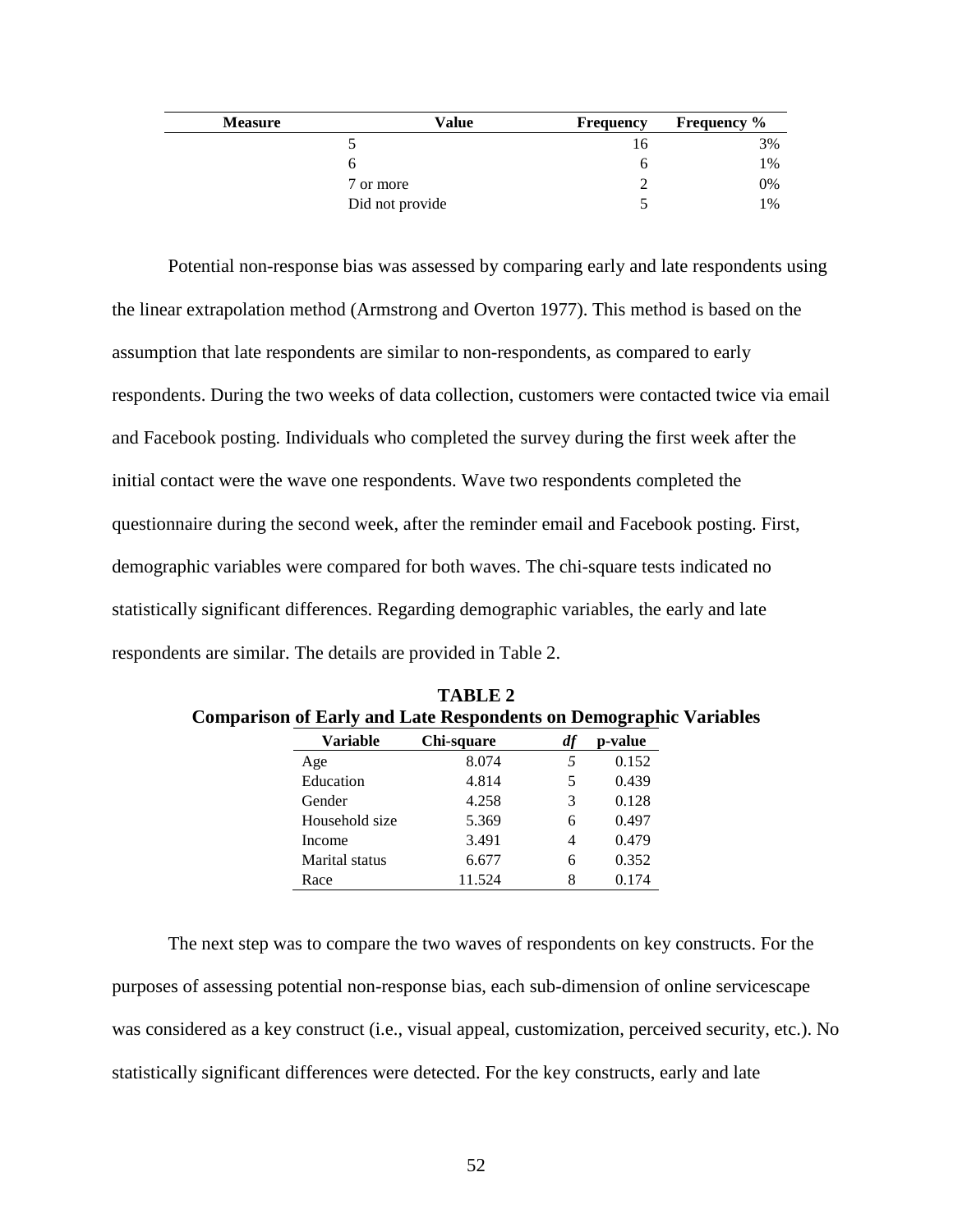respondents are similar. The analysis of variance results are presented in Table 3. Based on the wave analysis, non-response bias was not a concern for this study.

| <b>Comparison of Early and Late Respondents on Key Constructs</b> |       |                  |                 |                 |
|-------------------------------------------------------------------|-------|------------------|-----------------|-----------------|
|                                                                   |       | df               | df              |                 |
| <b>Construct</b>                                                  | F     | (between groups) | (within groups) | <i>p</i> -value |
| <b>Entertainment Value</b>                                        | 1.024 | 1                | 611             | 0.312           |
| Originality of Design                                             | 0.167 |                  | 611             | 0.683           |
| Visual Appeal                                                     | 2.496 |                  | 611             | 0.115           |
| <b>Customer Reviews</b>                                           | 0.709 |                  | 611             | 0.592           |
| Customization                                                     | 1.570 | T                | 611             | 0.211           |
| Interactivity                                                     | 0.860 |                  | 611             | 0.264           |
| Relevance of Information                                          | 1.704 |                  | 611             | 0.192           |
| <b>Usability</b>                                                  | 0.036 |                  | 611             | 0.849           |
| Ease of Payment                                                   | 0.541 |                  | 611             | 0.462           |
| Perceived Security                                                | 0.277 |                  | 611             | 0.599           |
| Trust                                                             | 2.026 | л                | 611             | 0.155           |
| E-WOM Intentions                                                  | 2.321 |                  | 611             | 0.267           |
| <b>Customer Loyalty</b>                                           | 1.821 |                  | 611             | 0.178           |
| <b>Purchase Intentions</b>                                        | 0.006 |                  | 611             | 0.941           |

**TABLE 3**

#### Measures

Most constructs were measured with items adapted from previously developed and validated scales. For online servicescape, measurement items were adapted from Harris and Goode (2010). As mentioned previously, e-servicescape has three dimensions: aesthetic appeal, layout and functionality, and financial security.

## *Aesthetic Appeal*

Aesthetic appeal was assessed through three sub-dimensions, including entertainment value, originality of design, and visual appeal. A sample survey measure for entertainment value included "it is fun shopping on \_\_\_\_\_'s (e-tailer) website even when I do not make a purchase." For originality of design, a sample item was "the design of this website is fresh and original." An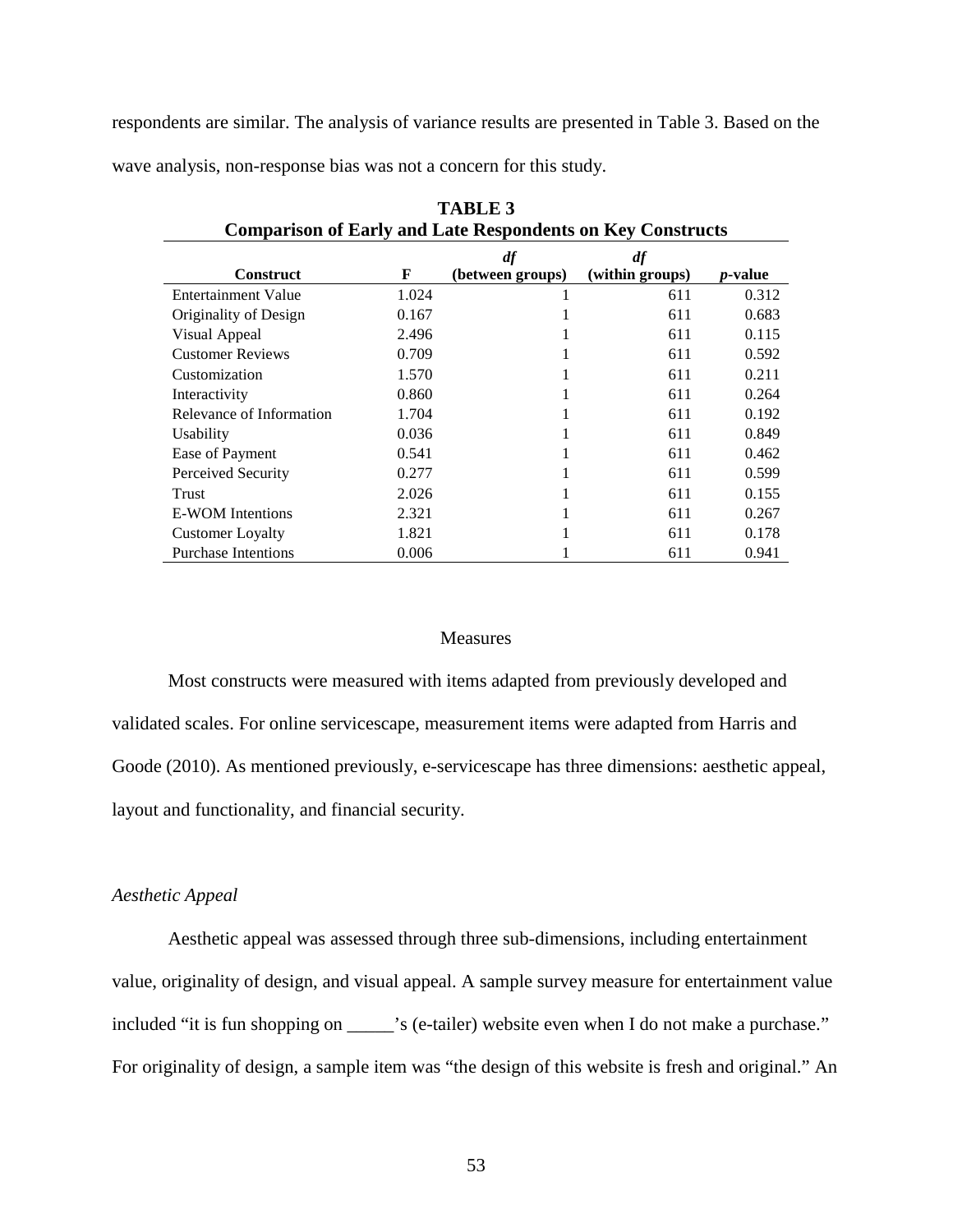example of a measure for visual appeal was "the way \_\_\_\_\_'s (e-tailer) website displays products is attractive." In total, 11 scale items were used to measure the aesthetic appeal dimension (presented in Table 4).

| <b>Items for Aesthetic Appeal Dimension of E-Servicescape</b> |                                                                                                                                                                                                                                                                                              |  |
|---------------------------------------------------------------|----------------------------------------------------------------------------------------------------------------------------------------------------------------------------------------------------------------------------------------------------------------------------------------------|--|
| <b>Sub-dimension</b>                                          | <b>Item</b>                                                                                                                                                                                                                                                                                  |  |
| <b>Entertainment Value</b>                                    | I find this website entertaining                                                                                                                                                                                                                                                             |  |
|                                                               | The enthusiasm displayed on this website lifts my spirits                                                                                                                                                                                                                                    |  |
|                                                               | It is fun shopping on _______'s (e-tailer) website even when I do not make a purchase                                                                                                                                                                                                        |  |
| Originality                                                   | The ______'s (e-tailer) website features a traditional design*<br>The design of this website is pretty much like the design of other websites I shop from*<br>The design of the ______'s (e-tailer) website is fresh and original<br>The 's (e-tailer) website is unadventurous <sup>*</sup> |  |
| <b>Visual Appeal</b>                                          | This website is aesthetically appealing<br>The way ______'s (e-tailer) website displays products is attractive<br>I like the look of _______'s (e-tailer) website<br>The ______'s (e-tailer) website does not use visually appealing graphics*                                               |  |

| <b>TABLE 4</b>                                               |  |
|--------------------------------------------------------------|--|
| <b>Items for Aesthetic Appeal Dimension of E-Servicescap</b> |  |

\*Reverse-coded item.

# *Layout and Functionality*

Layout and functionality featured four sub-dimensions from the original scale: customization/personalization, interactivity, relevance of information, and usability (Harris and Goode 2010). A sample survey item for customization included "the services of this website are often personalized to my needs." For interactivity, five items were used to measure this subdimension, such as "this website does not let me view merchandise in different ways." To measure relevance of information, an item included was "all relevant information is easily available on this website." A sample scale item for usability was "\_\_\_\_\_'s (e-tailer) website offers quality keyword search functionality." As a fifth sub-dimension of layout and functionality, two scale items measuring customer reviews were developed specifically for this study. Consumers appreciate the user-generated reviews, and increasingly rely on this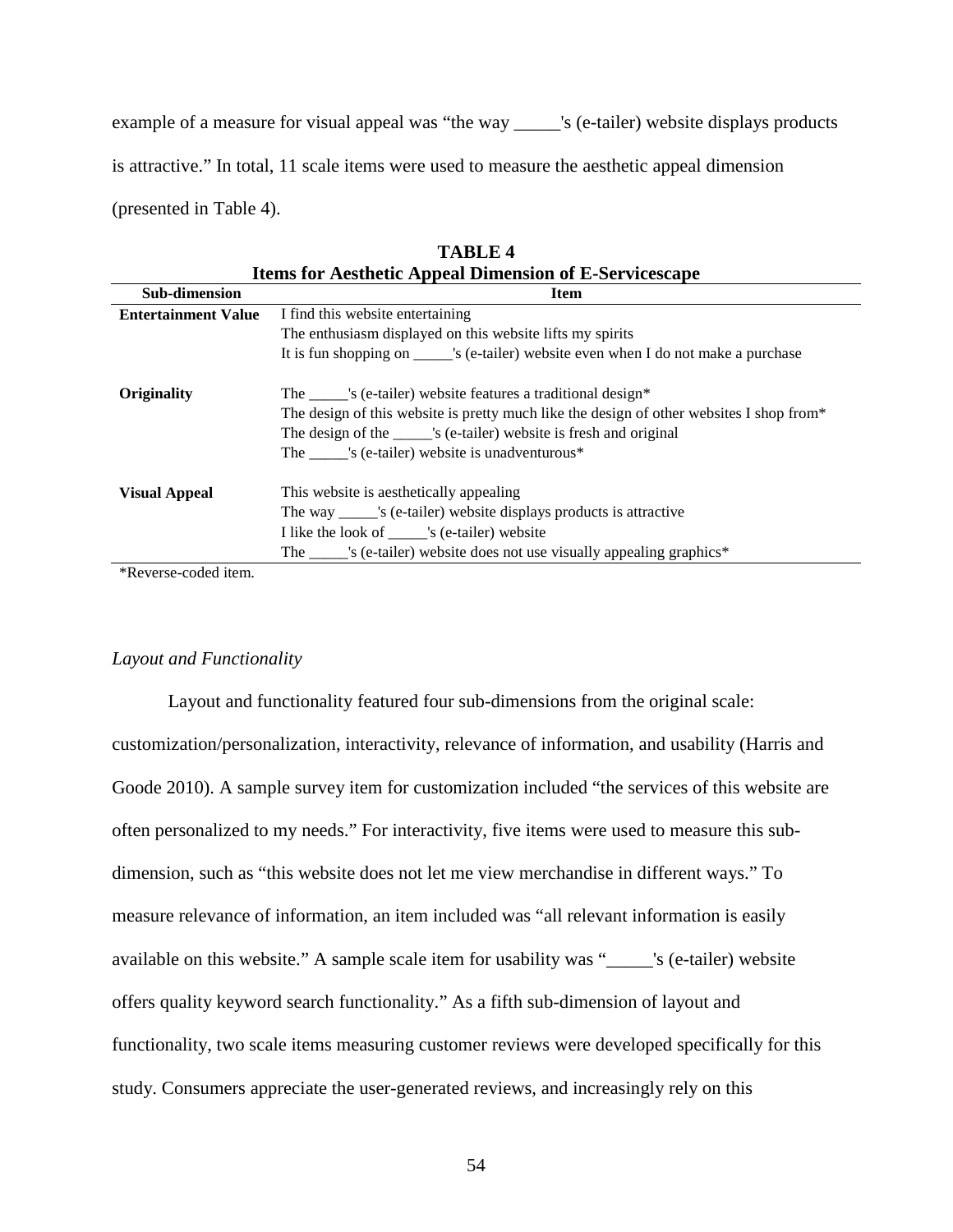information to make purchase decisions (Purchase Decisions 2013). Thus, it was deemed important to create the sub-dimension customer reviews for the e-servicescape scale. The two items for customer reviews were "I like to read customer reviews on \_\_\_\_\_'s (e-tailer) website" and "customer reviews are helpful when I make purchase decisions on \_\_\_\_\_'s (e-tailer) website." A total of 19 items were included to measure layout and functionality. All measurement items for this dimension of online servicescape are provided in Table 5.

| Sub-dimension           | <b>Item</b>                                                                                    |
|-------------------------|------------------------------------------------------------------------------------------------|
| <b>Customer Reviews</b> | Customer reviews are helpful when I make purchase decisions on _______'s (e-tailer) website    |
|                         | I like to read customer reviews on ______'s (e-tailer) website                                 |
|                         |                                                                                                |
| <b>Customization</b>    | This website is laid out to satisfy my needs                                                   |
|                         | The services of this website are often personalized to my needs                                |
|                         | This website treats me like an individual                                                      |
|                         | 's (e-tailer) website does not make purchase recommendations that match my needs*              |
| Interactivity           | This website helps me compare products                                                         |
|                         | The ______ (e-tailer) website helps me compare prices                                          |
|                         | This website does not let me view merchandise in different ways*                               |
|                         | This website has a search tool which helps me find exactly what I want                         |
|                         | The _____ (e-tailer) website does not engage me*                                               |
| <b>Relevance of</b>     | All relevant information is easily available on this website                                   |
| <b>Information</b>      | Technical details about the items can be easily accessed easily when browsing this website     |
|                         | Each page on the website clearly indicates what one can expect to find                         |
| <b>Usability</b>        | Finding the exact items I want on _____'s (e-tailer) website is difficult*                     |
|                         | 's (e-tailer) website is difficult to use*                                                     |
|                         | The navigational aids on this website are useful                                               |
|                         | There are convenient ways to maneuver among various pages (shirts to pants) on this<br>website |
|                         | 's (e-tailer) website offers quality keyword search functionality                              |

**TABLE 5 Items for Layout and Functionality Dimension of E-Servicescape**

\*Reverse-coded item.

### *Financial Security*

Financial security was composed of two dimensions: ease of payment and perceived security (Harris and Goode 2010). Seven items were included to measure financial security. To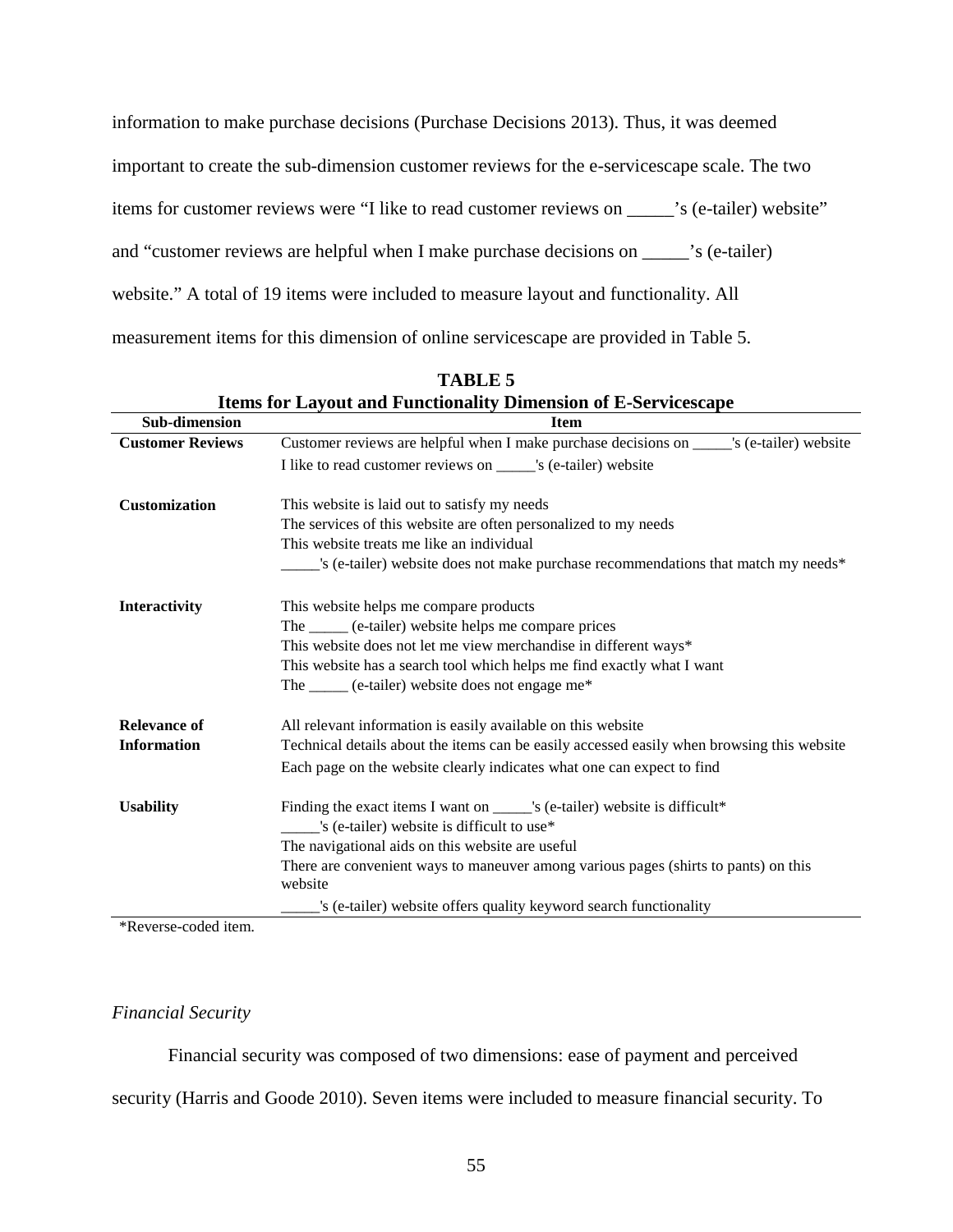measure customers' perceived ease of payment, measures such as "\_\_\_\_\_'s (e-tailer) online payment process is reasonable" were included. A sample item for the perceived security subdimension was "the security systems of this website appear rigorous." The items are listed in Table 6.

|                           | <b>Items for Financial Security Dimension of E-Servicescape</b>                       |
|---------------------------|---------------------------------------------------------------------------------------|
| <b>Sub-dimension</b>      | <b>Item</b>                                                                           |
| <b>Ease of Payment</b>    | s (e-tailer) website, paying for items involves entering too many details*<br>On      |
|                           | Payment procedures take a long time to complete on this website*                      |
|                           | 's (e-tailer) online payment process is reasonable                                    |
|                           | Paying for goods is straightforward on this website                                   |
| <b>Perceived Security</b> | The security systems of this website appear rigorous                                  |
|                           | Overall, ______'s (e-tailer) website appears to be security conscious                 |
|                           | I have no security concerns when I purchase apparel and accessories from this website |
|                           |                                                                                       |

**TABLE 6**

\*Reverse-coded item.

# *Trust*

To measure trust, five items were adapted from Harris and Goode's scale (2010). Sample items for trust were "overall, I feel that I can trust this website" and "few limits exist on how far this company will go to solve my website services problems." A five-point Likert-type scale was used for the items, where 1 indicated "strongly disagree" and 5 indicated "strongly agree." The scale items for trust are presented in Table 7.

| TABLE 7                                                                        |
|--------------------------------------------------------------------------------|
| <b>Items for Trust</b>                                                         |
| <b>Item</b>                                                                    |
| s (e-tailer) website seems genuinely committed to my satisfaction              |
| Overall, I trust this website                                                  |
| In terms of usability, I know what to expect from _______'s (e-tailer) website |
| If _____ (e-tailer) makes a claim about its product, it is probably true       |
| Few limits exist on how far _____ will go to solve my website service problems |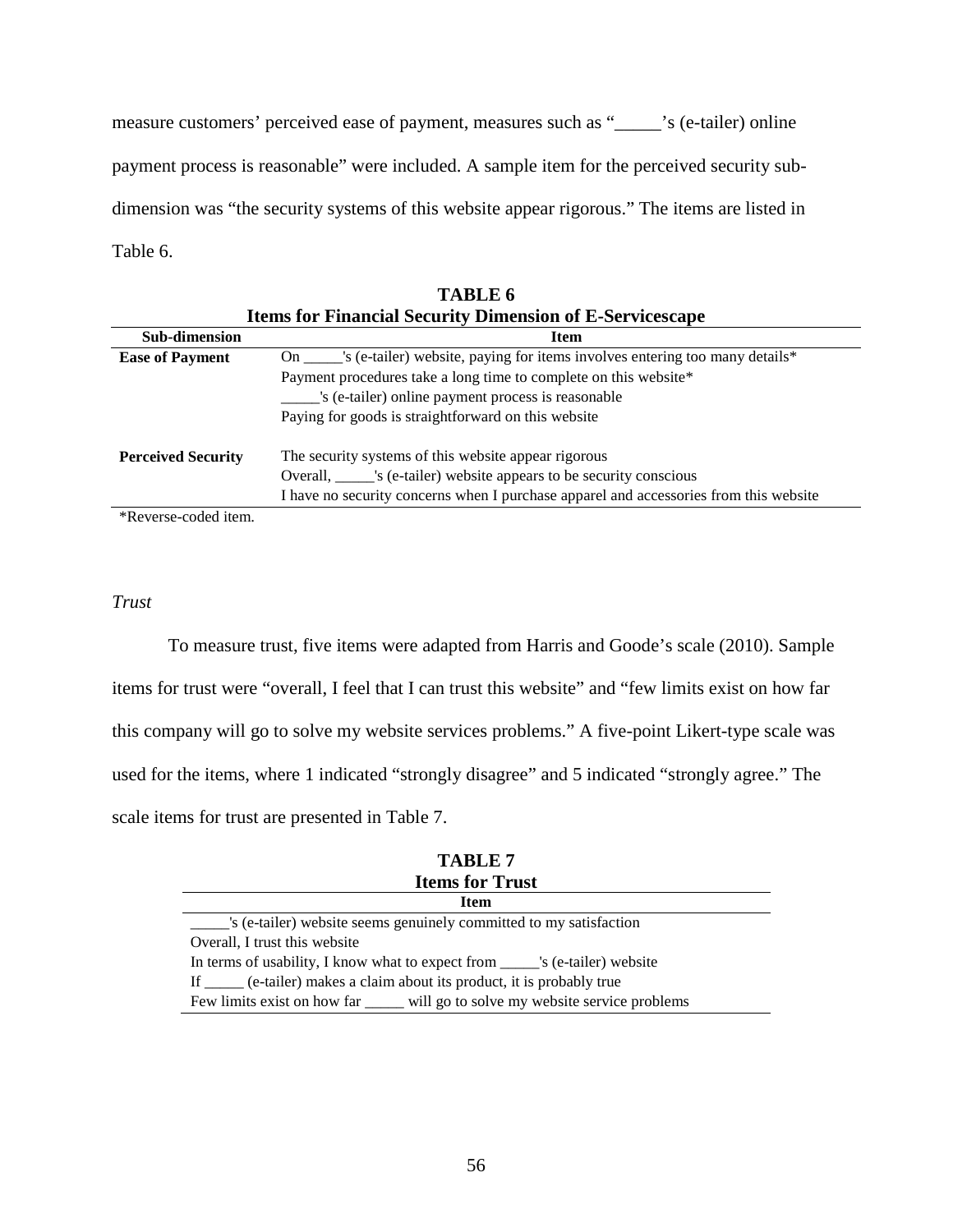## *Electronic Word of Mouth*

For E-WOM intentions, items were adapted from other research studies (Okazaki 2009; Verhoef, Franses, and Hoekstra 2002). A sample measure for E-WOM included "were I to receive an interesting email from this company, I would forward it to my friends and family." All three E-WOM measures were adapted to reflect the specific form of electronic communication for respondents, email or Facebook posting. Again, a five-point Likert-type scale was used, where 1 indicated "never" and 5 indicated "always." E-WOM measurement items are included in the following table.

| <b>Items for E-WOM</b>                                                                                                                |
|---------------------------------------------------------------------------------------------------------------------------------------|
| Item                                                                                                                                  |
| I would make recommendations to my friends and family about signing up for (emails/Facebook<br>updates) from _____ (e-tailer)         |
| If someone asks me for advice about _______'s (e-tailer) website, I will encourage them to sign up for<br>(e-tailer) (e-tailer)       |
| If I receive an interesting (email/Facebook posting) from _____ (e-tailer), I would forward/repost it<br>to/for my friends and family |

**TABLE 8**

## *Purchase Intentions*

For purchase intentions, three measures were developed specifically for this study. Previously validated scales for purchase intentions were also considered. However, given that the e-tailer's products represent a variety of categories, the scales from the literature were deemed inappropriate for the questionnaire. A sample item for purchase intentions was "I expect to do more business with this website during the new few months." Again, a five-point Likert-type scale was used, anchored by 1 for "strongly disagree" and 5 for "strongly agree." Purchase intentions measurement items are provided in Table 9.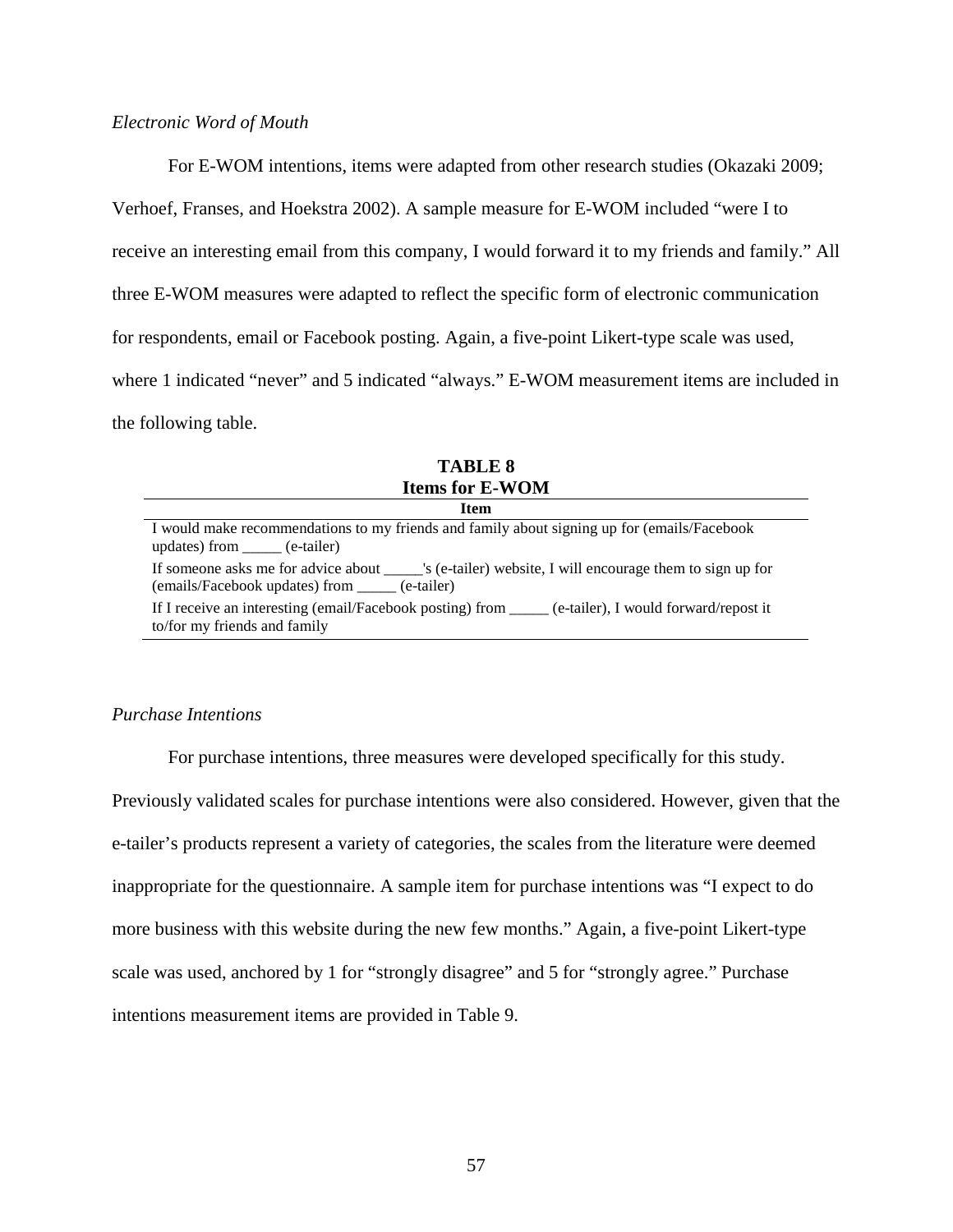| <b>Items for Purchase Intentions</b>                                                      |
|-------------------------------------------------------------------------------------------|
| <b>Item</b>                                                                               |
| s (e-tailer) website is my first choice for apparel                                       |
| I expect to do more business with _______'s (e-tailer) website during the next few months |
| I intend to purchase fewer goods from S (e-tailer) website during the next few            |
| $months*$                                                                                 |

# **TABLE 9 Items for Purchase Intentions**

# *Customer Loyalty*

Three items were included to measure customer loyalty (Beatty et al. 1996). A sample item for customer loyalty was "I am loyal to \_\_\_\_\_ (e-tailer's name)." One loyalty item was reversed, namely "I don't think I'll shop again at \_\_\_\_\_ (e-tailer's name)." Similar to the other questionnaire statements, customers responded to these items based on a five-point Likert-type scale, where 1 indicated "strongly disagree" and 5 indicated "strongly agree." Scale items for loyalty are presented in Table 10. Any negatively-phrased scales were reverse coded prior to statistical analyses to maintain content consistency.

| TABLE 10                                                                               |  |  |  |  |
|----------------------------------------------------------------------------------------|--|--|--|--|
| <b>Items for Loyalty</b>                                                               |  |  |  |  |
| Item                                                                                   |  |  |  |  |
| I am loyal to ______ (e-tailer)                                                        |  |  |  |  |
| I don't think I'll shop at ______ (e-tailer) again*                                    |  |  |  |  |
| I prefer _______'s (e-tailer) clothing and accessories over other apparel alternatives |  |  |  |  |
| $\mathbf{A}$                                                                           |  |  |  |  |

**TABLE 10**

\*Reverse-coded item.

## Survey Instrument

The survey questionnaire included 80 statements. As a reminder for respondents to consider this e-tailer specifically while completing the online survey, many scale items were adapted to reflect the e-tailer's name in the statement. Moreover, some scale items were adapted to improve the wording and make it easier for respondents to read and comprehend.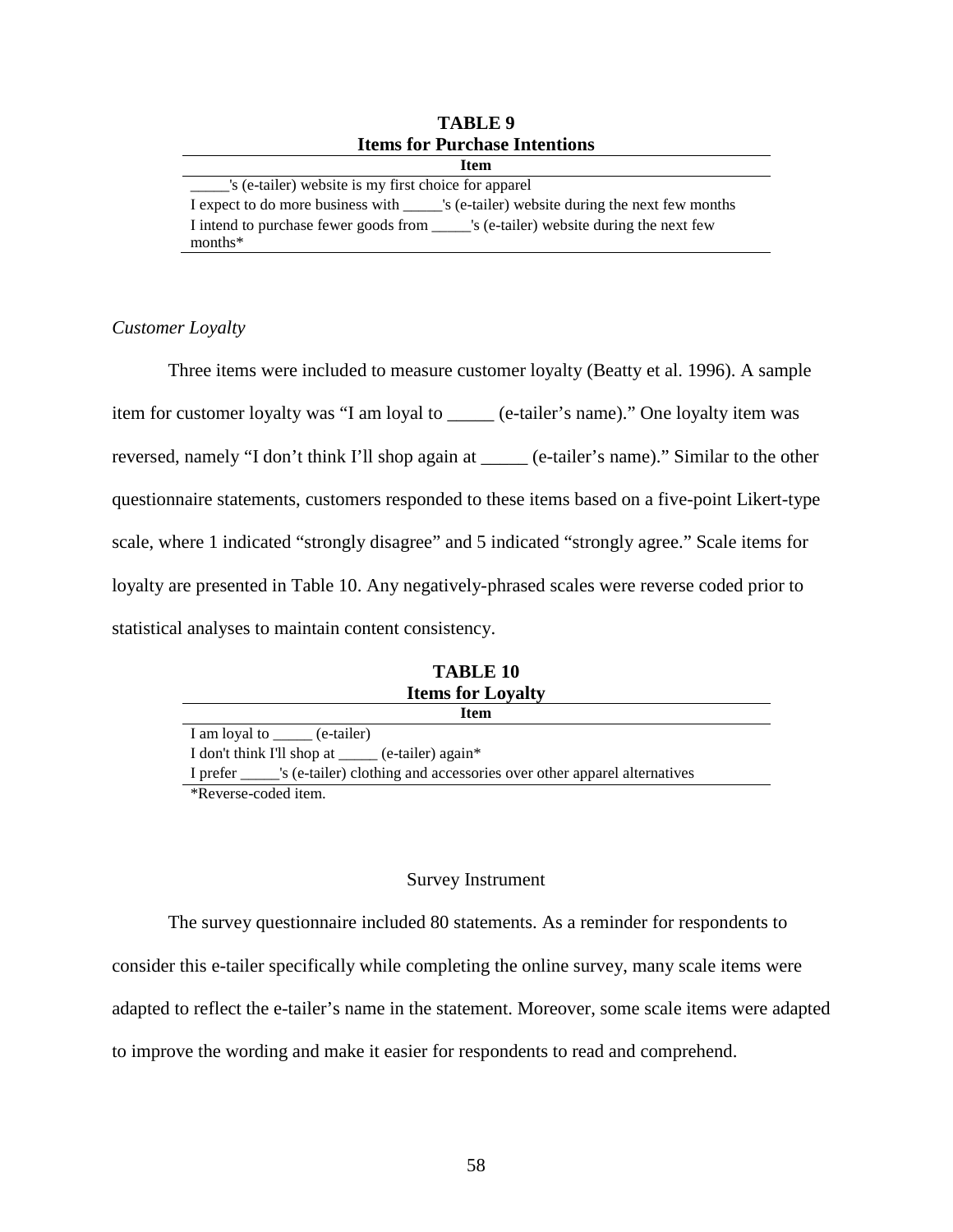Aside from the constructs of interest for this current research study, the senior management team of the e-tailer requested the addition of specific survey items for the company's market research team to analyze. For this purpose, measurement items for perceived value, quality, style, fit, fashion orientation, and shopping orientation were added to the survey. There were also optional, open-ended questions regarding customers' perceptions of the current quality versus past quality, opinions on customer reviews, fit and sizing of the apparel items, and favorite words to describe the e-tailer's brand. There was one question about membership in social networking communities. The final items were demographic questions, which were also optional (age, annual family household income, marital status, racial or ethnic identification, highest level of education, and number of people in the household). After the demographic questions, respondents were thanked for their participation, and asked to forward the survey link to any family and friends that they believe would be interested in providing feedback and receiving the 20% discount.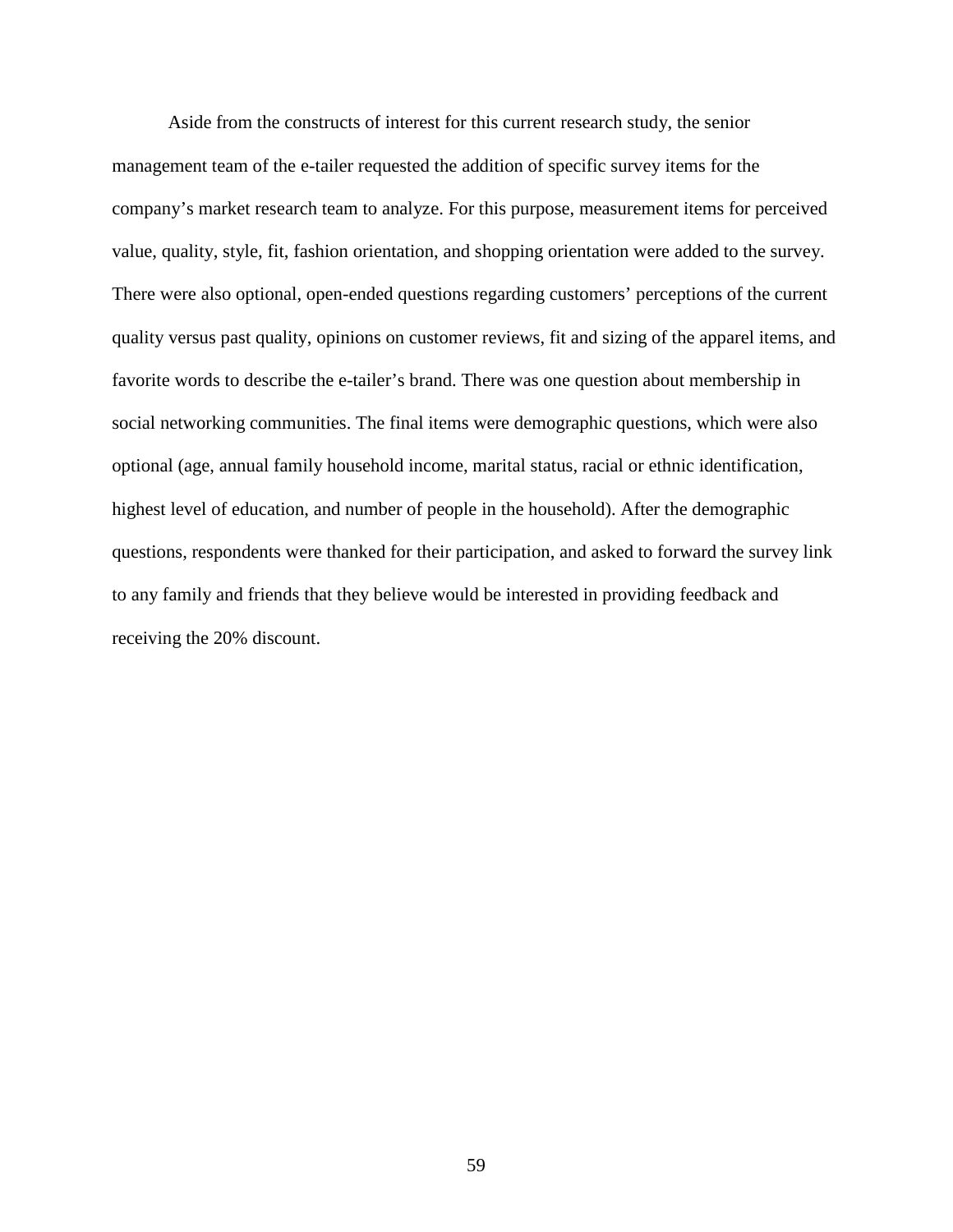## CHAPTER 4

# EMPIRICAL ANALYSIS AND RESULTS

#### **Overview**

To test the hypotheses and assess the fit of the proposed model to the data, reliability and validity were first assessed for the measurement scales (Churchill 1979; Gerbing and Anderson 1988). The next step was to assess the proposed model for fit and test the hypotheses using structural equation modeling. The final step was to split the data into groups, based on the form of electronic communication, and compare the two groups employing multi-group analysis. A detailed description of the data analysis and results follows.

#### Measurement Validation

The initial step in the data analysis was to assess construct reliability and validity for the measurement scales via the two-step procedure proposed by Gerbing and Anderson (1988). Exploratory factor analysis (EFA) was conducted using SPSS. Two separate EFAs were conducted: 1) one for online servicescape, as a second-order construct and 2) for the endogenous variables, including trust, E-WOM intentions, purchase intentions, and loyalty.

For online servicescape, the measurement items for two sub-dimensions of layout and functionality, namely customization and relevance of information, loaded together on a single factor. As shown in Table 4, there is overlap in the items. When information presented by the etailer is germane to that particular customer, the customer's perception of the website's level of customization increases. The Cronbach's alpha for this combined sub-dimension is .907 and the factor loadings indicate that these measures together form a distinct sub-dimension from the same domain. This sub-dimension was termed "relevance and customization."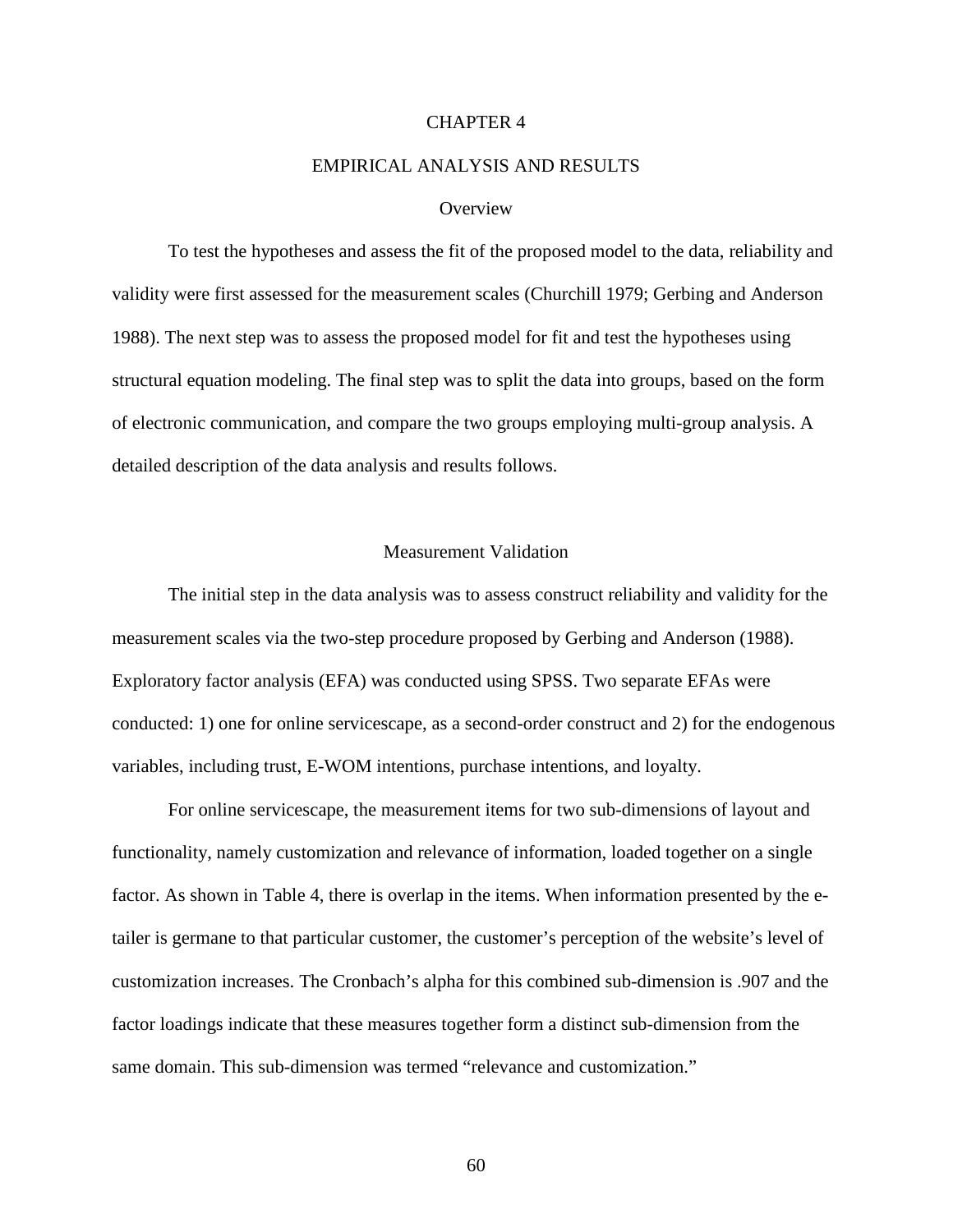Interactivity, originality, and usability had items with low factor loadings (less than .5).

With the exception of originality, all sub-dimensions of online servicescape had acceptable

reliability, with Cronbach's alpha values that ranged from .737 to .909. The Cronbach's alpha for

originality was .649, which is less than the recommended value of .7 (Hair et al. 2006; Nunnally

1978). The complete results of this initial EFA are presented in Table 11.

| <b>Construct</b>                                          | <b>Item</b>                                                                                   | Loading | <b>Mean</b> | SD    |
|-----------------------------------------------------------|-----------------------------------------------------------------------------------------------|---------|-------------|-------|
| Relevance<br>and Customization<br>(RC)                    | All relevant information is easily available on this<br>website                               | 0.792   | 3.870       | 0.857 |
| Cronbach's alpha = $0.907$<br>$Mean = 3.616$              | Technical details about the items can be easily accessed<br>easily when browsing this website | 0.780   | 3.780       | 0.889 |
| $SD = 0.690$<br>Percentage of variance $=$<br>34          | Each page on the website clearly indicates what one can<br>expect to find                     | 0.706   | 3.960       | 0.787 |
|                                                           | The services of this website are often personalized to my<br>needs                            | 0.568   | 3.230       | 0.876 |
|                                                           | This website is laid out to satisfy my needs                                                  | 0.557   | 3.830       | 0.819 |
|                                                           | 's (e-tailer) website does not make purchase<br>recommendations that match my needs*          | 0.546   | 3.330       | 0.871 |
|                                                           | This website treats me like an individual                                                     | 0.538   | 3.310       | 0.925 |
| <b>Entertainment Value</b><br>(E)                         | I find this website entertaining                                                              | 0.822   | 3.200       | 0.990 |
| Cronbach's alpha = $0.876$<br>$Mean = 3.341$              | The enthusiasm displayed on this website lifts my spirits                                     | 0.805   | 3.170       | 0.993 |
| $SD = 0.831$<br>Percentage of variance =<br>9             | It is fun shopping on ______'s (e-tailer) website even when<br>I do not make a purchase       | 0.755   | 3.480       | 1.015 |
| <b>Ease of Payment (EP)</b><br>Cronbach's alpha = $0.849$ | On ______'s (e-tailer) website, paying for items involves<br>entering too many details*       | 0.809   | 3.760       | 0.930 |
| $Mean = 3.916$<br>$SD = 0.720$                            | Payment procedures take a long time to complete on this<br>website*                           | 0.803   | 3.842       | 0.909 |
| Percentage of variance $=$<br>6                           | s (e-tailer) online payment process is reasonable                                             | 0.725   | 3.980       | 0.838 |
|                                                           | Paying for goods is straightforward on this website                                           | 0.721   | 4.080       | 0.783 |
| <b>Visual Appeal (V)</b>                                  | This website is aesthetically appealing                                                       | 0.885   | 4.13        | 0.904 |
| Cronbach's alpha = $0.823$<br>Mean = $4.136$              | The way ______'s (e-tailer) website displays products is<br>attractive                        | 0.877   | 4.15        | 0.9   |
| $SD = 0.857$                                              | I like the look of ______'s (e-tailer) website                                                | 0.869   | 4.13        | 0.91  |

**TABLE 11 Measurement Model Evaluation: Initial EFA for E-Servicescape**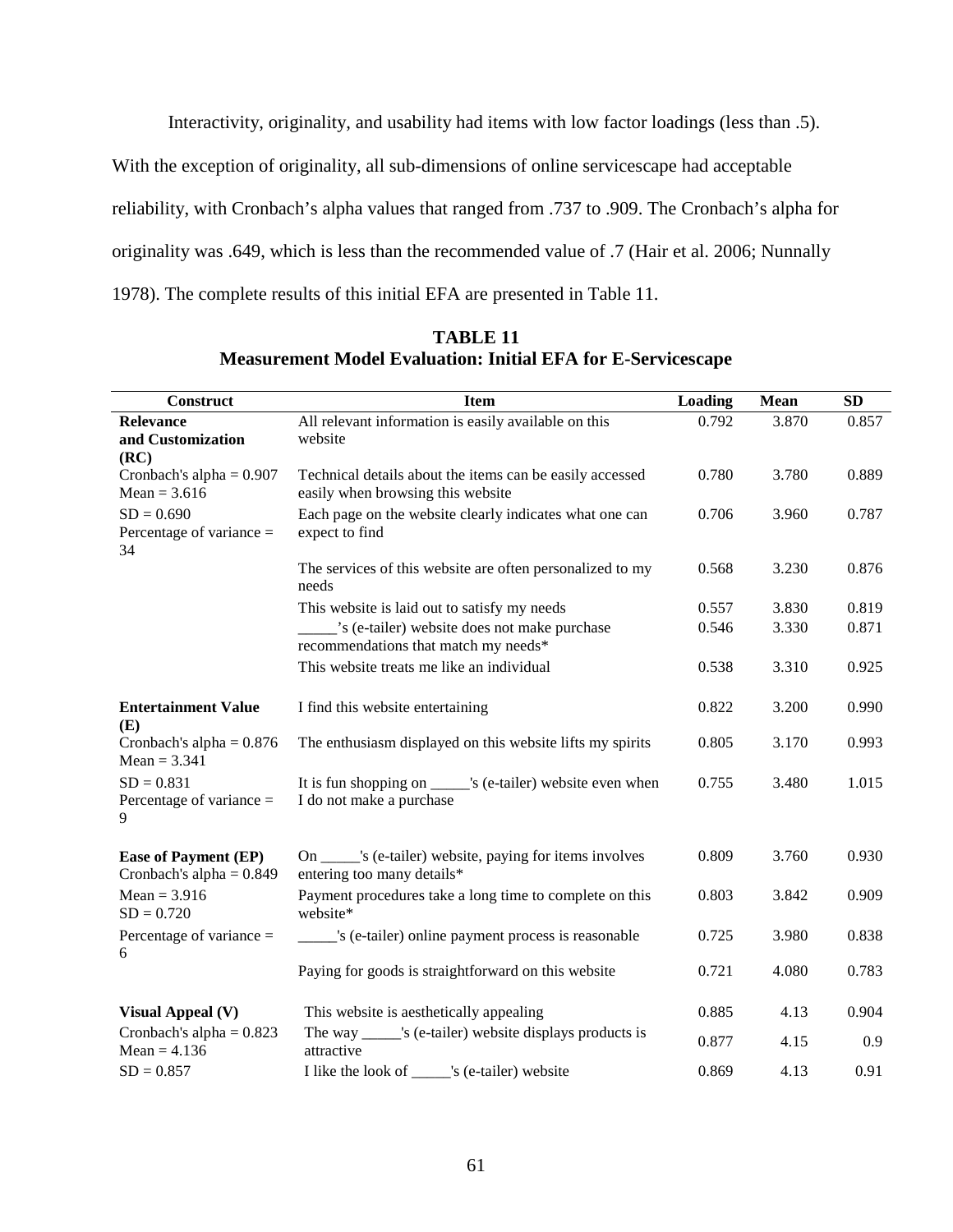| Construct                                                                            | <b>Item</b>                                                                                    | Loading | <b>Mean</b> | SD    |
|--------------------------------------------------------------------------------------|------------------------------------------------------------------------------------------------|---------|-------------|-------|
| Percentage of variance $= 5$                                                         | The ______'s (e-tailer) website does not use visually<br>appealing graphics*                   | 0.652   | 4.082       | 1.076 |
| Interactivity (I)                                                                    | This website helps me compare products                                                         | 0.836   | 3.28        | 0.89  |
| Cronbach's alpha = $0.775$                                                           | The _____ (e-tailer) website helps me compare prices                                           | 0.826   | 3.11        | 0.894 |
| $Mean = 3.416$<br>$SD = 0.692$<br>Percentage of variance $=$ 4                       | This website does not let me view merchandise in<br>different ways*                            | 0.492   | 3.66        | 0.905 |
|                                                                                      | This website has a search tool which helps me find<br>exactly what I want                      | 0.442   | 3.61        | 0.853 |
|                                                                                      | The _____ (e-tailer) website does not engage me*                                               | 0.441   | 3.734       | 0.929 |
| <b>Usability (U)</b><br>Cronbach's alpha = $0.793$                                   | Finding the exact items I want on ______'s (e-tailer)<br>website is difficult*                 | 0.746   | 4.042       | 0.976 |
| $Mean = 4.058$                                                                       | 's (e-tailer) website is difficult to use*                                                     | 0.706   | 4.333       | 0.798 |
| $SD = 0.714$                                                                         | The navigational aids on this website are useful                                               | 0.588   | 3.8         | 0.875 |
| Percentage of variance $=$ 4                                                         | There are convenient ways to maneuver among various<br>pages (shirts to pants) on this website | 0.438   | 3.88        | 0.827 |
|                                                                                      | s (e-tailer) website offers quality keyword search<br>functionality                            | 0.328   | 3.65        | 0.803 |
| <b>Customer Reviews</b><br>(CREV) Cronbach's alpha<br>$= 0.909$                      | Customer reviews are helpful when I make purchase<br>decisions on _____'s (e-tailer) website   | 0.932   | 3.88        | 1.151 |
| $Mean = 3.873$<br>$SD = 1.114$                                                       | I like to read customer reviews on _____'s (e-tailer)<br>website                               | 0.929   | 3.86        | 1.177 |
| Percentage of variance $=$ 3                                                         |                                                                                                |         |             |       |
| <b>Perceived Security (PS)</b>                                                       | The security systems of this website appear rigorous                                           | 0.786   | 3.52        | 0.937 |
| Cronbach's alpha = .737<br>$Mean = 3.810$<br>$SD = .692$<br>Percentage of variance=3 | Overall, ______'s (e-tailer) website appears to be security<br>conscious                       | 0.738   | 3.93        | 0.751 |
|                                                                                      | I have no security concerns when I purchase apparel and<br>accessories from this website       | 0.712   | 3.98        | 0.867 |
| Originality $(0)$<br>Cronbach's alpha = $.649$<br>$Mean = 2.820$<br>$SD = 2.820$     | The ______'s (e-tailer) website features a traditional<br>$design*$                            | 0.862   | 2.736       | 0.907 |
|                                                                                      | The design of this website is pretty much like the design<br>of other websites I shop from*    | 0.708   | 2.904       | 1.036 |
| Percentage of variance $= 2$                                                         | The design of the ______'s (e-tailer) website is fresh and<br>original                         | 0.552   | 3.52        | 0.924 |
|                                                                                      | The _____'s (e-tailer) website is unadventurous*                                               | 0.454   | 3.522       | 1.033 |

\*Reverse-coded item.

SD = Standard deviation.

Total variance explained = 70%.

Recommended procedures for scale purification normally call for refinement of the

survey items, and additional data collection as needed following the EFA. Due to the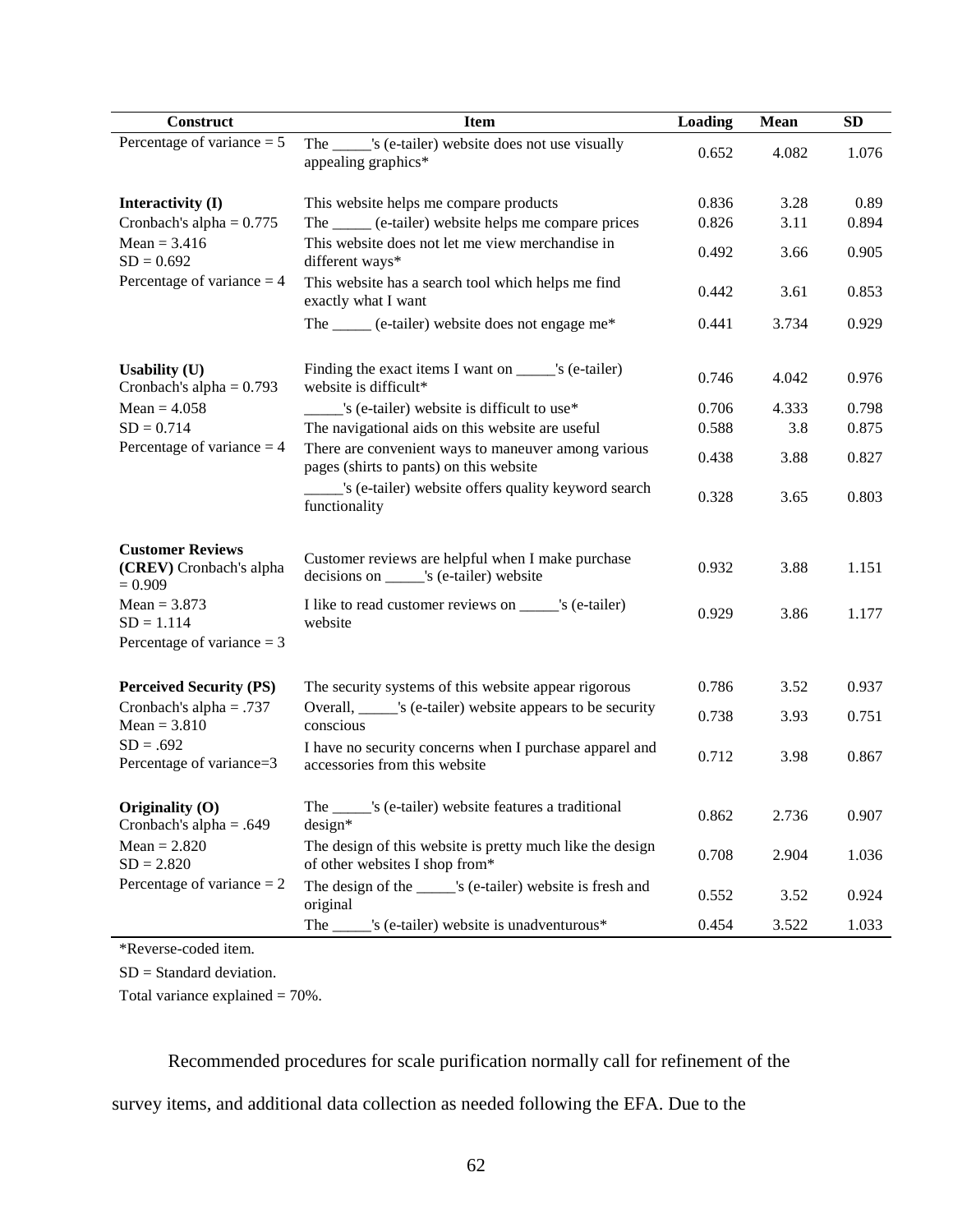collaborative nature of this study with the e-tailer's customer data, collecting additional data was not possible after the EFA. Accordingly, confirmatory factor analysis (CFA) was conducted using all items within each sub-dimension that were examined using EFA to determine the average variance extracted (AVE) and composite reliabilities (CR).

Next, the initial EFA for trust, E-WOM, loyalty, and purchase intentions was conducted. The scale items for trust and E-WOM loaded as distinct factors, with high reliability (Cronbach's alpha values of .864 and .901, respectively). All factor loadings for this EFA exceeded 0.5, as recommended by Hair et al. (2006). Measures for loyalty and purchase intentions loaded together on a single factor, with loadings that ranged from .518 to .742. Upon closer examination of the scale items, it was evident that the measures of both loyalty and purchase intentions load on the same factor, indicating that they form a distinct joint construct. This makes sense. If a customer intends to do more business with a company in the near future, this customer is loyal to that firm. The Cronbach's alpha for the combined loyalty and purchase intentions constructs was .793, which is above the recommended level of .7 (Nunnally 1978). The detailed statistics for this EFA are provided in Table 12.

**TABLE 12 Measurement Model Evaluation: Initial EFA for Trust, E-WOM Intentions, Customer Loyalty, and Purchase Intentions**

| <b>Construct</b>                                                 | <b>Item</b>                                                                                   | Loading | Mean  | <b>SD</b> |
|------------------------------------------------------------------|-----------------------------------------------------------------------------------------------|---------|-------|-----------|
| Trust(T)                                                         | 's (e-tailer) website seems genuinely committed to my<br>satisfaction                         | 0.824   | 3.930 | 0.818     |
| Cronbach's alpha = $0.864$                                       | Overall, I trust this website                                                                 | 0.807   | 4.120 | 0.746     |
| Mean = $3.862$                                                   | In terms of usability, I know what to expect from _______'s (e-<br>tailer) website            | 0.775   | 4.090 | 0.733     |
| $SD = 0.616$                                                     | If ______ (e-tailer) makes a claim about its product, it is<br>probably true                  | 0.723   | 3.860 | 0.798     |
| Percentage of variance $= 24$                                    | Few limits exist on how far ______ (e-tailer) will go to solve<br>my website service problems | 0.666   | 3.310 | 0.731     |
| <b>Customer Loyalty &amp;</b><br><b>Purchase Intentions (CL)</b> | I prefer _______'s (e-tailer) clothing and accessories over other<br>apparel alternatives     | 0.742   | 3.610 | 0.966     |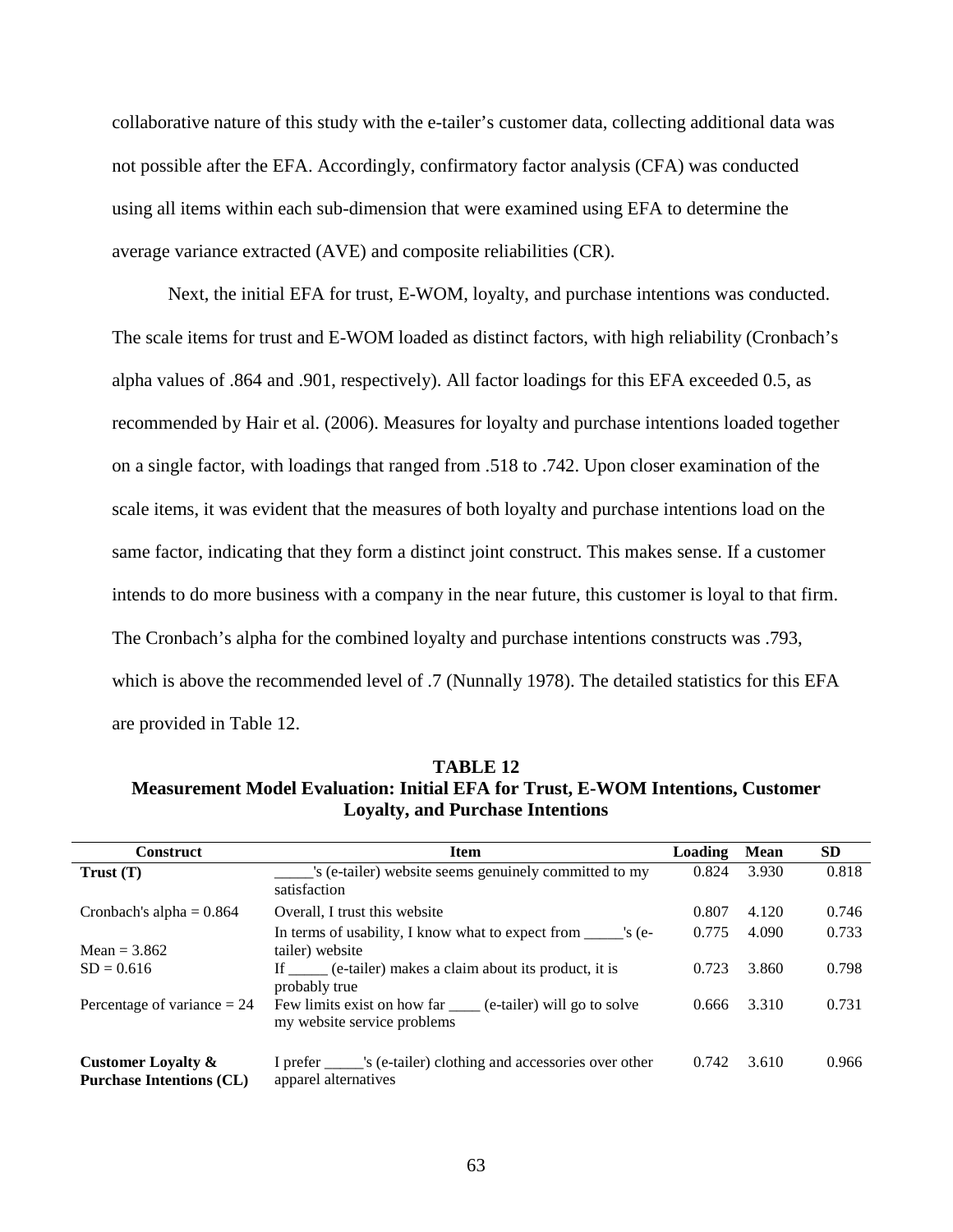| <b>Construct</b>                                                  | <b>Item</b>                                                                                                                                                   | <b>Loading</b> | Mean  | SD.   |
|-------------------------------------------------------------------|---------------------------------------------------------------------------------------------------------------------------------------------------------------|----------------|-------|-------|
| Cronbach's alpha = $0.793$                                        | I am loyal to ______ (e-tailer)                                                                                                                               | 0.740          | 3.780 | 1.005 |
|                                                                   | 's (e-tailer) website is my first choice for apparel                                                                                                          | 0.739          | 3.150 | 1.147 |
| Mean = $3.685$<br>$SD = 0.721$<br>Percentage of variance $= 18$   | I expect to do more business with _______'s (e-tailer) website<br>during the next few months                                                                  | 0.604          | 3.550 | 1.016 |
|                                                                   | I don't think I'll shop at _____ (e-tailer) again*                                                                                                            | 0.595          | 4.506 | 1.008 |
|                                                                   | I intend to purchase fewer goods from _______'s (e-tailer)<br>website during the next few months*                                                             | 0.518          | 3.517 | 1.022 |
| <b>Electronic Word-of-</b><br><b>Mouth Intentions (E-</b><br>WOM) | I would make recommendations to my friends and family<br>about signing up for (emails/Facebook postings) from _____<br>(e-tailer)                             | 0.916          | 2.280 | 1.330 |
| Cronbach's alpha = $0.901$<br>Mean = $2.172$<br>$SD = 1.205$      | If someone asks me for advice about _______'s (e-tailer)<br>website, I will encourage them to sign up for<br>(emails/Facebook postings) from _____ (e-tailer) | 0.904          | 2.360 | 1.428 |
| Percentage of variance $= 21$                                     | If I receive an interesting (email/Facebook posting) from<br>(e-tailer), I would forward/repost it to/for my friends<br>and family                            | 0.875          | 1.880 | 1.189 |
| *Reverse-coded item.<br>$SD = Standard deviation$ .               |                                                                                                                                                               |                |       |       |

Total variance explained  $= 63\%$ .

Next, the CFA was performed using LISREL 8.80. Separate CFAs were conducted for all endogenous and exogenous constructs, where CR and AVE values were examined. Reliability was assessed by checking item and construct reliability (Peter 1981). For e-servicescape, all CR values exceeded the threshold of .60 (Bagozzi and Yi 1988). All item loadings were significant ( $p < .05$ ). The CFA for e-servicescape indicated a good fit between the model and the data ( $\chi^2$  = 2,422, *df* = 1,084, RMSEA = .048, SRMR = .04, NNFI = .98, CFI = .98, and IFI = .97) (Hu and Bentler 1999). Three sub-dimensions of online servicescape had AVE values below the recommended minimum of .50 (Bagozzi and Yi 1988), namely interactivity (I), originality (O), and usability (U). Discriminant validity is indicated when the AVE of a construct is more than its squared correlations with other constructs (Fornell and Larcker 1981). There was a lack of discriminant validity between the following constructs: interactivity (I) and usability (U); interactivity (I) and customer reviews (CREV); interactivity (I) and customization (C); usability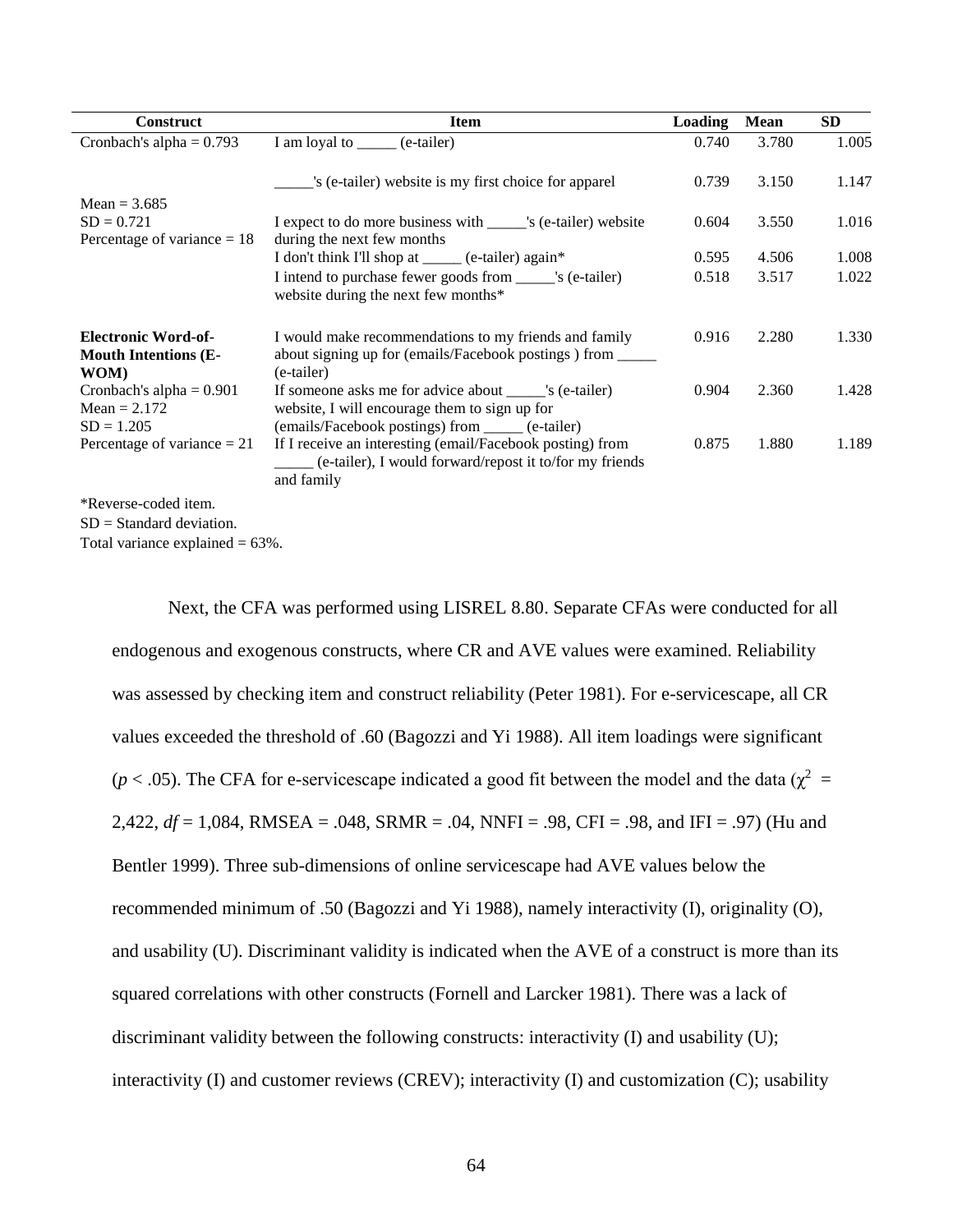(U) and ease of payment (EP); usability (U) and relevance of information (R); usability (U) and customization (C); originality (O) and customization (C); originality (O) and customer reviews (CREV) ; originality (O) and entertainment value (E); and originality (O) and visual appeal (V). There is significant multi-collinearity between these sub-dimensions of e-servicescape. The complete details of this first CFA iteration for online servicescape are shown in Table 13.

|              | <b>CR</b> | E       | EP      | V       |         | PS      | U       | <b>CREV</b> | $\bf{R}$ | C       | 0       |
|--------------|-----------|---------|---------|---------|---------|---------|---------|-------------|----------|---------|---------|
| E            | 0.879     | (0.707) | 0.167   | 0.236   | 0.254   | 0.217   | 0.356   | 0.007       | 0.268    | 0.235   | 0.630   |
| EP           | 0.851     | 0.409   | (0.587) | 0.151   | 0.227   | 0.289   | 0.462   | 0.040       | 0.301    | 0.320   | 0.174   |
| V            | 0.874     | 0.486   | 0.388   | (0.660) | 0.133   | 0.131   | 0.276   | 0.023       | 0.000    | 0.235   | 0.316   |
| Ι            | 0.796     | 0.504   | 0.476   | 0.365   | (0.496) | 0.198   | 0.504   | 0.573       | 0.456    | 0.573   | 0.272   |
| <b>PS</b>    | 0.813     | 0.466   | 0.538   | 0.362   | 0.445   | (0.542) | 0.347   | 0.053       | 0.297    | 0.288   | 0.196   |
| U            | 0.795     | 0.597   | 0.680   | 0.525   | 0.710   | 0.589   | (0.439) | 0.116       | 0.575    | 0.627   | 0.370   |
| <b>CREV</b>  | 0.909     | 0.084   | 0.201   | 0.153   | 0.757   | 0.231   | 0.340   | (0.834)     | 0.624    | 0.053   | 0.010   |
| $\mathbb{R}$ | 0.723     | 0.518   | 0.549   | 0.459   | 0.675   | 0.545   | 0.758   | 0.790       | (0.887)  | 0.624   | 0.247   |
| C            | 0.622     | 0.485   | 0.566   | 0.485   | 0.757   | 0.537   | 0.792   | 0.230       | 0.790    | (0.868) | 0.487   |
| O            | 0.606     | 0.794   | 0.417   | 0.562   | 0.522   | 0.443   | 0.608   | 0.102       | 0.497    | 0.698   | (0.310) |

**TABLE 13 First Iteration, Correlations and Discriminant Validity for E-Servicescape**

a Diagonal elements in parentheses are average variance extracted (AVE) values.

<sup>b</sup>Values above the diagonal are squared phi correlation values.

c Values below the diagonal are phi correlation values.

 ${}^d$ CR = Composite reliability.

Given the multi-collinearity, it was important to carefully review the measures. For originality (O), the items emphasize the design and look of the website. For example, the reversed statement "the \_\_\_\_\_'s (e-tailer) website features a traditional design" had the lowest lambda loading of .243. This particular scale item directly overlaps with the domain of visual appeal. Another measure for originality states "the design of the \_\_\_\_\_'s (e-tailer) website is fresh and original." Newness of a website is often linked with entertainment value, as humans are variety seekers and we want to see differences in websites with each visit. Subsequently, our perception of entertainment value is greater when there is novelty. As a result, it was decided that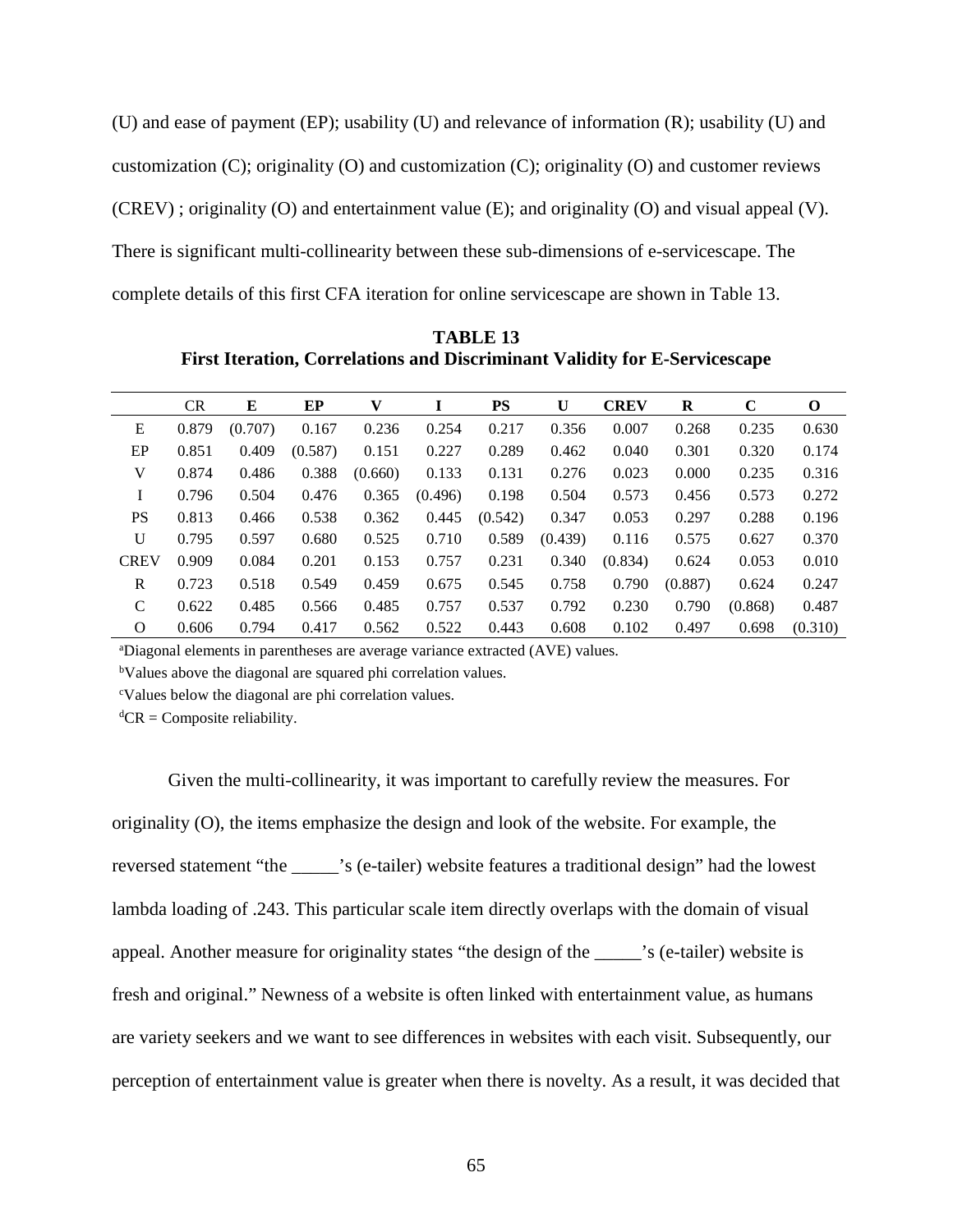originality was not a unique sub-dimension and it was removed from further consideration. The revised CFA for online servicescape is shown in Table 14.

|              | CR    | E       | EP      | v       |         | <b>PS</b> | U       | <b>CREV</b> | R       | $\mathbf C$ |
|--------------|-------|---------|---------|---------|---------|-----------|---------|-------------|---------|-------------|
| E            | 0.879 | (0.708) | 0.168   | 0.237   | 0.255   | 0.218     | 0.358   | 0.007       | 0.269   | 0.493       |
| EP           | 0.851 | 0.410   | (0.587) | 0.151   | 0.227   | 0.291     | 0.461   | 0.040       | 0.301   | 0.267       |
| V            | 0.874 | 0.487   | 0.388   | (0.660) | 0.133   | 0.131     | 0.276   | 0.024       | 0.212   | 0.235       |
| I            | 0.816 | 0.505   | 0.476   | 0.365   | (0.562) | 0.198     | 0.504   | 0.037       | 0.454   | 0.572       |
| <b>PS</b>    | 0.771 | 0.467   | 0.539   | 0.362   | 0.445   | (0.543)   | 0.347   | 0.053       | 0.297   | 0.288       |
| $\mathbf{U}$ | 0.795 | 0.598   | 0.679   | 0.525   | 0.710   | 0.589     | (0.438) | 0.115       | 0.575   | 0.627       |
| <b>CREV</b>  | 0.909 | 0.084   | 0.199   | 0.154   | 0.192   | 0.230     | 0.339   | (0.834)     | 0.024   | 0.052       |
| R            | 0.887 | 0.519   | 0.549   | 0.460   | 0.674   | 0.545     | 0.758   | $*0.155$    | (0.723) | 0.623       |
| C            | 0.868 | 0.702   | 0.517   | 0.485   | 0.756   | 0.537     | 0.792   | 0.229       | 0.789   | (0.622)     |

**TABLE 14 Second Iteration, Correlations and Discriminant Validity for E-Servicescape**

a Diagonal elements in parentheses are average variance extracted (AVE) values.

<sup>b</sup>Values above the diagonal are squared phi correlation values.

c Values below the diagonal are phi correlation values.

 ${}^d$ CR = Composite reliability.

The AVE for usability (U) was still below .5, and this indicated a lack of difference between usability and the following sub-dimensions: ease of payment (EP), interactivity (I), relevance of information (R), and customization (C). Following further scrutiny of the measures for usability, it was apparent that usability was too similar to other sub-dimensions of eservicescape. A measure of usability that was interconnected with both ease of payment and interactivity is "the navigational aids on this website are useful." While the statement is not directly inquiring about payment, if navigational aids are useful for both the shopping and payment process, these sub-dimensions overlap. Similarly, navigational aids allow for more customer interactivity. A reversed item for usability was "finding the exact items I want on

\_\_\_\_\_'s (e-tailer) website is difficult." If a customer cannot easily locate products, it is likely that this customer would believe there is little relevance in the information presented on the website. When examining usability and customization, the usability measure "there are convenient ways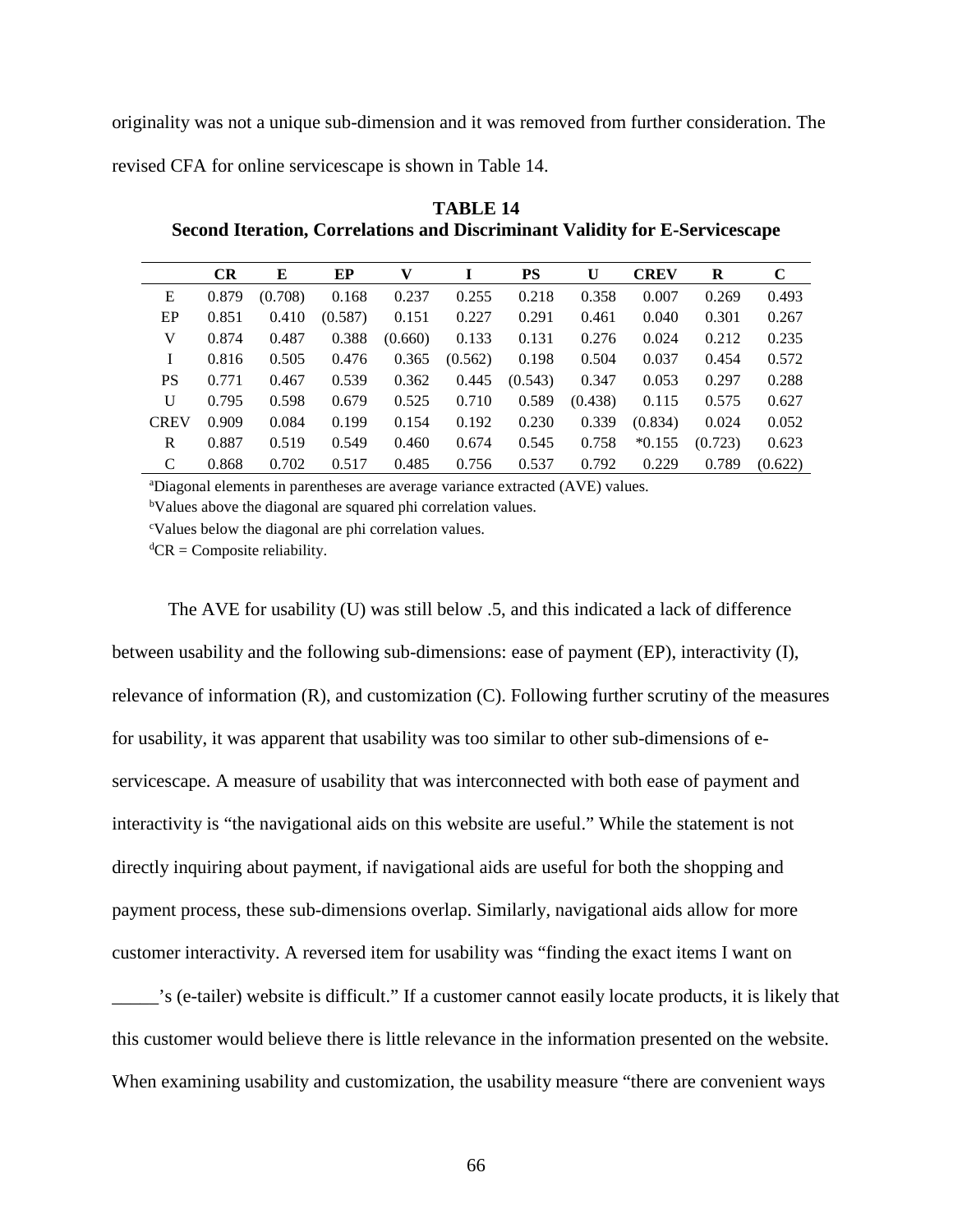to maneuver among various pages (shirts to pants) on this website" was of particular concern. Maneuverability within the e-tailer's website coincides with customization, in the sense that increased personalization of a website makes it more straightforward for a customer to view different merchandise pages online. Based on these considerations, usability was deleted from additional analyses due to these overlaps. The details for this iteration without usability are shown in Table 15.

**CR E EP V I PS CREV R C** E 0.879 (0.707) 0.168 0.237 0.249 0.218 0.007 0.268 0.491 EP 0.851 0.410 (0.587) 0.151 0.220 0.291 0.040 0.300 0.265 V 0.874 0.487 0.388 (0.660) 0.130 0.131 0.023 0.211 0.234 I 0.822 0.499 0.469 0.360 (0.497) 0.193 0.036 0.444 0.561 PS 0.771 0.467 0.539 0.362 0.439 (0.543) 0.053 0.296 0.286 CREV 0.909 0.084 0.200 0.153 0.191 0.230 (0.834) 0.024 0.052 R 0.887 0.518 0.548 0.459 0.666 0.544 0.155 (0.723) 0.619 C 0.868 0.701 0.515 0.484 0.749 0.535 0.229 0.787 (0.622)

**TABLE 15 Third Iteration, Correlations and Discriminant Validity for E-Servicescape**

a Diagonal elements in parentheses are average variance extracted (AVE) values.

<sup>b</sup>Values above the diagonal are squared phi correlation values.

c Values below the diagonal are phi correlation values.

 ${}^d$ CR = Composite reliability.

The CFA results continually indicated that relevance of information (R) and customization (C) do not differ, where the AVE for customization was .622 and the squared correlation between the two was .619. A closer look at the lambda loadings revealed that one item for customization had a low lambda loading of only .323. This item was reverse-coded and stated "\_\_\_\_\_'s (e-tailer) website does not make purchase recommendations that match my needs." It has been noted that reverse-coded items often result in unexpected factor structures and low loading values (Netemeyer, Bearden, and Sharma 2003). The original item from Harris and Goode's (2010) scale was not reversed. The decision was made to remove this scale item for the following analyses (see Table 16 for the detailed results).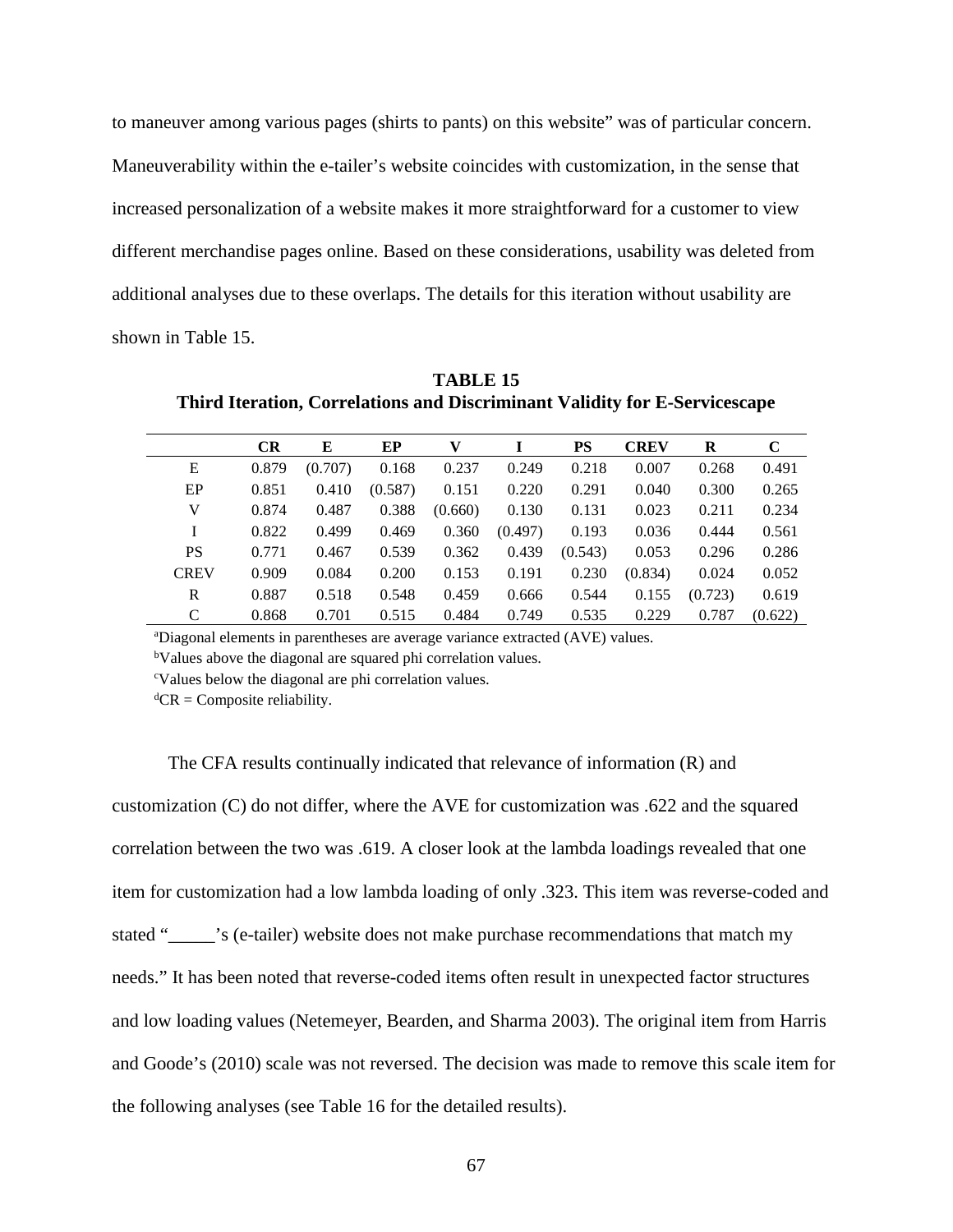**TABLE 16 Fourth Iteration, Correlations and Discriminant Validity for E-Servicescape**

|             | <b>CR</b> | E       | EP      | V       |         | PS      | <b>CREV</b> | R       | C       |
|-------------|-----------|---------|---------|---------|---------|---------|-------------|---------|---------|
| E           | 0.879     | (0.708) | 0.168   | 0.237   | 0.249   | 0.218   | 0.043       | 0.268   | 0.518   |
| EP          | 0.851     | 0.410   | (0.587) | 0.151   | 0.220   | 0.291   | 0.040       | 0.300   | 0.278   |
| V           | 0.874     | 0.487   | 0.388   | (0.659) | 0.130   | 0.131   | 0.022       | 0.211   | 0.268   |
|             | 0.797     | 0.499   | 0.469   | 0.360   | (0.498) | 0.193   | 0.037       | 0.648   | 0.548   |
| <b>PS</b>   | 0.771     | 0.467   | 0.539   | 0.362   | 0.439   | (0.542) | 0.053       | 0.296   | 0.294   |
| <b>CREV</b> | 0.909     | 0.208   | 0.200   | 0.149   | 0.192   | 0.230   | (0.833)     | 0.024   | 0.051   |
| R           | 0.887     | 0.518   | 0.548   | 0.459   | 0.805   | 0.544   | 0.155       | (0.723) | 0.619   |
| C           | 0.833     | 0.720   | 0.527   | 0.518   | 0.740   | 0.542   | 0.225       | 0.787   | (0.625) |

a Diagonal elements in parentheses are average variance extracted (AVE) values.

<sup>b</sup>Values above the diagonal are squared phi correlation values.

c Values below the diagonal are phi correlation values.

 ${}^d$ CR = Composite reliability.

The removal of the reversed customization survey item did not impact the lack of discriminant validity between relevance of information (R) and customization (C). Further inspection of the two sub-dimensions exposed similarities. If a customer deems the information presented on the website to be germane to their needs, it is probable that the customer will also consider the website to be personalized for them. The commonality between relevance of information and customization became more apparent when the measures were compared. For example, "all relevant information is easily available on this website" is like "this website is laid out to satisfy my needs." For the former statement, a customer would respond to it with the mentality that the information is relevant to them personally. Hence, the customer would also believe the website layout is satisfactory to their needs. Moreover, recall that the EFA for online servicescape also resulted in these two sub-dimensions as a single factor. The decision was made to combine relevance of information and customization, which was termed *"relevance and customization"* (RC) in future analyses. This CFA iteration is presented in Table 17.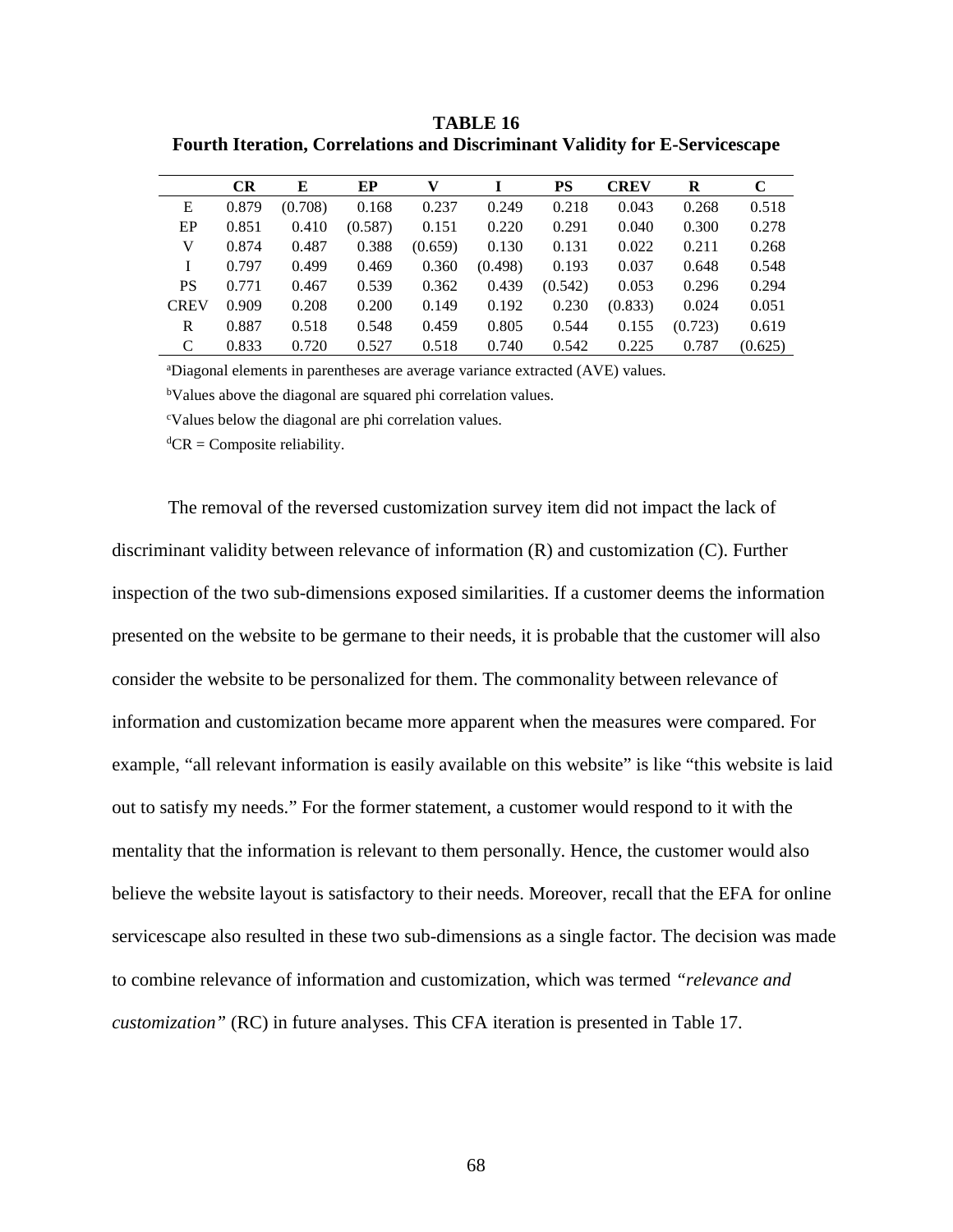**TABLE 17 Fifth Iteration, Correlations and Discriminant Validity for E-Servicescape**

|             | <b>CR</b> | E       | EP      | v       |         | <b>PS</b> | <b>CREV</b> | RC      |
|-------------|-----------|---------|---------|---------|---------|-----------|-------------|---------|
| E           | 0.879     | (0.707) | 0.167   | 0.236   | 0.249   | 0.217     | 0.008       | 0.410   |
| EP          | 0.851     | 0.409   | (0.587) | 0.151   | 0.222   | 0.288     | 0.040       | 0.338   |
| V           | 0.874     | 0.486   | 0.388   | (0.660) | 0.130   | 0.131     | 0.022       | 0.269   |
| L           | 0.797     | 0.499   | 0.471   | 0.361   | (0.498) | 0.193     | 0.037       | 0.549   |
| <b>PS</b>   | 0.772     | 0.466   | 0.537   | 0.362   | 0.439   | (0.543)   | 0.053       | 0.339   |
| <b>CREV</b> | 0.909     | 0.087   | 0.200   | 0.148   | 0.192   | 0.231     | (0.834)     | 0.039   |
| <b>RC</b>   | 0.899     | 0.640   | 0.581   | 0.519   | 0.741   | 0.582     | 0.198       | (0.599) |

a Diagonal elements in parentheses are average variance extracted (AVE) values.

<sup>b</sup>Values above the diagonal are squared phi correlation values.

c Values below the diagonal are phi correlation values.

 ${}^d$ CR = Composite reliability.

Interactivity (I) had an AVE value slightly below the recommended value of .5. Two of

the items were reverse-coded, namely "this website does not let me view merchandise in

different ways" and "the \_\_\_\_\_ (e-tailer) website does not engage me." These two survey

statements had low lambda loadings, .424 and .318, respectively. Given that reverse-coded

survey questions can be problematic, it was deemed appropriate to remove these two items from

subsequent analyses. The revised CFA details for online servicescape are provided in Table 18.

**TABLE 18 Sixth Iteration, Correlations and Discriminant Validity for E-Servicescape**

|             | CR    | E       | EP      | v       |         | <b>PS</b> | <b>CREV</b> | RC      |
|-------------|-------|---------|---------|---------|---------|-----------|-------------|---------|
| E           | 0.879 | (0.707) | 0.167   | 0.236   | 0.193   | 0.217     | 0.008       | 0.410   |
| EP          | 0.851 | 0.409   | (0.588) | 0.151   | 0.172   | 0.288     | 0.044       | 0.338   |
| V           | 0.874 | 0.486   | 0.388   | (0.660) | 0.104   | 0.131     | 0.022       | 0.269   |
|             | 0.779 | 0.439   | 0.415   | 0.323   | (0.559) | 0.193     | 0.039       | 0.549   |
| <b>PS</b>   | 0.772 | 0.466   | 0.537   | 0.362   | 0.439   | (0.543)   | 0.053       | 0.339   |
| <b>CREV</b> | 0.909 | 0.087   | 0.210   | 0.148   | 0.197   | 0.231     | (0.834)     | 0.039   |
| RC.         | 0.899 | 0.640   | 0.581   | 0.519   | 0.741   | 0.582     | 0.198       | (0.599) |

a Diagonal elements in parentheses are average variance extracted (AVE) values.

<sup>b</sup>Values above the diagonal are squared phi correlation values.

c Values below the diagonal are phi correlation values.

 ${}^d$ CR = Composite reliability.

Finally, an additional item for visual appeal was examined for possible removal. The item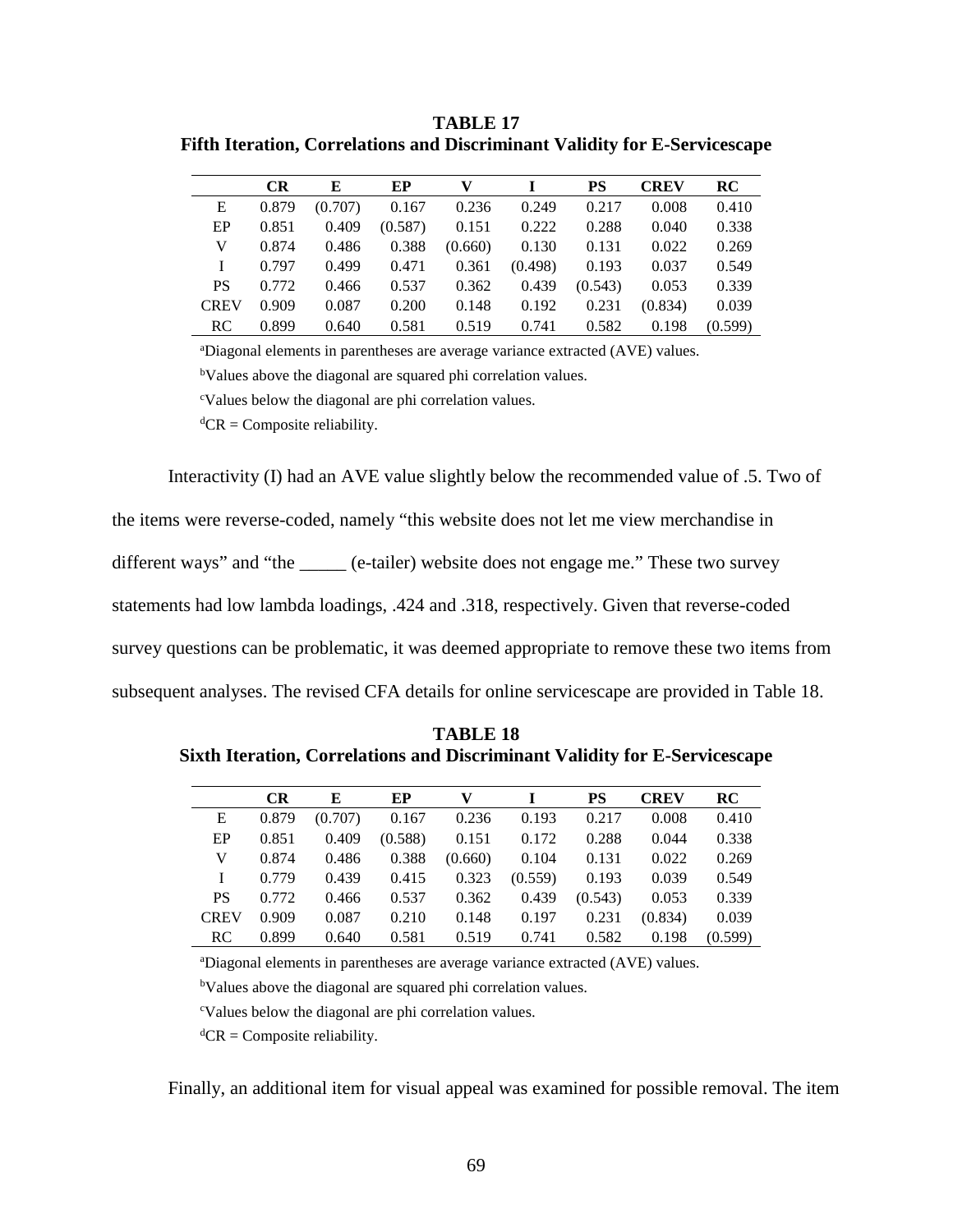had a loading of .32. The item was reverse-coded from the original e-servicescape scale (Harris and Goode 2010) and stated "the \_\_\_\_\_'s (e-tailer) website does not use visually appealing graphics." The following fit statistics indicated a good fit for the final measurement model:  $\chi^2$  = 1,629, *df* = 549, RMSEA = .05, SRMR = .04, NNFI = .98, CFI = .98, and IFI = .98 (Hu and Bentler 1999). The  $\chi^2$  to degrees of freedom ratio was 2.97, which is less than 3 as recommended (Hu and Bentler 1999). All completely standardized loadings were statistically significant (*p* < .05) with *t-*values that ranged from 10.58 to 34.49. All loadings exceeded the .5 minimum loading (Gerbing and Anderson 1988). Composite reliabilities ranged from .771 to .943 and AVE values ranged from .534 to .846, all above recommended levels (Fornell and Larcker 1981). As an additional check, face validity of the measurement items was assessed a final time; it was determined that the items were appropriate measures. The final CFA results for online servicescape are shown in Table 19.

|             |           |         |         |         |         |         |             | Seventh Iteration, Correlations and Discriminant Validity for E-Servicescap |
|-------------|-----------|---------|---------|---------|---------|---------|-------------|-----------------------------------------------------------------------------|
|             | <b>CR</b> | Е       | EP      | V       |         | PS      | <b>CREV</b> | <b>RC</b>                                                                   |
| E           | 0.879     | (0.707) | 0.167   | 0.233   | 0.249   | 0.217   | 0.008       | 0.408                                                                       |
| EP          | 0.851     | 0.409   | (0.587) | 0.147   | 0.222   | 0.288   | 0.044       | 0.338                                                                       |
| V           | 0.943     | 0.483   | 0.384   | (0.846) | 0.129   | 0.131   | 0.022       | 0.267                                                                       |
|             | 0.773     | 0.499   | 0.471   | 0.359   | (0.534) | 0.193   | 0.037       | 0.549                                                                       |
| <b>PS</b>   | 0.771     | 0.466   | 0.537   | 0.362   | 0.439   | (0.543) | 0.053       | 0.339                                                                       |
| <b>CREV</b> | 0.909     | 0.087   | 0.209   | 0.147   | 0.192   | 0.231   | (0.833)     | 0.039                                                                       |
| <b>RC</b>   | 0.899     | 0.639   | 0.581   | 0.517   | 0.741   | 0.582   | 0.198       | (0.599)                                                                     |

**TABLE 19 Seventh Iteration, Correlations and Discriminant Validity for E-Servicescape**

a Diagonal elements in parentheses are average variance extracted (AVE) values.

<sup>b</sup>Values above the diagonal are squared phi correlation values.

c Values below the diagonal are phi correlation values.

 ${}^d$ CR = Composite reliability.

For the other CFA with trust (T), E-WOM, loyalty (L), and purchase intentions (PI), all CR values ranged from .660 to .905. The CFA indicated a good fit between the model and the study data:  $\chi^2 = 1,908$ ,  $df = 657$ , RMSEA = .056, SRMR = .042, NNFI = .98, CFI = .98, and IFI = .98 (Hu and Bentler 1999). For trust and E-WOM, AVE values exceeded .5, the recommended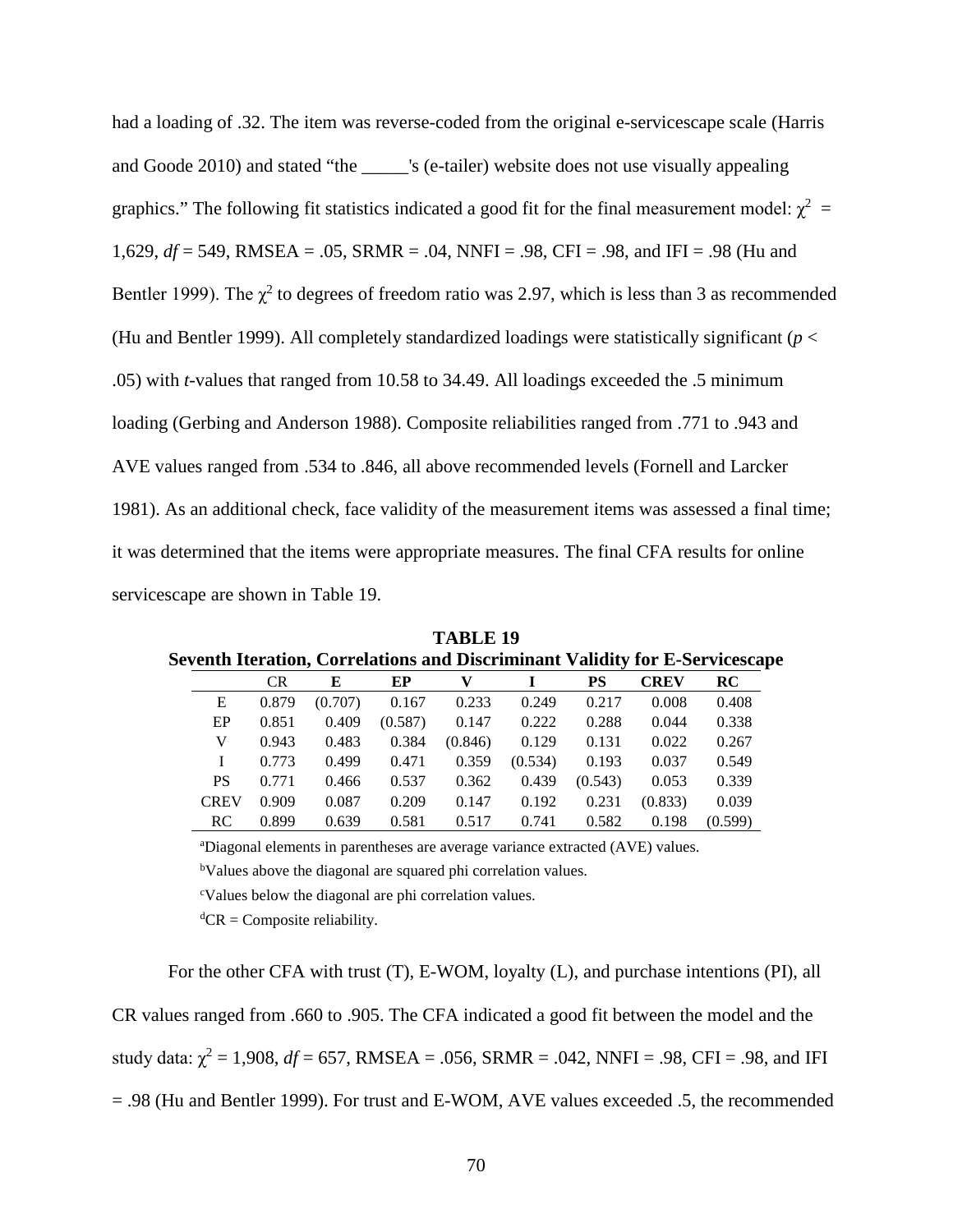value (Fornell and Larcker 1981). With the exception of one purchase intentions item and one loyalty item, completely standardized lambda loadings were greater than .5 (Gerbing and Anderson 1988). There is a problem with discriminant validity for purchase intentions and loyalty, along with purchase intentions and trust. The details of the initial CFA for trust, E-WOM, loyalty, and purchase intentions are presented in Table 20.

## **TABLE 20**

## **First Iteration, Correlations and Discriminant Validity for Mediator and Endogenous Variables (Trust, E-WOM Intentions, Customer Loyalty, and Purchase Intentions)**

|       | <b>CR</b> |         | <b>E-WOM</b> | CL      | PI      |
|-------|-----------|---------|--------------|---------|---------|
|       | 0.868     | (0.575) | 0.100        | 0.388   | 0.518   |
| E-WOM | 0.905     | 0.317   | (0.761)      | 0.099   | 0.112   |
| CL.   | 0.699     | 0.623   | 0.314        | (0.462) | 0.882   |
| PI    | 0.660     | 0.720   | 0.334        | 0.939   | (0.404) |

a Diagonal elements in parentheses are average variance extracted (AVE) values.

<sup>b</sup>Values above the diagonal are squared phi correlation values.

c Values below the diagonal are phi correlation values.

 ${}^d$ CR = Composite reliability.

Recall that the initial EFA resulted in both loyalty (L) and purchase intentions (PI)

loading as a single factor. It was deemed appropriate to combine these two constructs, which will

be known as loyalty for further analyses. In Table 21, the results of this CFA iteration are shown.

## **TABLE 21 Second Iteration, Correlations and Discriminant Validity for Mediator and Endogenous Variables (Trust, E-WOM Intentions, and Customer Loyalty)**

|       | <b>CR</b> |         | <b>E-WOM</b> | CL      |
|-------|-----------|---------|--------------|---------|
| т     | 0.868     | (0.573) | 0.100        | 0.460   |
| E-WOM | 0.905     | 0.317   | (0.762)      | 0.108   |
|       | 0.799     | 0.678   | 0.329        | (0.416) |

a Diagonal elements in parentheses are average variance extracted (AVE) values.

<sup>b</sup>Values above the diagonal are squared phi correlation values.

c Values below the diagonal are phi correlation values.

 ${}^d$ CR = Composite reliability.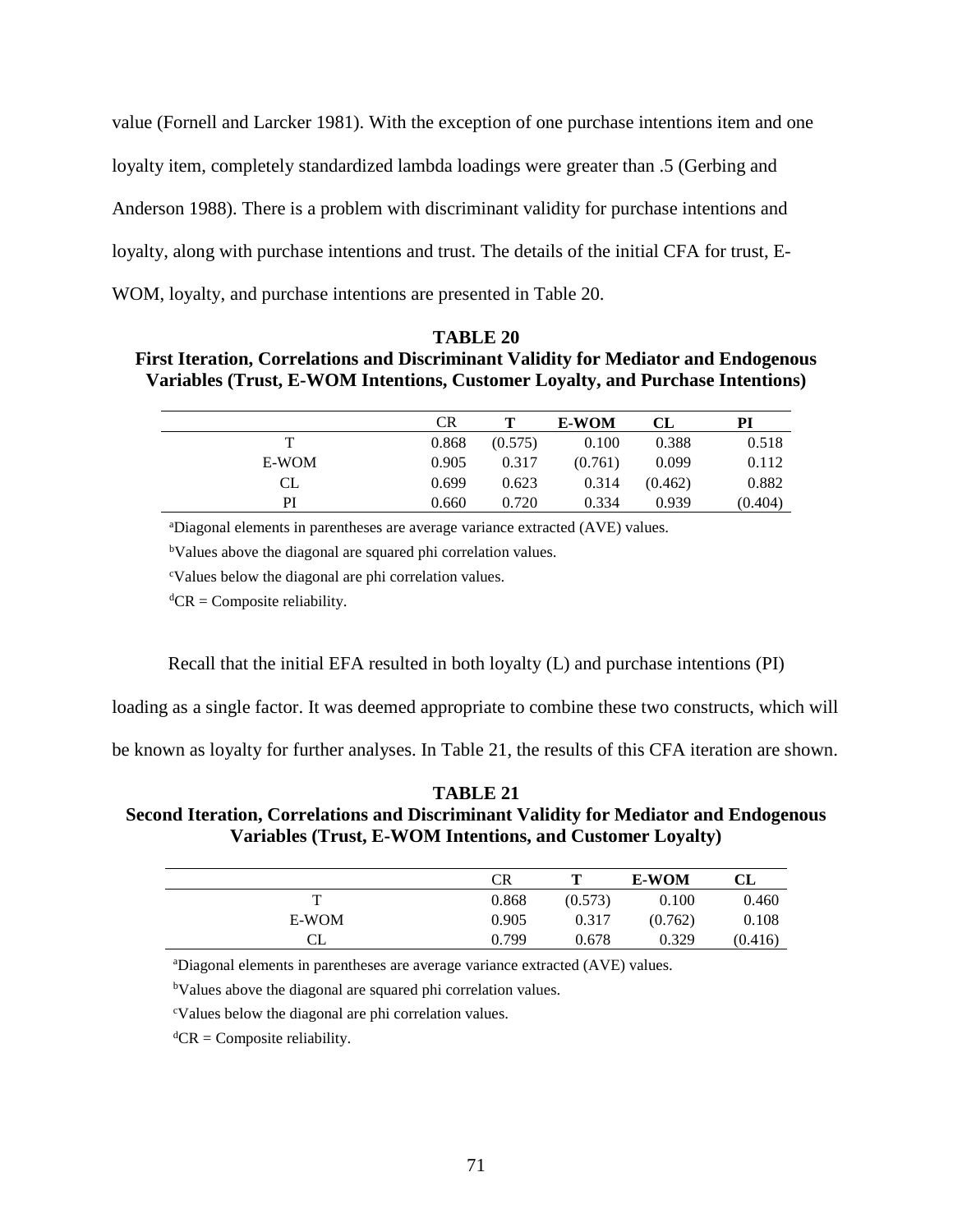Note that the combined construct loyalty had a low AVE of only .416, which is less than the recommended minimum of .5 (Fornell and Larcker 1981). A closer look at the survey items showed the lowest lambda loadings for the two reverse-coded statements of this construct. The two items were "I don't think I'll shop again at \_\_\_\_\_ (e-tailer)" and "I intend to purchase fewer goods from \_\_\_\_\_'s (e-tailer) website during the next few months." The loadings were .348 and .418, respectively, which are below the minimum acceptable level of .5 (Gerbing and Anderson 1988). The decision was made to remove these items due to the low loadings, which is likely due to the reversed wording of the survey statements. With the deletion of these reverse-coded items from the CFA, loyalty is a discriminant construct from both trust and E-WOM intentions, with an AVE value of .545. The detailed results are provided in Table 22.

**TABLE 22 Third Iteration, Correlations and Discriminant Validity for Mediator and Endogenous Variables (Trust, E-WOM Intentions, and Customer Loyalty)**

|       | <b>CR</b> |         | <b>E-WOM</b> | CL      |
|-------|-----------|---------|--------------|---------|
|       | 0.868     | (0.575) | 0.100        | 0.442   |
| E-WOM | 0.905     | 0.317   | (0.761)      | 0.100   |
| CL    | 0.825     | 0.665   | 0.317        | (0.545) |

a Diagonal elements in parentheses are average variance extracted (AVE) values.

<sup>b</sup>Values above the diagonal are squared phi correlation values.

c Values below the diagonal are phi correlation values.

 ${}^d$ CR = Composite reliability.

Before finalizing the CFA, all lambda loadings were carefully examined. There were five items for trust, with one reverse-coded item. The statement "few limits exist on how far \_\_\_\_\_ (e-tailer) will go to solve my website service problems" had the lowest lambda loading of .521, while the other loadings ranged from .758 to .811 for this construct. It was decided that the removal of this item was necessary. Although the item did not have reversed wording, it was potentially confusing for respondents. CR values ranged from .825 to .905, which exceeded the minimum acceptable value (Fornell and Larcker 1981). AVE values are all above the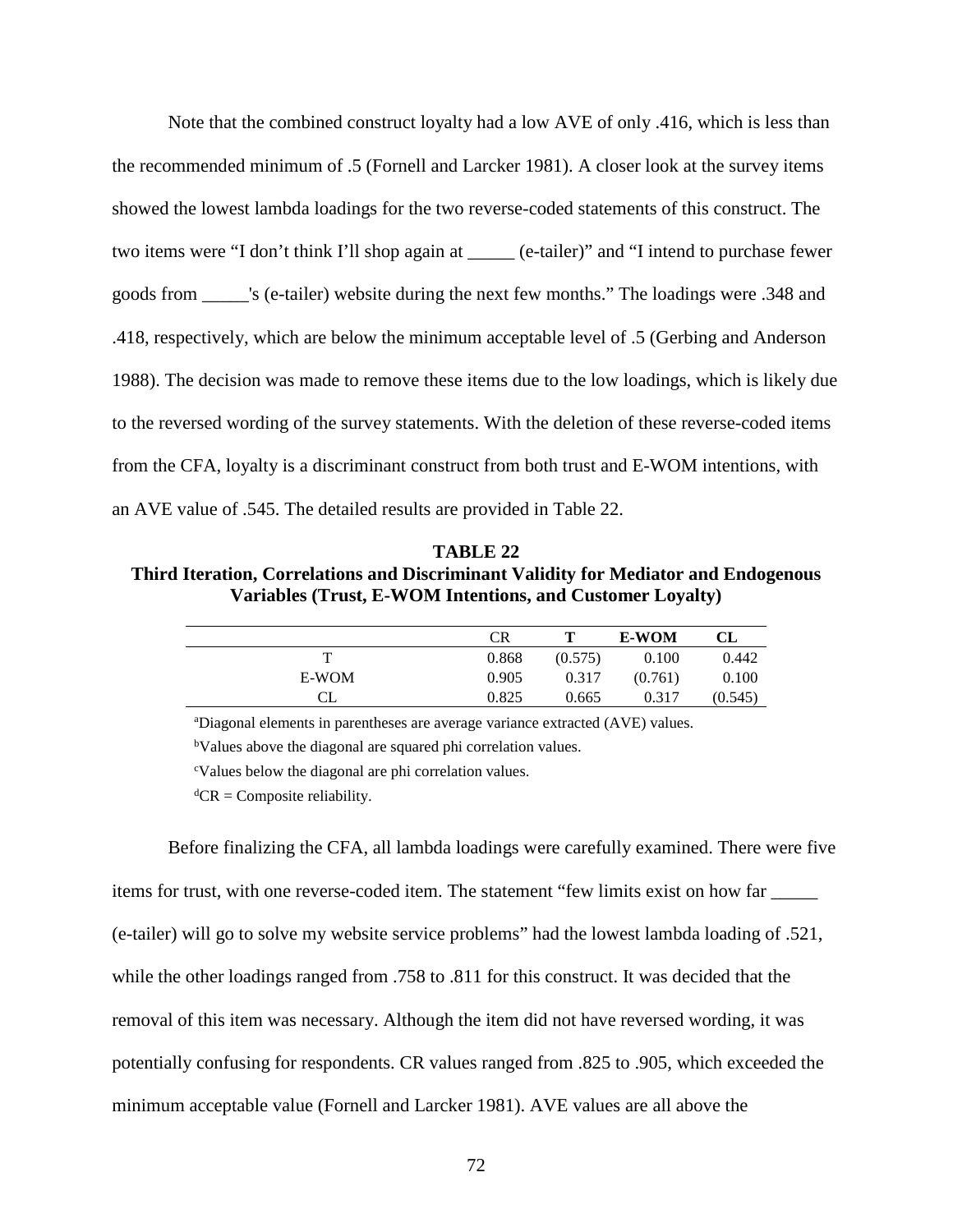recommended .5 (Fornell and Larcker 1981). The CFA indicated a good fit between the model and the study data:  $\chi^2 = 1{,}629$ ,  $df = 549$ , RMSEA = .057, SRMR = .049, NNFI = .98, CFI = .98, and IFI = .98 (Hu and Bentler 1999). The final CFA for trust, E-WOM intentions, and customer loyalty is presented in Table 23.

| TABLE 23                                                                                    |
|---------------------------------------------------------------------------------------------|
| <b>Fourth Iteration, Correlations and Discriminant Validity for Mediator and Endogenous</b> |
| Variables (Trust, E-WOM Intentions, and Customer Loyalty)                                   |

|       | <b>CR</b> |         | <b>E-WOM</b> | CL      |
|-------|-----------|---------|--------------|---------|
| т     | 0.881     | (0.651) | 0.095        | 0.445   |
| E-WOM | 0.905     | 0.309   | (0.761)      | 0.105   |
|       | 0.825     | 0.667   | 0.324        | (0.547) |

a Diagonal elements in parentheses are average variance extracted (AVE) values.

<sup>b</sup>Values above the diagonal are squared phi correlation values.

c Values below the diagonal are phi correlation values.

 ${}^d$ CR = Composite reliability.

After the CFA iterations and removal of reverse-coded and poorly-worded items, online

servicescape had 24 measurements items. Trust, loyalty, and E-WOM had 11 items total. The

final items for hypotheses testing for all variables are presented in Table 24.

| <b>Construct</b>                              | <b>Item</b>                                                                                   | Lambda<br><b>Loading</b> |
|-----------------------------------------------|-----------------------------------------------------------------------------------------------|--------------------------|
| Relevance &<br><b>Customization (RC)</b>      | Technical details about the items can be easily accessed easily when<br>browsing this website | 0.802                    |
| Mean = $3.665$                                | All relevant information is easily available on this website                                  | 0.792                    |
| $SD = 0.699$                                  | Each page on the website clearly indicates what one can expect to find                        | 0.803                    |
|                                               | The services of this website are often personalized to my needs                               | 0.723                    |
|                                               | This website is laid out to satisfy my needs                                                  | 0.793                    |
|                                               | This website treats me like an individual                                                     | 0.725                    |
| <b>Entertainment Value (E)</b>                | I find this website entertaining                                                              | 0.878                    |
| Mean = $3.341$                                | The enthusiasm displayed on this website lifts my spirits                                     | 0.847                    |
| $SD = 0.831$                                  | It is fun shopping on _______'s (e-tailer) website even when I do not<br>make a purchase      | 0.796                    |
| <b>Ease of Payment (EP)</b><br>Mean = $3.916$ | s (e-tailer) website, paying for items involves entering too<br>On<br>many details*           | 0.770                    |

**TABLE 24 Final Measurement Items for All Variables**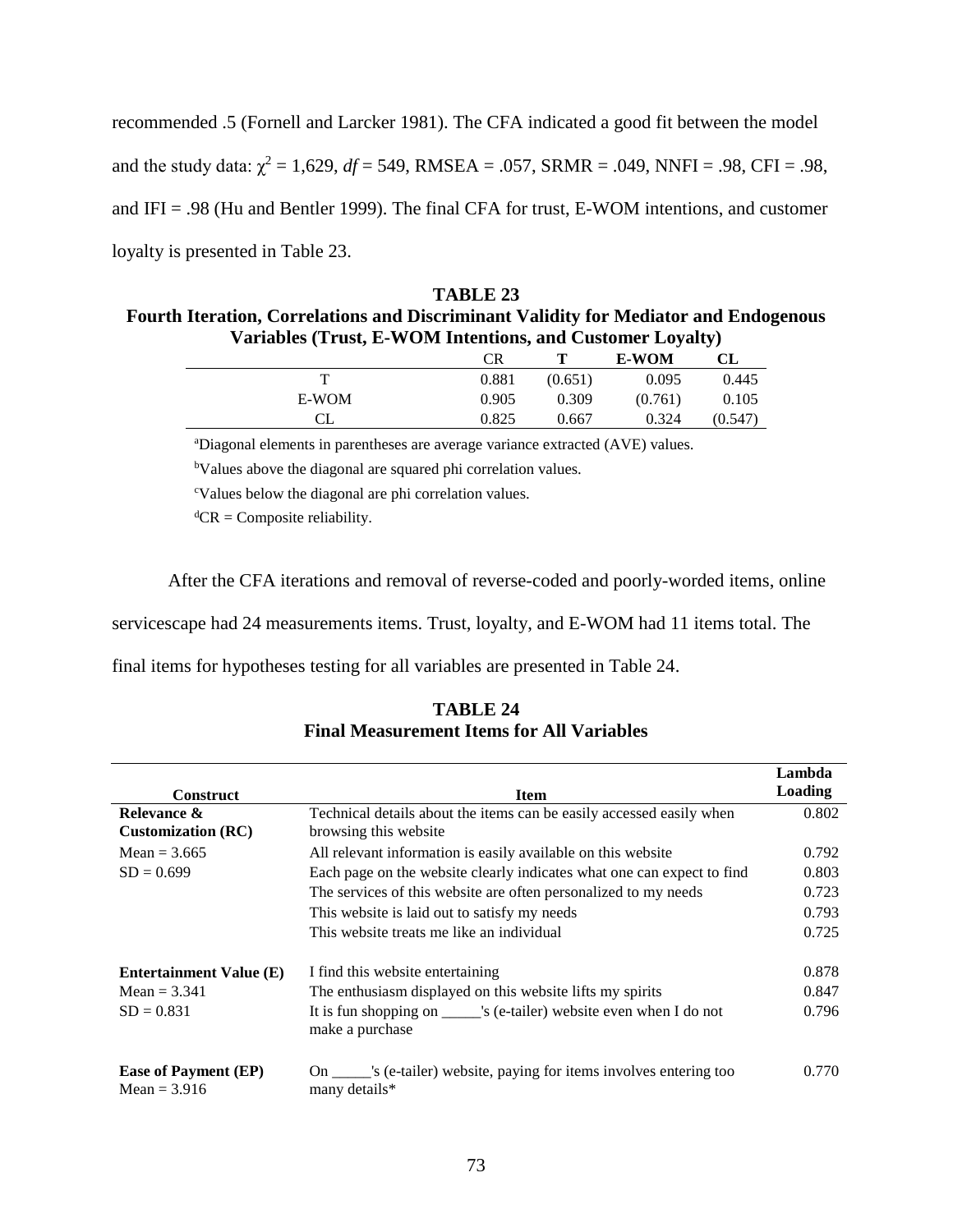| Construct                                                         | <b>Item</b>                                                                                                                                                 | Lambda<br><b>Loading</b> |
|-------------------------------------------------------------------|-------------------------------------------------------------------------------------------------------------------------------------------------------------|--------------------------|
| $SD = 0.720$                                                      | Payment procedures take a long time to complete on this website*                                                                                            | 0.758                    |
|                                                                   | s (e-tailer) online payment process is reasonable                                                                                                           | 0.746                    |
|                                                                   | Paying for goods is straightforward on this website                                                                                                         | 0.791                    |
|                                                                   |                                                                                                                                                             |                          |
| <b>Visual Appeal (V)</b>                                          | The way ______'s (e-tailer) website displays products is attractive                                                                                         | 0.931                    |
| Mean = $4.136$                                                    | I like the look of ______'s (e-tailer) website                                                                                                              | 0.904                    |
| $SD = 0.857$                                                      | This website is aesthetically appealing                                                                                                                     | 0.923                    |
| Interactivity (I)                                                 | This website helps me compare products                                                                                                                      | 0.817                    |
| $Mean = 3.3333$                                                   | The _____ (e-tailer) website helps me compare prices                                                                                                        | 0.597                    |
| $SD = 0.728$                                                      | This website has a search tool which helps me find exactly what I<br>want                                                                                   | 0.807                    |
| <b>Customer Reviews</b><br>(CREV)                                 | Customer reviews are helpful when I make purchase decisions on<br>______'s (e-tailer) website                                                               | 0.927                    |
| $Mean = 3.873$<br>$SD = 1.114$                                    | I like to read customer reviews on ______'s (e-tailer) website                                                                                              | 0.898                    |
| <b>Perceived Security (PS)</b>                                    | Overall, ______'s (e-tailer) website appears to be security conscious                                                                                       | 0.899                    |
| $Mean = 3.810$<br>$SD = 0.692$                                    | I have no security concerns when I purchase apparel and accessories<br>from this website                                                                    | 0.762                    |
|                                                                   | The security systems of this website appear rigorous                                                                                                        | 0.589                    |
| Trust (T)<br>$Mean = 4.000$                                       | _____'s (e-tailer) website seems genuinely committed to my<br>satisfaction                                                                                  | 0.811                    |
| $SD = 0.663$                                                      | Overall, I trust this website                                                                                                                               | 0.870                    |
|                                                                   | In terms of usability, I know what to expect from ______'s (e-tailer)<br>website                                                                            | 0.784                    |
|                                                                   | If ____ (e-tailer) makes a claim about its product, it is probably true                                                                                     | 0.758                    |
| <b>Customer Loyalty &amp;</b><br><b>Purchase Intentions (CL)</b>  | I prefer ______ 's (e-tailer) clothing and accessories over other apparel<br>alternatives                                                                   | 0.780                    |
| Mean = $3.522$                                                    | I am loyal to ______ (e-tailer)                                                                                                                             | 0.770                    |
| $SD = 0.831$                                                      | __ 's (e-tailer) website is my first choice for apparel                                                                                                     | 0.813                    |
|                                                                   | I expect to do more business with _____'s (e-tailer) website during<br>the next few months                                                                  | 0.563                    |
| <b>Electronic Word-of-</b><br><b>Mouth Intentions (E-</b><br>WOM) | I would make recommendations to my friends and family about<br>signing up for (emails/Facebook updates) from _____ (e-tailer)                               | 0.943                    |
| $Mean = 2.172$<br>$SD = 1.205$                                    | If someone asks me for advice about ______'s (e-tailer) website, I will<br>encourage them to sign up for (emails/Facebook updates) from _____<br>(e-tailer) | 0.892                    |
|                                                                   | If I receive an interesting (email/Facebook posting) from _____ (e-<br>tailer), I would forward/repost it to/for my friends and family                      | 0.774                    |

\*Reverse-coded item.

SD = Standard deviation.

*p-*value < .05 for all lambda loadings.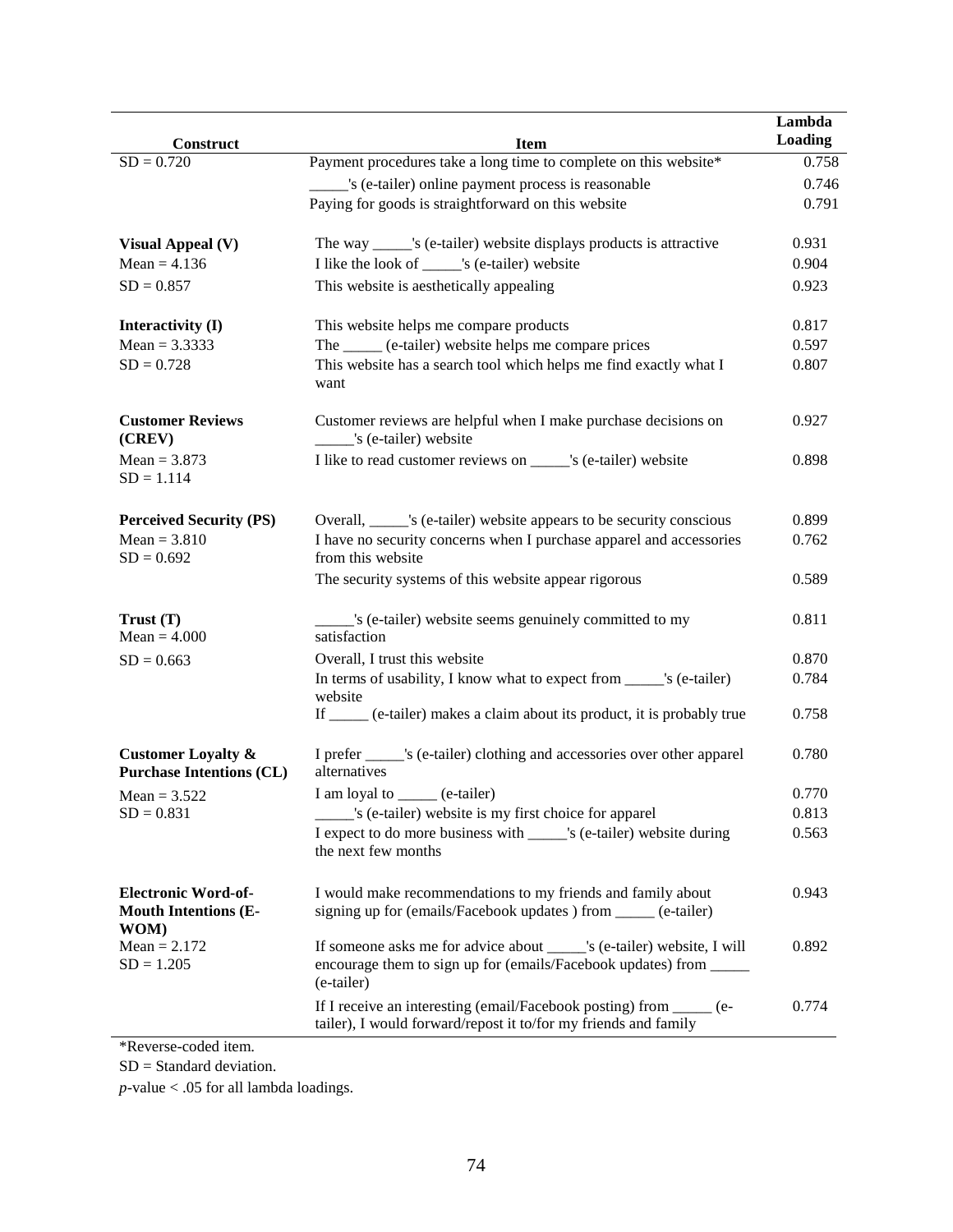#### Testing for Common Method Bias

Since data were derived from customers' self-reported perceptions, there is potential for common method bias in this study. Before hypotheses testing, a common method factor model was tested (Podsakoff et al. 2003). The common method factor model included the 10 subdimensions of online servicescape and an additional same-source construct as an eleventh subdimension of online servicescape. The common method factor results were compared to the model without the additional, same-source factor. Based on the chi-square significance test, findings indicated no difference between the two models. It was determined that relationships tested in this research study were not affected by common method bias.

### Hypotheses Testing

Hypotheses were tested in two stages. First, structural equation modeling with maximum likelihood estimation was used to test the hypothesized model using the entire data sample  $(n =$ 613). Relationships were first converted into a set of structural equations corresponding to the model presented in Figure 4. Recall that originality and usability were both removed due to overlap with other sub-dimensions, H1c and H1h respectively. Customization (H1e) was combined with relevance of information (H1g). Also, loyalty and purchase intentions represented a single construct, now H4. The structural model provided a good overall fit to the study data:  $\chi^2$ = 1,724, *df* = 550, RMSEA = .049, SRMR = .052, NNFI = .98, CFI = .96, and IFI = .97 (Hu and Bentler 1999). Detailed statistics from the hypotheses testing and model fit indices are provided in Table 25.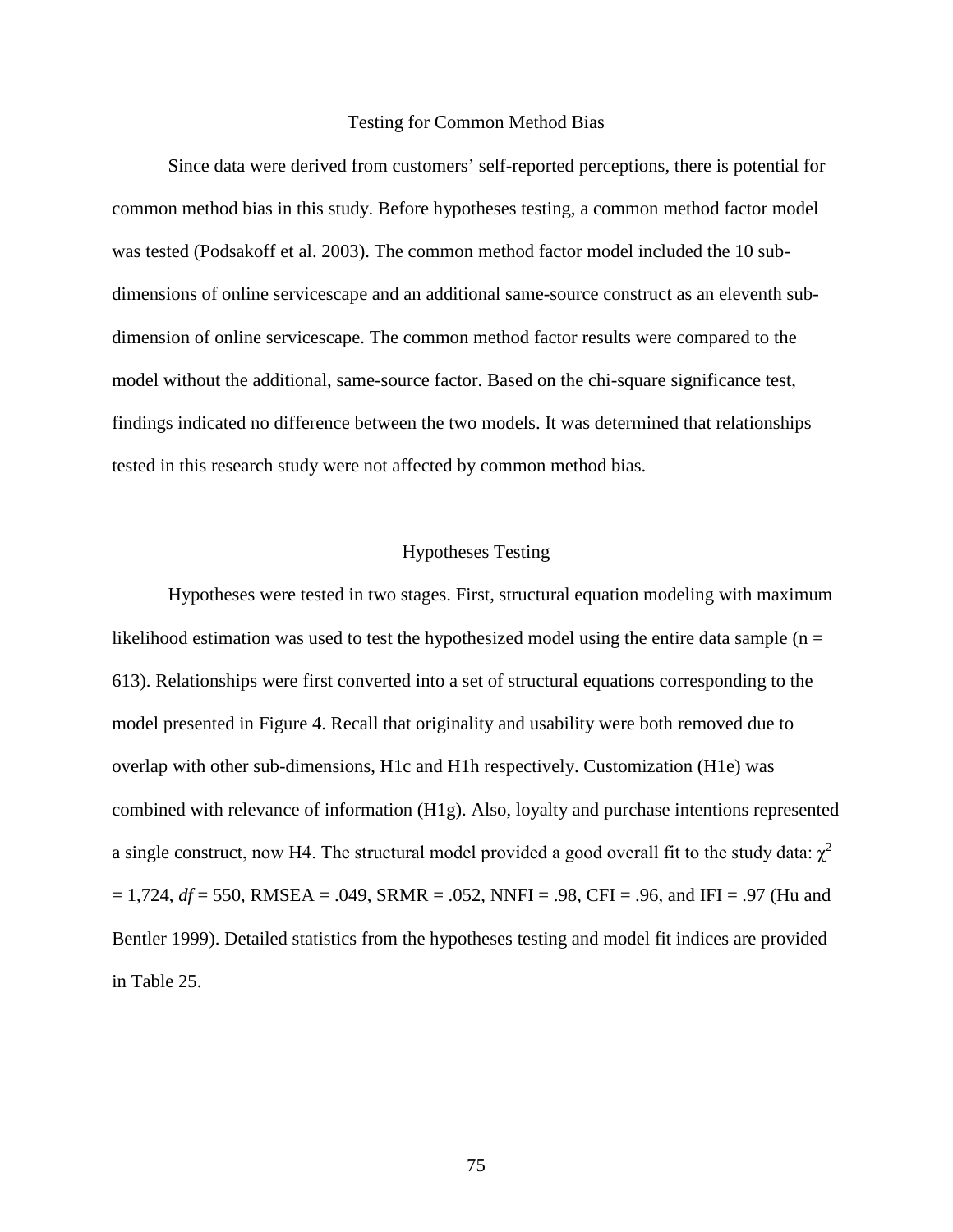**FIGURE 4 Revised Research Model**



H1a to H1j were evaluated by examining the path coefficients between each subdimension of e-servicescape (i.e., visual appeal, entertainment value, ease of payment, etc.) and e-servicescape, where e-servicescape serves as a second-order construct. H2 was evaluated for eservicescape toward trust, respectively. H3 and H4 were evaluated by examining the path estimates for trust toward E-WOM and loyalty, respectively.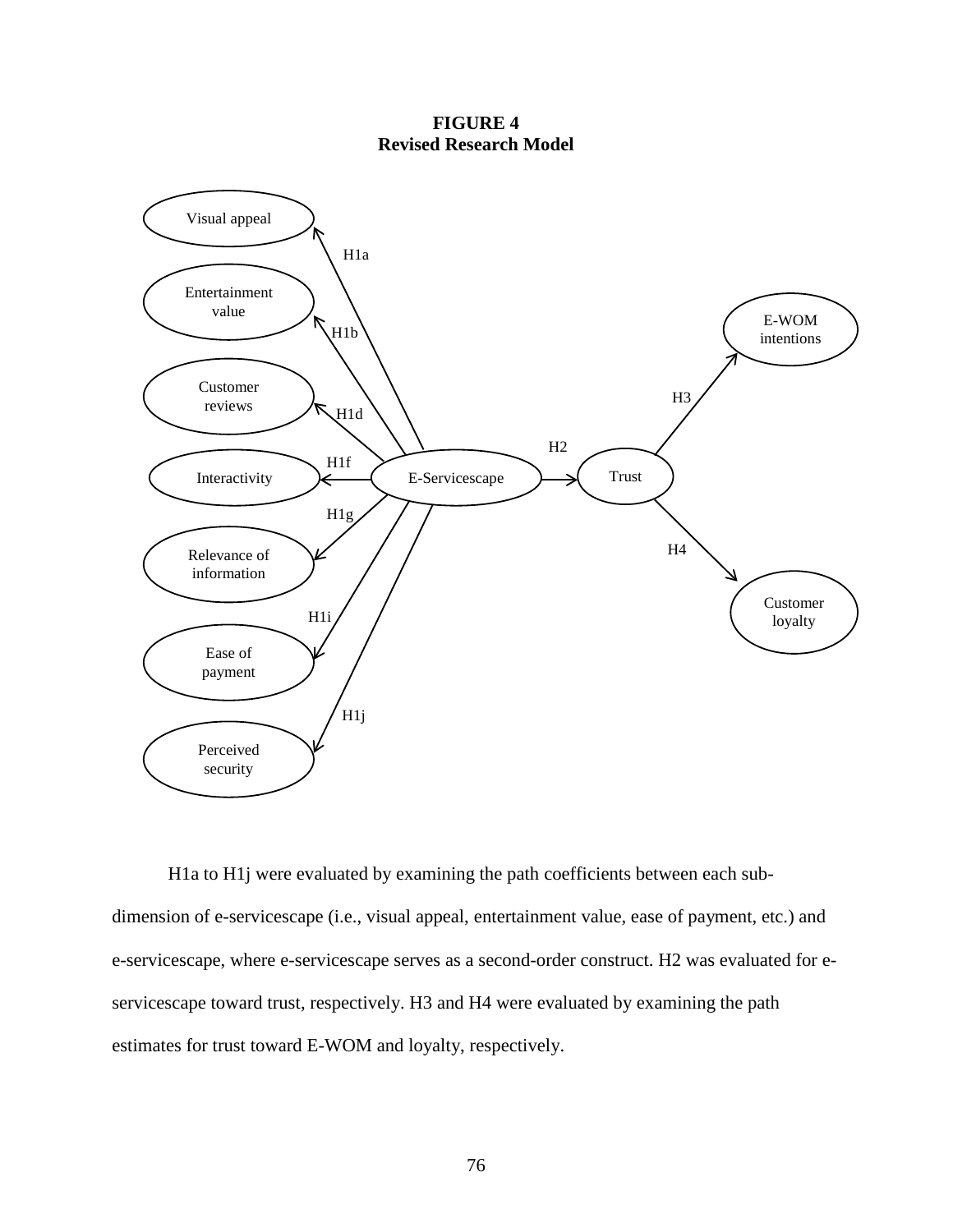Both H1a and H1b predicted e-servicescape would be positively associated with visual appeal and entertainment value, which are both sub-dimensions of aesthetic appeal. These hypotheses were supported (completely standardized path estimate  $= .549$ , t-value  $= 13.34$ , pvalue  $< .05$ ; completely standardized path estimate = .683, t-value = 16.15, p-value  $< .05$ , respectively). For the layout and functionality dimension, H1d, H1f, and H1g predicted online servicescape would be positively correlated with customer reviews, interactivity, and relevance of information. These three hypotheses were also supported (completely standardized path estimate = .235, t-value = 4.86, p-value < .05; completely standardized path estimate = .474, tvalue = 13.99, p-value < .05; completely standardized path estimate = .619, t-value = 20.58, pvalue < .05, respectively). H1i and H1j predicted e-servicescape would be positively related to ease of payment and perceived security; both of these are part of the financial security dimension of online servicescape. Both of these hypotheses were supported (completely standardized path estimate = .423, t-value = 14.90, p-value < .05; completely standardized path estimate = .482, tvalue  $= 17.11$ , p-value  $< .05$ , respectively).

H2 posited that e-servicescape would be positively related to trust. This hypothesis was supported (completely standardized path estimate = .923, t-value = 22.74, p-value < .05). The  $R^2$ value of .852 for trust was high, which indicates that these online servicescape sub-dimensions are robust predictors of trust in online retailers. H3 predicted that trust would be positively associated with E-WOM behavioral intentions. H3 was supported (completely standardized path estimate = .340, t-value = 8.00, p-value < .05). The  $R^2$  value of .116 for E-WOM intentions was not as robust. This low  $R^2$  value indicates that other important variables may help better explain E-WOM behaviors. Finally, H4 posited that trust would be positively correlated with customer loyalty, which was supported (completely standardized path estimate = .695, t-value = 15.63, p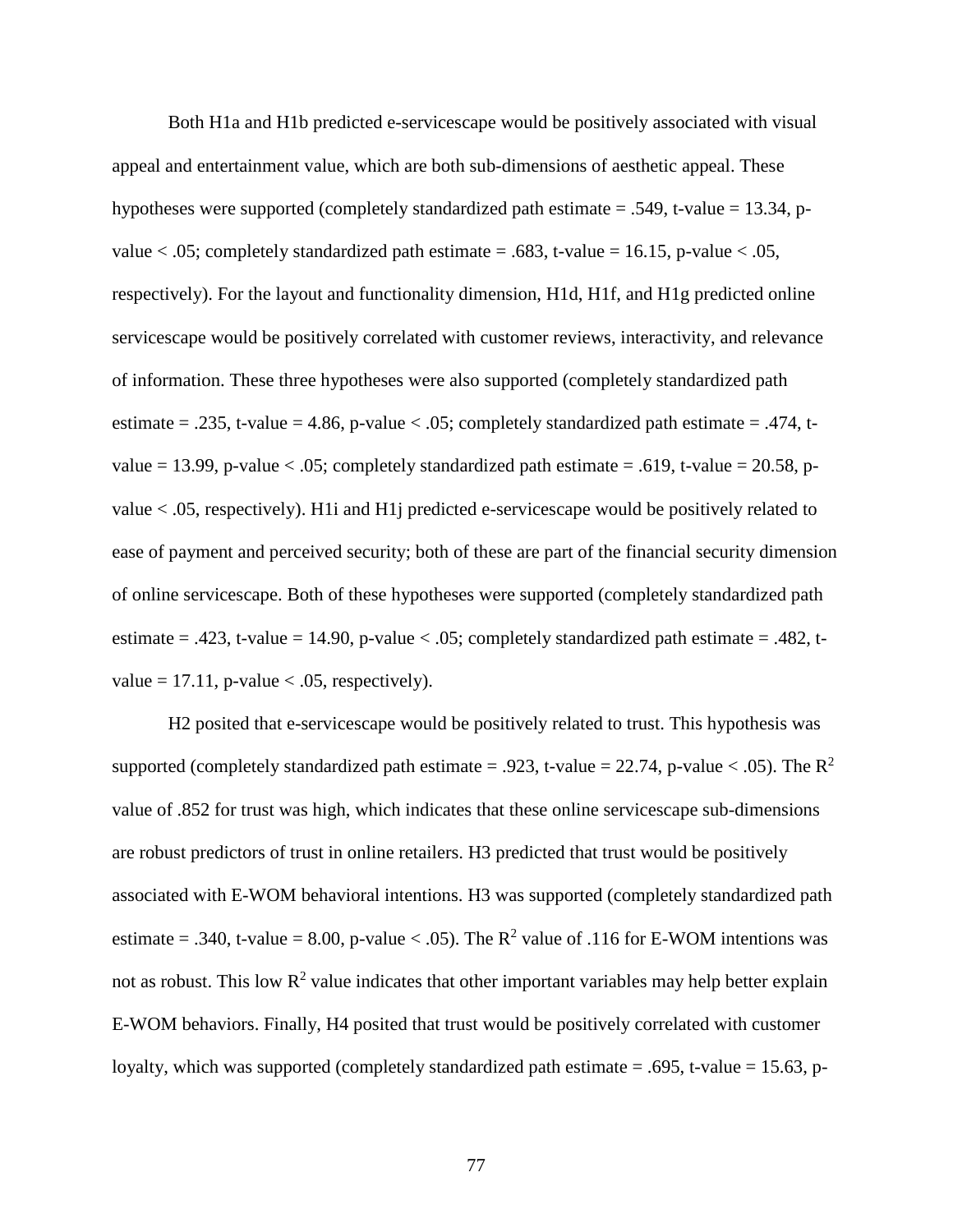value  $<$  0.05). The R<sup>2</sup> value 0.483 for loyalty was also high, which suggests that trust accounts for a large portion of customer loyalty. Trust is a significant and robust predictor of consumers' patronage behaviors. The research model with the completely standardized path estimates is presented in Figure 5.



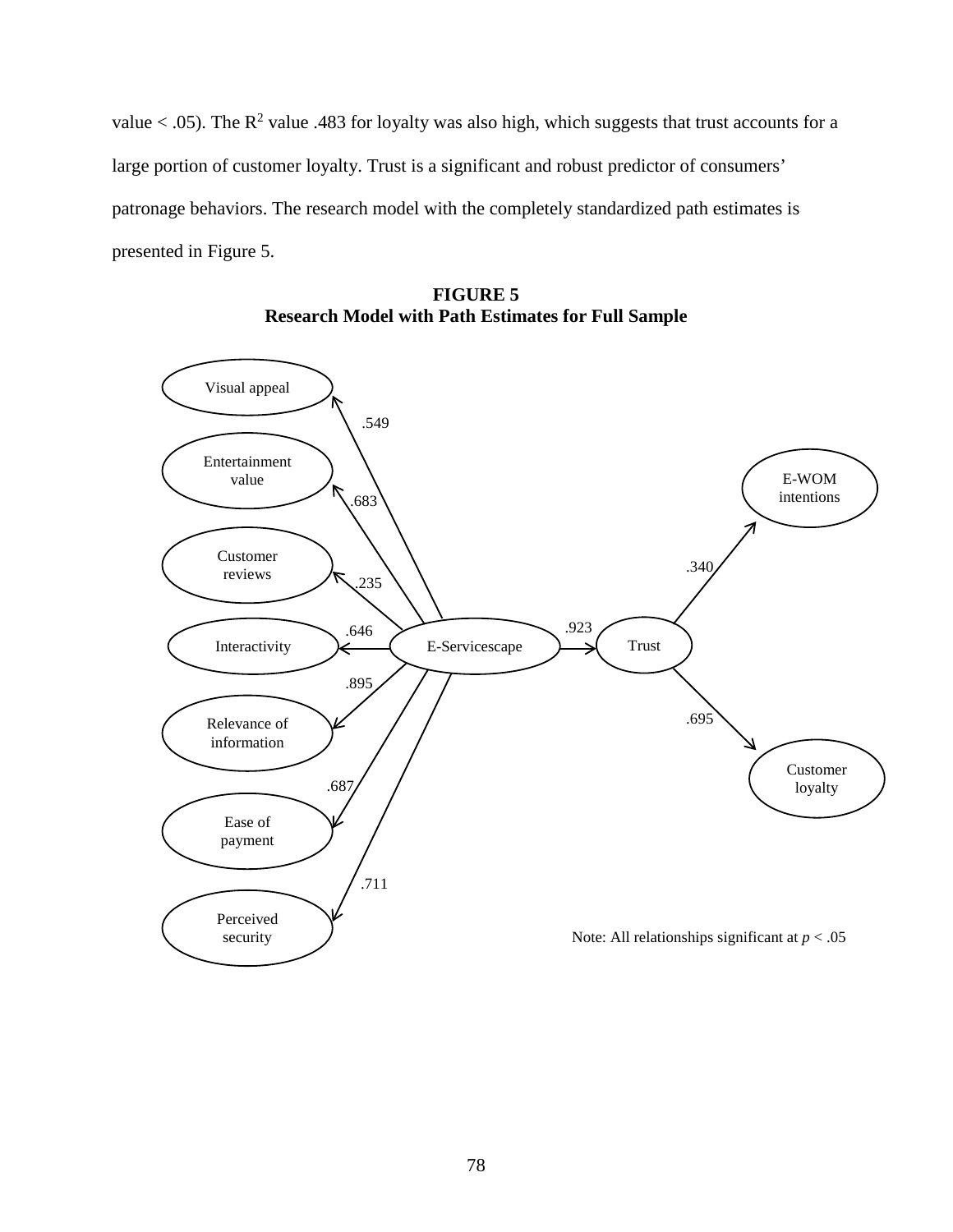|                  | <b>Hypothesis</b>                                     | Path estimate  | <i>p</i> -value | <i>t</i> -value | <b>Result</b> |
|------------------|-------------------------------------------------------|----------------|-----------------|-----------------|---------------|
| H <sub>1</sub> a | E-servicescape $\rightarrow$ Visual appeal            | 0.549          | < 0.05          | 13.34           | Supported     |
| H <sub>1</sub> b | E-servicescape $\rightarrow$ Entertainment value      | 0.683          | < 0.05          | 16.15           | Supported     |
| H <sub>1</sub> d | E-servicescape $\rightarrow$ Customer reviews         | 0.235          | < 0.05          | 4.86            | Supported     |
| H <sub>1f</sub>  | E-servicescape $\rightarrow$ Interactivity            | 0.646          | < 0.05          | 13.99           | Supported     |
| H1g              | E-servicescape $\rightarrow$ Relevance of information | 0.895          | < 0.05          | 20.58           | Supported     |
| H <sub>1</sub>   | E-servicescape $\rightarrow$ Ease of payment          | 0.687          | < 0.05          | 14.90           | Supported     |
| $H1$ j           | E-servicescape $\rightarrow$ Perceived security       | 0.711          | < 0.05          | 17.11           | Supported     |
| H2               | E-servicescape $\rightarrow$ Trust                    | 0.923          | < 0.05          | 22.74           | Supported     |
| H <sub>3</sub>   | Trust $\rightarrow$ E-WOM intentions                  | 0.340          | < 0.05          | 8.00            | Supported     |
| H4               | Trust $\rightarrow$ Customer loyalty                  | 0.695          | < 0.05          | 15.63           | Supported     |
|                  | <b>Global Model Fit Diagnostics:</b>                  |                |                 |                 |               |
|                  | Chi square $(df)$                                     | 1723.963 (550) |                 |                 |               |
|                  | $p$ -value                                            | 0.000          |                 |                 |               |
|                  | <b>RMSEA</b>                                          | 0.049          |                 |                 |               |
|                  | <b>SRMR</b>                                           | 0.052          |                 |                 |               |
|                  | <b>GFI</b>                                            | 0.86           |                 |                 |               |
|                  | <b>NNFI</b>                                           | 0.98           |                 |                 |               |
|                  | <b>CFI</b>                                            | 0.96           |                 |                 |               |
|                  | IFI                                                   | 0.98           |                 |                 |               |

## **TABLE 25 Summary of Hypotheses Testing**

### Hypotheses Testing: Multi-Group Analysis

The final set of hypotheses predicted the effect of the electronic communication method on the relationships in the revised research model (see Figure 4). First, the total sample was divided into two sub-samples based on method of communication with the e-tailer (288 email receivers and 325 Facebook posting receivers) to analyze the effect. The research model (see Figure 4) was re-estimated individually for each sub-sample. The structural model provided a good overall fit to the data for the email group:  $\chi^2 = 1,087$ ,  $df = 550$ , RMSEA = .058, SRMR = .066, NNFI = .98, CFI = .98, and IFI = .98 (Hu and Bentler 1999). The following fit statistics indicated a good fit for the Facebook postings sub-sample data and structural model:  $\chi^2 = 1,232$ , *df* = 550, RMSEA = .062, SRMR = .056, NNFI = .97, CFI = .97, and IFI = .97 (Hu and Bentler 1999).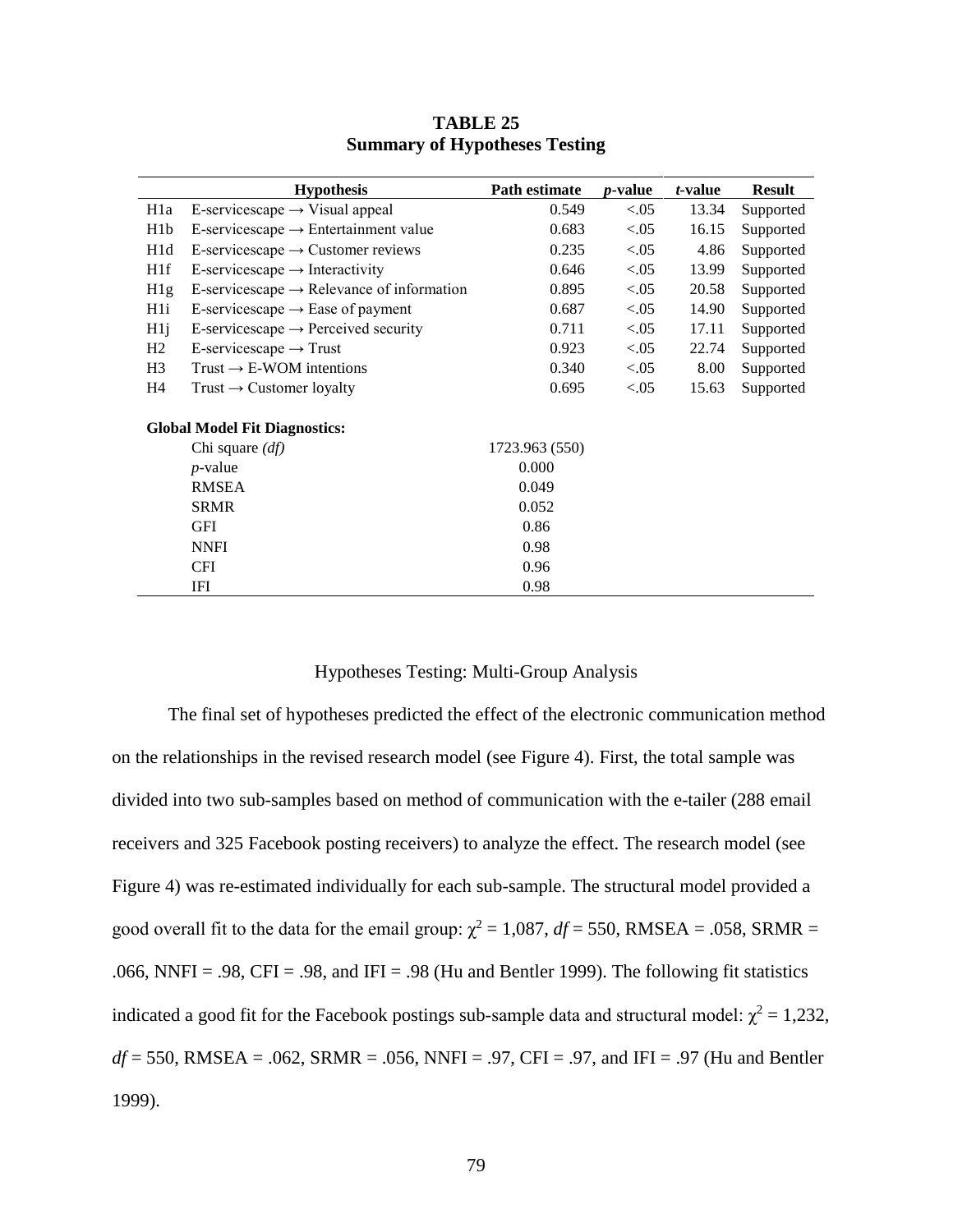Since different groups were being compared using the same model in this research study, the chi-square test was not appropriate. The degrees of freedom were identical, which would result in a denominator of zero when comparing the chi-square statistics. It was determined that the Bayesian Information Criterion (BIC) was the best method for evaluating the two groups. When compared to other statistics for assessing model fit, the BIC resolves the issue of overfitting models by including the number of parameters in the calculation. This penalty term for fitting the model is larger for the BIC, as compared to other criterion, which results in the BIC being more stringent (Kass and Raftery 1995). The BIC was calculated for each sub-sample with the following formula, where k is the number of parameters and n is the sample size for that particular group:

$$
\text{BIC} = \chi^2 + k \cdot \ln(n)
$$

The difference in the BIC values was examined. The difference was 162, which indicated a very strong difference between the two groups (Kass and Raftery 1995). The email group had the lower BIC, which suggested a better fit between the structural model and data for the email group as compared to the Facebook group (see Table 26 for details).

|          | Chi-   |     |     |      |                   |  |
|----------|--------|-----|-----|------|-------------------|--|
|          | square | n   | n   | BIC  | <b>Difference</b> |  |
| Email    | 1025   | 288 | 124 | 1727 |                   |  |
| Facebook | 1172   | 325 | 124 | 1889 | 162               |  |

**TABLE 26 Comparing Two Groups Using BIC**

 $n = Sub-sample size$ 

 $k = Parameters$ 

BIC = Bayesian Information Criterion

Findings suggested the electronic communication method affected the relationships. Completely standardized path estimates for each group were compared for all relationships. For the aesthetic appeal dimension of online servicescape, emails exercised stronger effects on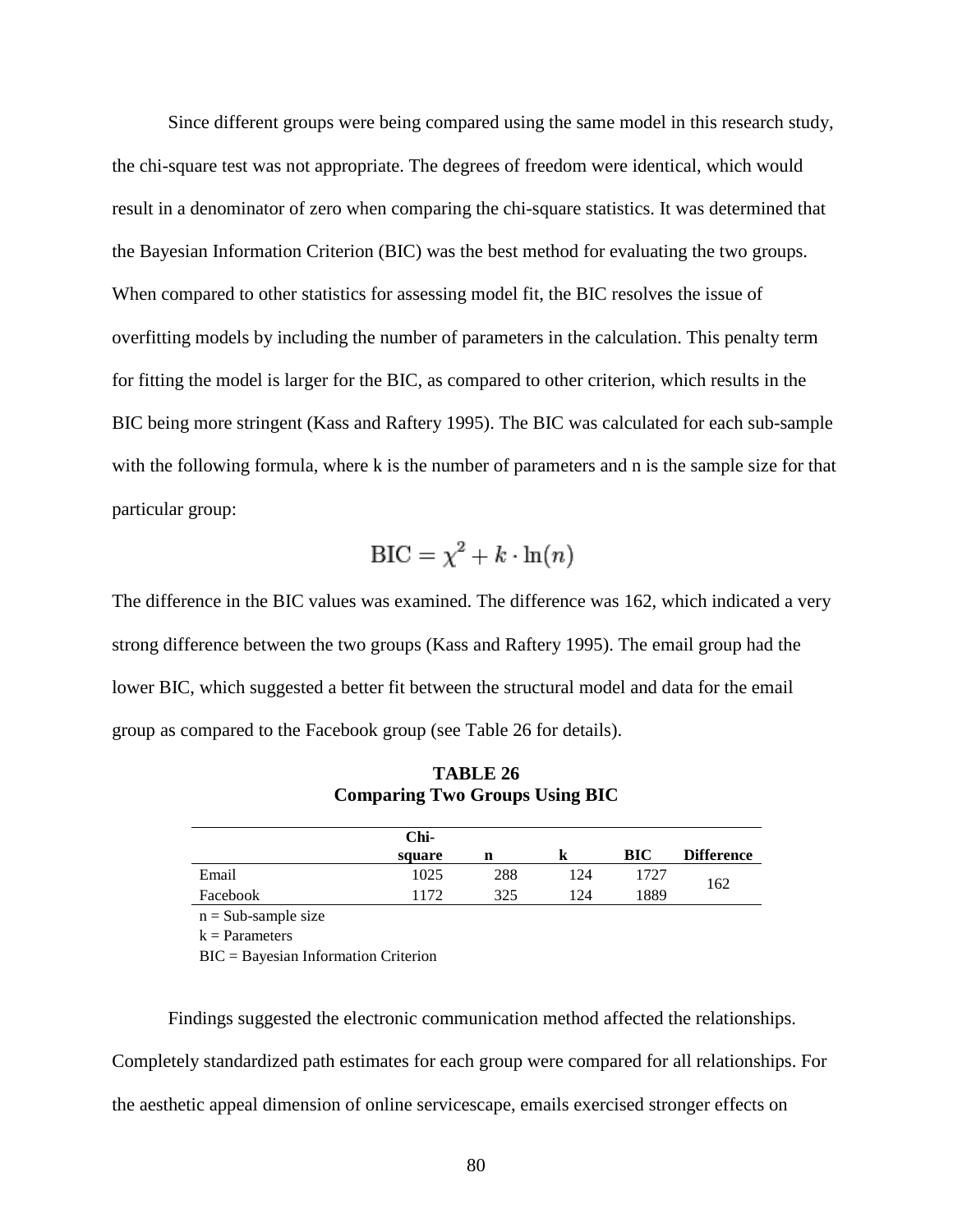customers' perceptions of visual appeal and entertainment value (path estimates of .628 and .692, respectively) as compared to Facebook postings (.474 and .669 path estimates, respectively). Thus, H6a and H6b were supported.

Regarding the layout and functionality dimension of e-servicescape, communication method impacted the customer reviews and relevance of information sub-dimensions. Emails affected the relationships between customer reviews and relevance of information and eservicescape (.254 and .895, respectively) more than social network postings (.212 and .862, respectively). H6d and H6g were also supported. H6f predicted that emails would have more influence on the relationship between interactivity and e-servicescape for the email group (.630) versus the Facebook group (.663); this hypothesis was not supported.

For the financial security dimension of online servicescape, emails had a stronger impact on perceived security (.752) as compared to social network postings (.677), providing support for H6j. Surprisingly, the results for the ease of payment sub-dimension did not support H6i, where communication method did not affect this relationship. The path estimates were close, with emails at .685 and Facebook postings at .689.

H7 predicted electronic communication method would influence the relationship between e-servicscape and trust, with the email sub-sample showing higher levels of trust. H7 was not supported. For the email group, the path estimate was .908 and .936 for the Facebook posting group. For the relationship between trust and E-WOM, the communication method was a significant factor. The path estimate was .501 for the email group and .315 for the Facebook group, providing support for H8. Finally, for H9, emails had a stronger effect on the trust and loyalty relationship, as compared to the social network postings (.728 and .671, respectively).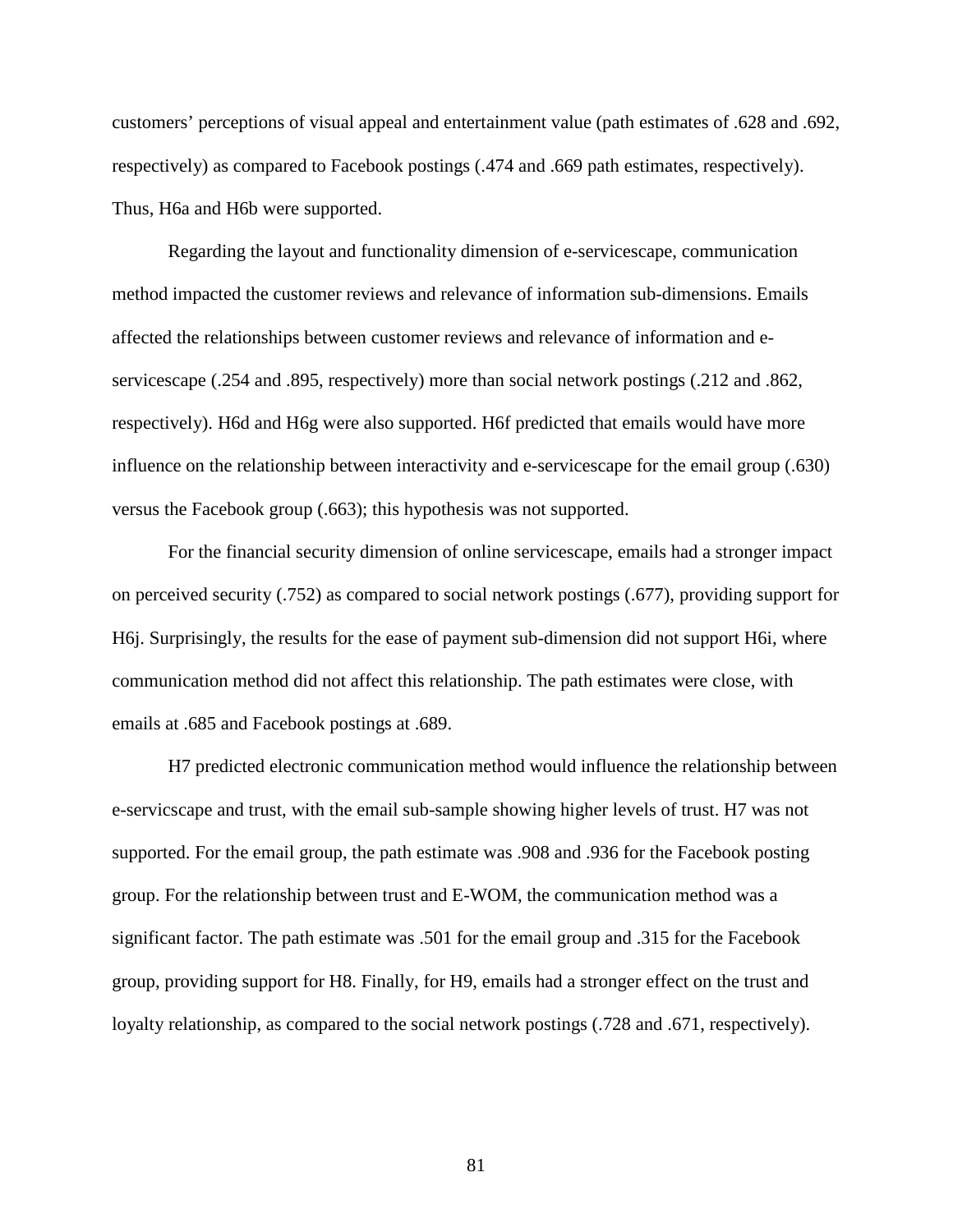The details comparing the completely standardized path estimates and *t-*values for each sub-

sample are presented in Table 27.

# **TABLE 27 Summary of Hypotheses Testing, Multi-Group Analysis**

|                  |                                                       | <b>Email Group</b> |                 | <b>Facebook Group</b> |                 |               |
|------------------|-------------------------------------------------------|--------------------|-----------------|-----------------------|-----------------|---------------|
|                  | Path                                                  | Path<br>estimate   | <i>t</i> -value | Path<br>estimate      | <i>t</i> -value | <b>Result</b> |
| H6a              | E-servicescape $\rightarrow$ Visual appeal            | 0.628              | 10.87           | 0.474                 | 8.16            | Supported     |
| H <sub>6</sub> b | E-servicescape $\rightarrow$ Entertainment value      | 0.692              | 11.55           | 0.669                 | 11.18           | Supported     |
| H <sub>6</sub> d | E-servicescape $\rightarrow$ Customer reviews         | 0.254              | 4.01            | 0.212                 | 2.82            | Supported     |
| H <sub>6f</sub>  | E-servicescape $\rightarrow$ Interactivity            | 0.630              | 9.87            | 0.663                 | 9.94            | Not supported |
| H <sub>6g</sub>  | E-servicescape $\rightarrow$ Relevance of information | 0.895              | 14.85           | 0.862                 | 14.31           | Supported     |
| H <sub>6i</sub>  | E-servicescape $\rightarrow$ Ease of payment          | 0.685              | 9.86            | 0.689                 | 11.19           | Not supported |
| H <sub>6</sub> j | E-servicescape $\rightarrow$ Perceived security       | 0.752              | 12.72           | 0.677                 | 11.60           | Supported     |
| H7               | E-servicescape $\rightarrow$ Trust                    | 0.908              | 15.58           | 0.936                 | 16.68           | Not supported |
| H8               | Trust $\rightarrow$ E-WOM intentions                  | 0.501              | 8.10            | 0.315                 | 5.35            | Supported     |
| H <sub>9</sub>   | Trust $\rightarrow$ Customer loyalty                  | 0.728              | 11.31           | 0.671                 | 10.95           | Supported     |

*\*p*-value < .05 for all path estimates.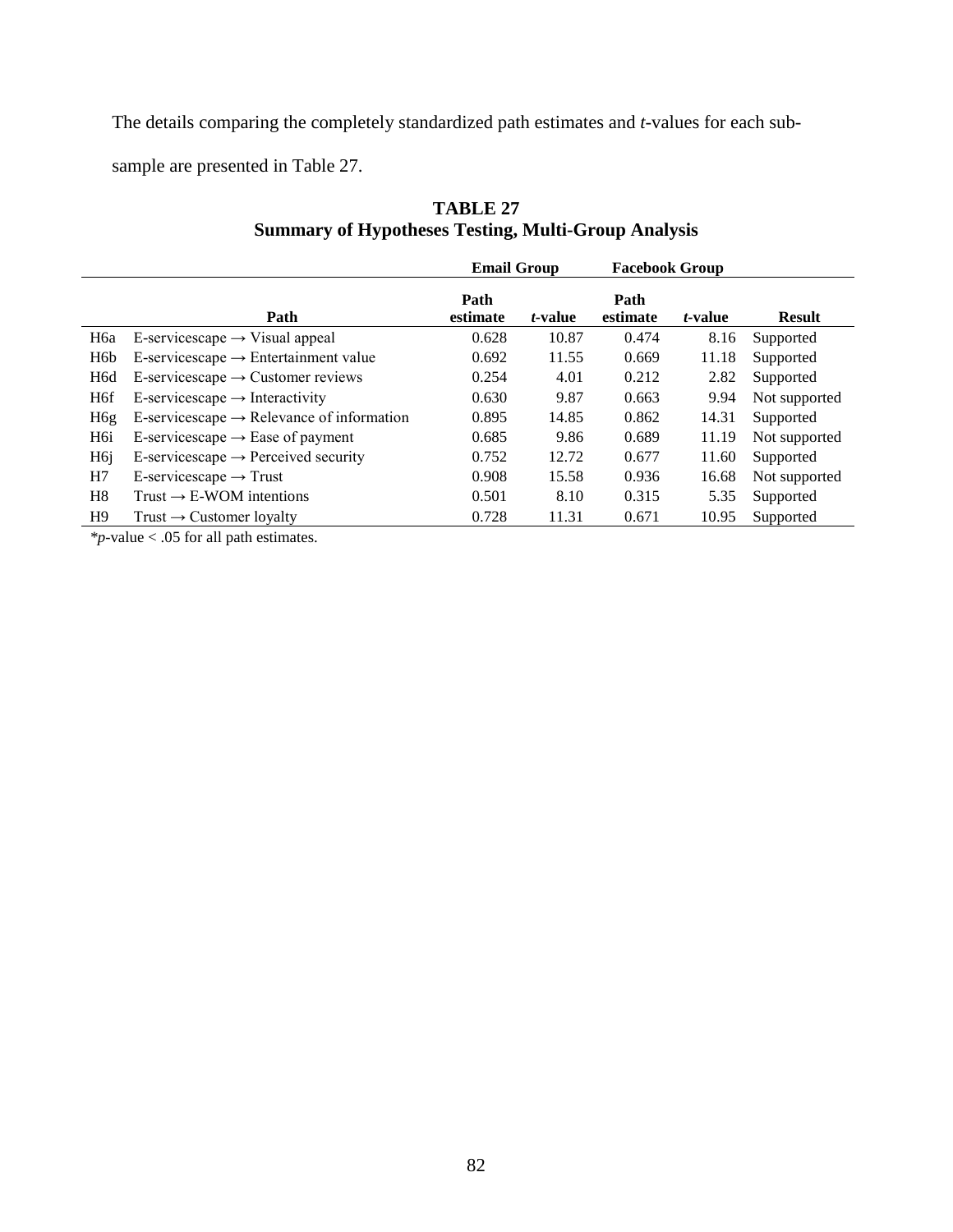#### CHAPTER 5

#### DISCUSSION AND IMPLICATIONS

#### **Discussion**

The present research was aimed at addressing three main research questions pertaining to e-servicescape, trust, E-WOM, customer loyalty, and purchase intentions. More specifically, three goals were pursued. First, the role of customer reviews in e-servicescape was investigated. Second, the relationships between e-servicescape and trust, trust and E-WOM, and trust and customer loyalty were examined in an integrated research model. Third and finally, two types of electronic communication methods, i.e., emails and social network postings, were compared to better understand the relationships between the constructs of interest.

To answer the first question, customer reviews, as a sub-dimension in the layout and functionality dimension, was significantly related to e-servicescape. While the path estimate for customer reviews in relation to e-servicescape was lower than other sub-dimensions, this finding is still important. The low path estimate may be an artifact of the research design, with a particular e-tailer in a specific product category. Also, the target market for the e-tailer consists of Baby Boomers, which may diminish the value of customer reviews in their online purchase decisions involving apparel and accessories.

The second research objective was to test an integrated research model with eservicescape, trust, E-WOM intentions, and purchase intentions. The results of this study supported the comprehensive model tested. E-servicescape was positively related to trust, which is consistent with previous research (Harris and Goode 2010; Tran, Strutton, and Taylor 2012). In addition, trust was positively associated with both E-WOM and customer loyalty. Another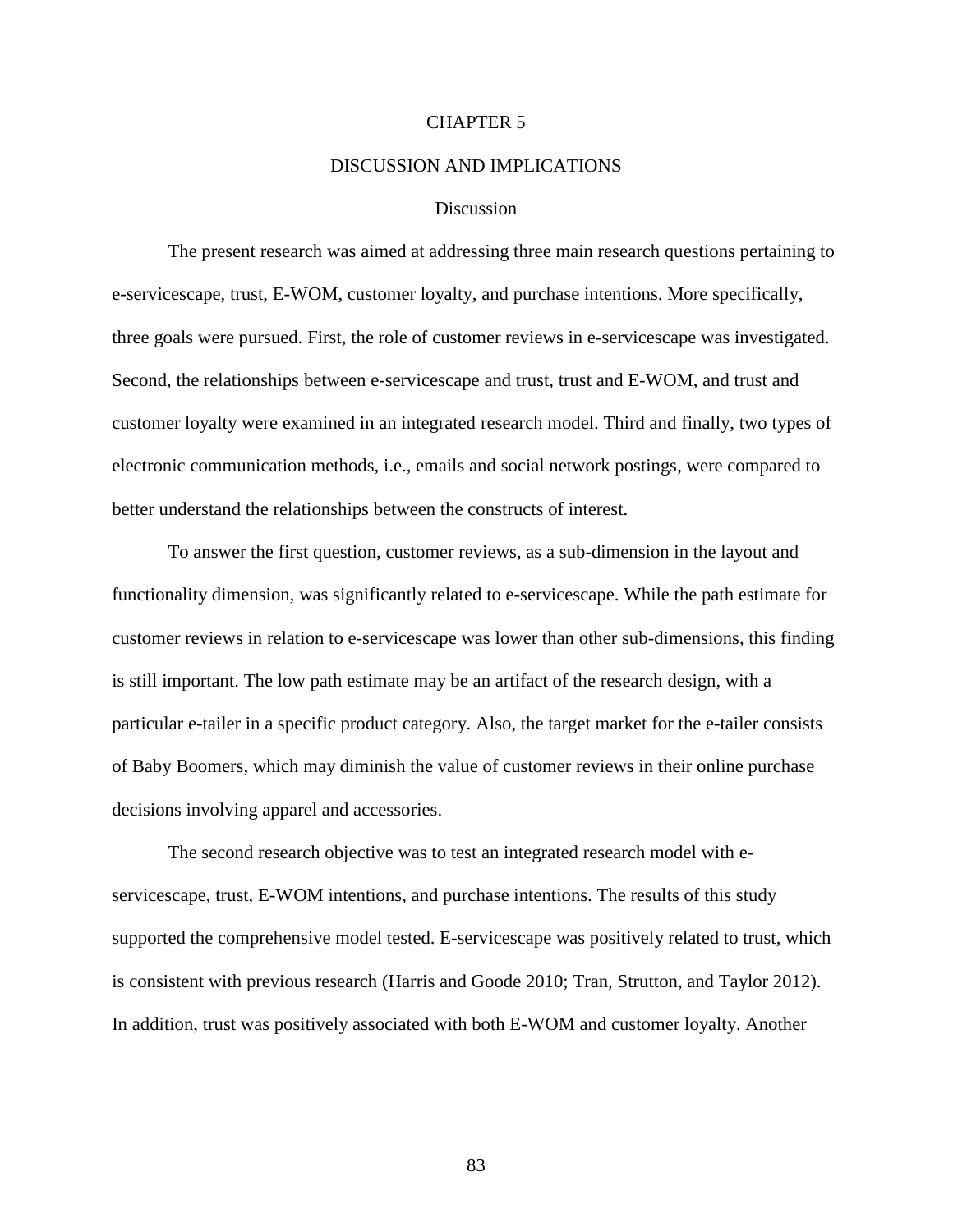part of the research model showed trust influencing E-WOM behavioral intentions. The findings of this study support this relationship.

Moreover, there is a difference in customers' perceptions when it comes to emails versus social network postings from the same e-tailer. For two groups of customers (email recipients and social network posting recipients), the overall research model was compared. Email recipients perceive the relevant online servicescape as more visually appealing, entertaining, and secure. In addition, customers receiving emails also valued customer reviews and found the information to be more relevant. Recipients of social network postings had higher perceptions of interactivity, ease of payment features, and trust in the e-tailer. Finally, the email receivers showed more customer loyalty and E-WOM behavioral intentions. The results of this research hold theoretical and managerial implications, which will be examined in the following sections of this chapter.

#### Theoretical Contributions

The present study adds to the understanding of online consumer behavior in the marketing literature by filling a gap that has not been previously investigated. This research applies stimulus-organism-response (SOR) Theory from environmental psychology to consumer research and empirically tests its application in the specific case of online servicescape as the stimulus. Moreover, the network co-production model (NCPM) of E-WOM is also part of the theoretical foundation for this research study. The study empirically tested an integrated model based on SOR theory and the NCPM in the context of consumer behavior online to enrich its foundations and identify how e-servicescape influences consumers' trust, E-WOM intentions, and customer loyalty.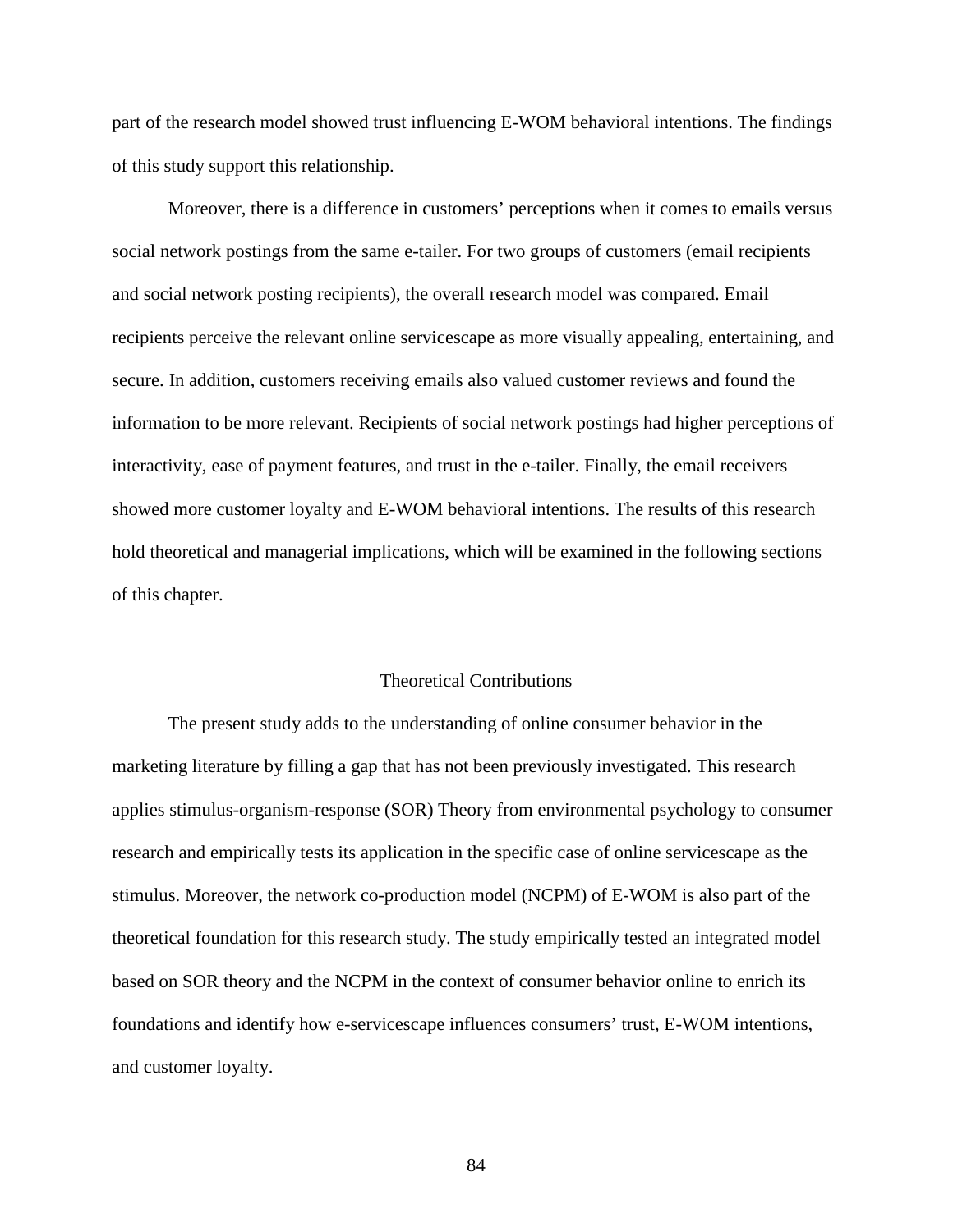With the e-servicescape of a website identified as the stimulus and the consumer's internal reaction of trust identified as the organism of the SOR model, the study's findings provide support for SOR theory. The response is the behavioral action of approaching or avoiding the stimulus. In the present research, two specific responses of E-WOM and customer loyalty were investigated. In support of SOR theory, the findings indicate that SOR theory is an appropriate theoretical foundation for understanding two approach behaviors for online shoppers, E-WOM intentions, and customer loyalty.

Trust has been recognized as a key mediator in the relationship between website quality (Everard and Galleta 2006), website design (Kim, Jin, and Swinney 2009), and e-servicescape (Harris and Goode 2010) with purchase intentions and customer loyalty (Ribbink et al. 2004; Srinivasan, Anderson, and Ponnavolu 2002). The findings provide additional support for trust as a mediator variable, which explains the associated behaviors of E-WOM intentions and customer loyalty.

Moreover, the research findings provide a better understanding of the potential multidirectional flow of information. In the network co-production model (NCPM) of E-WOM, Kozinets et al. (2010) illustrate how a marketer's seeded message is sent directly to the first consumer, and he or she then embeds meaning into the message and forwards the communication to other consumers. The other consumers may respond directly to the shared E-WOM communication, and this is one way in which the multi-directional flow of information may happen. Another possibility for the multi-directional flow of information includes customer reviews. The online reviews are provided by other consumers, who originally read marketergenerated information in the process of making their purchase decisions. In this study, the multidirectional flow of E-WOM information shown in the NCPM is captured with the customer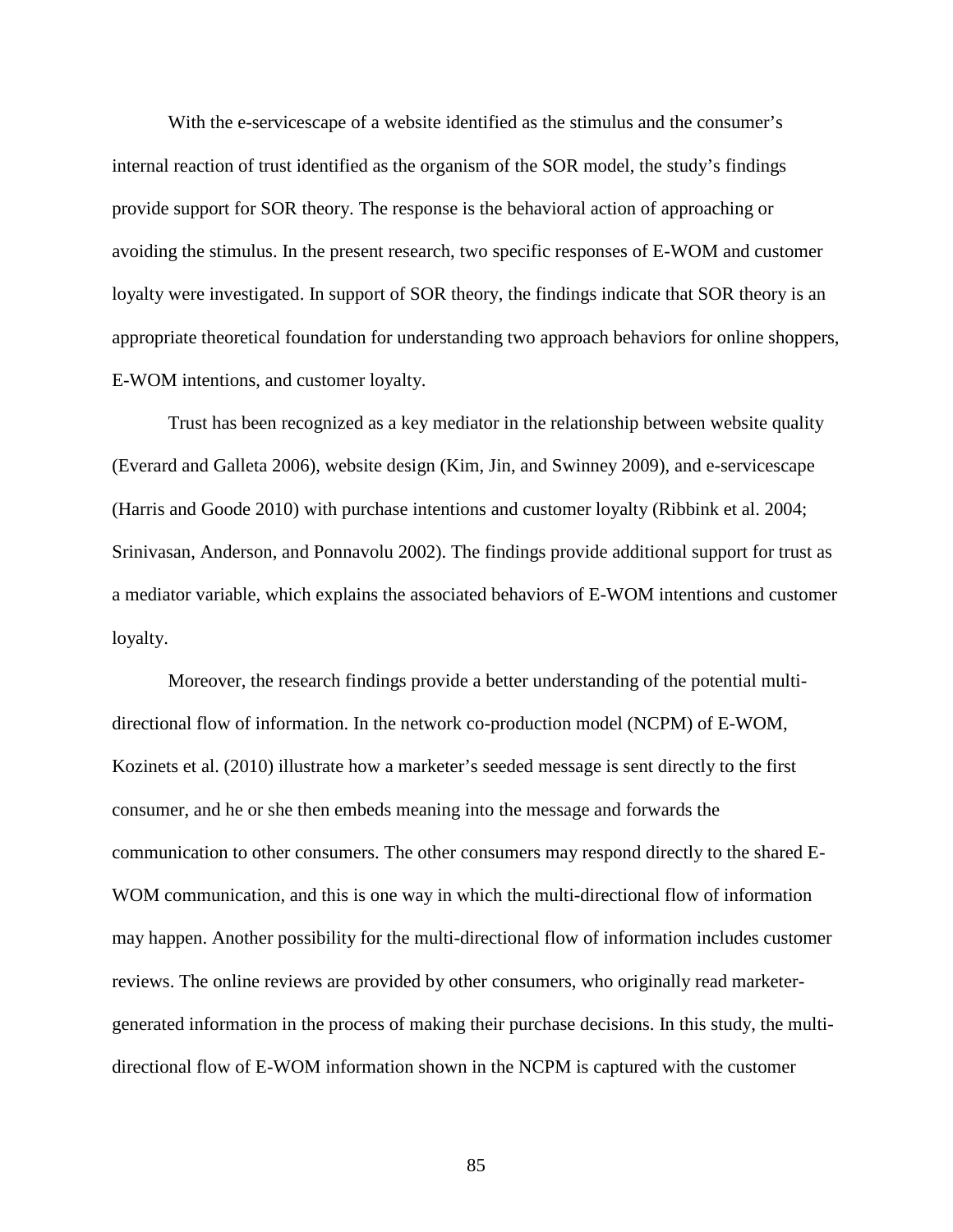reviews as a sub-dimension of online servicescape. The results suggest that customer reviews are significant in users' perceptions of e-tailers' websites.

#### Managerial Contributions

As competition for online businesses continues to grow, e-tailers must consider how to use their resources effectively. These resources may be used to add additional features to boost website design, improve website quality to enhance the customer experience, and promote the offerings in efforts to acquire new customers and engage existing customers. This research involved applying theories to managerially-important questions to investigate online consumers' perceptions of e-servicescape, trust, E-WOM intentions, and customer loyalty, with both rigor and relevance, using customer data for a single e-tailer. Previously, research on consumers' website perceptions relied on consumers selecting their favorite website and responding to general survey questions and statements. The results of this research yield interesting insights for marketing practitioners.

The study's findings suggest that the online servicescape of an e-tailer has much power in determining consumers' level of trust in the e-tailer. Toward the goal of maximizing trust, organizations should carefully design elements of their websites to convey trustworthiness, dependability, and credibility. Online purchases are generally associated with higher levels of perceived risk (Urban, Sultan, and Qualls 2000), which makes trust-building a crucial part of the online transaction process. Other researchers have also found that users' perceptions of website design and quality are associated with trust (Everard and Galleta 2006; Kim, Jin, and Swinney 2009). Trust is a potential deal-breaker for converting online browsers to online purchasers, and companies must pay attention to factors of their website that highly influence consumers' trust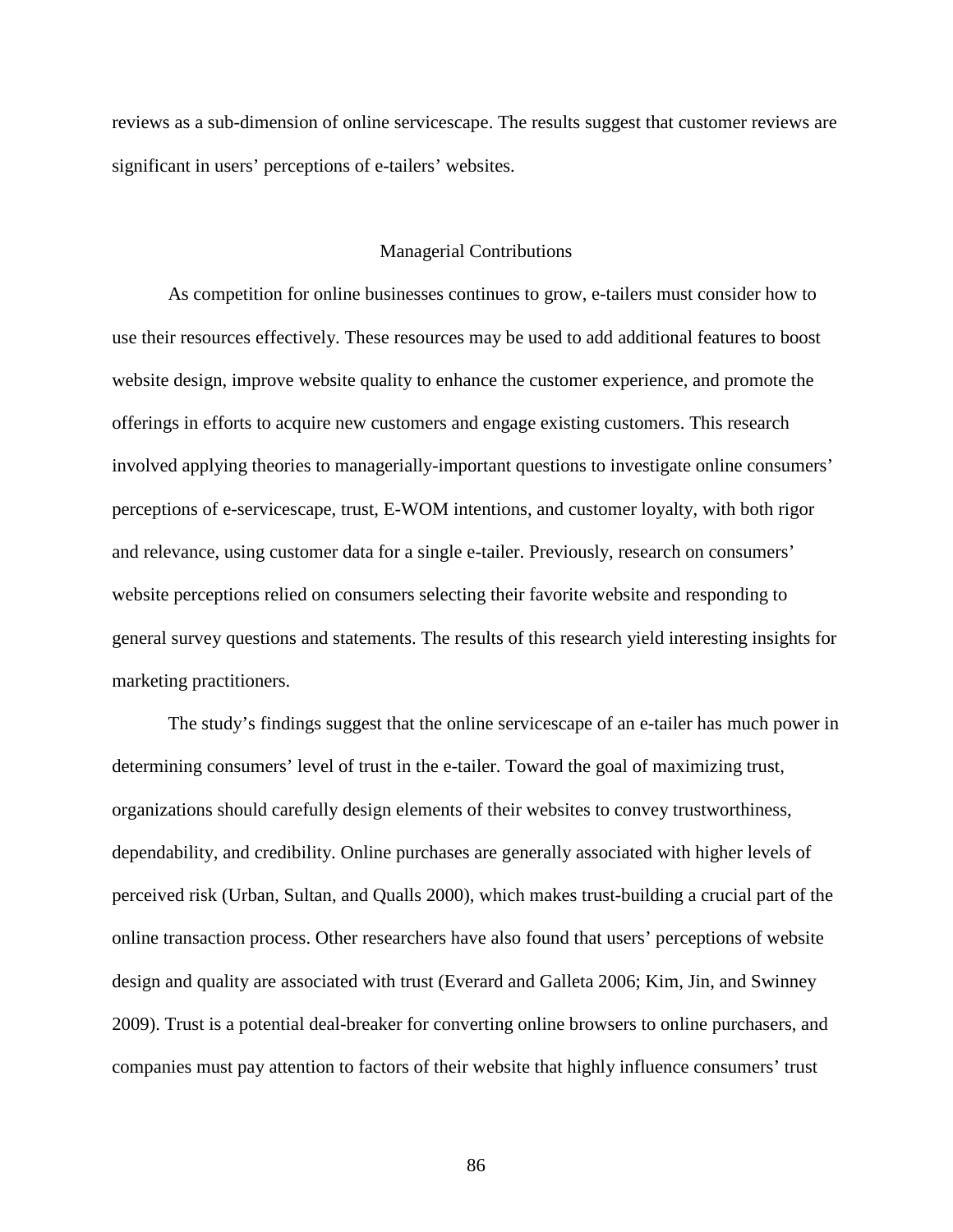(Harris and Goode 2004; Jarvenpaa, Tractinsky, and Saarinen 1999; Pavlou 2003). Engendering online trust involves decreasing consumers' perceptions of risk as it pertains to the website quality and attributes (Forsythe and Shi 2003).

Previously, the conceptualization of e-servicescape did not include customer reviews. As consumers' expectations of websites continue to grow, customer reviews are a crucial element of the environmental factors of an e-tailer's website. For shoppers of exclusively e-commerce businesses, the problem of not being able to touch, smell, or try on the merchandise is particularly tricky in the decision-making process. Offering customer reviews helps e-tailers overcome these disadvantages. This consumer-created information influences online sales (Chen and Xie 2005), with 78% of American consumers agreeing that online reviews impact their purchase decisions (Purchase Decisions 2013).

The findings support customer reviews as a sub-dimension of e-servicescape. This discovery provides statistically rigorous evidence that customer reviews is an essential part of online servicescape. This finding adds to the body of knowledge on e-servicescape and online consumer behavior. In addition, the present research addresses the call by Duan, Gu, and Whinston (2008) for investigating consumer purchase behavior under the influence of E-WOM, with online customer reviews serving as the E-WOM in this study. E-businesses should focus on providing valuable information through online reviews to help customers make their purchase decisions. Customer reviews play an increasingly important role in the overall e-servicescape of an e-commerce business and the present research provides empirical support for adding customer reviews to the online servicescape concept.

Another practical contribution of the current study is the inclusion of E-WOM intentions and customer loyalty as potential behavioral outcomes of trust. The findings suggest that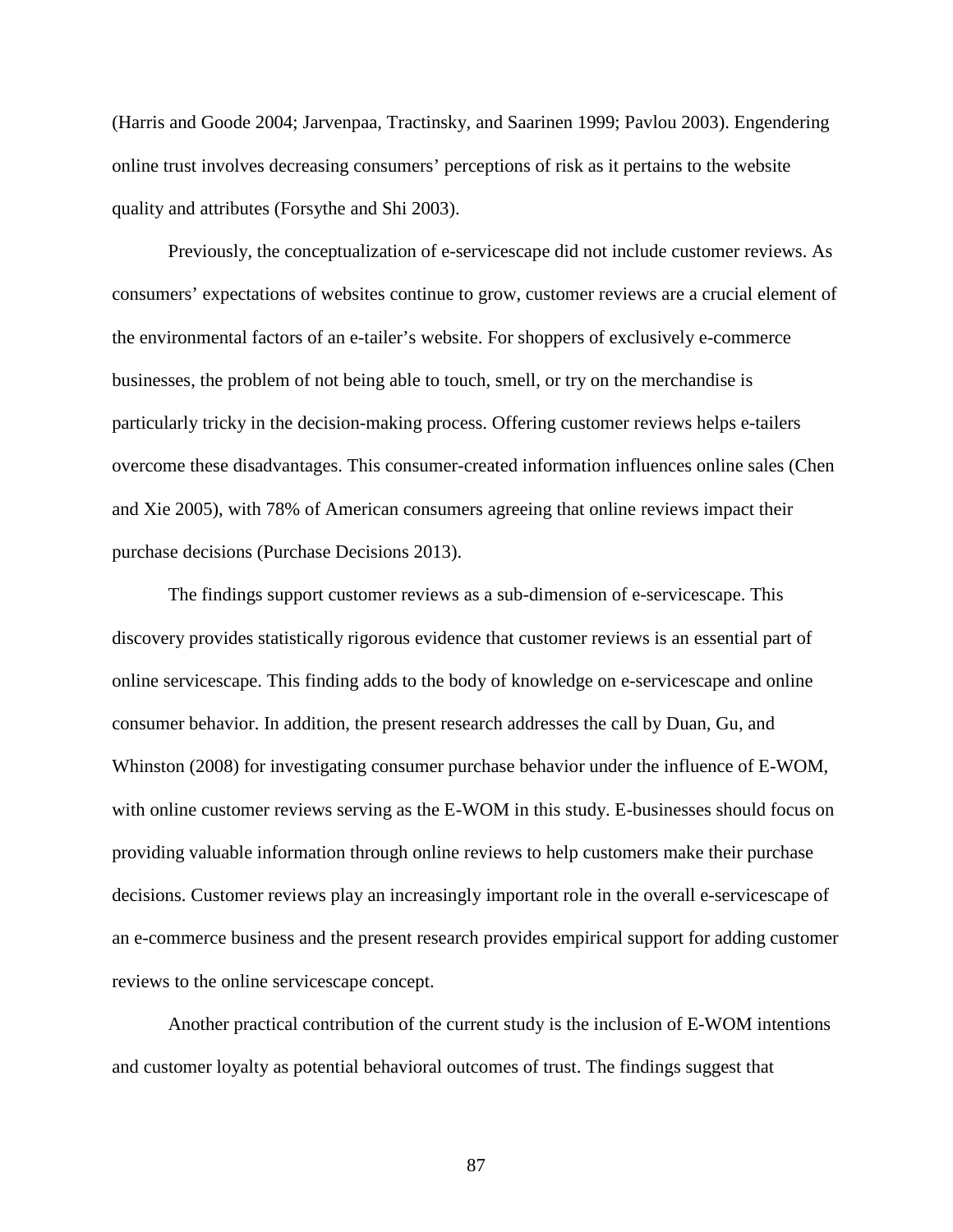customer loyalty follows trust in the e-tailer. When shoppers show commitment towards the online retailer, which is demonstrated in more positive attitudes toward the business and increased intentions to make repeat purchases (Srinivasan, Anderson, and Ponnavolu 2002), they willingly pay higher prices rather than search for price deals. Consumers' level of trust in online retailers directly affects customer loyalty (Kim, Jin, and Swinney 2009; Ribbink et al. 2004). This result suggests firms should focus on elements of e-servicescape that influence trust, which in turn affects customer loyalty. This helps e-tailers retain current customers, which is less costly than acquiring new ones (Hayes 2008).

In addition to customer loyalty, trust is also associated with E-WOM intentions. For the purposes of this study, E-WOM included specifically emails and social network postings via Facebook. The findings suggest trust impacts consumers' propensity to share forward or share the e-tailer's email or Facebook posting with friends, family, and co-workers. Since greater trust in the e-tailer is related to increased E-WOM behavioral intentions, companies should highlight their trustworthy qualities through website cues and communications to increase customers' trust and potentially stimulate E-WOM activity.

Additionally, the present research also compared two groups using the integrated research model. Consumers receiving emails were compared and contrasted with social network postings recipients for the same online retailer. Initially, it was hypothesized that the email recipient group would have higher perceptions of e-servicescape and trust, as well as greater E-WOM intentions and customer loyalty. Interestingly, the results suggested that social network postings receivers had higher perceptions of certain sub-dimensions of online servicescape, namely interactivity and ease of payment. For the interactivity sub-dimension, it is likely that consumers frequently check their social network profile and see friends' postings, as well as companies' postings. With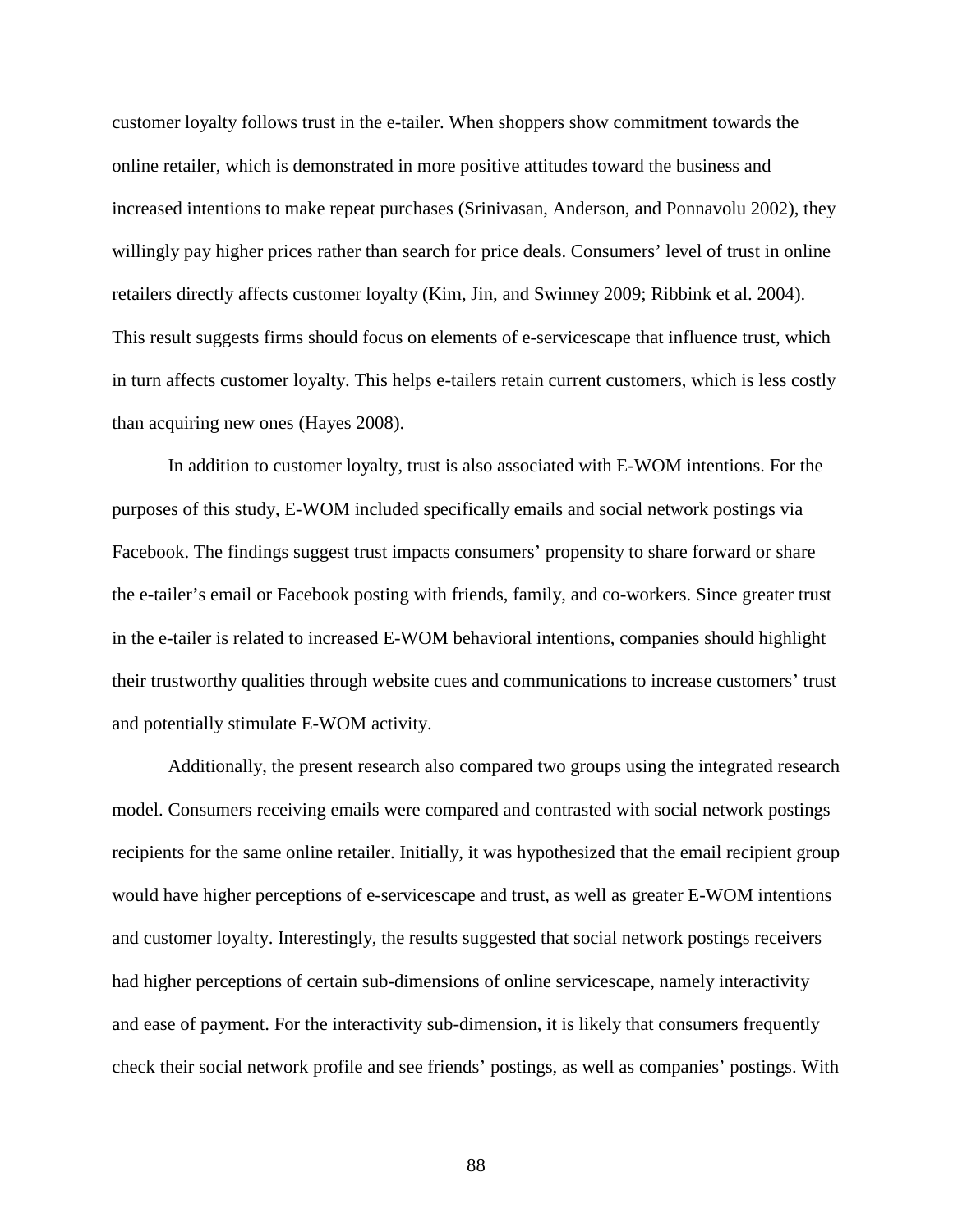the ubiquitous nature of smart phones, mobile devices, and W-Fi connectivity, users are looking at social media websites more often. These frequent checks may cue consumers into e-tailers' postings on Facebook, and add to the perception of general interactivity level of the website.

Regarding the ease of payment sub-dimension, it is possible that social networking site users may be more likely to keep information conveniently saved using a customer profile on the e-tailer's website. The saved information makes subsequent purchases faster, easier, and more convenient for customers. The customer profile option is available to both email and social networking site customers. However, it is this researcher's speculation that a social networking user would be more confident and more likely to use the customer profile option. Thus, their perceptions of ease of payment would be higher, when compared to email receivers.

Compared to email recipients, social network postings receivers showed greater levels of trust. This is an interesting insight, given the previous discussion of the ease of payment subdimension. This finding is counter-intuitive to how email receivers have more E-WOM intentions and customer loyalty than social network postings recipients. Engendering trust is critical in the relationship between online servicescape and customer loyalty. E-tailers must emphasize website attributes to influence consumers' trust. However, perhaps trust is not as much of a deal-breaker for social networking site users as email users.

Given the many ways companies may communicate with consumers, these revelations provide firms with additional knowledge about how each method of electronic communication may affect customers' perceptions of online servicescape, trust, E-WOM intentions, and customer loyalty. Before abandoning emails to customers and jumping on the next bandwagon of electronic communication method, e-tailers should consider using each form of communication as a way of targeting consumers. In particular, seeding strategies may focus on well-connected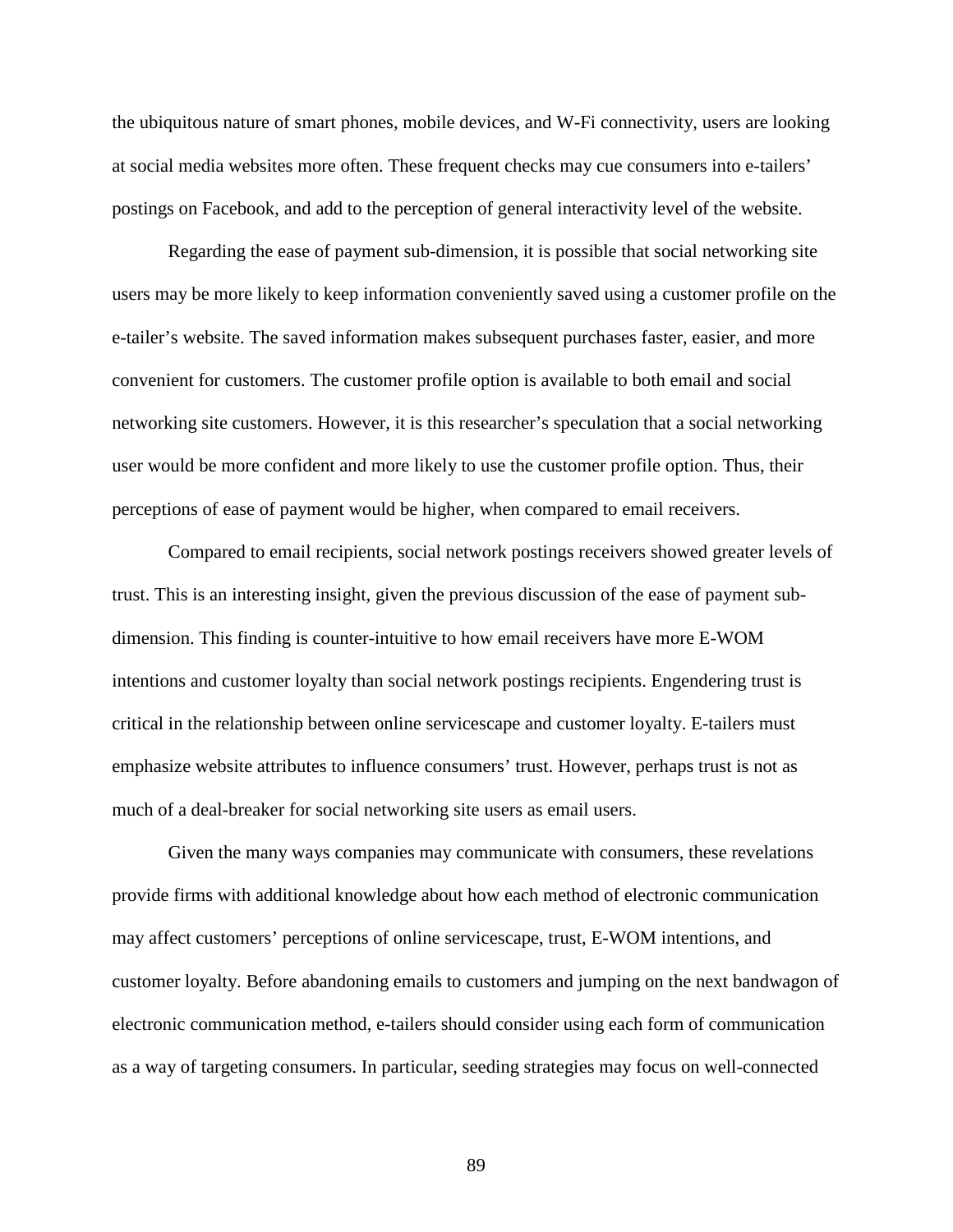consumers within the social networks (Hinz et al. 2011). Organizations should implement programs to better understand different forms of social networking to enhance their seeding strategies in order to maximize E-WOM. For email receivers, e-commerce businesses may focus on the interactive nature of the website and highlight interaction opportunities in email messages. The emails may utilize technology to provide video of merchandise, inform users of contests requesting customer participation, and remind customers of interactive website tools, which potentially contribute to higher levels of perceived interactivity. Furthermore, e-tailers may emphasize the convenience of saving customer profile information for email recipients by making it easier and reminding users of the websites' simple payment process.

Overall, it is crucial for e-tailers to comprehend the close relationships of the dimensions and sub-dimensions of e-servicescape in the development of trust, E-WOM intentions, and customer loyalty. When consumers interact with companies' websites, they perceive that they are interacting with the company through the technological interface. They are assessing the etailers' performance during various factors of service delivery, which influences their trust. Consumers' level of trust potentially leads to customer loyalty and E-WOM behavior. The results of the present research can assist e-commerce businesses in understanding the role of specific dimensions and sub-dimensions of e-servicescape, as well as trust, in developing customer loyalty. Online companies can use the findings to help them in improving their websites, which can lead to building trust and enhanced customer relationships. In addition, companies may want to consider e-servicescape and trust when creating messages in efforts to engender E-WOM behavior from consumers.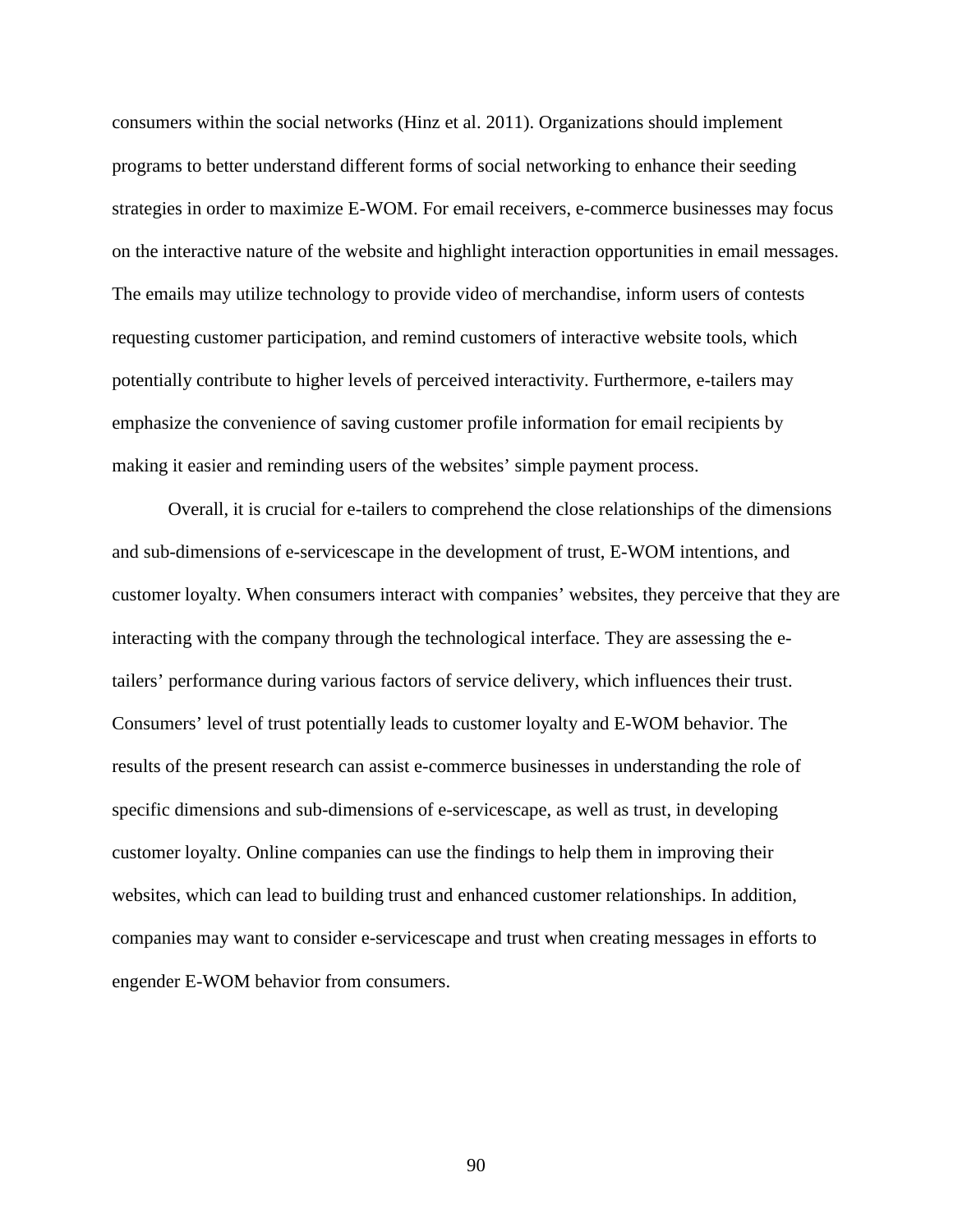#### Limitations and Future Research

Despite the theoretical and managerial contributions, the present research is subject to limitations. The data collection and analysis is, by design, restricted to customers of a single etailer. This group consisted of a self-selected set of consumers. With this limited sample, there are issues with representativeness and generalizability. Furthermore, the e-tailer of focus in this study offers only apparel and accessories, which are two very specific product categories. Again, this limits generalizability to some degree. While the results are relatively generalizable, it would be prudent to replicate and extend this study to additional e-businesses in other industries.

With an eye toward enhancing understanding of e-servicescape, trust, viral marketing, and customer loyalty, future research should examine additional factors of online servicescape, such as sound and possibly texture. Technology continues to improve, which means e-tailers have opportunities to enrich their websites and offer more information for consumers to make their purchase decisions. E-servicescape does not currently account for video clips describing products, product demonstrations, or potential uses for products. Depending on the product category, adding a sub-dimension about video clips to e-servicescape may help online retailers understand if this feature is useful for consumers. Also, the sub-dimension of customer reviews was measured with only two items which resulted in interval data. To build a true scale and assess reliability, future research should include three or more measures.

Another extension of this research would be to investigate this same integrated model in the business-to-business context. Many purchase decisions happen within industrial organizations, and collecting data from organizational buyers may be a fruitful avenue for research to better understand how online servicescape impacts trust, as well as firm-to-firm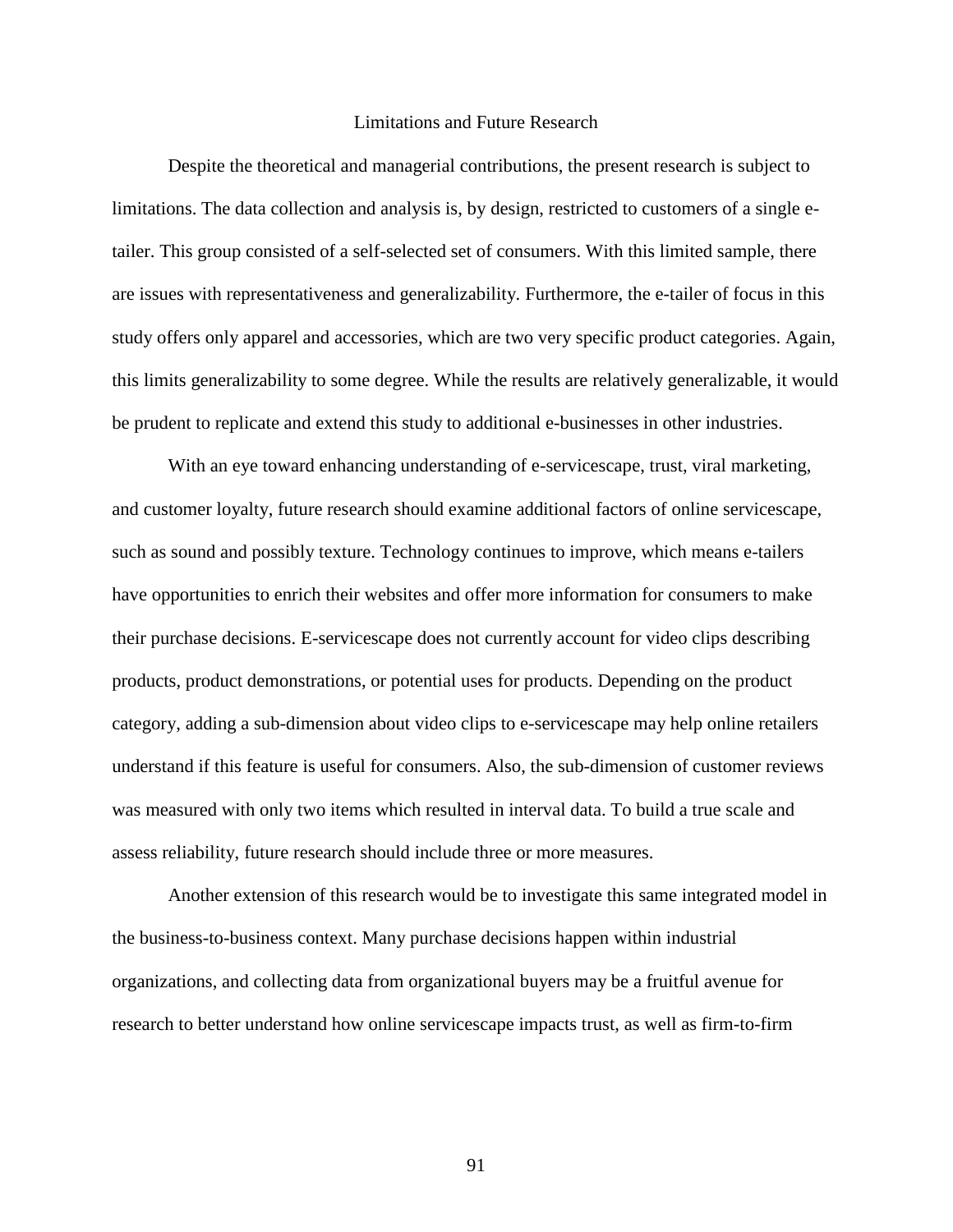loyalty. It would also be interesting to compare organizational buyers to end-use consumers using the research model.

Another potential avenue of research would be to gather data on customers' actual purchases and E-WOM behavior and integrate this into the research design. It would be interesting to explore this type of customer data and compare it to behavioral intentions. Additionally, this study did not consider message design, content, or frequency, which would potentially result in stimulating insights.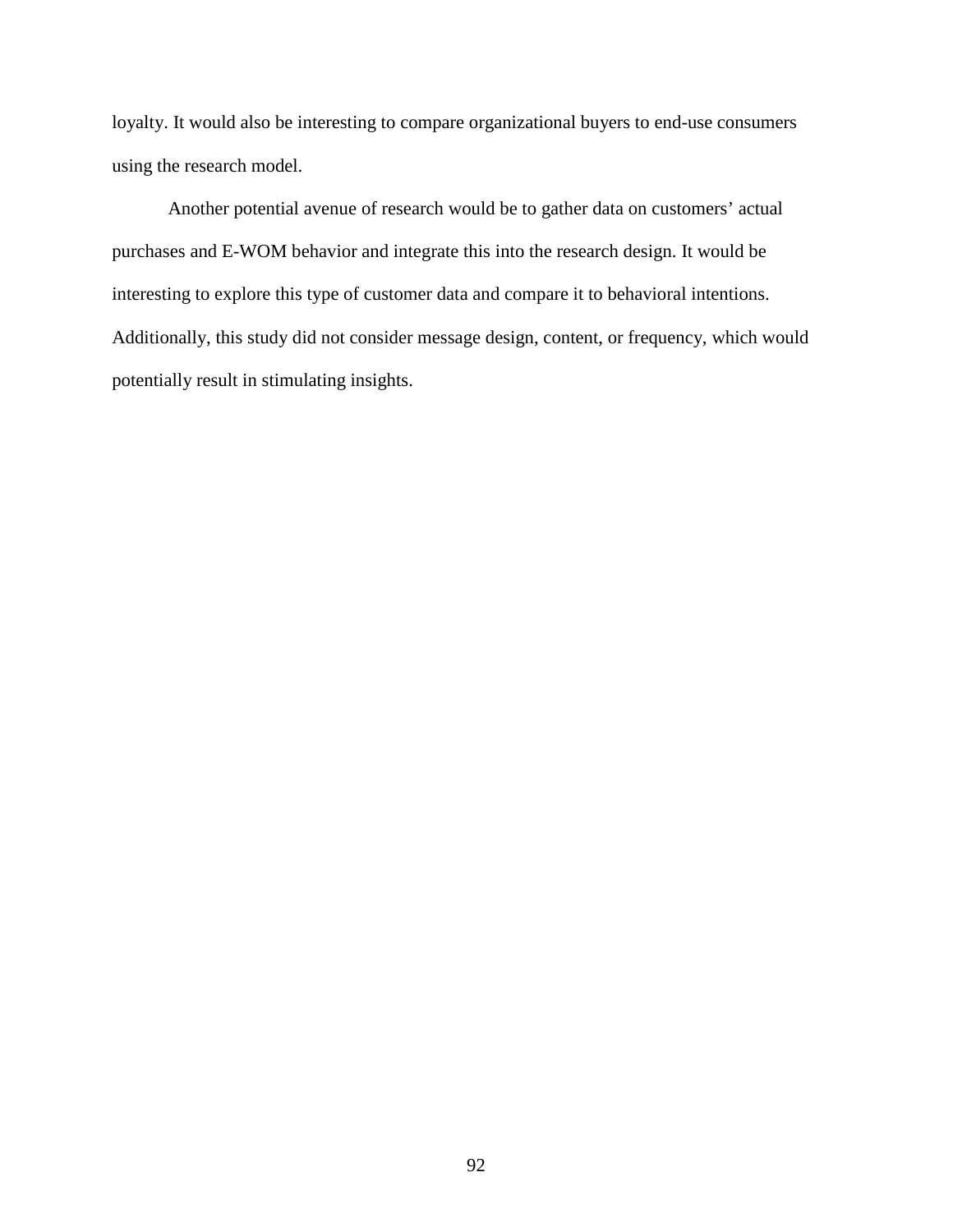### REFERENCES

Altoft, Patrick (2008, June 12), "The Top 10 Viral Marketing Campaigns of All Time," (accessed April 16, 2014) [available at http://www.branded3.com/blogs/the-top-10-viralmarketing-campaigns-of-all-time/].

Anderson, Myles (2013, June 26), "2013 Study: 79% of Consumers Trust Online Reviews as Much as Personal Recommendations," (accessed May 28, 2014) [available at http://searchengineland.com/2013-study-79-of-consumers-trust-online-reviews-as-much-aspersonal-recommendations-164565].

Anderson, Rolph E. and Srini S. Srinivasan (2003), "E-Satisfaction and E-Loyalty: A Contingency Framework," *Psychology & Marketing,* 20 (2), 123-38.

Angel, Robert and Joseph Sexsmith (2011), "Social Networking: The Corporate Value Proposition," *Ivey Business Journal,* 73 (4).

Armstrong, J. Scott and Terry S. Overton (1977), "Estimating Nonresponse Bias in Mail Surveys," *Journal of Marketing Research,* 14 (3), 396-402.

Arndt, Johan (1967), "Role of Product-Related Conversations in the Diffusion of New Product," *Journal of Marketing Research,* 4 (3), 291-95.

Bagozzi, Richard P. (1975), "Marketing as Exchange," *Journal of Marketing,* 39 (4), 32-39.

---- and Youjae Yi (1988), "On the Evaluation of Structural Equation Models," *Journal of the Academy of Marketing Science,* 14 (May), 209-26.

Baker, Julie, Dhruv Grewal, and Ananthanarayanan Parasuraman (1994), "The Influence of Store Environment on Quality Inferences and Store Image," *Journal of the Academy of Marketing Science*, 22 (4), 328-39.

----, Leonard L. Berry, and Albert Parasuraman (1988), "The Marketing Impact of Branch Facility Design," *Journal of Retail Banking,* 10 (2), 33-42.

Balter, Dave (2005), *Grapevine: Why Buzz was a Fad But Word of Mouth is Forever*. New York, NY: Penguin Group.

Bansal, Harvir S. and Peter A. Voyer (2000), "Word-of-Mouth Processes within a Services Purchase Decision Context," *Journal of Services Research,* 13 (3), 166-77.

Bauer, Hans H., Mark Grether, and Mark Leach (2002), "Building Customer Relations Over the Internet," *Industrial Marketing Management,* 31 (2), 155-63.

Bayus, Barry L. (1985), "Word of Mouth: The Indirect Effects of Marketing Efforts," *Journal of Advertising Research,* 25 (3), 31-39.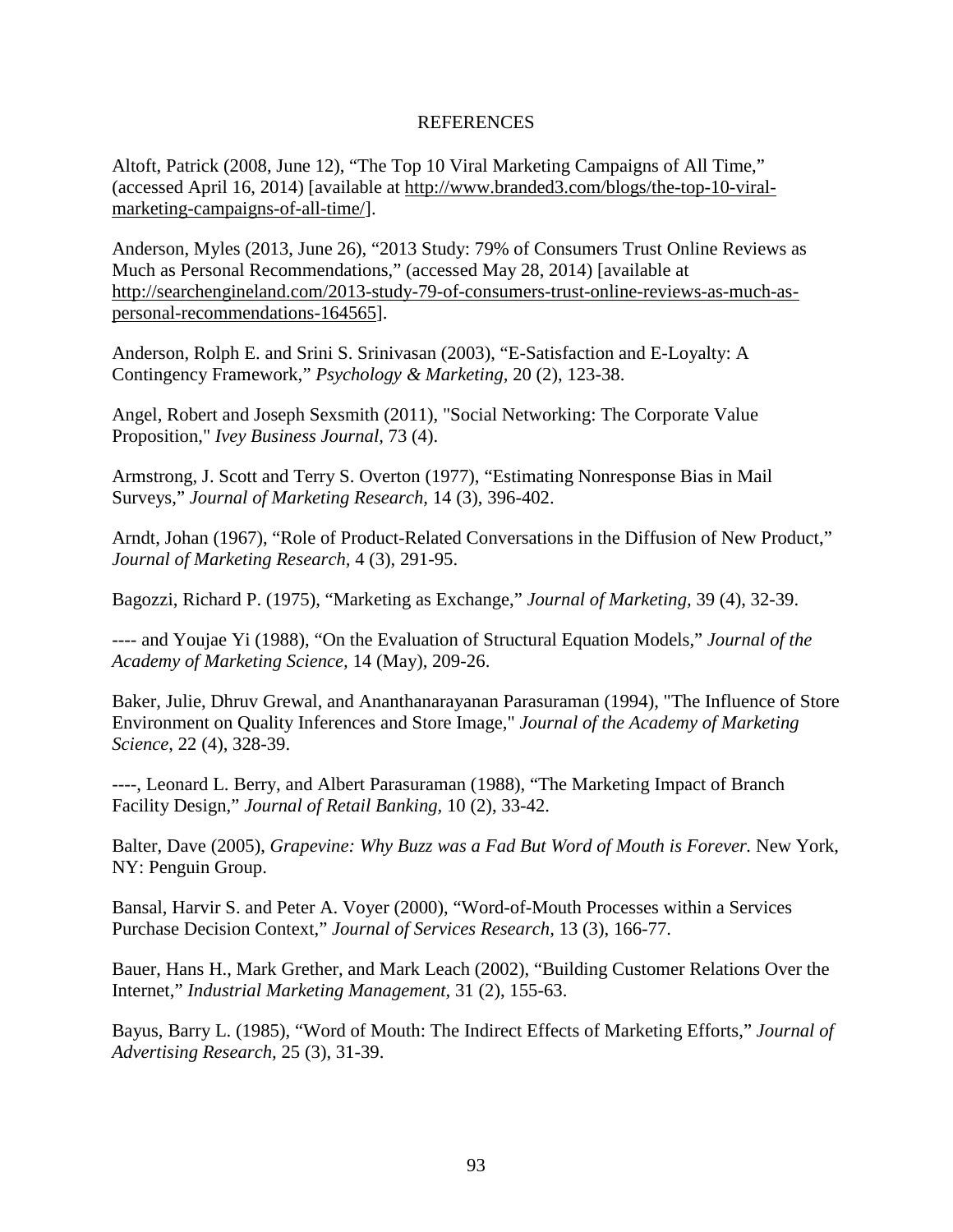Beatty, Sharon E., Morris Mayer, James E. Coleman, Kristy Ellis Reynolds, and Jungki Lee (1996), "Customer-Sales Associates Relationships," *Journal of Retailing,* 72 (3), 223-47.

Berger, Jonah, Alan T. Sorensen, and Scott J. Rasmussen (2012), "Positive Effects of Negative Publicity: When Negative Reviews Increase Sales," *Marketing Science,* 29 (5), 815-27.

Berger, Peter L. and Thomas Luckmann (1966), *The Social Construction of Reality.* New York, NY: Anchor.

Bickart, Barbara and Robert M. Schindler (2001), "Internet Forum as Influential Sources of Consumer Information," *Journal of Interactive Marketing,* 15 (3), 31-40.

Bitner, Mary Jo (1990), "Evaluating Service Encounters: The Effects of Physical Surroundings and Employee Responses," *Journal of Marketing,* 54, 69-82.

---- (1992), "Servicescapes: The Impact of Physical Surroundings on Customers and Employees," *Journal of Marketing,* 56 (2), 57-71.

Booms, Bernard H. and Mary Jo Bitner (1982), "Marketing Services by Managing the Environment," *Cornell Hotel and Restaurant Administration Quarterly,* 23 (May), 35-39.

Borgida, Eugene and Richard E. Nisbett (1977), "The Differential Effect of Abstract vs. Concrete Information on Decisions," *Journal of Applied Social Psychology,* 7 (July/August), 258-71.

Bowen, John T. and Stowe Shoemaker (1998), "Loyalty: A Strategic Commitment," *Cornell Hotel and Restaurant Administration Quarterly,* 39 (1), 12-25.

Boyd, Danah M. and Nicole B. Ellison (2007), "Social Network Sites: Definition, History, and Scholarship," *Journal of Computer-Mediated Communication,* 13 (1), 210-30.

Brooks, Robert C., Jr. (1957), "Word-of-Mouth Advertising in Selling New Products," *Journal of Marketing,* 22 (2), 154-61.

Brown, Jacqueline Johnson and Peter H. Reingen (1987), "Social Ties and Word-of-Mouth Referral Behavior," *Journal of Consumer Research,* 14 (3), 350-62.

Brown, Jo, Amanda J. Broderick, and Nick Lee (2007), "Word of Mouth Communication within Online Communities: Conceptualizing the Online Social Network," *Journal of Interactive Marketing,* 21 (3), 2-20.

Buttle, Francis A. (1998), "Word-of-Mouth: Understanding and Managing Referral Marketing," *Journal of Strategic Marketing,* 6 (3), 241-54.

Cases, Anne-Sophie, Christophe Fournier, Pierre-Louis Dubois, John F. Tanner Jr. (2010), "Web Site Spill Over to Email Campaigns: The Role of Privacy, Trust, and Shoppers' Attitudes," *Journal of Business Research,* 63 (9), 993-99.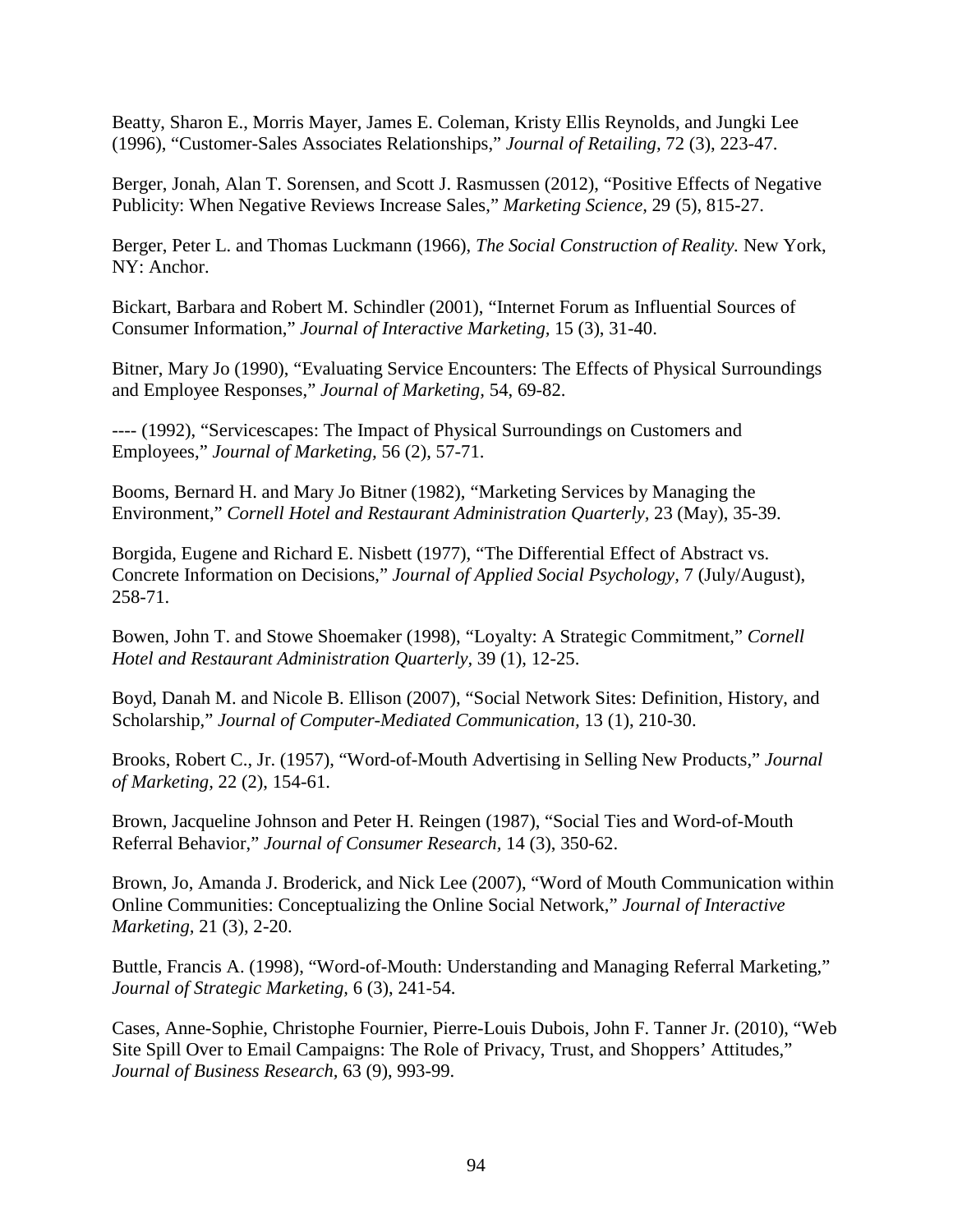Cazier, Joseph A., Benjamin Shao, and Robert D. St. Louis (2006), "E-business Differentiation through Value-Based Trust," *Information & Management,* 43 (6), 718-27.

Chan, Hui-Chen and Kuo-Ming Chu (2007), "The Construction Model of Customer Trust, Perceived Value and Customer Loyalty," *Review of Business Research,* 7 (1), 107-12.

Charlton, Graham (2010, February 7), "Why Retailers Need to Embrace Mobile Internet in Stores," (accessed May 28, 2014) [available at https://econsultancy.com/blog/8919-whyretailers-need-to-embrace-mobile-internet-in-stores#i.173htg812tcd7j].

Chatterjee, Patrali (2001), "Online Reviews: Do Consumers Use Them?" *Advances in Consumer Research,* 28 (1), 129-33.

Chebat, Jean-Charles and Richard Michon (2003), "Impact of Ambient Odors on Mall Shoppers' Emotions, Cognition and Spending: A Test of Competitive Causal Theories," *Journal of Business Research,* 56 (7), 529-39.

Chen, Su Jane and Tung Zong Chang (2003), "A Descriptive Model of Online Shopping Process: Some Empirical Results," *International Journal of Service Management,* 14 (5), 556-69.

Chen, Yu-Hui and Stuart Barnes (2007), "Initial Trust and Online Buyer Behavior," *Industrial Management and Data Systems,* 107 (1), 21-36.

Chen, Yubo and Jinhong Xie (2004), "Online Consumer Review: A New Element of Marketing Communications Mix," Working Paper, University of Arizona.

---- and Jinhong Xie (2005), "Third-Party Product Review and Firm Marketing Strategy," *Marketing Science,* 24 (2), 218-40.

Chen, Yuxin and K. Sudhir (2004), "When Shopbots Meet Emails: Implications for Price Competition on the Internet," *Quantitative Marketing and Economics,* 2 (3), 233-55.

Cheung, Christy and Matthew K.O. Lee (2000), "Trust in Internet Shopping: A Proposed Model and Measurement Instrument," in *AMCIS 2000 Proceedings,* Paper 406.

----, Matthew K.O. Lee, and Neil Rabjohn (2008), "The Impact of Electronic Word-of-mouth: The Adoption of Online Opinions in Online Customer Communities," *Internet Research,* 18 (3), 229-47.

Chevalier, Judith A. and Dina Mayzlin (2006), "The Effect of Word of Mouth on Sales: Online Book Reviews," *Journal of Marketing Research,* 43 (3), 345-54.

Childers, Terry L. (1986), "Assessment of the Psychometric Properties of an Opinion Leadership Scale," *Journal of Marketing Research,* 23 (2), 184-88.

Chiu, Hung-Chang, Yi-Ching Hsieh, Ya-Hui Kao, and Monle Lee (2007), "The Determinants of Email Receivers' Disseminating Behaviors on the Internet," *Journal of Advertising Research,* 47 (4), 524-34.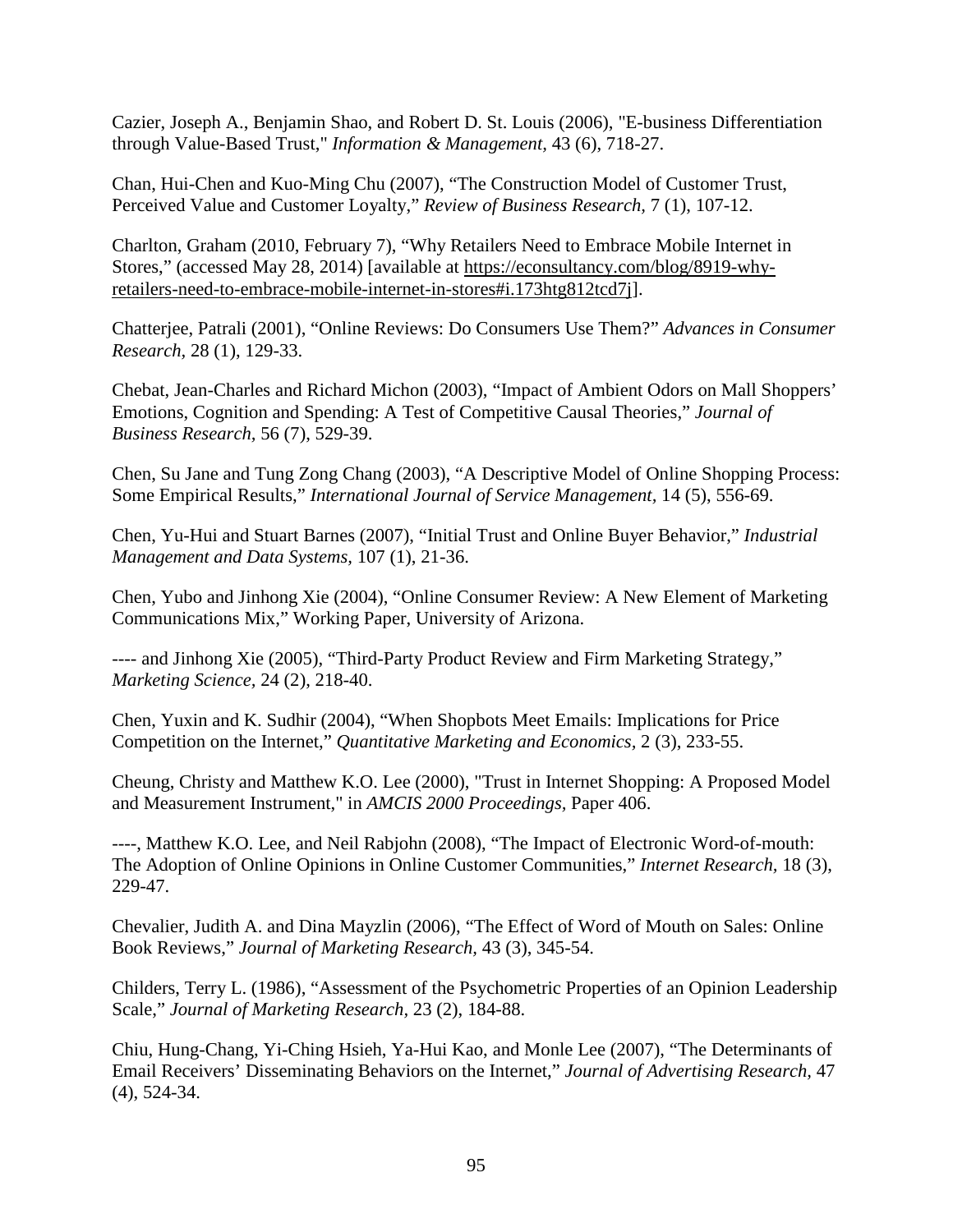Chu, Shu-Chuan and Yoojung Kim (2011), "Determinants of Consumer Engagement in Electronic Word-of-Mouth (eWOM) in Social Networking Sites," *International Journal of Advertising,* 30 (1), 47-75.

Chung, Cindy M. Y. and Peter R. Darke (2006), "The Consumer as Advocate: Self-relevance, Culture, and Word-of-Mouth," *Marketing Letters,* 17, 269-79.

Churchill, Gilbert A., Jr. (1979), "A Paradigm for Developing Better Measures of Marketing Constructs," *Journal of Marketing Research,* 16 (1), 64-73.

"Consumer Electronics Buyers Rely More on Consumer Reviews than Professional Reviews," (2013, January 7) (accessed April 21, 2014) [available at http://www.marketingcharts.com/wp/online/consumer-electronics-buyers-rely-more-onconsumer-reviews-than-professional-reviews-25975/].

Corbitt, Brian J., Theerasak Thanasankit, and Han Yi (2003), "Trust and E-Commerce: A Study of Consumer Perceptions," *Electronic Commerce Research and Applications,* 2 (3), 203-15.

Cova, Bernard and Veronique Cova (2002), "Tribal Marketing: The Tribalisation of Society and Its Impact of the Conduct of Marketing," *European Journal of Marketing,* 36 (5/6), 595-620.

Czepiel, John A. (1974), "Word-of-Mouth Processes in the Diffusion of a Major Technological Innovation," *Journal of Marketing Research,* 11 (2), 172-80.

Davis, Alanah and Deepak Khazanchi (2008), "An Empirical Study of Online Word of Mouth as a Predictor for Multi-Product Category e-Commerce Sales," *Electronic Markets,* 18 (2), 130-41.

Davis, Tim R.V. (1984), "The Influence of the Physical Environment in Offices," *Academy of Management Review,* 9 (2), 271-83.

Day, George S. (1971), "Attitude Change, Media, and Word of Mouth," *Journal of Advertising Research,* 11 (6), 31-40.

De Bruyn, Arnaud and Gary L. Lilien (2008), "A Multi-Stage Model of Word-of-Mouth Influence through Viral Marketing," *International Journal of Research in Marketing,* 25 (3), 151-63.

Delgado-Ballester, Elena and Jose Luis Munuera-Aleman (2001), "Brand Trust in the Context of Consumer Loyalty," *European Journal of Marketing,* 35 (11/12), 1238-58.

Dellarocas, Chrysanthos (2003), "The Digitization of Word of Mouth: Promise and Challenges of Online Feedback Mechanisms," *Management Science,* 49 (10), 1401-24.

"Deloitte's 2010 Annual Holiday Survey: The Season for Reason," (2010, October), (accessed May 23, 2014) [available at http://www.deloitte.com/assets/Dcom-SouthAfrica/Local%20Assets/Documents/Year%20End%20Holiday%20Survey%202010.pdf].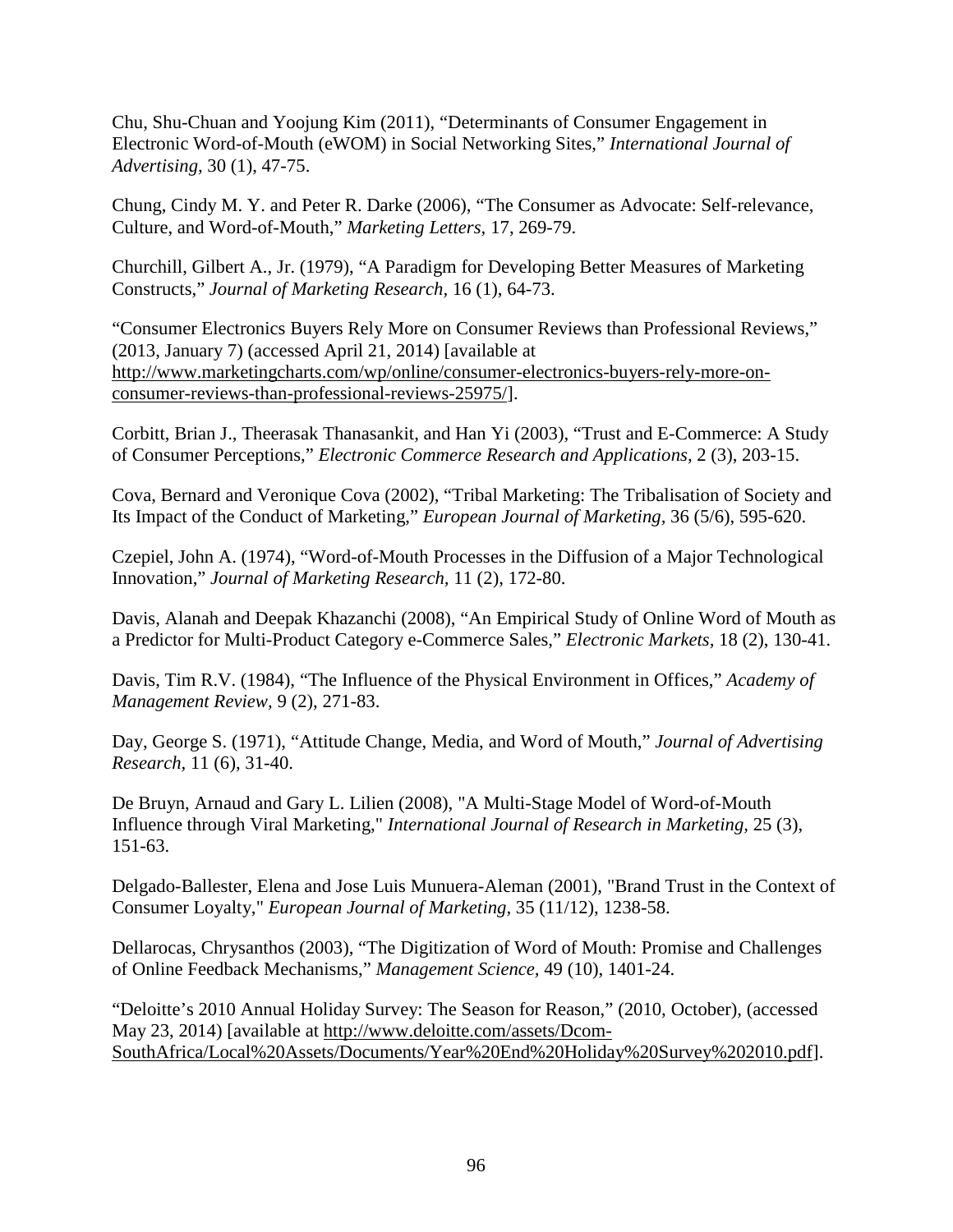"Deloitte's 2012 Annual Holiday Survey: Will Retailers' Registers Jingle this Holiday Season?" (2012, October), (accessed May 23, 2014) [available at https://www.deloitte.com/assets/Dcom-UnitedStates/Local%20Assets/Documents/RetailDistribution/us\_retail\_2012-Annual-Holiday-Survey\_102412.pdf].

"Deloitte's 2013 Annual Holiday Survey: Naughty or Nice? How Will Retail Sales Fare this Holiday Season?" (2013, October), (accessed May 23, 2014) [available at http://www.deloitte.com/assets/Dcom-UnitedStates/Local%20Assets/Documents/us\_Retail\_2013HolidaySurveyResults\_102113.pdf].

Di Ianni, Alfonso (2000), "The E-business Enterprise and the 'Web-first' Principle of Emarketing," *Journal of Interactive Marketing,* 2 (2), 158-70.

Dichter, Ernest (1966), "How Word-of-Mouth Advertising Works," *Harvard Business Review,*  44 (6), 291-304.

Doney, Patricia M. and Joseph P. Cannon (1997), "An Examination of the Nature of Trust in Buyer-Seller Relationships," *Journal of Marketing,* 61 (April), 35-51.

Donnelly, Vanessa (2000), *Designing Easy-to-Use Websites.* Harlow, England: Pearson Education Unlimited.

Donovan, Robert J. and John R. Rossiter (1982), "Store Atmosphere: An Environmental Psychology Approach," *Journal of Retailing,* 58 (Spring), 34-57.

----, John R. Rossiter, Gilian Marcoolyn, and Andrew Nesdale (1994), "Store Atmosphere and Purchasing Behavior," *Journal of Retailing,* 70 (3), 283-94.

Duan, Wenjing, Bin Gu, and Andrew B. Whinston (2008), "Do Online Reviews Matter? An Empirical Investigation of Panel Data," *Decision Support Systems,* 45 (4), 1007-16.

Durkheim, Emilie (1912), *The Elementary Forms of Religious Life.* New York, NY: Free Press.

Edvardsson, Bo, Bo Enquist, and Robert Johnston (2010), "Design Dimensions of Experience Rooms for Service Test Drives: Case Studies in Several Service Contexts," *Managing Service Quality,* 20 (4), 312-27.

Engel, James F., Robert J. Kegerreis, and Roger D. Blackwell (1969), "Word-of-Mouth Communication by the Innovator," *Journal of Marketing,* 33 (July), 15-19.

----, Roger D. Blackwell, and Paul W. Miniard (1990), *Consumer Behavior,* 6th edition. Chicago, IL: Dryden.

Eroglu, Sevgin A., Karen Machleit, and Lenita M. Davis (2001), "Atmospheric Qualities of Online Retailing: A Conceptual Model and Implications," *Journal of Business Research,* 54 (2), 177-84.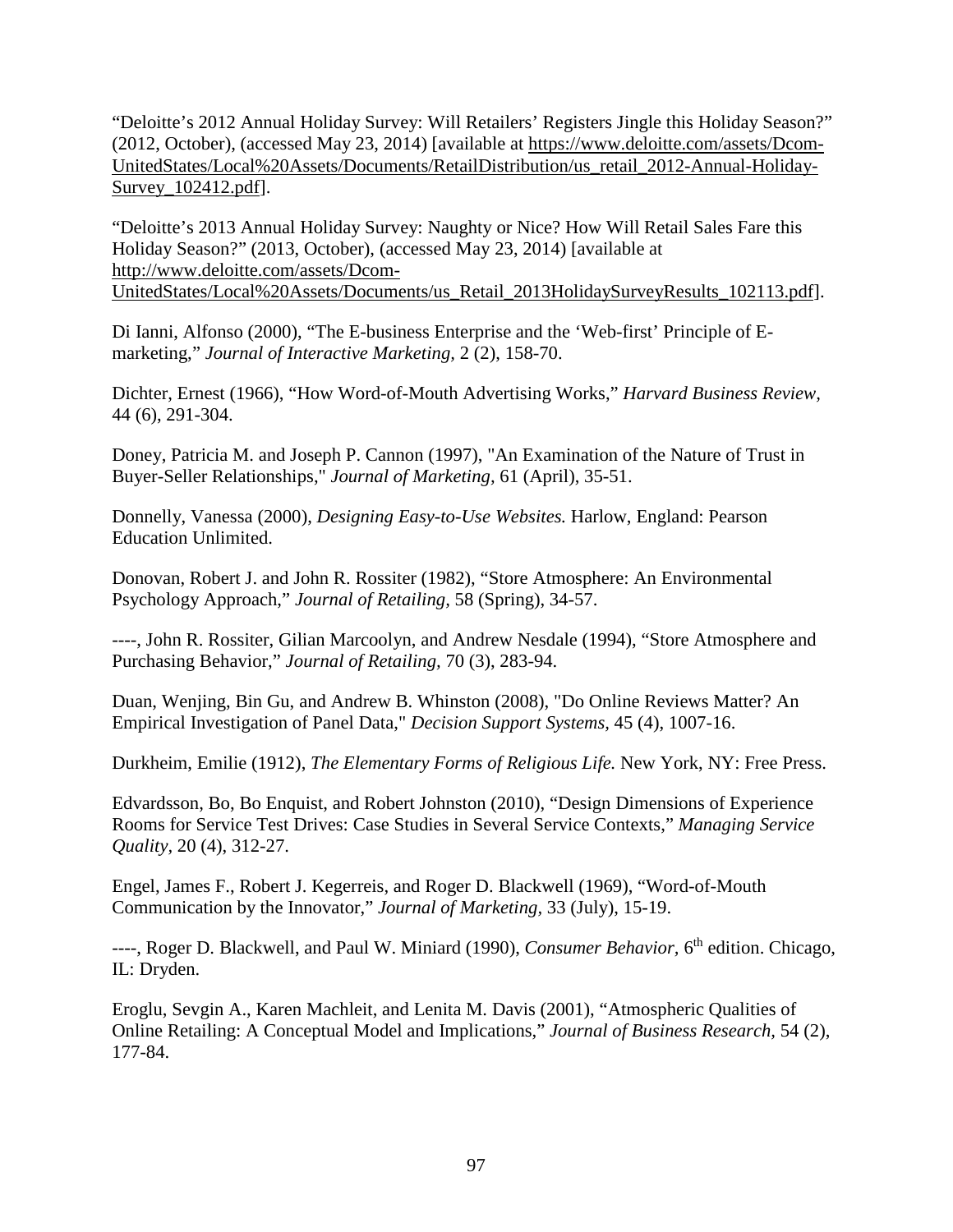----, Karen Machleit, and Lenita M. Davis (2003), "Empirical Testing of a Model of Online Store Atmospherics and Shopper Responses," *Psychology & Marketing,* 20 (2), 139-50.

----, Karen Machleit, and Terri Feldman Barr (2005), "Perceived Retail Crowding and Shopping Satisfaction: The Role of Shopping Values," *Journal of Business Research,* 58 (8), 1146-53.

Evans, Joel R. and Vanessa E. King (1999), "Business-to-Business Marketing and the World Wide Web: Planning, Managing, and Assessing Web Sites," *Industrial Marketing Management,* 28 (4), 343-58.

Everard, Andrea and Dennis F. Galletta (2006), "How Presentation Flaws Affect Perceived Site Quality, Trust, and Intention to Purchase from an Online Store," *Journal of Management Information Systems,* 22 (3), 55-95.

Feick, Lawrence F. and Linda L. Price (1987), "The Market Maven: A Diffuser of Marketplace Information," *Journal of Marketing,* 51 (1), 83-97.

Ferguson, Rick (2008), "Word of Mouth and Viral Marketing: Taking the Temperature of the Hottest Trends in Marketing," *Journal of Consumer Marketing,* 25 (3), 179-82.

Fiore, Ann Marie and Hyun-Jeong Jin (2003), "Influence of Image Interactivity on Approach Responses towards an Online Retailer," *Internet Research,* 13 (1), 38-48.

---- and Jihyun Kim (2007), "An Integrative Framework Capturing Experiential and Utilitarian Shopping Experience," *International Journal of Retail and Distribution Management,* 35 (6), 421-42.

----, Xinlu Yah, and Eunah Yoh (2000), "Effects of a Product Display and Environmental Fragrancing on Approach Responses and Pleasurable Experience," *Psychology & Marketing,* 17  $(1), 27-54.$ 

Flavián, Carlos, and Miguel Guinalíu (2006), "Consumer Trust, Perceived Security and Privacy Policy: Three Basic Elements of Loyalty to a Web Site," *Industrial Management & Data Systems,* 106 (5), 601-20.

Fornell, Claes and David F. Larcker (1981), "Evaluating Structural Equation Models with Unobservable Variables and Measurement Error," *Journal of Marketing Research,* 18 (1), 39-50.

Forsythe, Sandra M. and Bo Shi (2003), "Consumer Patronage and Risk Perceptions in Internet Shopping," *Journal of Business Research,* 56 (11), 867-75.

Frels, Judy and P.K. Kannan (2001), "Consumers Risk Perceptions in Conducting Online Transactions," Working Paper, University of Maryland, College Park.

Gatignon, Hubert and Thomas S. Robertson (1986), "An Exchange Theory Model of Interpersonal Communication," in *Advances in Consumer Research,* Vol. 13, Richard J. Lutz, ed. Provo, UT: Association for Consumer Research, 534-38.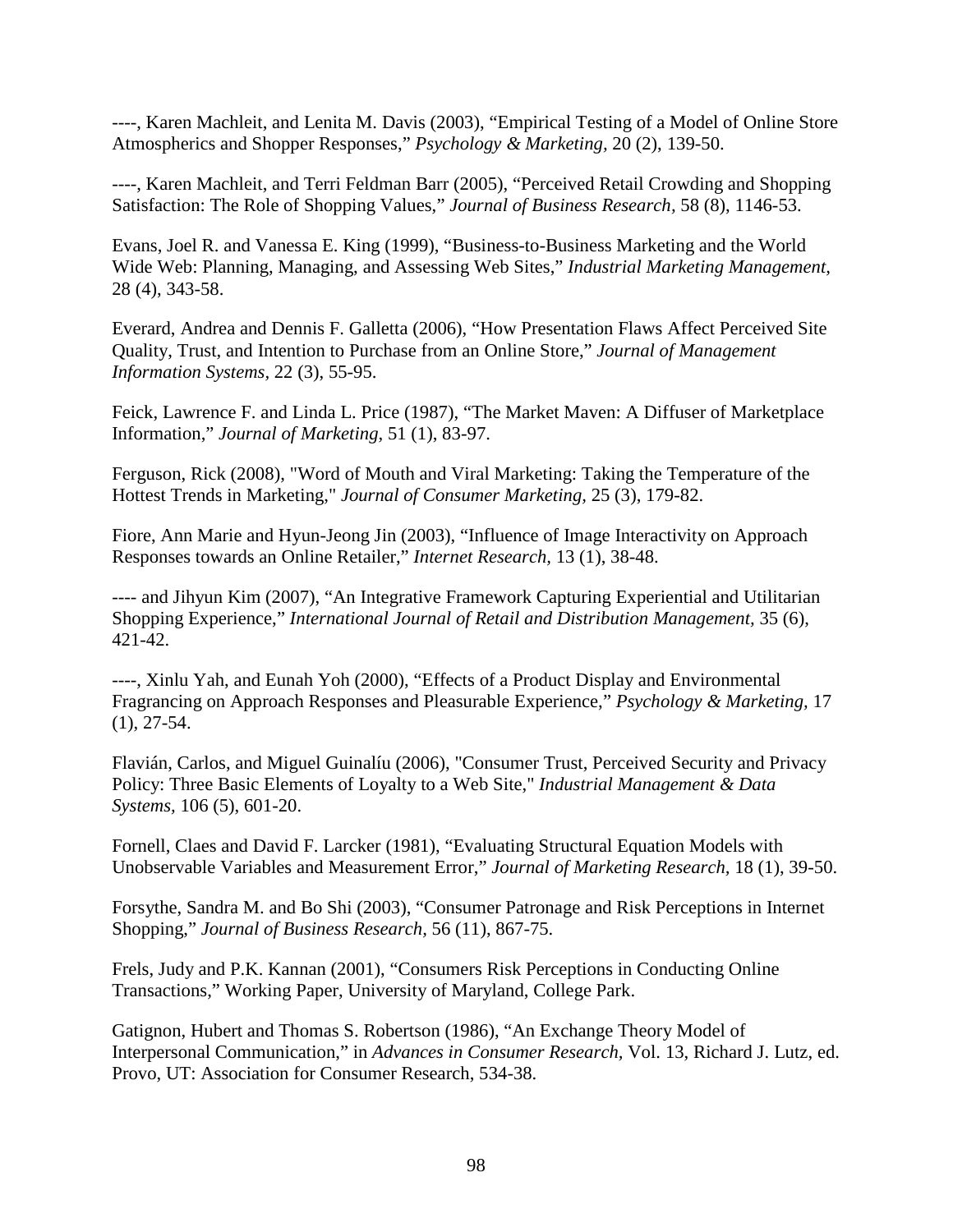Gefen, David and Detmar W. Straub (2004), "Consumer Trust in B2C e-Commerce and the Importance of Social Presence: Experiments in e-Products and e-Services," *The International Journal of Management Science,* 32 (6), 407-24.

----, Elena Karahanna, and Detmar W. Straub (2003), "Trust and TAM in Online Shopping: An Integrated Model," *MIS Quarterly,* 27 (1), 51-90.

Gehrke, Dave and Efraim Turban (1999), "Determinants of Successful Website Design: Relative Importance and Recommendations for Effectiveness," paper presented at the 32<sup>nd</sup> Hawaii International Conference on System Sciences (January).

Gerbing, David W. and James C. Anderson (1988), "An Updated Paradigm for Scale Development Incorporating Unidimensionality and Its Assessment," *Journal of Marketing Research,* 25 (2), 186-92.

Gilly, Mary C., John L. Graham, Mary Finley Wolfinbarger, and Laura J. Yale (1998), "A Dyadic Study of Interpersonal Information Search," *Journal of the Academy of Marketing Science,* 26 (2), 83-100.

Godes, David and Dina Mayzlin (2004), "Using Online Conversations to Study Word-of-Mouth Communication," *Marketing Science,* 23 (4), 545-60.

Godin, Seth (1999), *Permission Marketing: Turning Strangers into Friends, and Friends into Customers.* New York, NY: Simon and Schuster.

Goldenberg, Jacob, Barak Libai, and Eitan Muller (2001), "Talk of the Network: A Complex Systems Look at the Underlying Process of Word-of-Mouth," *Marketing Letters,* 12 (3), 53-72.

Gopal, Ram D., Arvind K. Tripathi, and Zhiping D. Walter (2006), "Economics of First-Contact Email Advertising," *Decision Support Systems,* 42 (3), 1366-82.

Gounaris, Spiros P. (2005), "Trust and Commitment Influences on Customer Retention: Insights from Business-to-Business Services," *Journal of Business Research,* 58 (2), 126-40.

Grabner-Kräuter, Sonja, and Ewald A. Kaluscha (2003), "Empirical Research in Online Trust: A Review and Critical Assessment," *International Journal of Human-Computer Studies,* 58 (6), 783-812.

Grewal, Dhruv, Joan Lindsey Mullikin, and Jeanne Munger (2003), "Loyalty in E-Tailing: A Conceptual Framework," *Journal of Relationship Marketing,* 2 (3/4), 31-45.

Griffin, Charlie (2007, August 14), "Website Relevance: What the Search Engines are Really Ranking On," (accessed May 16, 2014) [available at http://voices.yahoo.com/website-relevancesearch-engines-really-488578.html].

Groeppel-Klein, Andrea and Benedikt Bartmann (2008), "Anti-Clockwise or Clockwise? The Impact of Store Layout on the Process of Orientation in a Discount Store," *European Advances in Consumer Research,* 8, 415-16.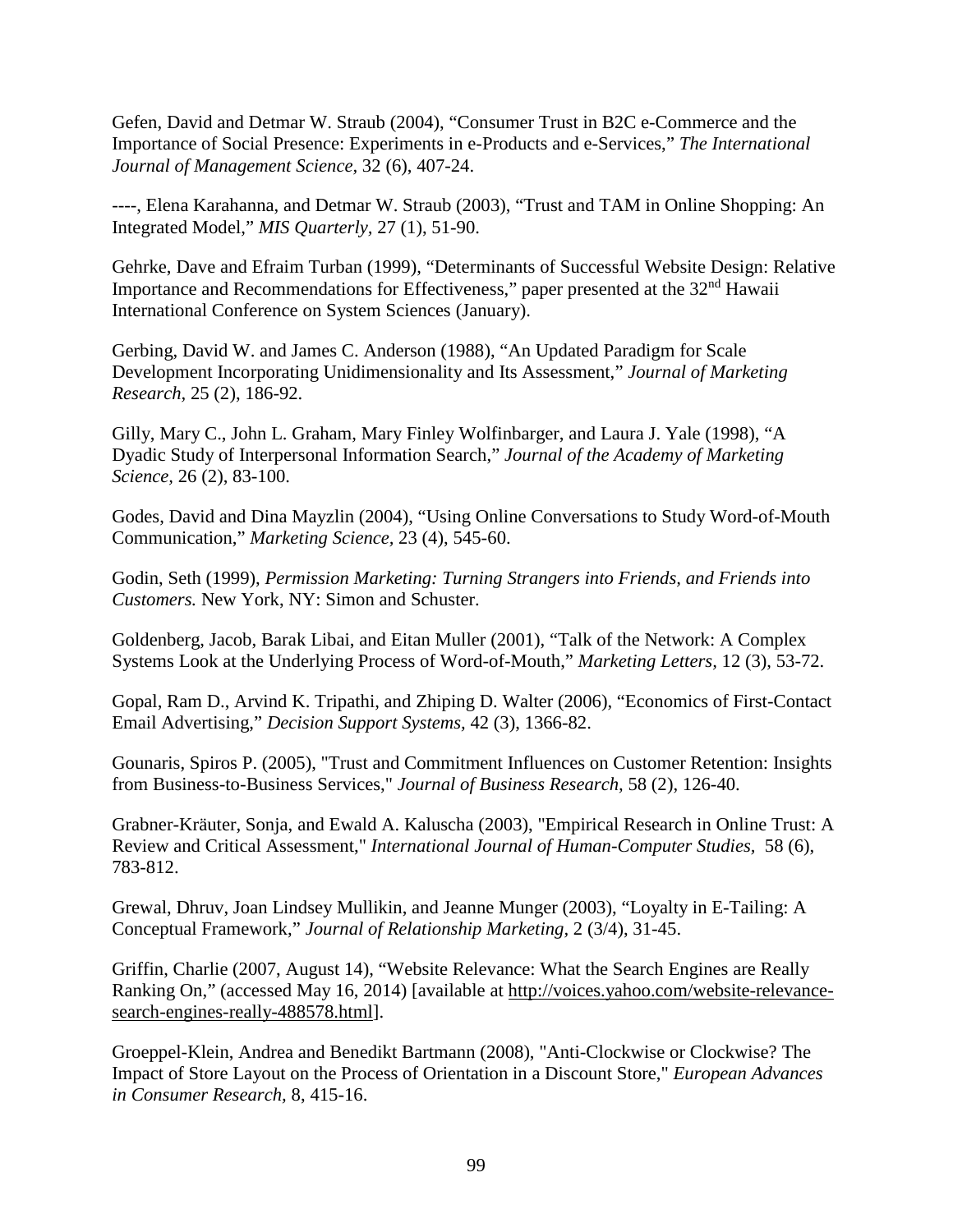Ha, Young and Sharron J. Lennon (2010), "Online Visual Merchandising (VMD) Cues and Consumer Pleasure and Arousal: Purchasing versus Browsing Situation," *Psychology & Marketing,* 27 (2), 141-65.

Hair, Joseph F., William C. Black, Barry J. Babin, Rolph E. Anderson, and Ronald L. Tatham (2006), *Multivariate Analysis, 6th ed.* Upper Saddle River, NJ: Pearson Education, Inc.

Han, Ke-Tsung (2007), "Responses to Six Major Terrestrial Biomes in Terms of Scenic Beauty, Preference and Restorativeness," *Environment & Behavior,* 39 (4), 529-56.

Harrell, Gilbert D., Michael D. Hutt, and James C. Anderson (1980), "Path Analysis of Buyer Behavior under Conditions of Crowding," *Journal of Marketing Research,* 17 (1), 45-51.

Harris, James R. (1990), "Ethical Values of Individuals at Different Levels in the Organizational Hierarchy of a Single Firm," *Journal of Business Ethics,* 9 (9), 741-50.

Harris, Lloyd C. and Mark M.H. Goode (2004), "The Four Levels of Loyalty and the Pivotal Role of Trust: A Study of Online Loyalty, Trust, Satisfaction, Value, and Service Quality," *Journal of Retailing,* 80 (2), 139-58.

---- and Mark M.H. Goode (2010), "Online Servicescapes, Trust, and Purchase Intentions," *Journal of Services Marketing,* 24 (3), 230-43.

Hartnett, Michael (2000), "New Features Take Do-It-Best Website to Higher Level," *Stores,* 82 (2), 50-54.

Hayes, Bob E. (2008), "The True Test of Loyalty," *Quality Progress,* 41 (6), 20-26.

Haywood, K. Michael (1989), "Managing Word of Mouth Communications," *Journal of Services Marketing,* 3 (2), 55-67.

Henderson, Samantha and Michael Gilding (2004), "'I've Never Clicked this Much with Anyone in My Life': Trust and Hyperpersonal Communication in Online Friendships," *New Media & Society,* 6 (4), 487-506.

Hennig-Thurau, Thorsten and Gianfranco Walsh (2004), "Electronic Word of Mouth: Motives for and Consequences of Reading Customer Articulations on the Internet," *International Journal of Electronic Commerce,* 8 (2), 51-74.

----, Kevin P. Gwinner, Gianfranco Walsh, and Dwayne D. Gremler (2004), "Electronic Word‐ of‐Mouth via Consumer‐Opinion Platforms: What Motivates Consumers to Articulate Themselves on the Internet?" *Journal of Interactive Marketing,* 18 (1), 38-52.

Herr, Paul, Frank R. Kardes, and John Kim (1991), "Effects of Word-of-Mouth and Product-Attribute Information on Persuasion: An Accessibility-Diagnosticity Perspective," *Journal of Consumer Research,* 17 (4), 454-62.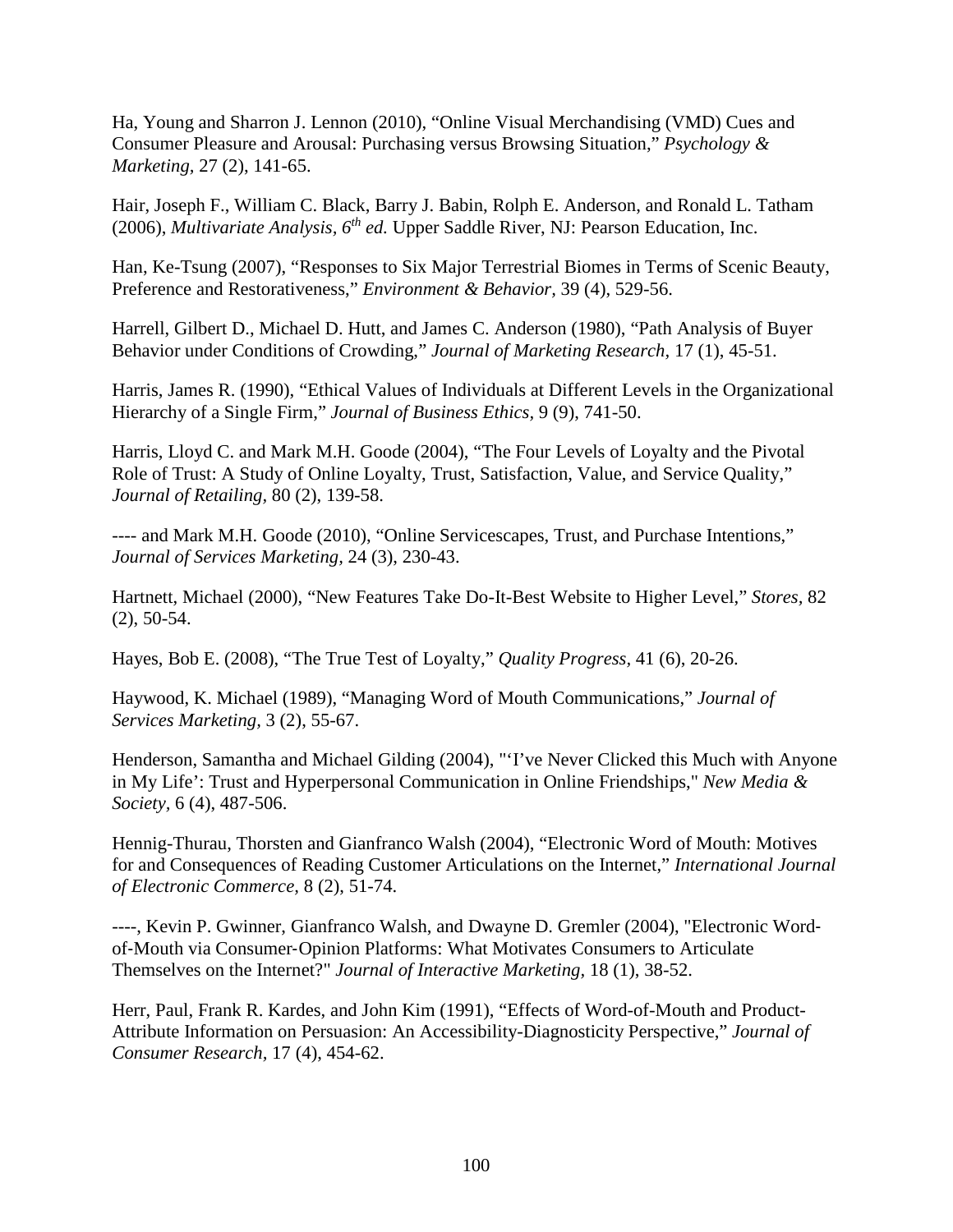Hinz, Oliver, Bernd Skiera, Christian Barrot, and Jan U. Becker (2011), "Seeding Strategies for Viral Marketing: An Empirical Comparison," *Journal of Marketing,* 75 (6), 55-71.

Ho, Jason Y. C. and Melanie Dempsey (2010), "Viral Marketing: Motivations to Forward Online Content," *Journal of Business Research,* 63 (9), 1000-06.

Hoffman, Donna L., Thomas P. Novak, and Marcos Peralta (1999), "Building Consumer Trust Online," *Communications of the ACM,* 42 (4), 80-85.

Hoque, Abeer Y. and Gerald L. Lohse (1999), "An Information Search Cost Perspective for Designing Interfaces for Electronic Commerce," *Journal of Marketing Research,* 36 (3), 387-94.

Hu, Li-Tze and Peter M. Bentler (1999), "Cutoff Criteria for Fit Indexes in Covariance Structure Analysis: Conventional Criteria versus New Alternatives," *Structural Equation Modeling,* 6 (1), 1-55.

Huang, Chien-Chih, Tung-Ching Lin, and Kuei-Ju Lin (2009), "Factors Affecting Pass-along Email Intentions (PAEIs): Integrating the Social Capital and Social Cognition Theories," *Electronic Commerce Research and Applications,* 8 (3), 160-69.

Huang, Jen-Hung, Teng-Tai Hsiao and Yi-Fen Chen (2012), "The Effects of Electronic Word-of-Mouth on Product Judgment and Choice: The Moderating Role of the Sense of Virtual Community," *Journal of Applied Social Psychology,* 42 (9), 2326-47.

Hui, Michael K. and John E.G. Bateson (1991), "Perceived Control and the Effects of Crowding and Consumer Choice on the Service Experience," *Journal of Consumer Research,* 18 (2), 174- 84.

Huizingh, Eelko K.R.E. (2002), "The Antecedents of Website Performance," *European Journal of Marketing,* 36 (11/12), 1225-47.

Hung, Kineta H. and Stella Yiyan Li (2007), "The Influence of eWOM on Virtual Consumer Communities: Social Capital, Consumer Learning, and Behavioral Outcomes," *Journal of Advertising Research,* 47 (4), 485-95.

Jackson, Anita and Ray DeCormier (1999), "E-mail Survey Response Rates: Targeting Increases Responses," *Journal of Marketing Intelligence and Planning,* 17 (3), 135-40.

Jansen, Bernard J., Mimi Zhang, Kate Sobel, and Abdur Chowdhury (2009), "Twitter Power: Tweets as Electronic Word of Mouth," *Journal of the American Society for Information Science and Technology,* 60 (1), 2169-88.

Jarvenpaa, Sirkka L., Kathleen Knoll, and Dorothy E. Leidner (1998), "Is Anybody Out There? Antecedents of Trust in Global Virtual Teams," *Journal of Management Information Systems,* 14 (4), 29-64.

----, Noam Tractinsky, and Lauri Saarinen (1999), "Consumer Trust in an Internet Store: A Cross-Cultural Validation," *Journal of Computer-Mediated Communication,* 5 (2).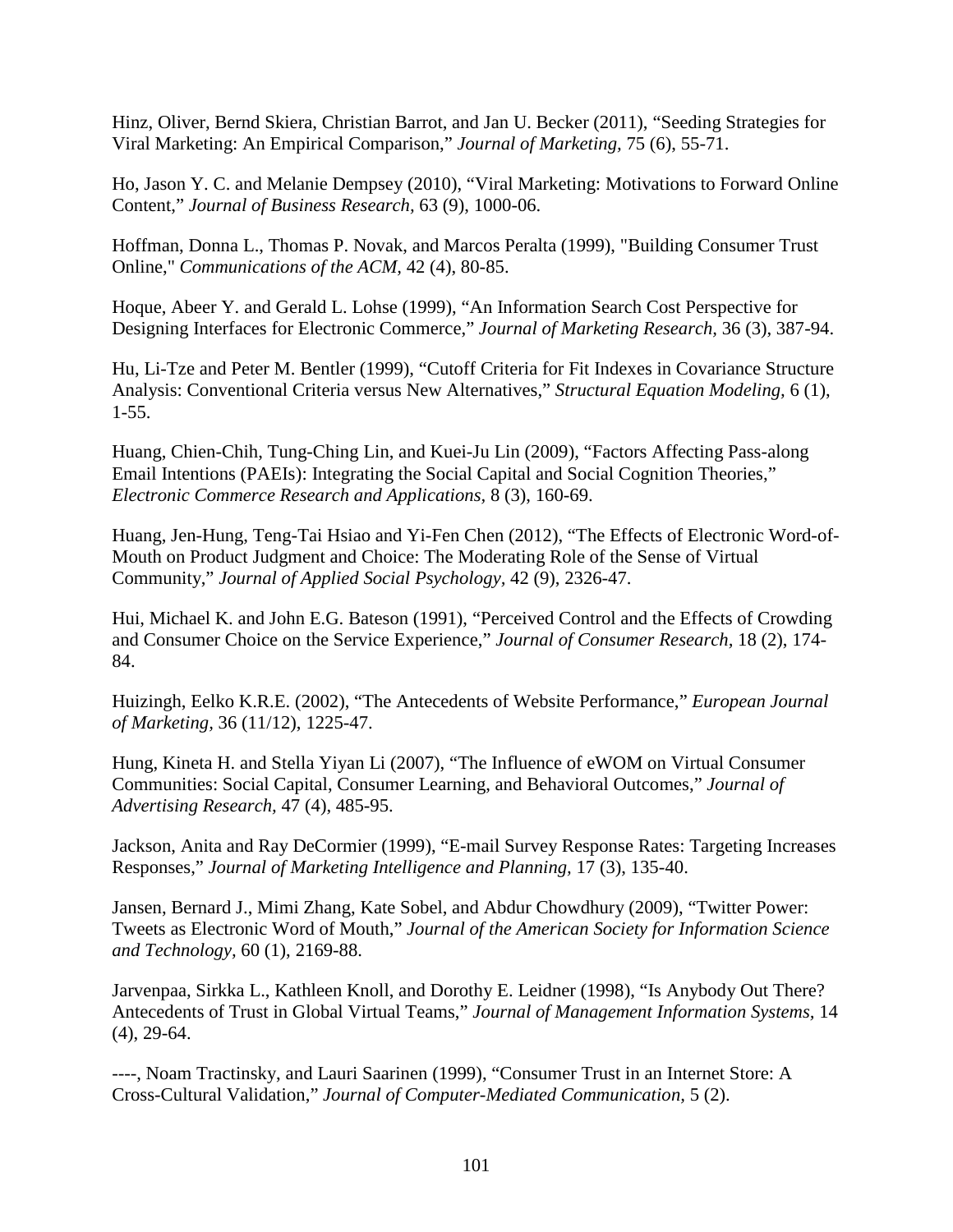----, Noam Tractinsky, and Michael Vitale (2000), "Consumer Trust in an Internet Store," *Information Technology and Management,* 1 (1/2), 45-71.

John, Deborah Roedder (1999), "Consumer Socialization of Children: A Retrospective Look at Twenty-Five Years of Research," *Journal of Consumer Research,* 26 (3), 183-213.

Kaikati, Andrew M. and Jack G. Kaikati (2004), "Stealth Marketing: How to Reach Consumers Surreptitiously," *California Management Review,* 46 (4), 6-22.

Kaplan, Andreas M. and Michael Haenlein (2011), "Two Hearts in Three-Quarter Time: How to Waltz the Social Media/Viral Marketing Dance," *Business Horizons,* 54 (3), 253-63.

Kaplan, Rachel and Stephen Kaplan (1989), *The Experience of Nature: A Psychological Perspective.* New York, NY: Cambridge Press.

Kaplan, Stephen (1995), "The Restorative Benefits of Nature: Toward an Integrative Framework," *Journal of Environmental Psychology,* 15 (3), 169-82.

Kass, Robert E. and Adrian E. Raftery (1995), "Bayes Factors," *Journal of the American Statistical Association,* 90 (430) 773-95.

Katz, Elihu and Paul F. Lazarsfeld (1955), *Personal Influence: The Part Played by People in the Flow of Mass Communications.* New York, NY: The Free Press.

Keiningham, Timothy L., Lerzan Aksoy, Bruce Cooil, and Tor Walin Andreassen (2008), "Linking Customer Loyalty to Growth,"*MIT Sloan Management Review,* 49 (4), 50-57.

Keller, Ed (2007), "Unleashing the Power of Word of Mouth: Creating Brand Advocacy to Drive Growth," *Journal of Advertising Research,* 47 (4), 448-52.

Kent, Ray and Hege Brandal (2003), "Improving Email Response in a Permission Marketing Context," *International Journal of Market Research,* 45 (4), 489-503.

Kim, Jai Ok and Byoungho Jin (2001), "The Mediating Role of Excitement in Consumer Satisfaction and Repatronage Intention of Discount Store Shoppers in Korea," *Journal of Shopping Center Research,* 8 (2), 117-38.

Kim, Jihyun, Ann Marie Fiore, and Hyun-Hwa Lee (2007), "Influences of Online Store Perception, Shopping Environment, and Shopping Involvement on Consumer Patronage Behavior towards an Online Retailer," *Journal of Retailing and Consumer Services,* 14 (2), 95- 107.

Kim, Jiyoung and Sharron J. Lennon (2013), "Effects of Reputation and Website Quality on Online Consumers' Emotion, Perceived Risk, and Purchase Intention," *Journal of Research in Interactive Marketing,* 7 (1), 33-56.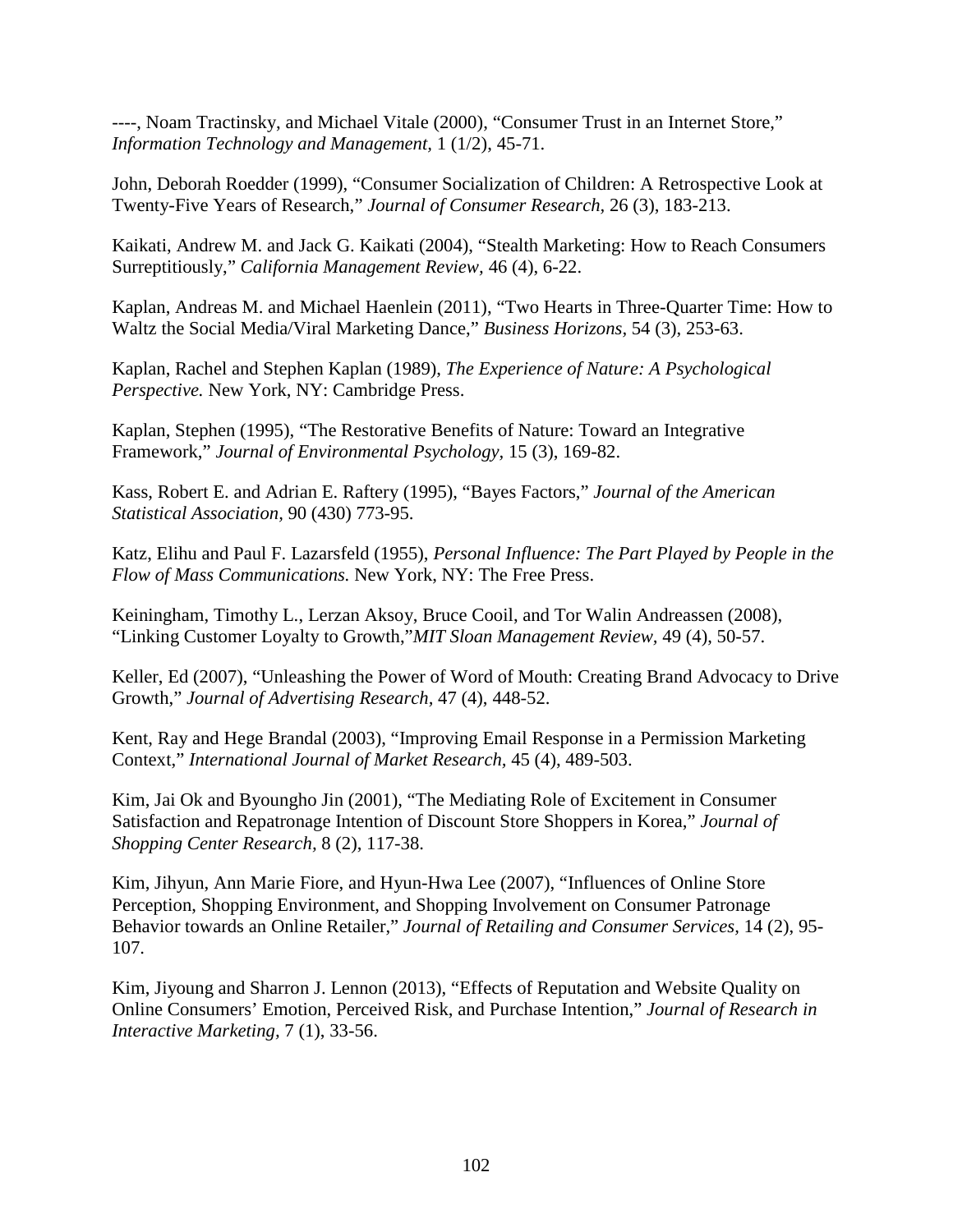----, Byoungho Jin, and Jane L. Swinney (2009), "The Role of Etail Quality, E-satisfaction and E-Trust in Online Loyalty Development Process," *Journal of Retailing and Consumer Sciences,*  16 (4), 239-47.

Kim, Minjeong and Sharron Lennon (2008), "The Effects of Visual and Verbal Information on Attitudes and Purchase Intentions in Internet Shopping," *Psychology & Marketing,* 25 (2), 146- 78.

King, Charles W. and Frank O. Summers (1976), "Overlap of Opinion Leadership across Product Categories," *Journal of Marketing Research,* 7 (February), 43-50.

Kozinets, Robert V., Kristine de Valck, Andrea C. Wojnicki, and Sarah J. S. Wilner (2010), "Networked Narratives: Understanding Word-of-Mouth Marketing in Online Communities," *Journal of Marketing,* 74 (2), 71-89.

Kumar, V., J. Andrew Petersen, and Robert P. Leone (2007), "How Valuable is Word of Mouth?" *Harvard Business Review,* 85 (10), 139-46.

Lee, Jonathan, Janghyuk Lee, and Lawrence Feick (2006), "Incorporating Word-of-Mouth Effects in Estimating Customer Lifetime Value," *Journal of Database Marketing and Customer Strategy Management,* 14 (2), 29-39.

Lee, Kevan (2014, March 5), "Email Marketing's 10 Most Important Questions, Answered," (accessed April 19, 2014) [available at http://blog.bufferapp.com/email-marketing-10-mostimportant-questions-answered].

Lee, Matthew K.O. and Efraim Turban (2001), "A Trust Model for Consumer Internet Shopping," *International Journal of Electronic Commerce,* 6 (1), 75-91.

Lee, Seonjeong Ally and Miyoung Jeong (2012), "Effects of E-Servicescape on Consumers' Flow Experiences," *Journal of Hospitality and Tourism Technology,* 3 (1), 47-59.

Li, Hairong, Terry Daugherty, and Frank Biocca (2001), "Characteristics of Virtual Experience in Electronic Commerce: A Protocol Analysis," *Journal of Interactive Marketing,* 15 (3), 13-30.

Liu, Yong (2006), "Word-of-Mouth for Movies: Its Dynamics and Impact on Box Office Revenue," *Journal of Marketing,* 70 (3), 74-89.

Lin, Hsiu-Fen (2007), "The Impact of Website Quality Dimensions on Customer Satisfaction in the B2C E-Commerce Context," *Total Quality Management and Business Excellence,* 18 (4), 363-78.

Lombard, Matthew and Jennifer Snyder-Duch (2001), "Interactive Advertising and Presence: A Framework," *Journal of Interactive Advertising,* 1 (2), 56-65.

Lynch, Patrick D., Robert J. Kent, and Srini S. Srinivasan (2001), "The Global Internet Shopper: Evidence from Shopping Tasks in Twelve Countries," *Journal of Advertising Research,* 41 (3), 15-23.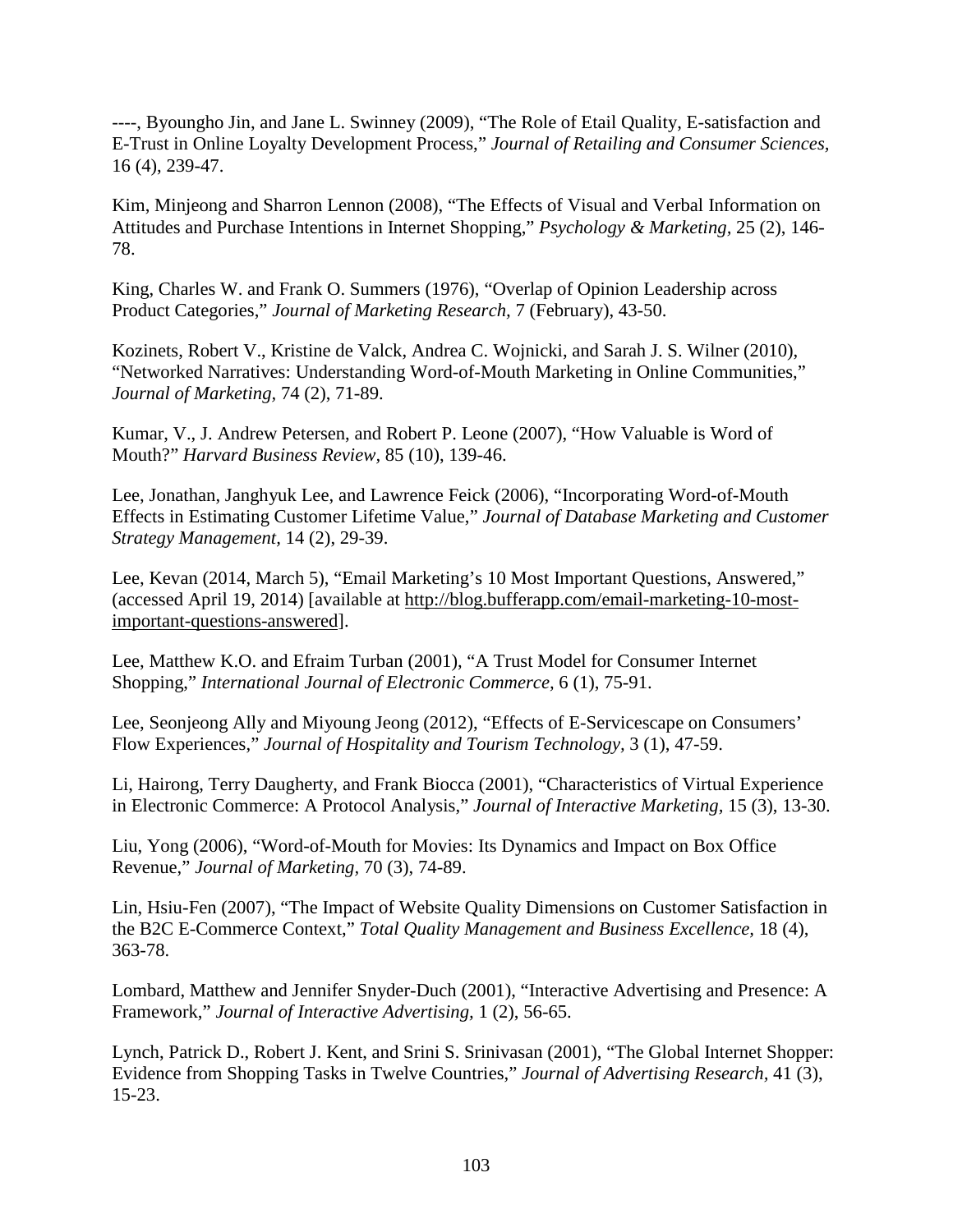Mahajan, Jayashree, Gilbert A. Churchill, Jr., Neil M. Ford, and Orville C. Walker, Jr. (1984), "A Comparison of the Impact of Organizational Climate on the Job Satisfaction of Manufacturers' Agents, and Company Salespeople: An Exploratory Study," *Journal of Personal Selling & Sales Management,* 4 (1), 1-10.

Mahajan, Vijay, Eitan Muller, and Frank M. Bass (1990), "New Product Diffusion Models in Marketing: A Review and Directions for Research," *Journal of Marketing,* 54 (January), 1-26.

Mandel, Naomi and Eric J. Johnson (2002), "When Web Pages Influence Choice: Effects of Visual Primes on Experts and Novices," *Journal of Consumer Research,* 29 (2), 235-45.

Mangold, W. Glynn and David J. Faulds (2009), "Social Media: The New Hybrid Element of the Promotion Mix," *Business Horizons,* 52 (4), 357-65.

Markey, Robert and Christopher Hopton (2000), "E-Customer Loyalty-Applying the Traditional Rules of Business for Online Success," *European Business Journal,* 12 (4), 173-79.

Martin, Mary C. and James W. Gentry (1997), "Stuck in the Model Trap: The Effects of Beautiful Models in Ads on Female Pre-Adolescents and Adolescents," *Journal of Advertising,*  26 (Summer), 19-33.

Mattila, Anna S, and Jochen Wirtz (2001), "Congruency of Scent and Music as a Driver of In-Store Evaluations and Behavior," *Journal of Retailing,* 77 (2), 273-89.

Mayer, Roger C., James H. Davis, and F. David Schoorman (1995), "An Integrative Model of Organizational Trust," *Academy of Management Review,* 20 (3), 709-34.

McCole, Patrick (2002), "The Role of Trust for Electronic Commerce in Services," *International Journal of Contemporary Hospitality Management,* 14 (2), 81-87.

----, Elaine Ramsey, and John Williams (2010), "Trust Considerations on Attitudes towards Online Purchasing: The Moderating Effect of Privacy and Security Concerns," *Journal of Business Research,* 63 (9), 1018-24.

McGrath, Mary Ann, John F. Sherry, and Deborah D. Heisley (1993), "An Ethnographic Study of an Urban Periodic Marketplace: Lessons from the Midville Farmers' Market," *Journal of Retailing,* 69 (3), 280-319.

McKechnie, George E. (1974), *ERI Manual: Environmental Response Inventory*. Palo Alto, CA: Consulting Psychologists Press.

McKnight, D. Harrison and Norman L. Chervany (2002), "What Trust Means in E-Commerce Customer Relationships: An Interdisciplinary Conceptual Typology," *International Journal of Electronic Commerce,* 6, 35-60.

----, Vivek Choudhury, and Charles Kacmar (2002), "Developing and Validating Trust Measures for E-Commerce," *Information Systems Research,* 13 (3), 344-59.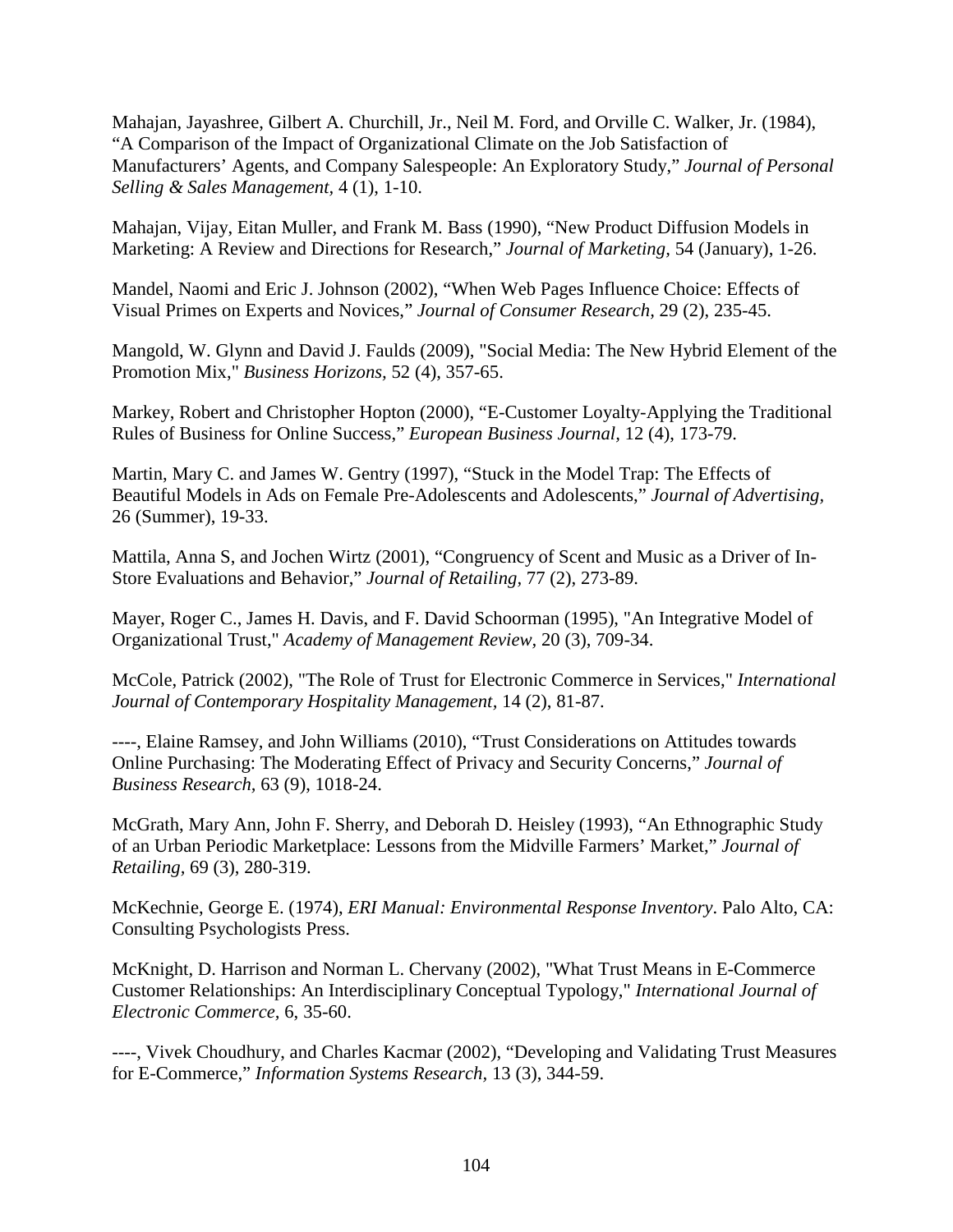Mehrabian, Albert and James A. Russell (1974), *An Approach to Environmental Psychology.*  Cambridge, MA: The MIT Press.

Mehta, Raj and Eugene Sivadas (1995), "Comparing Response Rates and Response Content in Mail versus Electronic Mail Surveys," *Journal of the Market Research Society,* 37 (4), 429-39.

Menon, Satya and Barbara Kahn (2002), "Cross-Category Effects of Induced Arousal and Pleasure on the Internet Shopping Experience," *Journal of Retailing,* 78 (1), 31-40.

Meyers, Peter J. (2014), "25-Point Website Usability Checklist," (accessed May 16, 2014) [available at http://www.usereffect.com/topic/25-point-website-usability-checklist].

Miller, Rohan and Natalie Lammas (2010), "Social Media and Its Implications for Viral Marketing," *Asia Pacific Public Relations Journal,* 11 (1), 1-9.

Montoya-Weiss, Mitzi M., Glenn B. Voss, and Dhruv Grewal (2003), "Determinants of Online Channel Use and Overall Satisfaction with a Relational, Multichannel Service Provider," *Journal of the Academy of Marketing Science,* 31 (4), 448-58.

Morgan, Robert M. and Shelby D. Hunt (1994), "The Commitment-Trust Theory of Relationship Marketing," *Journal of Marketing,* 58 (3), 20-38.

Morrison, Donald (1979), "Purchase Intentions and Purchase Behavior," *Journal of Marketing,*  43 (Spring), 65-74.

Moschis, George P. (1981), "Patterns of Consumer Learning," *Academy of Marketing Science,* 9 (1/2), 110-26.

Mowen, John C., Sojin Park and Alex Zablah (2007), "Toward a Theory of Motivation and Personality with Application to Word-of-Mouth Communications," *Journal of Business Research,* 60 (6). 590-96.

Mukherjee, Avinandan and Prithwiraj Nath (2007) "Role of Electronic Trust in Online Retailing: A Re-examination of the Commitment-Trust Theory," *European Journal of Marketing,* 41 (9/10), 1173-1202.

Mummalaneni, Venkatapparo (2005), "An Empirical Investigation of Website Characteristics, Consumer Emotional States and On-line Shopping Behavior," *Journal of Business Research,* 58 (4), 526-32.

Muniz, Albert M. and Thomas C. O'Guinn (2001), "Brand Community," *Journal of Consumer Research,* 27 (4), 412-32.

Murray, Keith B. (1991), "A Test of Services Marketing Theory: Consumer Information Acquisition Activities," *Journal of Marketing,* 55 (1), 10-25.

Netemeyer, Richard G., William O. Bearden, and Subhash Sharma (2003), *Scaling Procedures: Issues and Applications.* Newbury Park, CA: Sage Publications, Inc.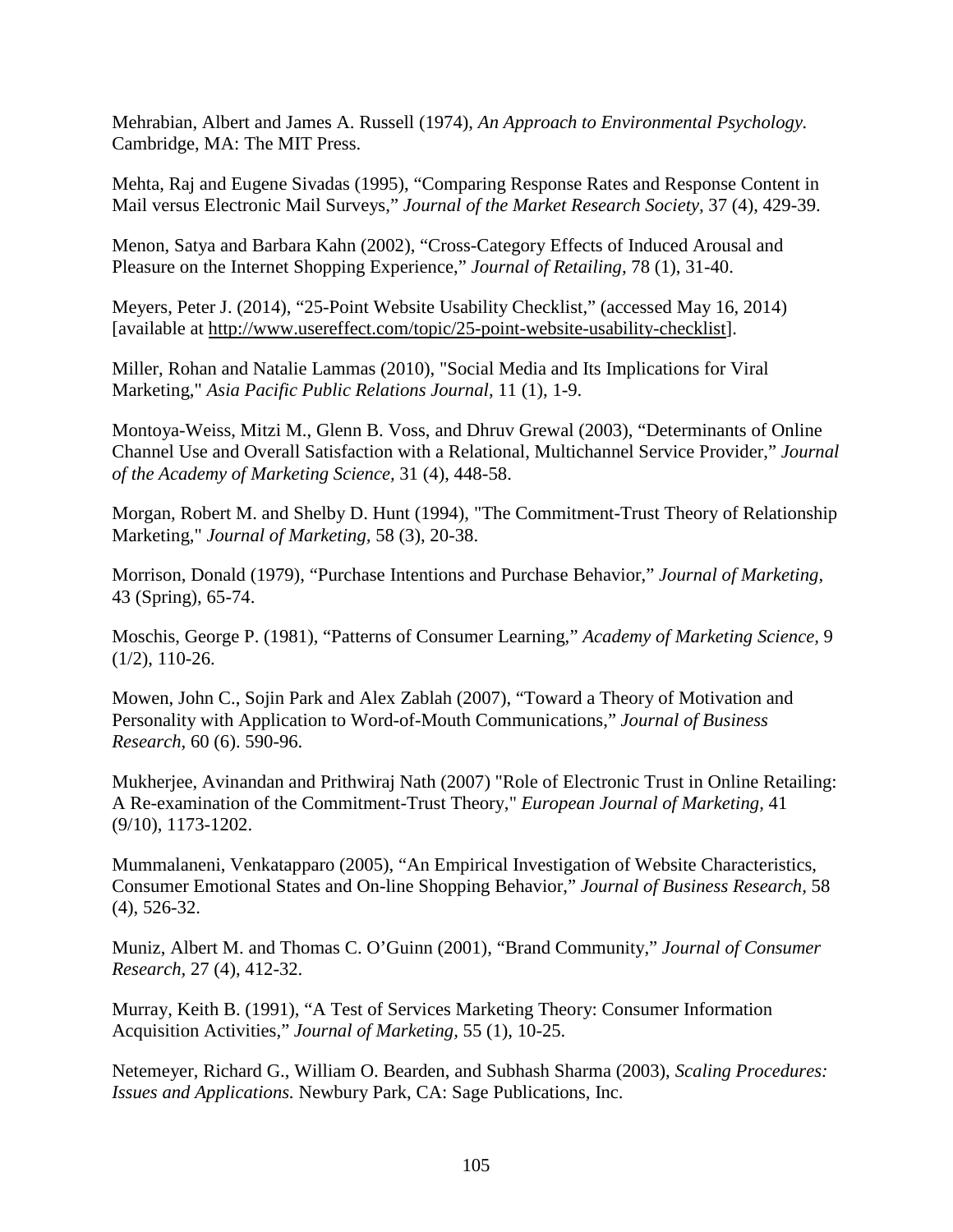Newman, Jeffrey P., Laurie Garrow, Mark Ferguson, Timothy L. Jacobs, and Hadi Purnomo (2010), "Estimation of Choice-Based Models Using Sales Data from a Single Firm," working paper, Georgia Institute of Technology.

"Nielsen: Global Consumers' Trust in 'Earned' Advertising Grows in Importance," (2012, April 10), (accessed May 31, 2014) [available at http://www.nielsen.com/us/en/pressroom/2012/nielsen-global-consumers-trust-in-earned-advertising-grows.html].

Nielsen, Jakob (2008, January 22), "Usability ROI Declining, But Still Strong," (accessed May 16, 2014) [available at http://www.nngroup.com/articles/usability-roi-declining-but-still-strong/].

Notarantonio, Elaine M. and Charles J. Quigley Jr. (2009), "The Effectiveness of a Buzz Marketing Approach Compared to Traditional Advertising: An Exploration," *Journal of Promotion Management,* 15 (4), 455-64.

Nunnally, Jum C. (1978), *Psychometric Theory.* New York, NY: McGraw Hill.

Nyilasy, Gergely (2004), "Word-of-Mouth Advertising: A 50-Year Review and Two Theoretical Models for an Online Chatting Context," in *Convention of the Association for Education in Journalism and Mass Communication,* Toronto, Canada.

Okazaki, Shintaro (2009), "The Tactical Use of Mobile Marketing: How Adolescents' Social Networking Can Best Shape Brand Extensions," *Journal of Advertising Research,* 49 (1), 12-26.

Oliver, Richard L. (1997), *Satisfaction: A Behavioral Perspective on the Consumer.* New York, NY: McGraw Hill.

Park, C. Whan, Easwar S. Iyer, and Daniel C. Smith (1989), "The Effects of Situational Factors on In-Store Grocery Shopping Behavior: The Role of Store Environment and Time Available for Shopping," *Journal of Consumer Research*, 15 (4) 422-33.

Park, Cheol and Thae Min Lee (2009), "Information Direction, Website Reputation and eWOM Effect: A Moderating Role of Product Type," *Journal of Business Research,* 62 (1), 61-67.

Park, Do-Hyung and Jumin Lee 2008), "eWOM Overload and its Effect on Consumer Behavioral Intention Depending on Consumer Involvement," *Electronic Commerce Research and Applications,* 7 (4), 386-98.

----, Jumin Lee, and Ingoo Han (2007), "The Effect of On-Line Consumer Reviews on Consumer Purchasing Intention: The Moderating Role of Involvement," *International Journal of Electronic Commerce,* 11 (4), 125-48.

Parsons, Andrew, Michael Zeisser, and Robert Waitman (1998), "Organizing Today for the Digital Marketing of Tomorrow," *Journal of Interactive Marketing,* 12 (1), 31-46.

Pavlou, Paul A. (2003), "Consumer Acceptance of Electronic Commerce: Integrating Trust and Risk with the Technology Acceptance Model," *International Journal of Electronic Commerce,* 7 (3), 101-34.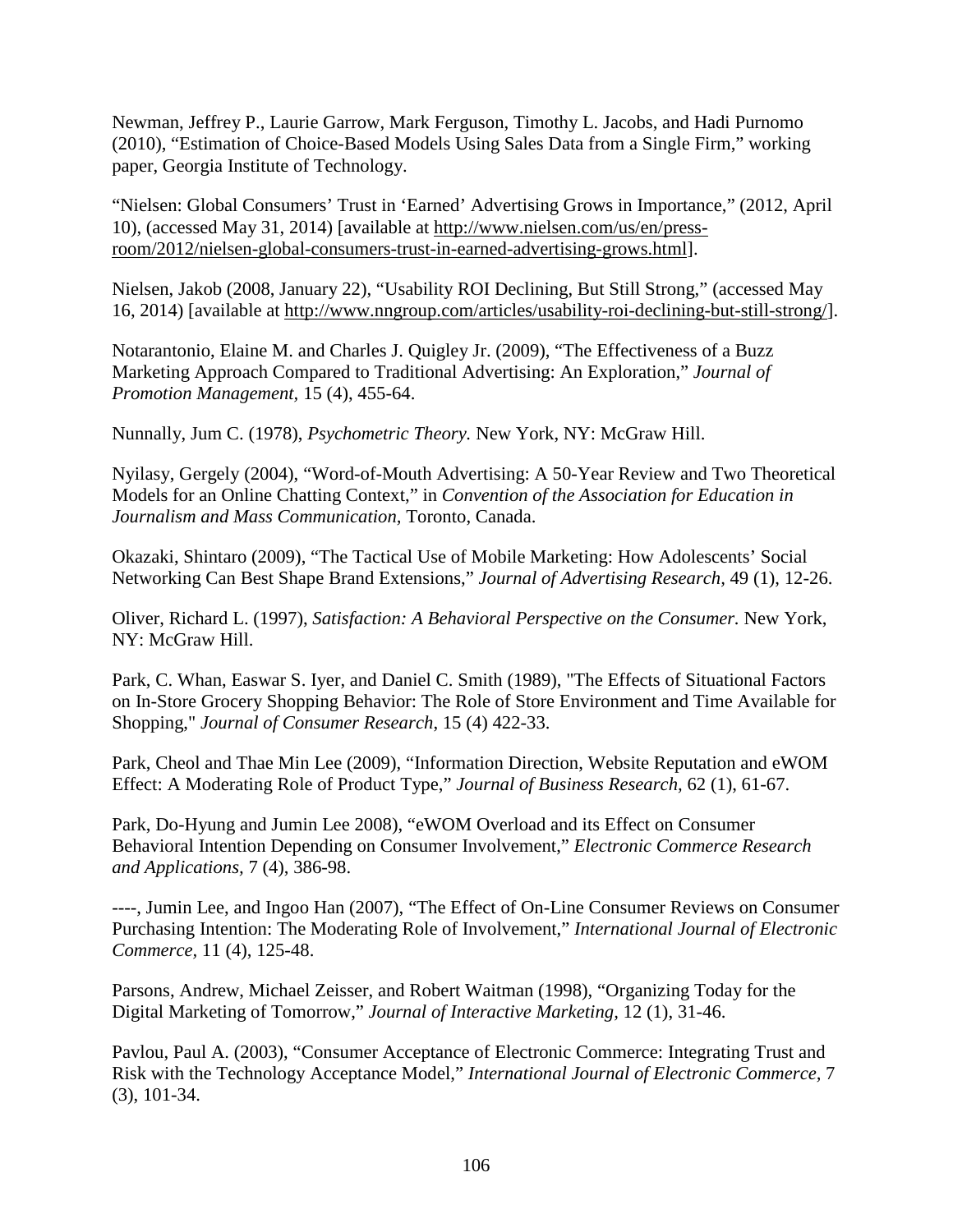---- and David W. Stewart (2000), "Measuring the Effects and Effectiveness of Interactive Advertising," *Journal of Interactive Advertising,* 1 (1), 61-77.

Pavlov, Oleg V., Nigel Melville, and Robert K. Plice (2008), "Toward a Sustainable Email Marketing Infrastructure," *Journal of Business Research,* 61 (11), 1191-99.

Peter, J. Paul (1981), "Construct Validity: A Review of Basic Issues and Marketing Practices," *Journal of Marketing Research,* 18 (2), 133-45.

Peters, Thomas J. (1978), "Symbols, Patterns, and Settings: An Optimistic Case for Getting Things Done," *Organizational Dynamics,* 7 (Autumn), 3-23.

Petrescu, Maria and Pradeep Korgaonkar (2011), "Viral Advertising: Definitional Review and Synthesis," *Journal of Internet Commerce,* 10 (3), 208-26.

Phelps, Joseph E., Regina Lewis, Lynne Mobilio, David Perry, Niranjan Raman (2004), "Viral Marketing or Electronic Word-of-Mouth Advertising: Examining Consumer Responses and Motivations to Pass Along Email," *Journal of Advertising Research,* 45 (4), 333-48.

Phillip, Marissa V. and Rajneesh Suri (2004), "Impact of Gender Differences on the Evaluation of Promotional Emails," *Journal of Advertising Research,* 44 (4), 360-68.

Podsakoff, Philip M., Scott B. MacKenzie, Jeong-Yeon Lee, and Nathan P. Podsakoff (2003), "Common Method Biases in Behavioral Research: A Critical Review of the Literature and Recommended Remedies," *Journal of Applied Psychology,* 88 (5), 879-903.

Pousttchi, Key and Dietmar G. Wiedemann (2006), "A Contribution to Theory Building for Mobile Marketing: Categorizing Mobile Marketing Campaigns through Case Study Research," *Proceedings of the International Conference on Mobile Business*.

Price, Linda L. and Lawrence F. Feick (1984), "The Role of Interpersonal Sources in External Search: An Informational Perspective," in *Advances in Consumer Research,* Vol. 11 (1), Thomas C. Kinnear, ed. Provo, UT, Association for Consumer Research, 250-55.

"Purchase Decisions of Close to 80 Percent of Americans are Influenced by Online Reviews," (2013, January 7), (accessed April 19, 2014) [available at http://www.reviewtrackers.com/purchase-decisions-close-80-percent-americans-influencedonline-reviews/].

Rayport, J. (1996, December 31), "The Virus of Marketing," (accessed April 16, 2014) [available at http://www.fastcompany.com/27701/virus-marketing].

Reichheld, Frederick F. (1996), *The Loyalty Effect.* Boston, MA: Harvard Business School Press.

----, Robert Markey, and Christopher Hopton (2000), "E-customer Loyalty-Applying the Traditional Rules of Business for Online Success," *European Business Journal,* 12 (4), 173-79.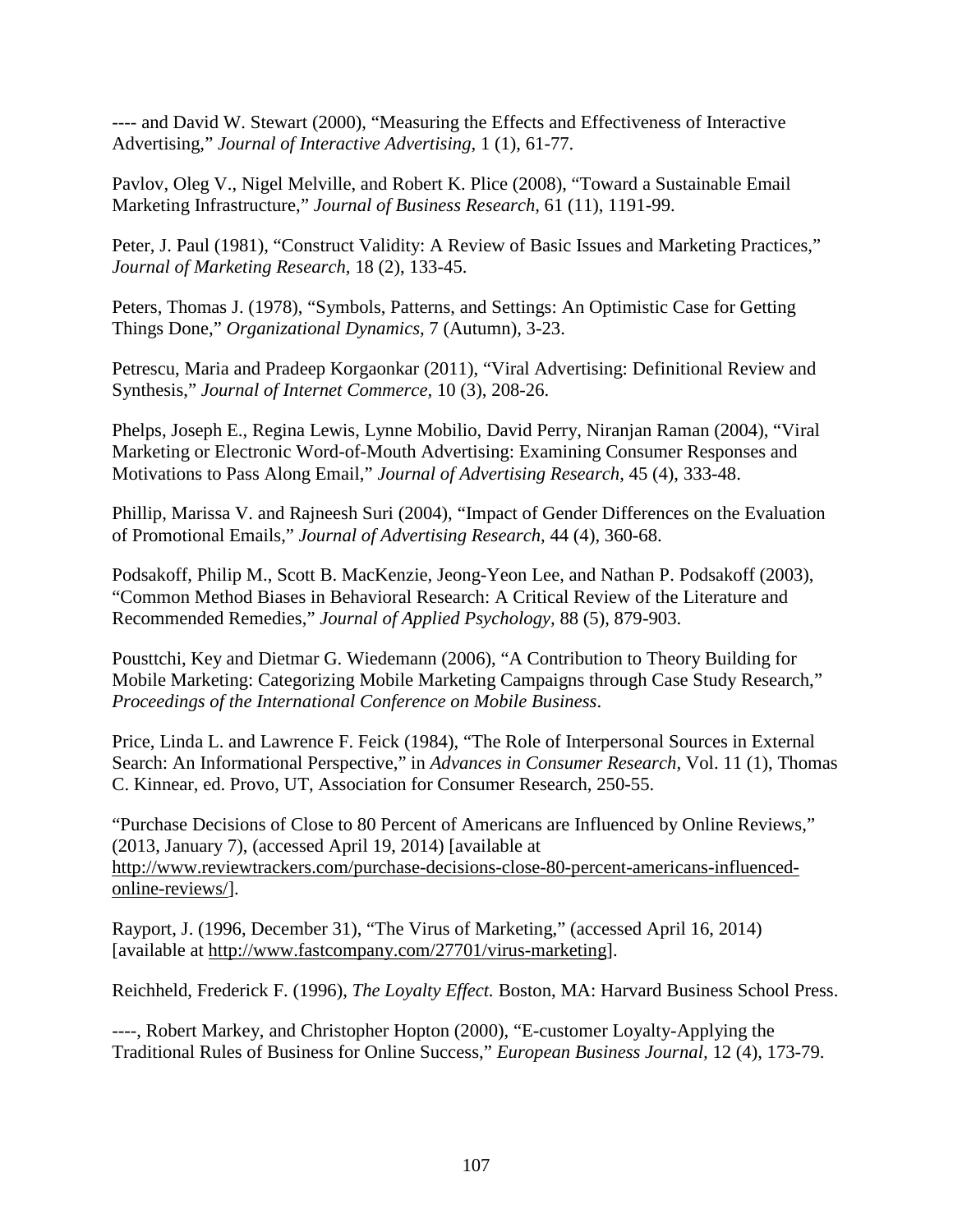Ribbink, Dina, Allard C.R. van Riel, Veronica Liljander, and Sandra Streukens (2004), "Comfort Your Online Customer: Quality, Trust and Loyalty on the Internet," *Managing Service Quality,*  14 (6), 446-456.

Richard, Marie-Odile (2005), "Modeling the Impact of Internet Atmospherics on Surfer Behavior," *Journal of Business Research,* 58 (12), 1632-42.

----, Jean-Charles Chebat, Zhiyong Yang, and Sanjay Putrevu (2009), "A Proposed Model of Online Consumer Behavior: Assessing the Role of Gender," *Journal of Business Research,* 63 (9/10), 926-34.

Richins, Marsha L. (1983), "Negative Word-of-Mouth by Dissatisfied Customers: A Pilot Study," *Journal of Marketing,* 47, 68-78.

Ridings, Catherine M., David Gefen, Bay Arinze (2002), "Some Antecedents and Effects of Trust in Virtual Communities," *Journal of Strategic Information Systems,* 11 (3/4), 271-95.

Robertson, Thomas S., John R. Rossiter, and Terry C. Gleason (1979), "Children's Receptivity to Proprietary Medicine Advertising," *Journal of Consumer Research,* 6 (December), 247-55.

Roed, Jannie (2003), "Language Learner Behavior in a Virtual Environment," *Computer Assisted Language Learning,* 16 (2), 155-72.

Rogers, Everett M. (1995), *Diffusion of Innovations*, 4<sup>th</sup> edition. New York, NY: The Free Press.

Rosen, Emanuel (2009), *The Anatomy of Buzz Revisited.* New York, NY: Crown Business.

Rosenbaum, Mark S. (2005), "The Symbolic Servicescape: Your Kind is Welcomed Here," *Journal of Consumer Behavior,* 4 (4), 257-67.

---- (2009), "Restorative Servicescapes: Restoring Directed Attention in Third Places," *Journal of Service Management,* 20 (2), 173-91.

---- and Carolyn Massiah (2011), "An Expanded Servicescape Perspective," *Journal of Service Management,* 22 (4), 471-90.

---- and Detra Y. Montoya (2007), "Am I Welcome Here? Exploring How Ethnic Consumers Assess Their Place Identity," *Journal of Business Research,* 60 (3), 206-14.

Rosenspan, Alan (2000), "Permission is Not Enough," *Journal of Interactive Marketing,* 2 (3), 215-18.

Schiffman, Leon G., Elaine Sherman, Mary M. Long (2003), "Toward a Better Understanding of the Interplay of Personal Values and the Internet," *Psychology & Marketing,* 20 (2), 169-86.

Schlosser, Ann E., Tiffany Barnett White, and Susan M. Lloyd (2006), "Converting Web Site Visitors into Buyers: How Web Site Investment Increases Consumer Trusting Beliefs and Online Purchase Intentions," *Journal of Marketing,* 70 (April), 133-48.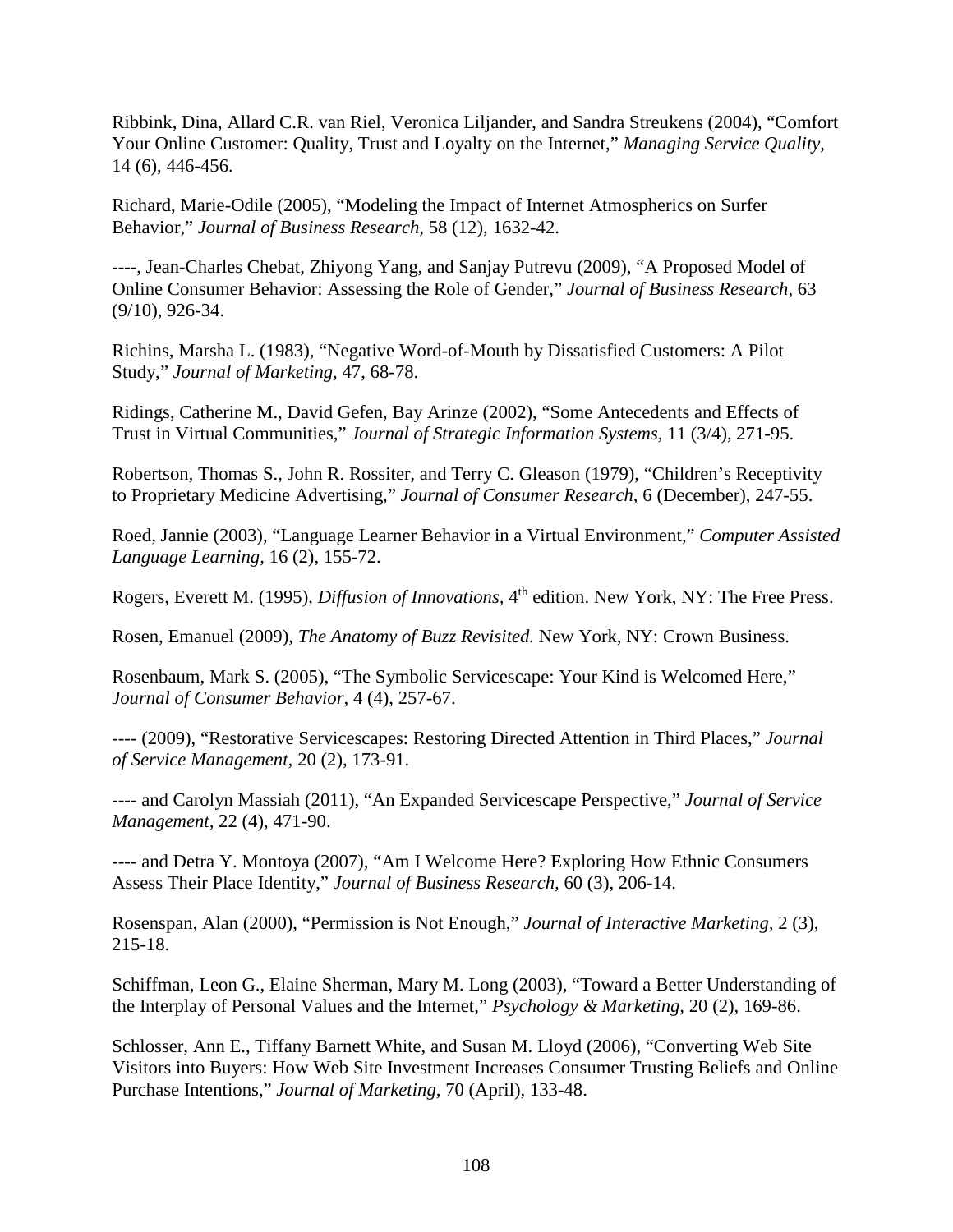Schutz, William C. (1966), *FIRO: A Three Dimensional Theory of Interpersonal Behavior*. New York, NY: Holt, Rinehart, & Winston.

Shapiro, Carl and Hal Varian (1999), *Information Rules.* Cambridge, MA: Harvard Business Press.

Shergill, Gurvinder S. and Zhaobin Chen (2005), "Web-Based Shopping: Consumers' Attitudes towards Online Shopping in New Zealand," *Journal of Electronic Commerce Research,* 6 (2), 79-94.

Sheth, Jagdish N. (1971), "Word-of-Mouth in Low Risk Innovations," *Journal of Advertising Research,* 11 (3), 15-18.

Sherman, Elaine, Anil Mathur, and Ruth Belk Smith (1997), "Store Environment and Consumer Purchase Behavior: Mediating Role of Consumer Emotions," *Psychology & Marketing,* 14 (4), 361-78.

Shih, Chuan-Fong Eric (1998), "Conceptualizing Consumer Experiences in Cyberspace," *European Journal of Marketing,* 32 (7/8), 655-663.

Shih, Hung-Pin (2004), "Extended Technology Acceptance Model of Internet Utilization Behavior," *Information & Management Journal,* 41 (6), 719-29.

Shun, Cai and Xu Yunjie (2006), "Effects of Outcome, Process, and Shopping Enjoyment on Online Consumer Behavior," *Electronic Commerce Research and Applications,* 5 (4), 272-81.

Siau, Keng and Zixing Shen (2003), "Building Customer Trust in Mobile Commerce," *Communications of the ACM* , 46 (4), 91-94.

Silverman, George (1997), "How to Harness the Awesome Power of Word of Mouth," *Direct Marketing,* 60, 32-37.

"SMBmarketer.com Announces New Email Messaging Templates that Get Small Businesses Marketing Fast," (2010, December 4), *Marketing Weekly News,* 1281.

Smith, Aaron (2013, June 53), "Smartphone Ownership 2013," (accessed May 30, 2014) [available at http://www.pewinternet.org/2013/06/05/smartphone-ownership-2013/].

"Social Networking Fact Sheet," (2013, September 30), (accessed May 30, 2013) [available at http://www.pewinternet.org/fact-sheets/social-networking-fact-sheet/].

Spangenberg, Eric R., Bianca Grohmann, and David E. Sprott (2005), "It's Beginning to Smell (and Sound) a Lot Like Christmas: The Interactive Effects of Ambient Scent and Music in a Retail Setting," *Journal of Business Research,* 58 (11), 1583-89.

Spreitzer, Gretchen M. (1996), "Social Structural Characteristics of Psychological Empowerment," *Academy of Management Journal,* 39 (2), 483-504.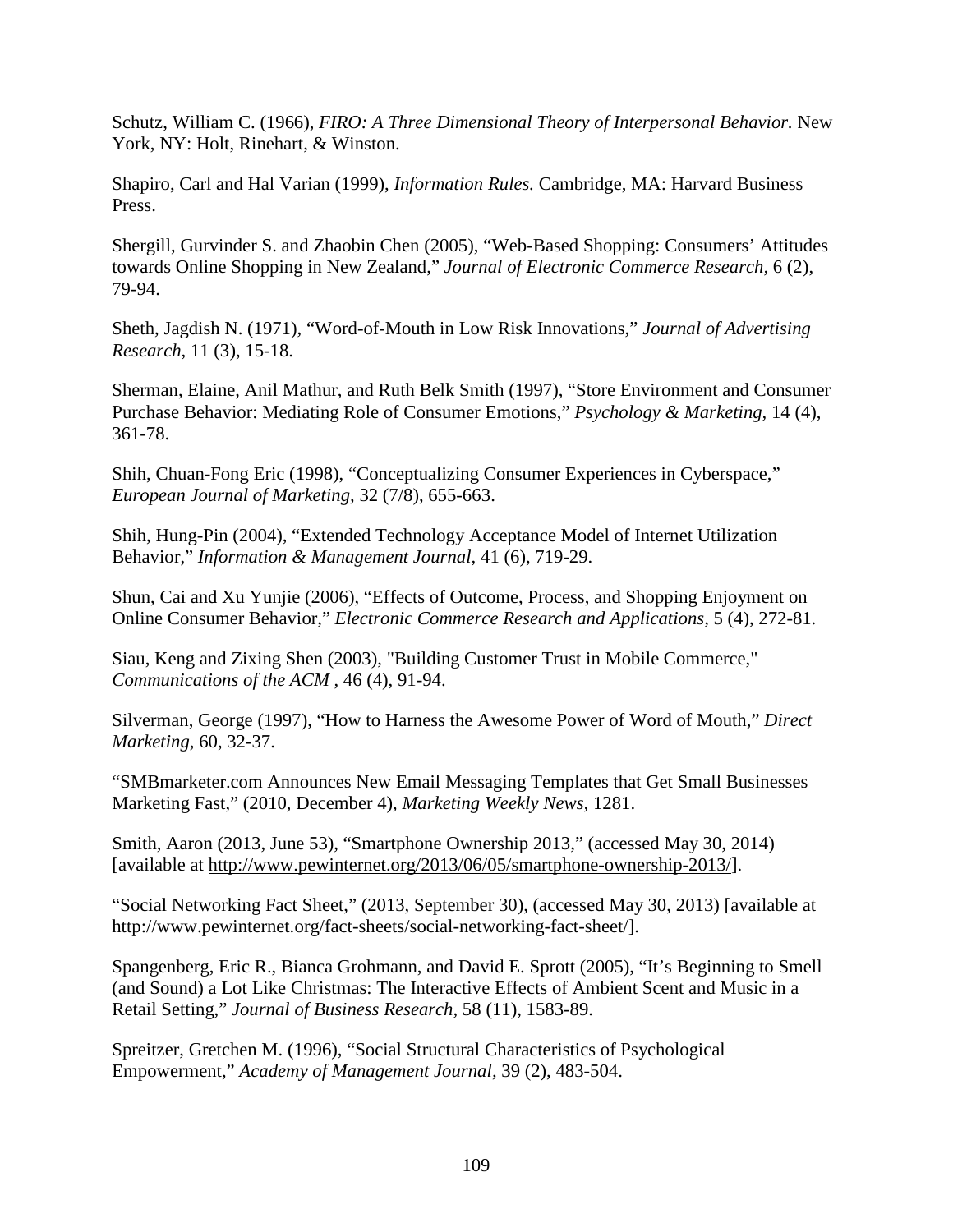Srinivasan, Srini S., Rolph Anderson, and Kishore Ponnavolu (2002), "Customer Loyalty in E-Commerce: An Exploration of its Antecedents and Consequences," *Journal of Retailing,* 78 (1), 41-50.

Steffes, Erin M. and Lawrence E. Burgee (2009), "Social Ties and Online Word of Mouth," *Internet Research,* 19 (1), 42-59.

Steyer, Alexandre, Renaud Garcia-Bardidia, and Pascale Quester (2006), "Online Discussion Groups as Social Networks: An Empirical Investigation of Word-of-Mouth on the Internet," *Journal of Interactive Advertising,* 6 (2), 45-52.

Subramani, Mani R. and Balaji Rajagopalan (2003), "Knowledge-sharing and Influence in Online Social Networks via Viral Marketing," *Communications of the ACM,* 46 (12), 300-07.

Sun, Tao, Seounmi Youn, Guohua Wu, and Mana Kuntarapor (2006), "Online Word-of-Mouth (or Mouse): An Exploration of Its Antecedents and Consequences," *Journal of Computer-Mediated Communication,* 11 (4), 1104-27.

Sundstrom, Eric and Mary Graehl Sundstrom (1986), *Work Places.* Cambridge, UK: Cambridge University Press.

Swanepoel, Celeste, Ashley Lye, and Robert Rugimbana (2009), "Virally Inspired: A Review of the Theory of Viral Stealth Marketing," *Australasian Marketing Journal,* 17 (1), 9-15.

Szymanki, David M. and Richard T. Hise (2000), "E-Satisfaction: An Initial Examination," *Journal of Retailing,* 76 (3), 309-22.

Tamir, Diana I. and Jason P. Mitchell (2012), "Disclosing Information about the Self is Intrinsically Rewarding," *Proceedings of the National Academy of Sciences,* 109 (21), 8038-43.

Thamizhvanan, Arun and M.J. Xavier (2013), "Determinants of Customers' Online Purchase Intention: An Empirical Study in India," *Journal of Indian Business Research,* 5 (1), 17-32.

"The Top 15 Most Popular Social Networking Sites," (2014, June) (accessed on June 1, 2014) [available at http://www.ebizmba.com/articles/social-networking-websites].

Thomas, Greg M. (2004), "Building the Buzz in the Hive Mind," *Journal of Consumer Behavior,*  4 (1), 64-72.

Tran, Gina A., David Strutton, and David G. Taylor (2012), "Do Microblog Postings Influence Consumer Perceptions of Retailers' E-Servicescapes?" *Management Research Review,* 35 (9), 818-36.

Trusov, Michael, Randolph E. Bucklin, and Koen Pauwels (2009), "Effects of Word-of-Mouth Versus Traditional Marketing: Findings from an Internet Social Networking Site," *Journal of Marketing,* 73 (5), 90-102.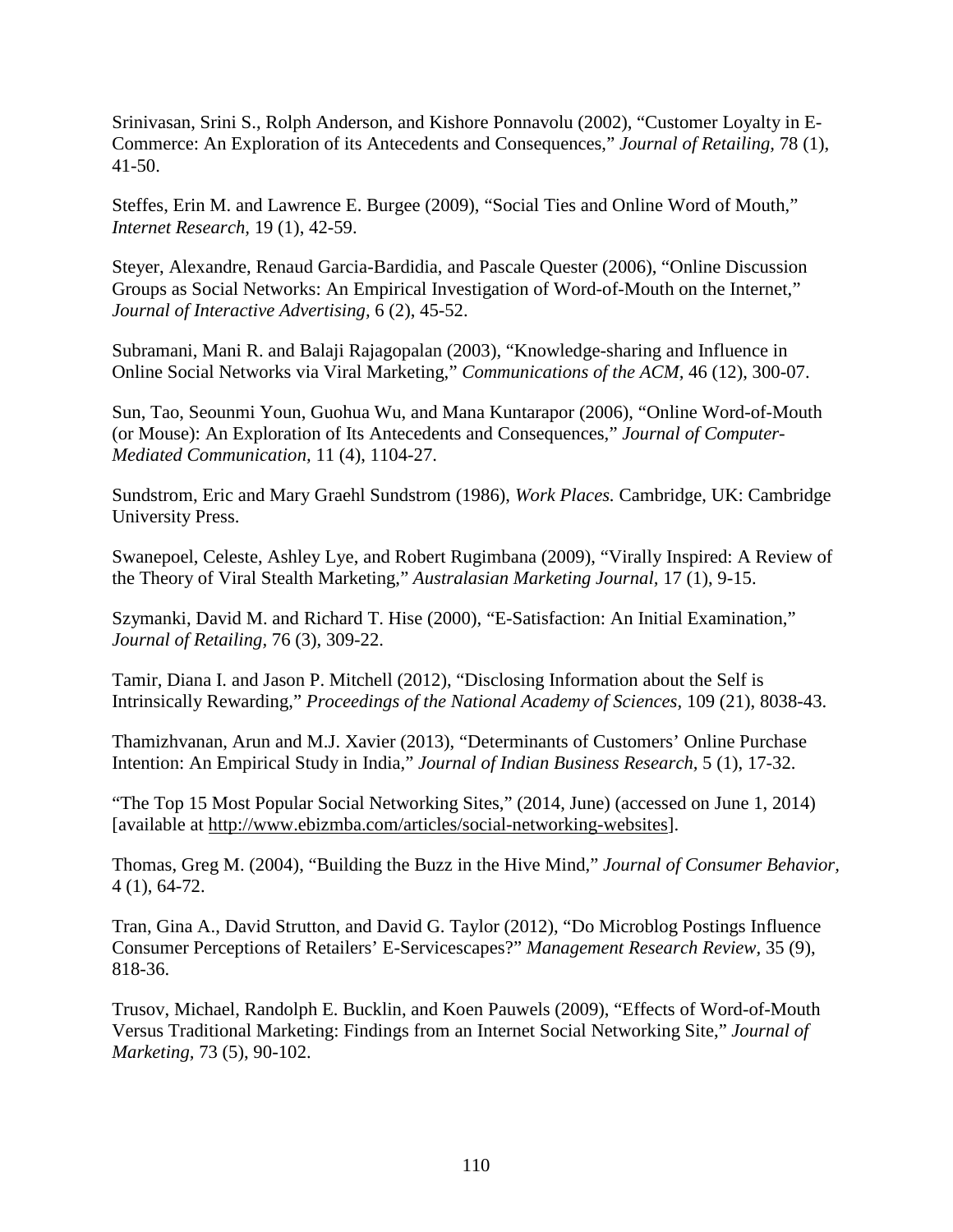Turley, Lou W. and Ronald E. Milliman (2000), "Atmospheric Effects on Shopping Behavior: A Review of the Experimental Evidence," *Journal of Business Research,* 49 (2), 193-211.

ul Haq, Zia (2009), "E-mail Advertising: A Study of Consumer Attitude toward E-mail Advertising among Indian Users," *Journal of Retail & Leisure Property,* 8 (3), 207-223.

Urban, Glen L., Fareena Sultan, and William J. Qualls (2000), "Placing Trust at the Center of Your Internet Strategy," *Sloan Management Review,* 42 (1), 39-48.

van der Heijden, Hans, Tibert Verhagen, and Marcel Creemers (2003), "Understanding Online Purchase Intentions: Contributions from Technology and Trust Perspectives," *European Journal of Information Systems,* 12 (1), 41-48.

Vargo, Stephen L. and Robert F. Lusch (2004), "Evolving to a New Dominant Logic for Marketing," *Journal of Marketing,* 68 (January), 1-17.

Veloutsou, Cleopatra, Michael Saren, and Nikoloas Tzokas (2002), "Relationship Marketing: What If…?" *European Journal of Marketing,* 36 (4), 433-49.

Verhoef, Peter C., Philip Hans Franses, and Janny C. Hoekstra (2002), "The Effect of Relational Constructs on Customer Referrals and Number of Services Purchased from a Multiservice Provider: Does Age of Relationship Matter?" *Journal of the Academy of Marketing Science,* 30 (3), 206-16.

Ward, Scott (1974), "Consumer Socialization," *Journal of Consumer Research,* 1 (2), 1-14.

----, Daniel B. Wackman, and Ellen Wartella (1977), *How Children Learn to Buy.* Beverly Hills, CA: Sage.

Welker, Carl B. (2002), "The Paradigm of Viral Communication," *Information Services & Use,*  22 (1), 3-8.

Westbrook, Robert A. (1987), "Product/Consumption Based Affective Responses and Postpurchase Processes," *Journal of Marketing Research,* 24 (3), 258-70.

Whitman, Janet (2006), "Lessons Learned: New Dot-Coms Seek Attention Cheaply," *The Wall Street Journal,* 13 February, B3A.

Whyte, William H., Jr. (1954), "The Web of Word of Mouth," *Fortune,* 50 (November), 140-43.

Wilson, Edward O. (1984), *Biophilia.* Cambridge, MA: Harvard University Press.

Wineman, Jean D. (1982), "Office Design and Evaluation," *Environment and Behavior,* 14 (3), 271-98.

Yalch, Richard and Eric Spangenberg (1990), "Effects of Store Music on Shopping Behavior," *Journal of Consumer Marketing,* 7 (2), 55-63.